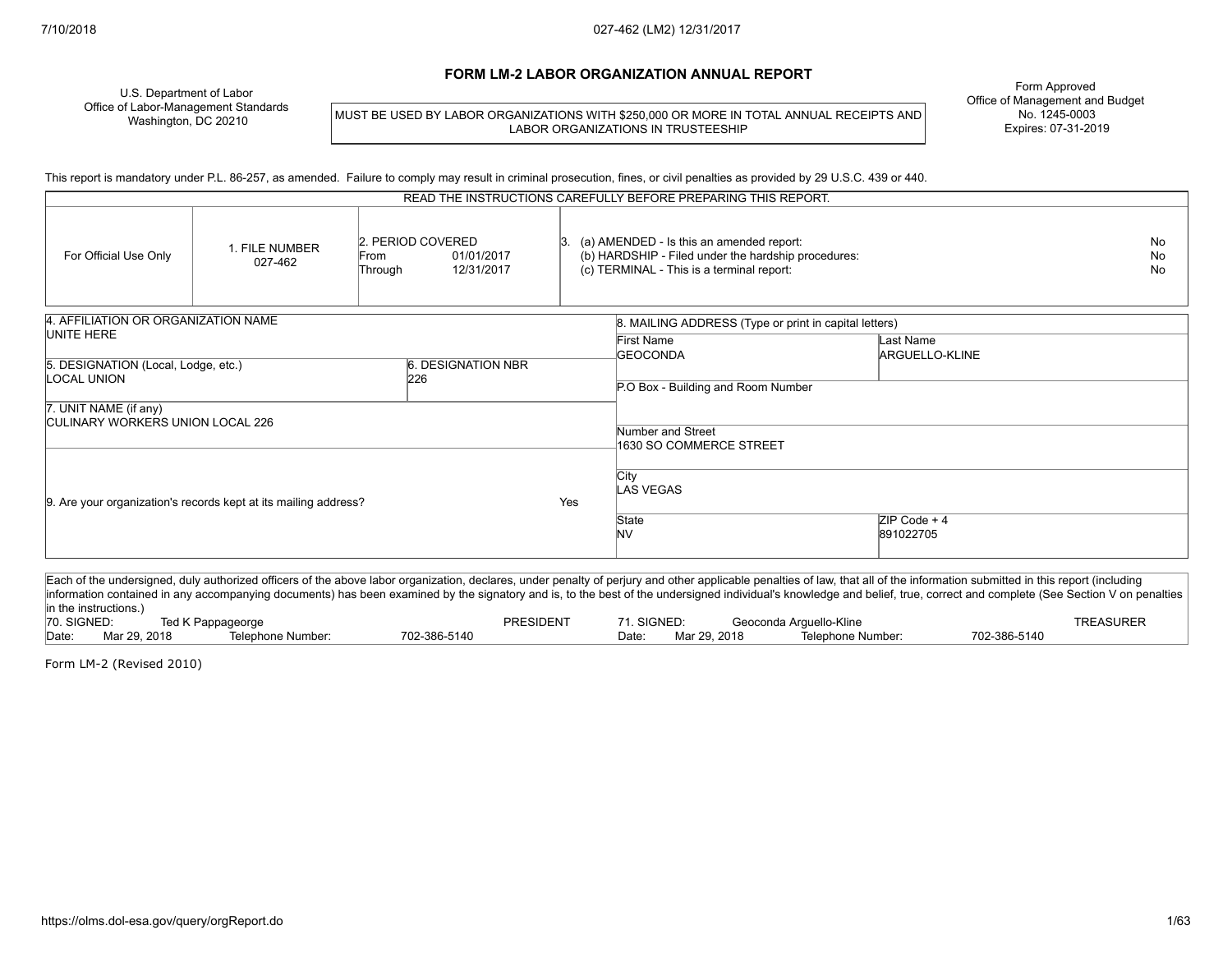#### **FILE NUMBER: 027-462**

20. How many members did the labor organization have at the end of the reporting period? 49,457 21. What are the labor organization's rates of dues and fees?

| Rates of Dues and Fees |                 |  |       |         |         |  |
|------------------------|-----------------|--|-------|---------|---------|--|
| Dues/Fees              | Amount          |  | Unit  | Minimum | Maximum |  |
| (a) Regular Dues/Fees  | 15.98-49.50 per |  | month | 15.98   | 49.50   |  |
| (b) Working Dues/Fees  | N/Alper         |  | N//A  | N/A     | N/A     |  |
| (c) Initiation Fees    | N/Alper         |  | N/A   | N/A     | N/A     |  |
| l(d) Transfer Fees     | N/Alper         |  | N/A   | N/A     | N/A     |  |
| I(e) Work Permits      | N/Alper         |  | N/A   | N/A     | N/A     |  |

| <b>ITEMS 10 THROUGH 21</b> |  |  |  |  |
|----------------------------|--|--|--|--|
|----------------------------|--|--|--|--|

| 10. During the reporting period did the labor organization create or participate in the    |           |
|--------------------------------------------------------------------------------------------|-----------|
| administration of a trust or a fund or organization, as defined in the instructions, which | Yes       |
| provides benefits for members or beneficiaries?                                            |           |
| 11(a). During the reporting period did the labor organization have a political action      |           |
| committee (PAC) fund?                                                                      | No.       |
| 11(b). During the reporting period did the labor organization have a subsidiary            |           |
| organization as defined in Section X of these Instructions?                                | Yes       |
| 12. During the reporting period did the labor organization have an audit or review of its  |           |
| books and records by an outside accountant or by a parent body auditor/representative?     | Yes       |
| 13. During the reporting period did the labor organization discover any loss or shortage   |           |
| of funds or other assets? (Answer "Yes" even if there has been repayment or recovery.)     | <b>No</b> |
| 14. What is the maximum amount recoverable under the labor organization's fidelity         |           |
| bond for a loss caused by any officer, employee or agent of the labor organization who     | \$500,000 |
| handled union funds?                                                                       |           |
| 15. During the reporting period did the labor organization acquire or dispose of any       |           |
| assets in a manner other than purchase or sale?                                            | Yes       |
| 16. Were any of the labor organization's assets pledged as security or encumbered in       |           |
| any way at the end of the reporting period?                                                | <b>No</b> |
| 17. Did the labor organization have any contingent liabilities at the end of the reporting |           |
| period?                                                                                    | <b>No</b> |
| 18. During the reporting period did the labor organization have any changes in its         |           |
| constitution or bylaws, other than rates of dues and fees, or in practices/procedures      | No.       |
| listed in the instructions?                                                                |           |
|                                                                                            | 05/2020   |
| 19. What is the date of the labor organization's next regular election of officers?        |           |
|                                                                                            |           |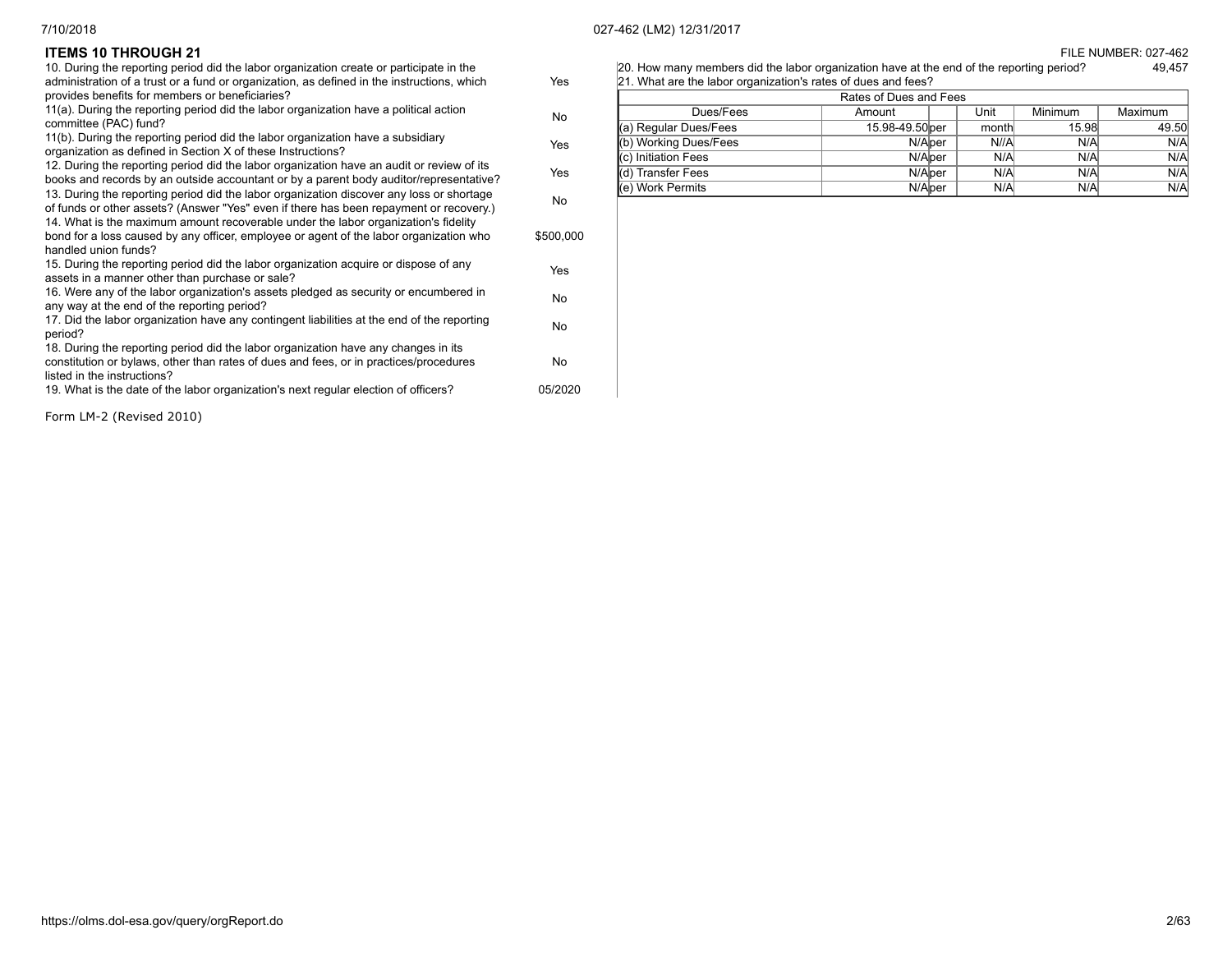ASSETS

| <b>ASSETS</b>                | Schedule | <b>Start of Reporting Period</b> | End of Reporting Period |
|------------------------------|----------|----------------------------------|-------------------------|
|                              | Number   | (A)                              | (B)                     |
| 22. Cash                     |          | \$6,524,687                      | \$8,279,504             |
| 23. Accounts Receivable      |          | \$76,216                         | \$20,171                |
| 24. Loans Receivable         |          | <b>\$0</b>                       |                         |
| 25. U.S. Treasury Securities |          | \$0                              | \$0                     |
| 26. Investments              |          | \$13,800,553                     | \$14,552,609            |
| 27. Fixed Assets             |          | \$6,997,771                      | \$6,938,283             |
| 28. Other Assets             |          | \$21,487                         | \$6,950                 |
| 29. TOTAL ASSETS             |          | \$27,420,714                     | \$29,797,517            |

LIABILITIES

| <b>LIABILITIES</b>    | Schedule | Start of Reporting Period | End of Reporting Period |
|-----------------------|----------|---------------------------|-------------------------|
|                       | Number   | (A)                       | (B)                     |
| 30. Accounts Payable  |          |                           | \$0                     |
| 31. Loans Payable     |          |                           |                         |
| 32. Mortgages Payable |          |                           | \$0                     |
| 33. Other Liabilities | 10       | \$859.882                 | \$884,214               |
| 34. TOTAL LIABILITIES |          | \$859.882                 | \$884,214               |
|                       |          |                           |                         |

| 0.00770<br>$\ddotsc$<br><b>35. NL</b><br>. .<br>nuu. | con roo agol<br>ა∠ი<br>2.500.832 | 13.303<br>\$28.01 |
|------------------------------------------------------|----------------------------------|-------------------|
|                                                      |                                  |                   |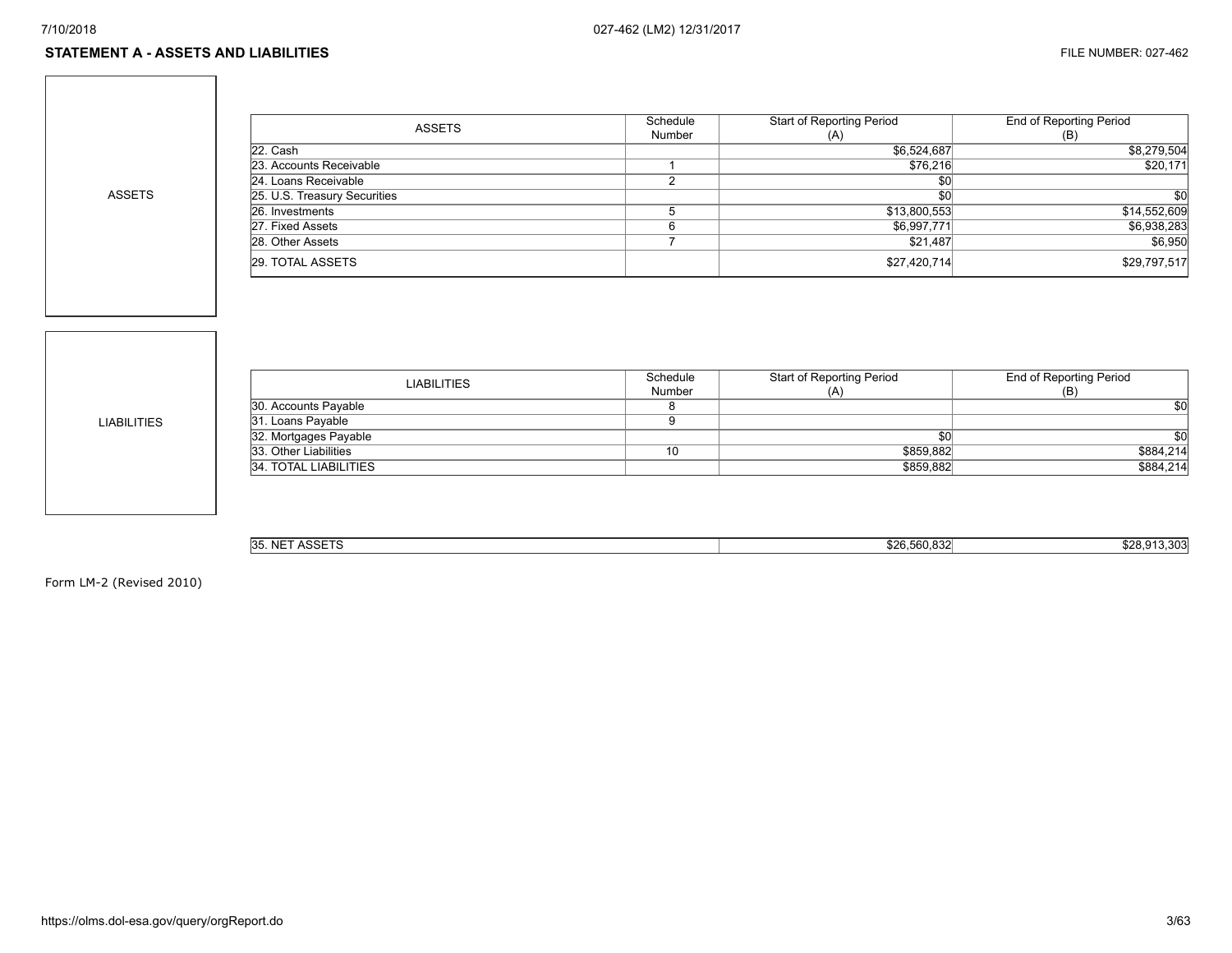# **STATEMENT B - RECEIPTS AND DISBURSEMENTS EXECUTE 27-462**

| <b>CASH RECEIPTS</b>                                | <b>SCH</b>     | <b>AMOUNT</b> | <b>CASH DISBURSEMENTS</b>                                         |             |    | <b>AMOUNT</b>   |
|-----------------------------------------------------|----------------|---------------|-------------------------------------------------------------------|-------------|----|-----------------|
| 36. Dues and Agency Fees                            |                |               | \$28,033,104 50. Representational Activities                      |             | 15 | \$9,079,905     |
| 37. Per Capita Tax                                  |                |               | \$051. Political Activities and Lobbying                          |             | 16 | \$196,956       |
| 38. Fees, Fines, Assessments, Work Permits          |                |               | \$197,08952. Contributions, Gifts, and Grants                     |             | 17 | \$242,967       |
| 39. Sale of Supplies                                |                |               | \$11753. General Overhead                                         |             | 18 | \$2,740,096     |
| 40. Interest                                        |                |               | \$392,56954. Union Administration                                 |             | 19 | \$156,796       |
| 41. Dividends                                       |                |               | \$17455. Benefits                                                 |             | 20 | \$2,098,059     |
| 42. Rents                                           |                |               | \$056. Per Capita Tax                                             |             |    | \$10,887,039    |
| 43. Sale of Investments and Fixed Assets            | 3              |               | \$3,818,020 57. Strike Benefits                                   |             |    | \$0             |
| 44. Loans Obtained                                  | 9              |               | 58. Fees, Fines, Assessments, etc.                                |             |    |                 |
| 45. Repayments of Loans Made                        | $\overline{2}$ |               | 59. Supplies for Resale                                           |             |    | $\overline{50}$ |
| 46. On Behalf of Affiliates for Transmittal to Them |                |               | \$060. Purchase of Investments and Fixed Assets                   |             |    | \$5,563,869     |
| 47. From Members for Disbursement on Their Behalf   |                |               | \$206,862 61. Loans Made                                          |             | ົ  |                 |
| 48. Other Receipts                                  | 14             |               | \$1,189,392 62. Repayment of Loans Obtained                       |             | 9  |                 |
| 49. TOTAL RECEIPTS                                  |                |               | \$33,837,327 63. To Affiliates of Funds Collected on Their Behalf |             |    | \$0             |
|                                                     |                |               | 64. On Behalf of Individual Members                               |             |    | \$188,936       |
|                                                     |                |               | 65. Direct Taxes                                                  |             |    | \$927,888       |
|                                                     |                |               |                                                                   |             |    |                 |
|                                                     |                |               | 66. Subtotal                                                      |             |    | \$32,082,511    |
|                                                     |                |               | 67. Withholding Taxes and Payroll Deductions                      |             |    |                 |
|                                                     |                |               | 67a. Total Withheld                                               | \$2,236,567 |    |                 |
|                                                     |                |               | 67b. Less Total Disbursed                                         | \$2,236,566 |    |                 |
|                                                     |                |               | 67c. Total Withheld But Not Disbursed                             |             |    | \$1             |
|                                                     |                |               | 68. TOTAL DISBURSEMENTS                                           |             |    | \$32,082,510    |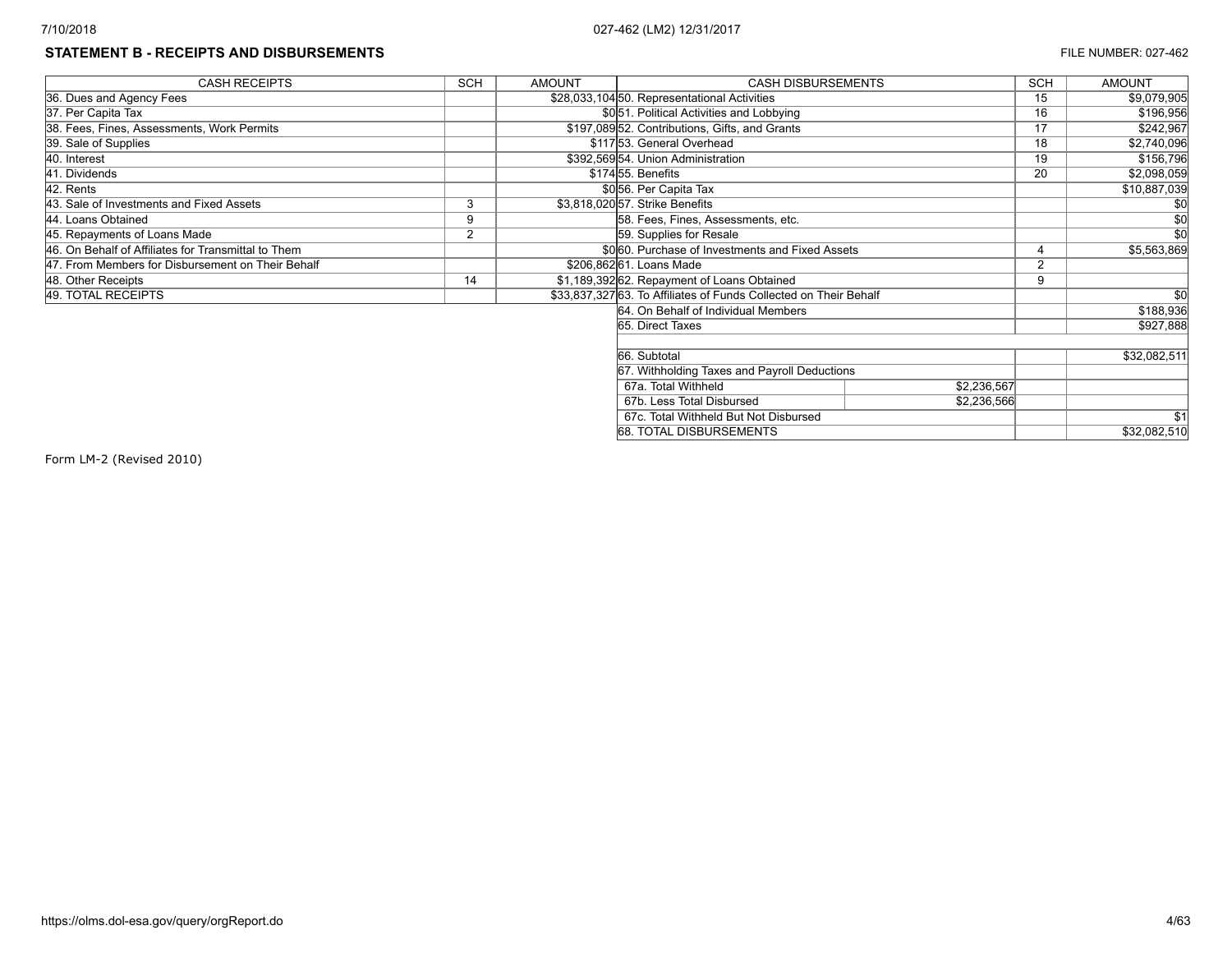#### **SCHEDULE 1 - ACCOUNTS RECEIVABLE AGING SCHEDULE Example 2001 120 and 2003 120 and 2003 120 and 2003 120 and 2003 120 and 2003 120 and 2003 120 and 2003 120 and 2003 120 and 2003 120 and 2003 120 and 2003 120 and 2003 12**

| Entity or Individual Name                                                               | <b>Total Account</b> | 90-180 Davs | 180+ Days | Liquidated Account |
|-----------------------------------------------------------------------------------------|----------------------|-------------|-----------|--------------------|
|                                                                                         | Receivable           | Past Due    | Past Due  | Receivable         |
| (A)                                                                                     | (B)                  | (C)         |           |                    |
| <b>IUNITE HERE International Union</b>                                                  | \$13.229             |             | \$11.863  | \$0                |
| Total of all itemized accounts receivable                                               | \$13.229             |             | \$11,863  | \$0                |
| Totals from all other accounts receivable                                               | \$6,942              |             | \$1,623   | \$0                |
| <b>Totals</b> (Total of Column (B) will be automatically entered in Item 23, Column(B)) | \$20,171             |             | \$13,486  | \$0                |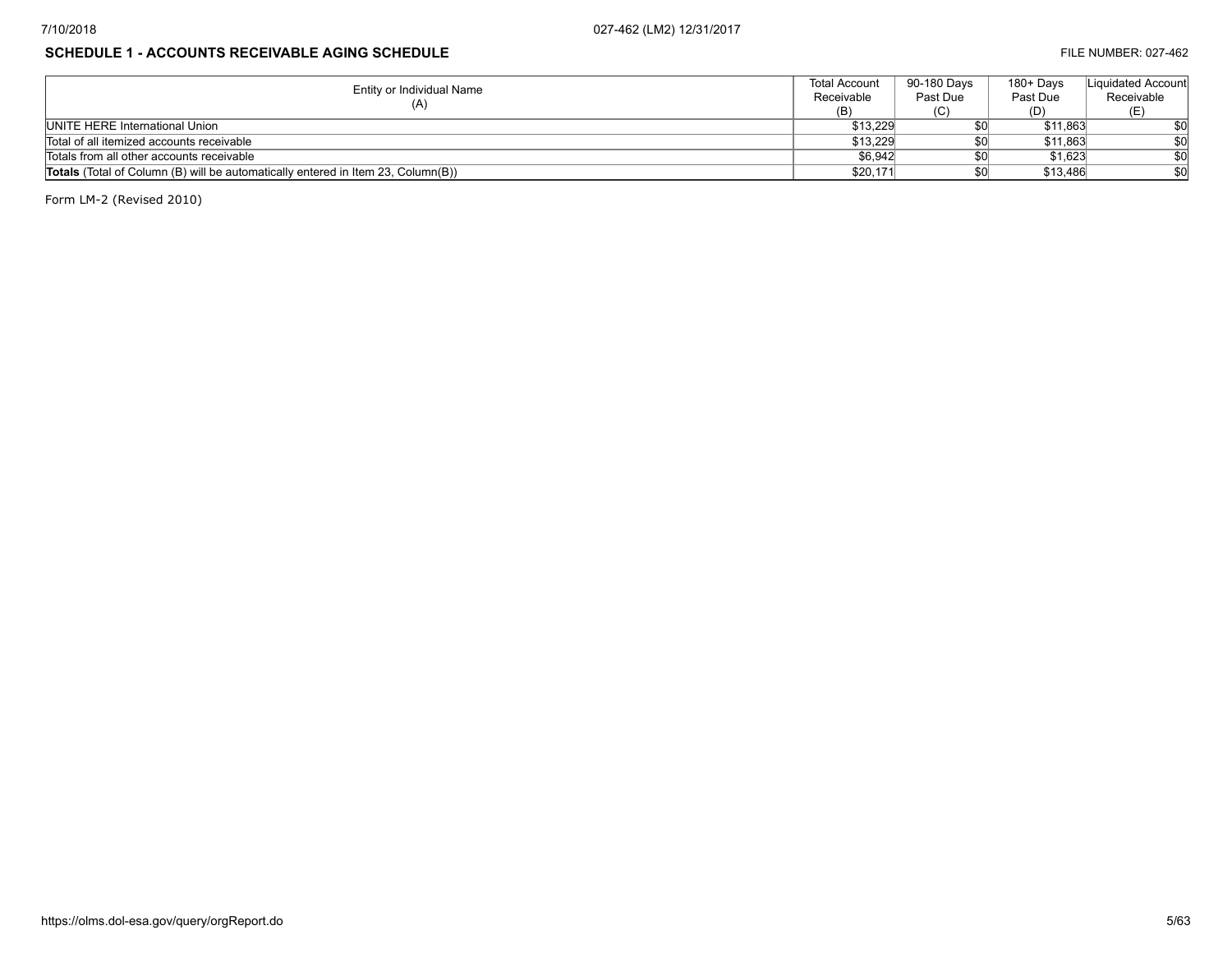#### **SCHEDULE 2 - LOANS RECEIVABLE EXECUVABLE FILE NUMBER: 027-462**

| List below loans to officers, employees, or members which at any time during the reporting<br>period exceeded \$250 and list all loans to business enterprises regarless of amount. | Loans<br>Outstanding at | Loans Made<br><b>During Period</b> | <b>Repayments Received During Period</b> | Loans<br>Outstanding at     |                       |
|-------------------------------------------------------------------------------------------------------------------------------------------------------------------------------------|-------------------------|------------------------------------|------------------------------------------|-----------------------------|-----------------------|
|                                                                                                                                                                                     | Start of Period<br>(B)  | (C)                                | Cash<br>(D)(1)                           | Other Than Cash<br>(D)(2)   | End of Period<br>(E)  |
| Total of loans not listed above                                                                                                                                                     |                         |                                    |                                          |                             |                       |
| Total of all lines above                                                                                                                                                            |                         |                                    |                                          |                             |                       |
| Totals will be automatically entered in                                                                                                                                             | Item 24<br>Column (A)   | Item 61                            | Item 45                                  | Item 69<br>with Explanation | Item 24<br>Column (B) |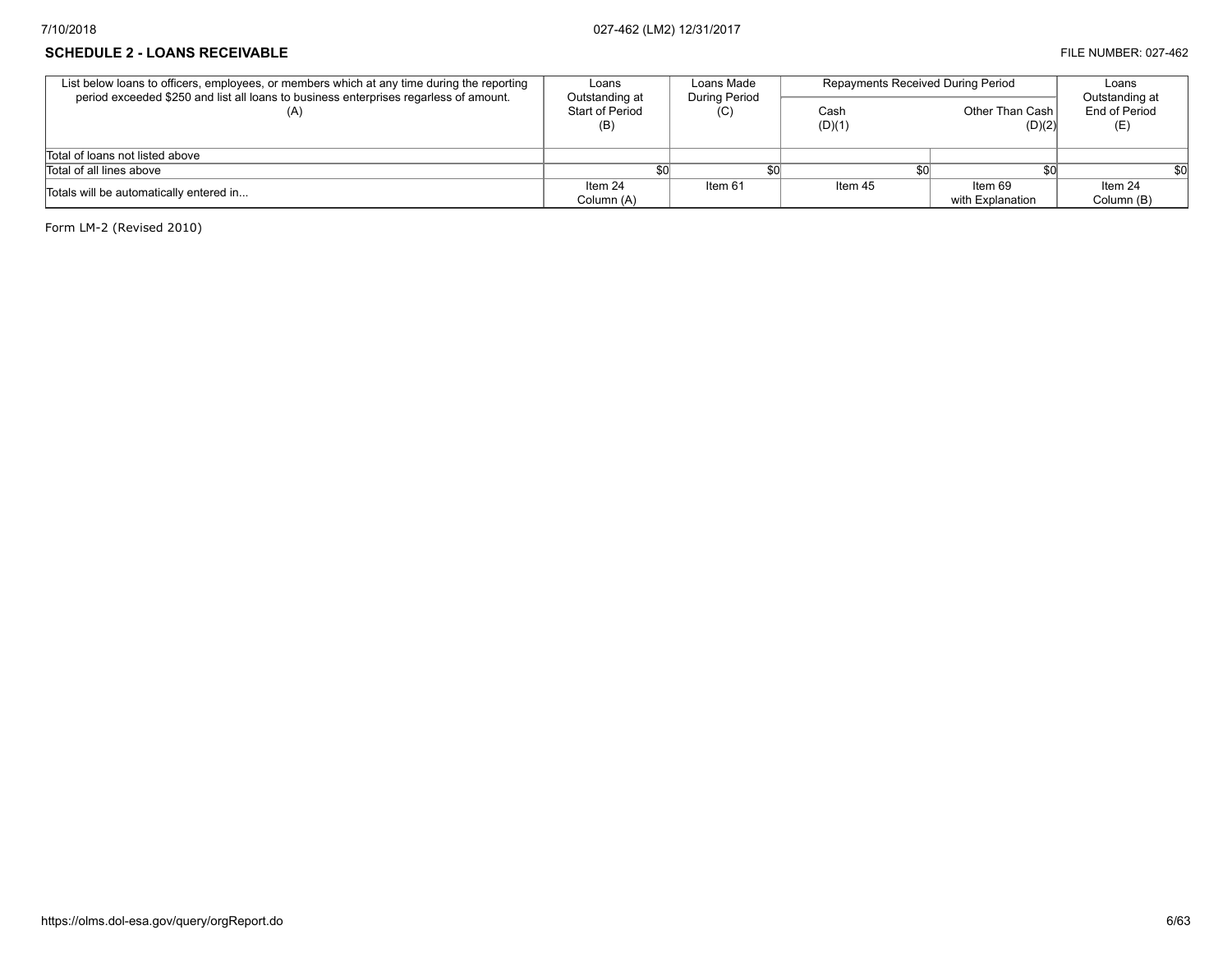## **SCHEDULE 3 - SALE OF INVESTMENTS AND FIXED ASSETS FILE NUMBER: 027-462**

| Description (if land or buildings give location)                                   | Cost        | Book Value  | <b>Gross Sales Price</b> | <b>Amount Received</b> |  |
|------------------------------------------------------------------------------------|-------------|-------------|--------------------------|------------------------|--|
|                                                                                    | (B)         | (C)         | (D)                      |                        |  |
| Amalgamated Bank                                                                   | \$2,002,611 | \$2,002,611 | \$1.174.633              | \$1,174,633            |  |
| Marketable securities                                                              | \$326.915   | \$326.915   | \$322,387                | \$322,387              |  |
| <b>CDs</b>                                                                         | \$901,149   | \$901,149   | \$896,000                | \$896,000              |  |
| Corporate Bonds                                                                    | \$1.439.304 | \$1.439.304 | \$1,425,000              | \$1,425,000            |  |
| Total of all lines above                                                           | \$4,669,979 | \$4,669,979 | \$3,818,020              | \$3,818,020            |  |
| Less Reinvestments                                                                 |             |             |                          |                        |  |
| (The total from Net Sales Line will be automatically entered in Item 43) Net Sales | \$3,818,020 |             |                          |                        |  |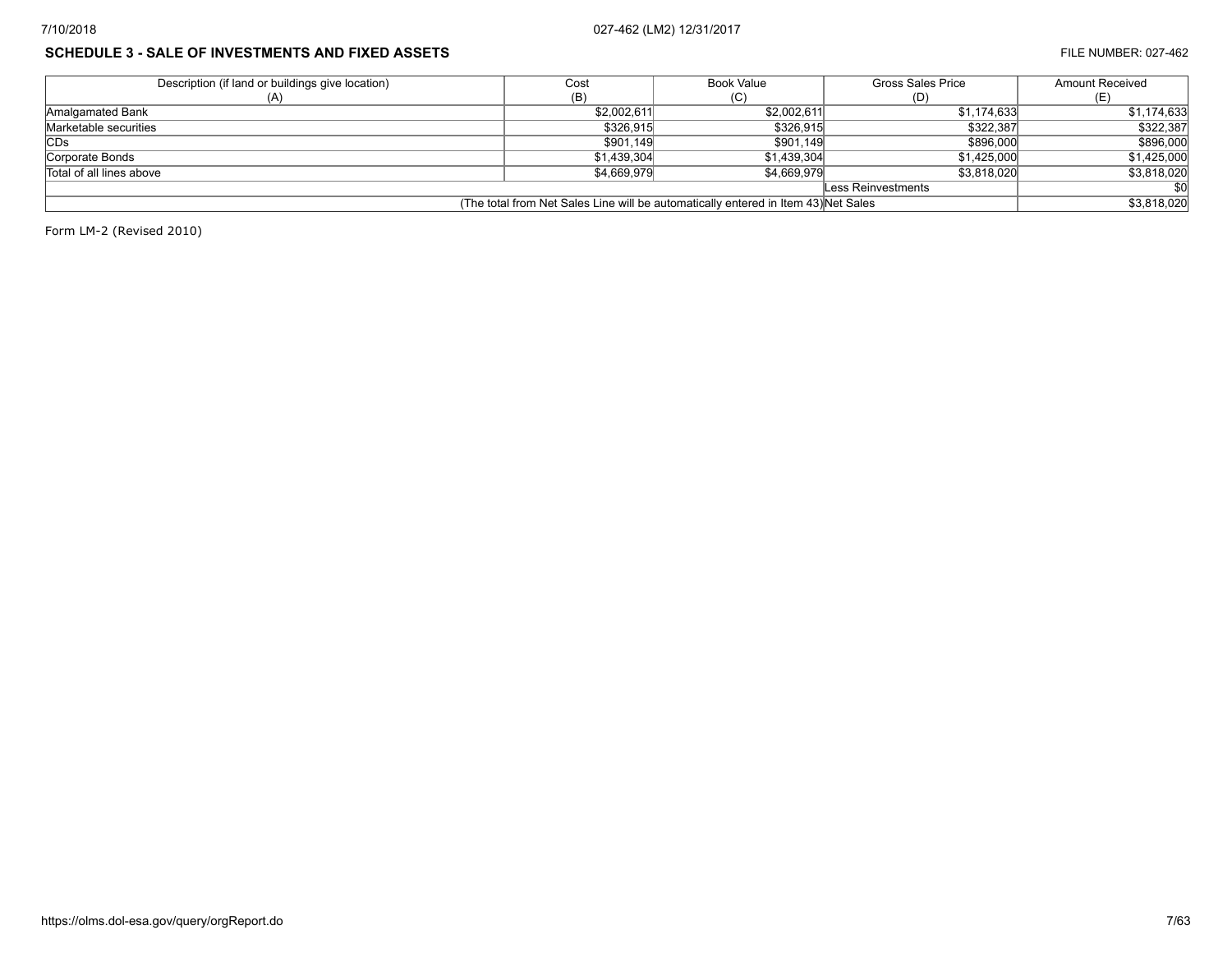## **SCHEDULE 4 - PURCHASE OF INVESTMENTS AND FIXED ASSETS FILE NUMBER: 027-462**

| Description (if land or buildings, give location)<br>Cost                                   |             | <b>Book Value</b>  | Cash Paid   |
|---------------------------------------------------------------------------------------------|-------------|--------------------|-------------|
|                                                                                             | (B)         | (C)                | (D)         |
| Furniture and equipment                                                                     | \$136,047   | \$136,047          | \$136,047   |
| Corporate Bonds                                                                             | \$2,569,849 | \$2,569,849        | \$2,569,849 |
| Equities                                                                                    | \$547,948   | \$547,948          | \$547,948   |
| prior year Marketable CD balance included in cash                                           | \$1,749,256 | \$1.749.256        | \$1,749,256 |
| Marketable CDs                                                                              | \$554,981   | \$554.981          | \$554,981   |
| Building improvements                                                                       | \$5,788     | \$5,788            | \$5,788     |
| Total of all lines above                                                                    | \$5.563.869 | \$5,563,869        | \$5,563,869 |
|                                                                                             |             | Less Reinvestments |             |
| (The total from Net Purchases Line will be automatically entered in Item 60.) Net Purchases |             |                    | \$5,563,869 |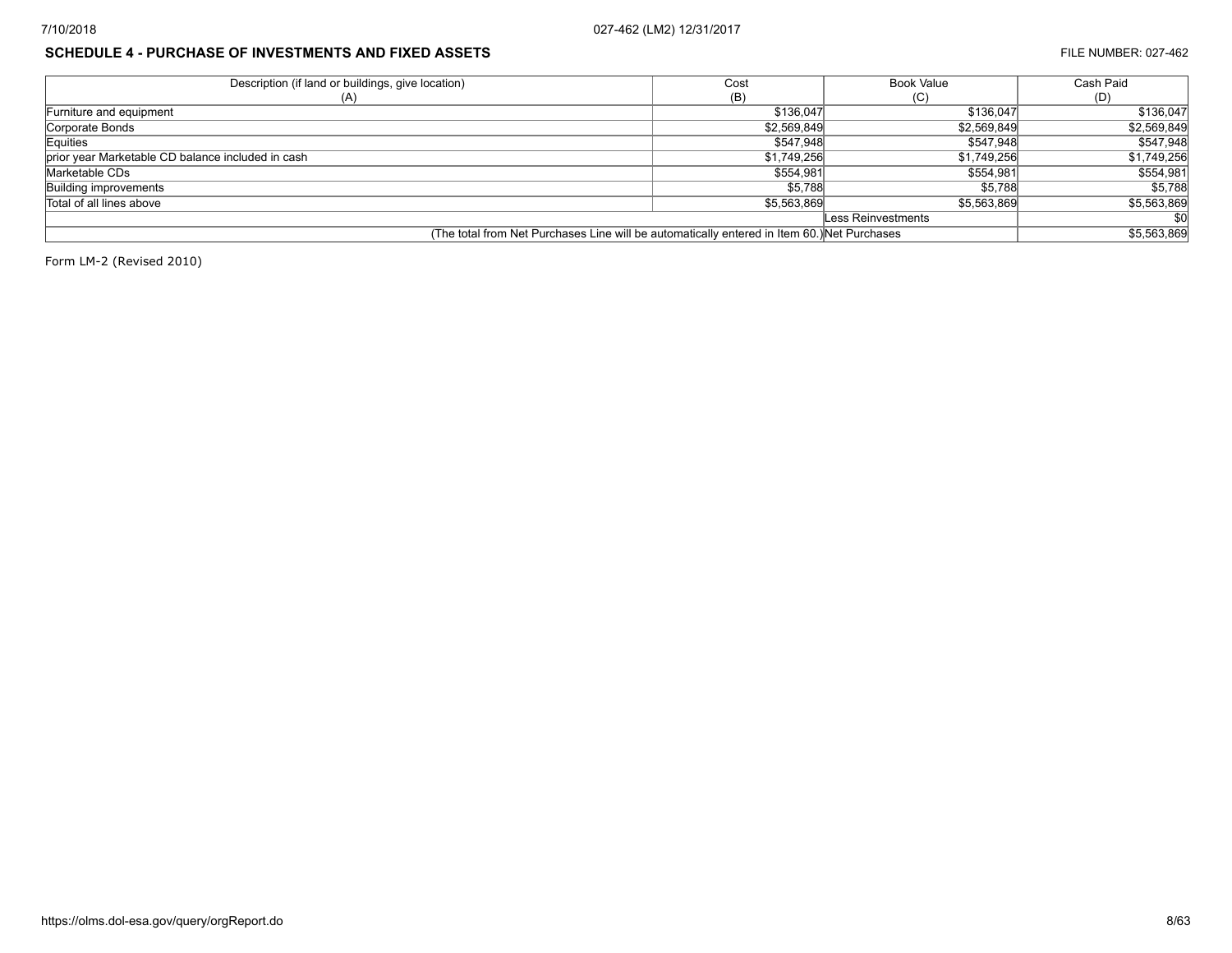#### **SCHEDULE 5 - INVESTMENTS** FILE NUMBER: 027-462

| Description                                                                                                                                                     | Amount       |
|-----------------------------------------------------------------------------------------------------------------------------------------------------------------|--------------|
| (A)                                                                                                                                                             | (B)          |
| Marketable Securities                                                                                                                                           |              |
| A. Total Cost                                                                                                                                                   | \$2,653,507  |
| B. Total Book Value                                                                                                                                             | \$2,653,507  |
| C. List each marketable security which has a book value over \$5,000 and exceeds 5% of Line B.                                                                  |              |
| Other Investments                                                                                                                                               |              |
| D. Total Cost                                                                                                                                                   | \$11,899,102 |
| E. Total Book Value                                                                                                                                             | \$11,899,102 |
| F. List each other investment which has a book value over \$5,000 and exceeds 5% of Line E. Also, list each subsidiary for which separate reports are attached. |              |
| <b>G. Total of Lines B and E</b> (Total will be automatically entered in Item 26, Column(B))                                                                    | \$14,552,609 |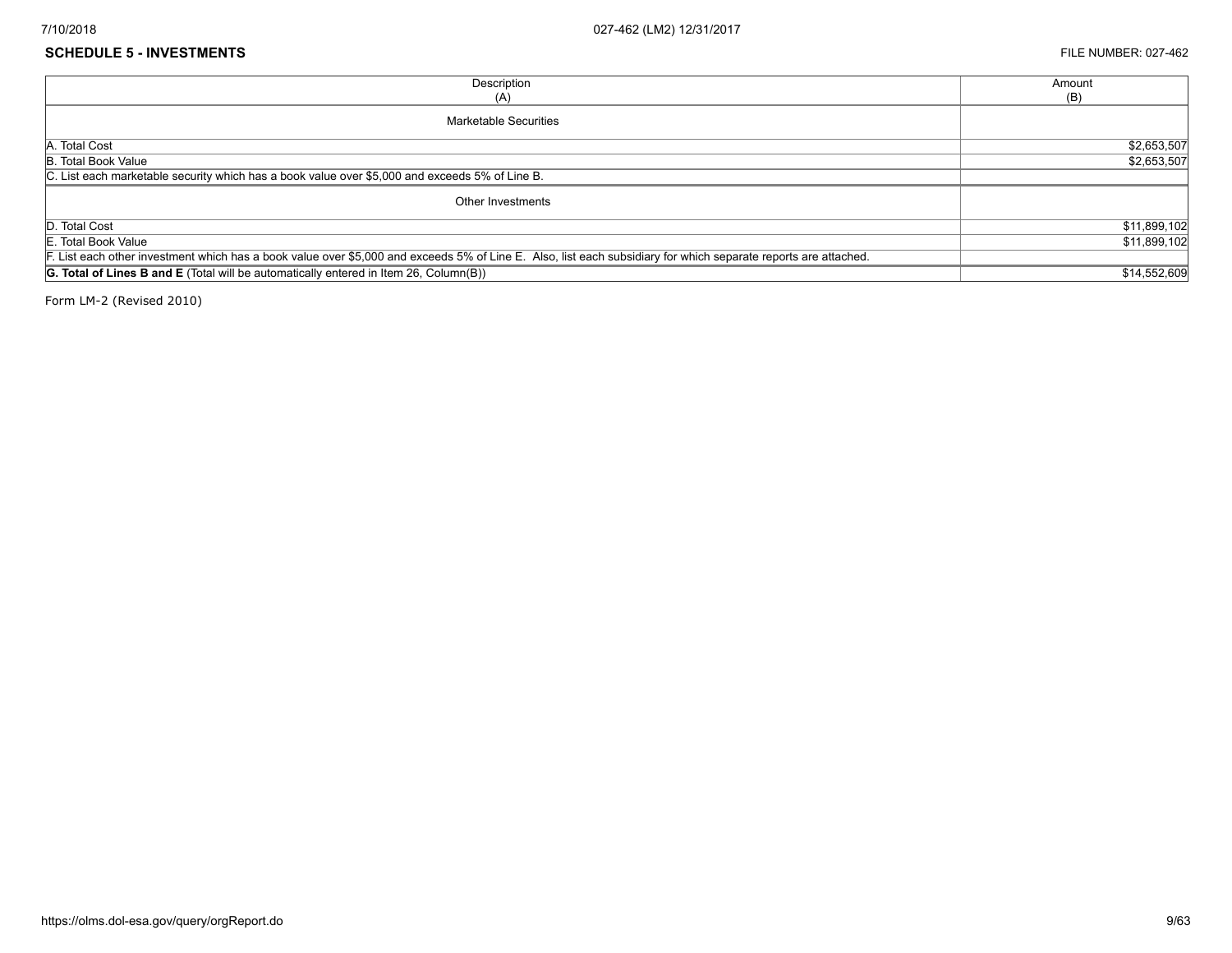## **SCHEDULE 6 - FIXED ASSETS** FILE NUMBER: 027-462

| Description<br>(A)                                                                                                             | Cost or Other Basis<br>(B) | <b>Total Depreciation or</b><br><b>Amount Expensed</b><br>(C) | <b>Book Value</b><br>(D) | Value<br>(E) |
|--------------------------------------------------------------------------------------------------------------------------------|----------------------------|---------------------------------------------------------------|--------------------------|--------------|
| A. Land (give location)                                                                                                        |                            |                                                               |                          |              |
| 1630 S Commerce St, Las Vegas, NV<br>$\mathsf{Land}$ 1:                                                                        | \$636,555                  |                                                               | \$636,555                | \$2,000,000  |
| Cemetery Plots in Reno NV<br>Land $2:$                                                                                         | \$6,630                    |                                                               | \$6,630                  | \$6,630      |
| 221 W Wyoming Ave<br>Land $3:$                                                                                                 | \$2,441,269                |                                                               | \$2,441,269              | \$2,441,269  |
| B. Buildings (give location)                                                                                                   |                            |                                                               |                          |              |
| 1630 S Commerce St, Las Vegas, NV<br>Building 1:                                                                               | \$2,390,417                | \$0 <sub>0</sub>                                              | \$2,390,417              | \$2,390,417  |
| C. Automobiles and Other Vehicles                                                                                              | \$115,759                  | \$0                                                           | \$115,759                | \$115,759    |
| D. Office Furniture and Equipment                                                                                              | \$1,347,653                | \$0                                                           | \$1,347,653              | \$1,347,653  |
| E. Other Fixed Assets                                                                                                          |                            |                                                               |                          |              |
| <b>F. Totals of Lines A through E</b> (Column(D) Total will be automatically entered in Item<br>$ 27, \text{Column}(B)\rangle$ | \$6,938,283                | \$0                                                           | \$6,938,283              | \$8,301,728  |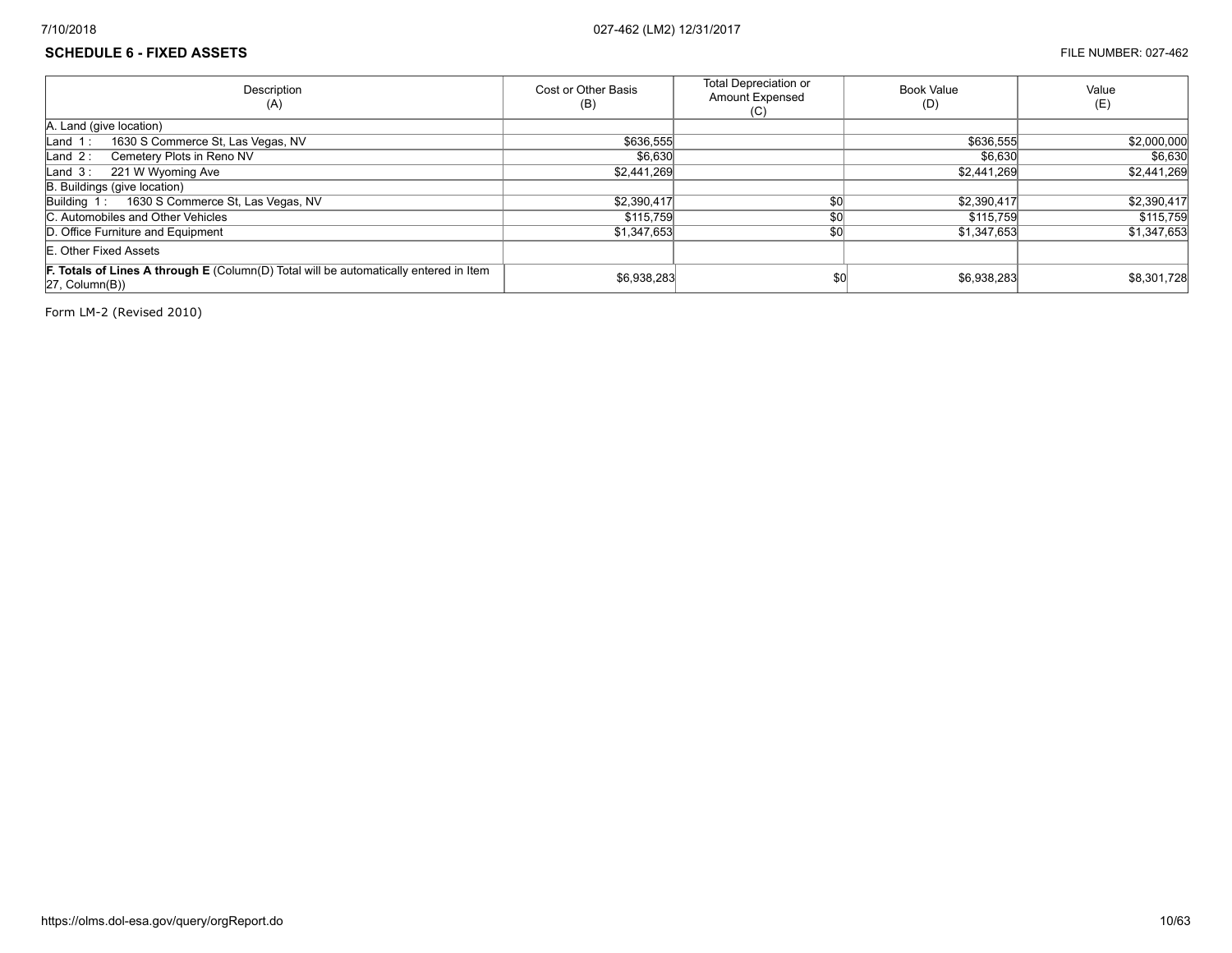## **SCHEDULE 7 - OTHER ASSETS** FILE NUMBER: 027-462

| Description                                                       | Book Value |
|-------------------------------------------------------------------|------------|
| (A)                                                               | (B)        |
| Tickets for resale                                                | \$6,783    |
| Deposit Secretary of State                                        | \$167      |
| Total (Total will be automatically entered in Item 28, Column(B)) | \$6,950    |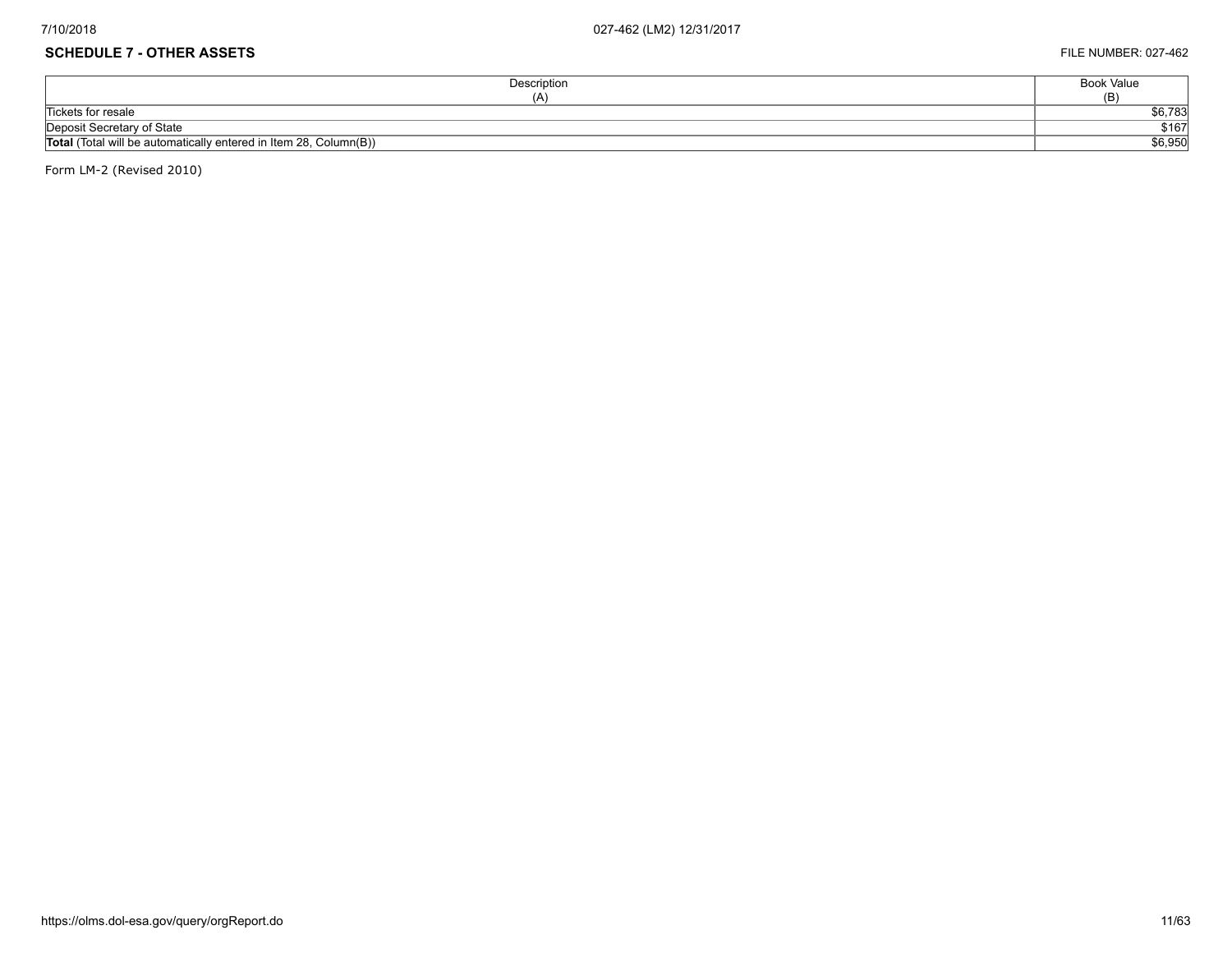## **SCHEDULE 8 - ACCOUNTS PAYABLE AGING SCHEDULE FILE NUMBER: 027-462**

| Entity or Individual Name                                                               | <b>Total Account</b><br>Pavable | 90-180 Davs<br>Past Due | 180+ Davs Past<br>Due | Liquidated Account<br>Pavable |
|-----------------------------------------------------------------------------------------|---------------------------------|-------------------------|-----------------------|-------------------------------|
|                                                                                         | (B)                             |                         |                       |                               |
| Total for all itemized accounts payable                                                 |                                 |                         |                       |                               |
| Total from all other accounts payable                                                   |                                 |                         |                       |                               |
| <b>Totals</b> (Total for Column(B) will be automatically entered in Item 30, Column(D)) |                                 |                         |                       |                               |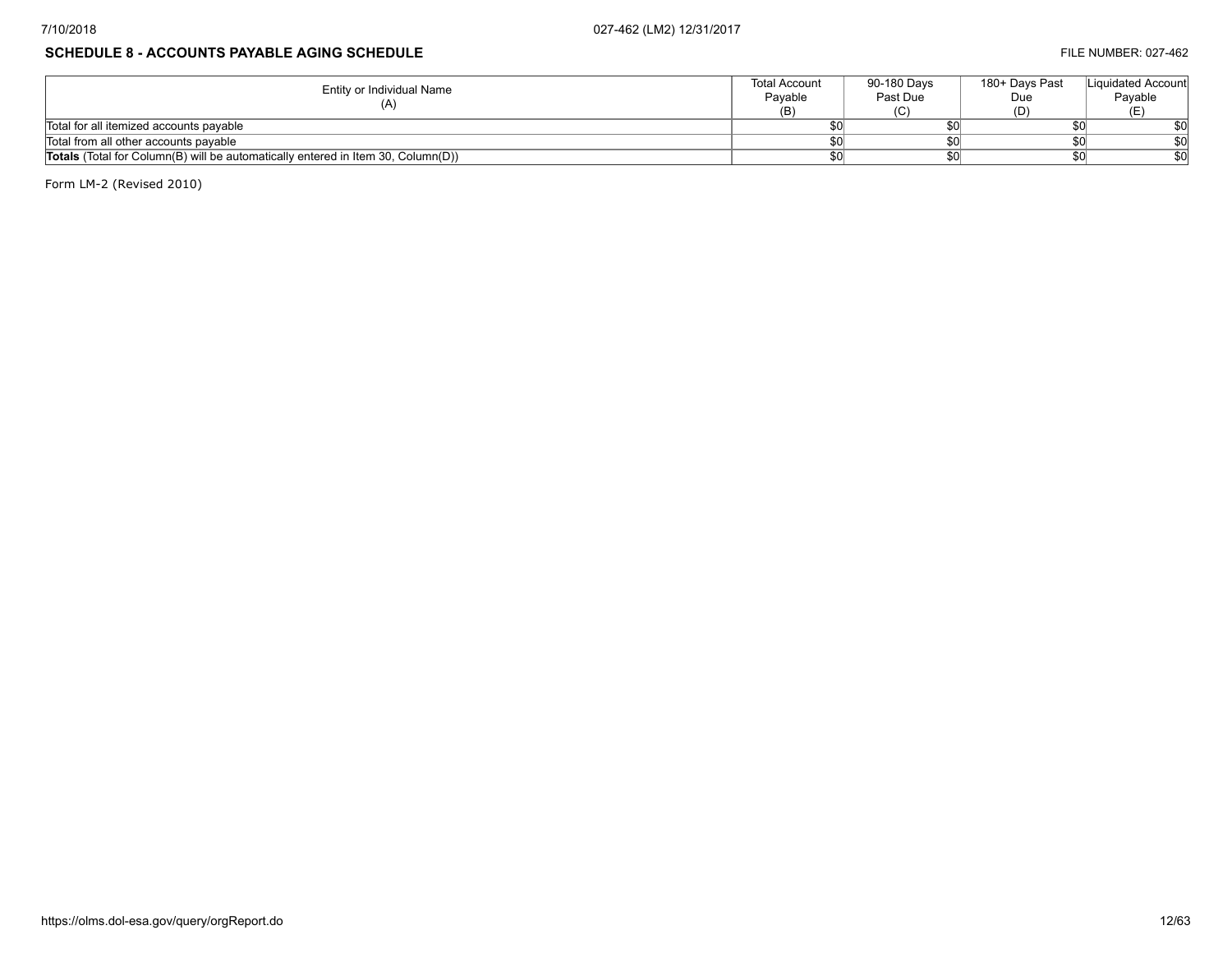### **SCHEDULE 9 - LOANS PAYABLE FILE NUMBER: 027-462**

| Source of Loans Payable at Any<br>Time During the Reporting Period | Loans Owed at<br>Start of Period<br>(B) | Loans Obtained<br>During Period<br>(C) | Repayment<br>During Period<br>Cash<br>(D)(1) | Repayment<br>During Period<br>Other Than Cash<br>(D)(2) | Loans Owed at<br>End of Period<br>(E) |
|--------------------------------------------------------------------|-----------------------------------------|----------------------------------------|----------------------------------------------|---------------------------------------------------------|---------------------------------------|
| Total Loans Pavable                                                |                                         |                                        |                                              |                                                         |                                       |
| Totals will be automatically entered in                            | Item 31                                 | Item 44                                | Item 62                                      | Item 69                                                 | Item 31                               |
|                                                                    | Column (C)                              |                                        |                                              | with Explanation                                        | Column (D)                            |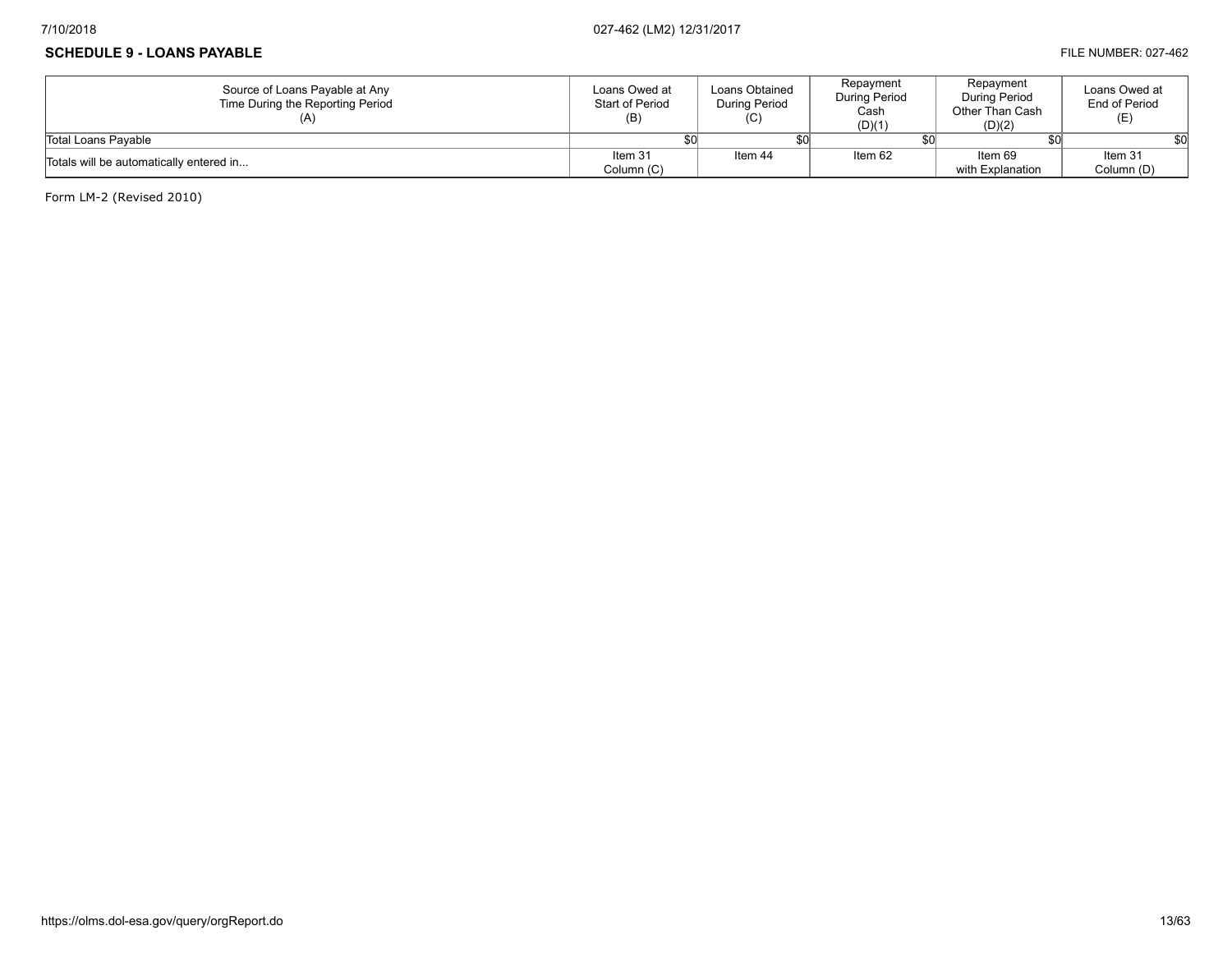#### **SCHEDULE 10 - OTHER LIABILITIES** FILE NUMBER: 027-462

| Description                                                                                | Amount at End of Period      |
|--------------------------------------------------------------------------------------------|------------------------------|
| ∴ د∠،                                                                                      |                              |
| Per Capita due to UNITE HERE                                                               | <b>COOL OLA</b><br>\$884.Z14 |
| <b>Total Other Liabilities</b> (Total will be automatically entered in Item 33, Column(D)) | \$884,214                    |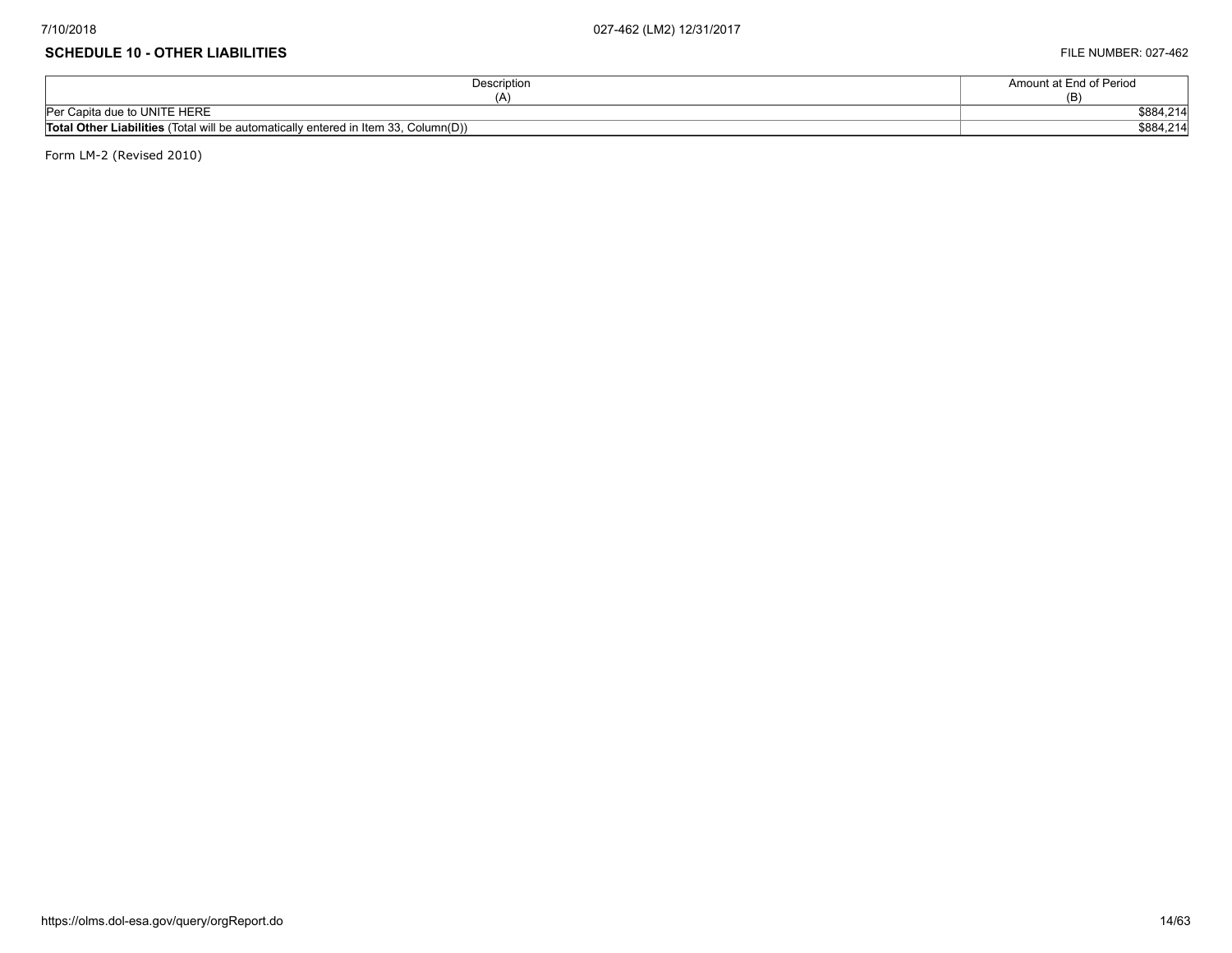## **SCHEDULE 11 - ALL OFFICERS AND DISBURSEMENTS TO OFFICERS FILE NUMBER: 027-462**

|                | (A)<br>Name                                            | (B)<br>Title |       | (C)<br><b>Status</b>                                | (D)<br>Gross Salary<br><b>Disbursements</b><br>(before any<br>deductions) |           | (E)<br>Allowances<br><b>Disbursed</b> |     |         | (F)<br>Disbursements for Official<br><b>Business</b> | $\overline{(G)}$<br>Other<br>Disbursements not reported in<br>(D) through (F) |                               | (H)<br><b>TOTAL</b> |
|----------------|--------------------------------------------------------|--------------|-------|-----------------------------------------------------|---------------------------------------------------------------------------|-----------|---------------------------------------|-----|---------|------------------------------------------------------|-------------------------------------------------------------------------------|-------------------------------|---------------------|
| lΑ<br>þΒ<br>c  | Arquello-Kline, Geoconda<br>Secretary-Treasurer<br>lC. |              |       |                                                     |                                                                           | \$106,628 |                                       | \$0 | \$1,444 |                                                      |                                                                               | \$0                           | \$108,072           |
|                | Schedule 15<br>Representational Activities             |              | 51 %  | Schedule 16<br>Political Activities and<br>Lobbying |                                                                           | 4 %       | Schedule 17<br>Contributions          |     | $0\%$   | Schedule 18<br>General Overhead                      | $0\%$                                                                         | Schedule 19<br>Administration | 45 %                |
| lΑ<br>B<br>C   | Pappageorge, Ted K<br>President<br>lC.                 |              |       |                                                     |                                                                           | \$92,064  |                                       | \$0 |         | \$4,735                                              |                                                                               | \$0                           | \$96,799            |
|                | Schedule 15<br>Representational Activities             |              | 93 %  | Schedule 16<br>Political Activities and<br>Lobbying |                                                                           | 0%        | Schedule 17<br>Contributions          |     | 0%      | Schedule 18<br>General Overhead                      | $0\%$                                                                         | Schedule 19<br>Administration | 7%                  |
| lΑ<br>B<br>Iс  | Vashon, Leain<br><b>Vice President</b><br>lc.          |              |       |                                                     |                                                                           | \$495     |                                       | \$0 |         | \$0                                                  |                                                                               | \$0                           | \$495               |
|                | Schedule 15<br>Representational Activities             |              | $0\%$ | Schedule 16<br>Political Activities and<br>Lobbying |                                                                           | 0%        | Schedule 17<br>Contributions          |     | $0\%$   | Schedule 18<br>General Overhead                      | $0\%$                                                                         | Schedule 19<br>Administration | 100 %               |
| lA<br>B<br>Iс  | Chan, Heidy<br>Trustee<br>IС                           |              |       |                                                     |                                                                           | \$440     |                                       | \$0 |         | \$0                                                  |                                                                               | \$0                           | \$440               |
|                | Schedule 15<br>Representational Activities             |              | $0\%$ | Schedule 16<br>Political Activities and<br>Lobbying |                                                                           | 0%        | Schedule 17<br>Contributions          |     | 0%      | Schedule 18<br>General Overhead                      | $0\%$                                                                         | Schedule 19<br>Administration | 100 %               |
| lA<br>B<br>Iс  | Hernandez, Gloria E<br>Chaplin<br>lC.                  |              |       |                                                     |                                                                           | \$63,765  |                                       | \$0 |         | \$314                                                |                                                                               | \$0                           | \$64,079            |
|                | Schedule 15<br>Representational Activities             |              | 100 % | Schedule 16<br>Political Activities and<br>Lobbying |                                                                           | 0%        | Schedule 17<br>Contributions          |     | 0%      | Schedule 18<br>General Overhead                      | $0\%$                                                                         | Schedule 19<br>Administration | $0\%$               |
| lA<br>B<br>lc. | Martinez, Evadne<br>Executive Board<br>lC.             |              |       |                                                     |                                                                           | \$605     |                                       | \$0 |         | \$0                                                  |                                                                               | \$0                           | \$605               |
|                | Schedule 15<br>Representational Activities             |              | $0\%$ | Schedule 16<br>Political Activities and<br>Lobbying |                                                                           | 0%        | Schedule 17<br>Contributions          |     | 0%      | Schedule 18<br>General Overhead                      | $0\%$                                                                         | Schedule 19<br>Administration | 100 %               |
| lΑ<br>B<br>lc. | Minero, Mariano<br>Executive Board<br>lc.              |              |       |                                                     |                                                                           | \$550     |                                       | \$0 |         | \$0                                                  |                                                                               | \$0                           | \$550               |
|                | Schedule 15<br>Representational Activities             |              | $0\%$ | Schedule 16<br>Political Activities and<br>Lobbying |                                                                           | 0%        | Schedule 17<br>Contributions          |     | 0%      | Schedule 18<br>General Overhead                      | $0\%$                                                                         | Schedule 19<br>Administration | 100 %               |
| lΑ<br>B<br>Iс  | Ortiz, Jorge<br>Trustee<br>lc.                         |              |       |                                                     |                                                                           | \$550     |                                       | \$0 |         | \$0                                                  |                                                                               | \$0                           | \$550               |
|                | Schedule 15<br>Representational Activities             |              | $0\%$ | Schedule 16<br>Political Activities and<br>Lobbying |                                                                           | 0%        | Schedule 17<br>Contributions          |     | 0%      | Schedule 18<br>General Overhead                      | $0\%$                                                                         | Schedule 19<br>Administration | 100 %               |
| B<br>lc.       | Rothenberger, Burkey<br>Executive Board<br>lC.         |              |       |                                                     |                                                                           | \$605     |                                       | \$0 |         | \$0                                                  |                                                                               | \$0]                          | \$605               |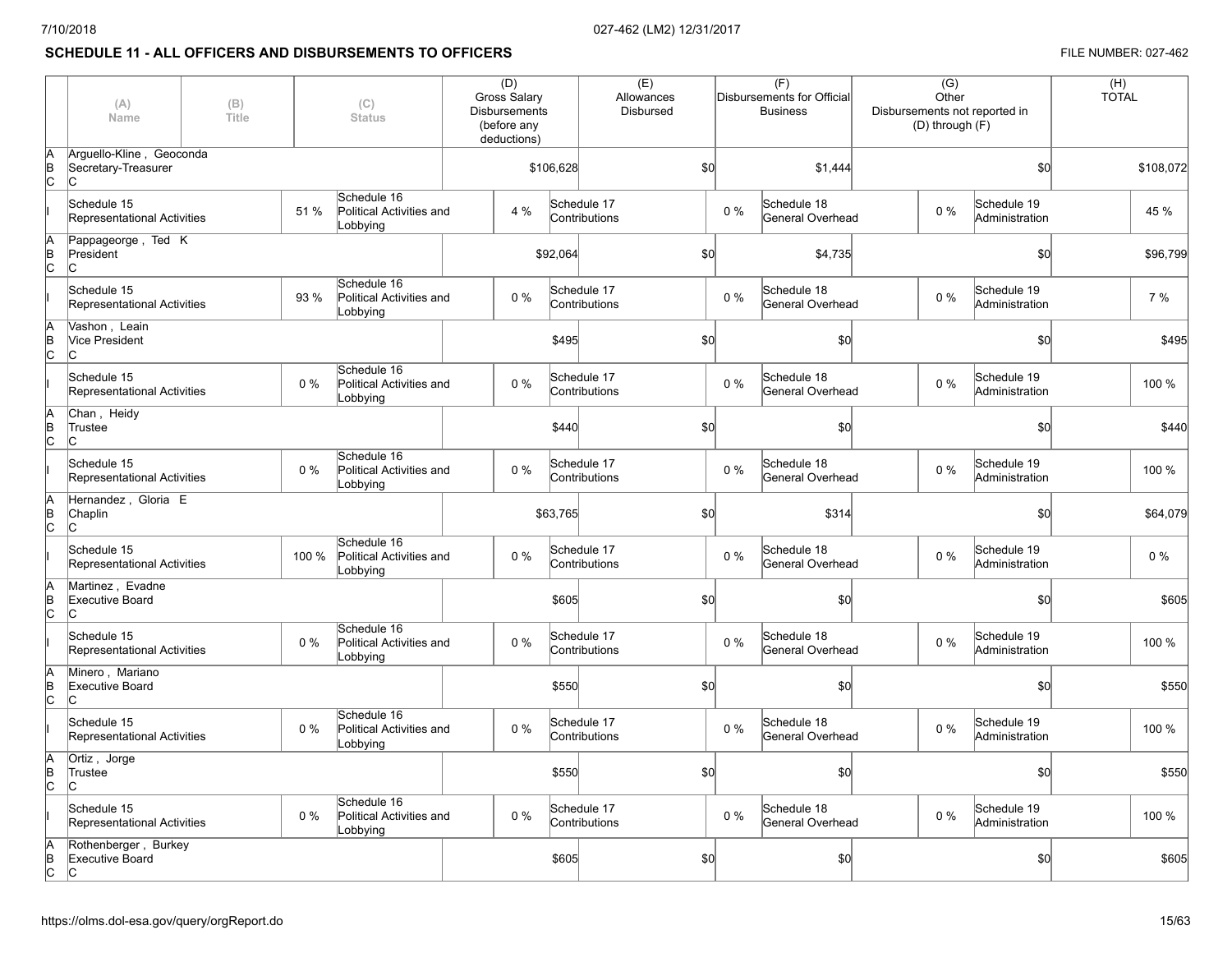|                      | (A)<br>(B)<br>(C)<br>Title<br><b>Status</b><br>Name |  | (D)<br><b>Gross Salary</b><br><b>Disbursements</b><br>(before any<br>deductions) |                                                     |  | (E)<br>Allowances<br>Disbursed |                              |  | (F)<br>Disbursements for Official<br><b>Business</b> | $\overline{(G)}$<br>Other<br>(D) through (F) | Disbursements not reported in   | $(H)$<br>TOTAL |                               |  |          |
|----------------------|-----------------------------------------------------|--|----------------------------------------------------------------------------------|-----------------------------------------------------|--|--------------------------------|------------------------------|--|------------------------------------------------------|----------------------------------------------|---------------------------------|----------------|-------------------------------|--|----------|
|                      | Schedule 15<br>Representational Activities          |  | 0%                                                                               | Schedule 16<br>Political Activities and<br>Lobbying |  | $0\%$                          | Schedule 17<br>Contributions |  |                                                      | $0\%$                                        | Schedule 18<br>General Overhead | $0\%$          | Schedule 19<br>Administration |  | 100 %    |
| A<br>B<br>C          | Tirabassi, Michael<br>Trustee<br>IС                 |  |                                                                                  |                                                     |  |                                | \$20,779                     |  | \$0                                                  |                                              | \$1,162                         |                | \$0                           |  | \$21,941 |
|                      | Schedule 15<br>Representational Activities          |  | 99 %                                                                             | Schedule 16<br>Political Activities and<br>Lobbying |  | $0\%$                          | Schedule 17<br>Contributions |  |                                                      | $0\%$                                        | Schedule 18<br>General Overhead | $0\%$          | Schedule 19<br>Administration |  | 1%       |
| A<br>B<br>C          | Walter, John<br><b>Executive Board</b><br>IС        |  |                                                                                  |                                                     |  |                                | \$605                        |  | \$0                                                  |                                              | \$0                             |                | \$0]                          |  | \$605    |
|                      | Schedule 15<br>Representational Activities          |  | 0%                                                                               | Schedule 16<br>Political Activities and<br>Lobbying |  | 0%                             | Schedule 17<br>Contributions |  |                                                      | $0\%$                                        | Schedule 18<br>General Overhead | 0%             | Schedule 19<br>Administration |  | 100 %    |
| A<br>B<br>C          | Crow, David<br>Executive Board<br>N                 |  |                                                                                  |                                                     |  |                                | \$275                        |  | \$0                                                  |                                              | \$0                             |                | \$0                           |  | \$275    |
|                      | Schedule 15<br>Representational Activities          |  | 0%                                                                               | Schedule 16<br>Political Activities and<br>Lobbying |  | 0%                             | Schedule 17<br>Contributions |  |                                                      | $0\%$                                        | Schedule 18<br>General Overhead | $0\%$          | Schedule 19<br>Administration |  | 100 %    |
| A<br>B<br>C          | Garcia, Santos<br><b>Executive Board</b><br>N       |  |                                                                                  |                                                     |  |                                | \$440                        |  | \$0                                                  |                                              | \$0                             |                | \$0                           |  | \$440    |
|                      | Schedule 15<br>Representational Activities          |  | $0\%$                                                                            | Schedule 16<br>Political Activities and<br>Lobbying |  | $0\%$                          | Schedule 17<br>Contributions |  |                                                      | $0\%$                                        | Schedule 18<br>General Overhead | $0\%$          | Schedule 19<br>Administration |  | 100 %    |
| A<br>B<br>C          | Loya, Emma<br><b>Executive Board</b><br>N           |  |                                                                                  |                                                     |  |                                | \$220                        |  | \$0                                                  |                                              | \$0                             |                | \$0                           |  | \$220    |
|                      | Schedule 15<br>Representational Activities          |  | 0%                                                                               | Schedule 16<br>Political Activities and<br>Lobbying |  | 0%                             | Schedule 17<br>Contributions |  |                                                      | $0\%$                                        | Schedule 18<br>General Overhead | $0\%$          | Schedule 19<br>Administration |  | 100 %    |
| A<br>B<br>C          | Medrano, Elsa<br><b>Executive Board</b><br>N        |  |                                                                                  |                                                     |  |                                | \$110                        |  | \$0                                                  |                                              | \$0                             |                | \$0                           |  | \$110    |
|                      | Schedule 15<br>Representational Activities          |  | 0%                                                                               | Schedule 16<br>Political Activities and<br>Lobbying |  | 0%                             | Schedule 17<br>Contributions |  |                                                      | $0\%$                                        | Schedule 18<br>General Overhead | $0\%$          | Schedule 19<br>Administration |  | 100 %    |
| A<br>B<br>C          | Padilla, Carlos<br><b>Executive Board</b><br>N      |  |                                                                                  |                                                     |  |                                | \$275                        |  | \$0                                                  |                                              | \$0                             |                | \$0                           |  | \$275    |
|                      | Schedule 15<br>Representational Activities          |  | 0 %                                                                              | Schedule 16<br>Political Activities and<br>Lobbying |  | $0\%$                          | Schedule 17<br>Contributions |  |                                                      | $0\%$                                        | Schedule 18<br>General Overhead | $0\%$          | Schedule 19<br>Administration |  | 100 %    |
| A<br>B<br>C          | Wilder, Aretha<br><b>Executive Board</b><br>N       |  |                                                                                  |                                                     |  |                                | \$165                        |  | \$0                                                  |                                              | \$0                             |                | \$0                           |  | \$165    |
|                      | Schedule 15<br>Representational Activities          |  | 0%                                                                               | Schedule 16<br>Political Activities and<br>Lobbying |  | $0\%$                          | Schedule 17<br>Contributions |  |                                                      | $0\%$                                        | Schedule 18<br>General Overhead | $0\%$          | Schedule 19<br>Administration |  | 100 %    |
| $A$ <sub>B</sub> $C$ | Wright-Decampos, Anette<br>Executive Board<br>N     |  |                                                                                  |                                                     |  |                                | \$15,839                     |  | 50                                                   |                                              | \$496                           |                | 50                            |  | \$16,335 |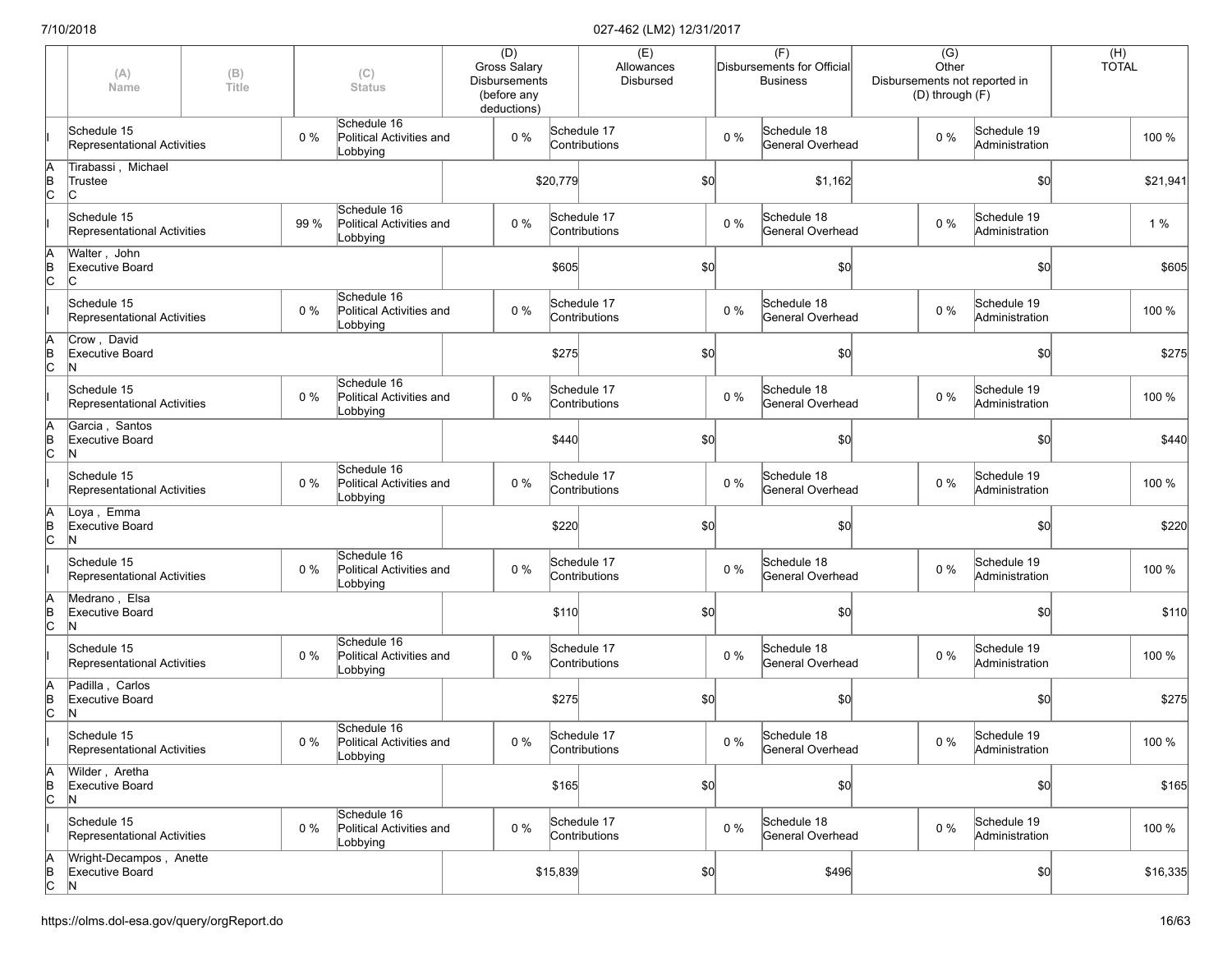| (A)<br>Name                                | (B)<br>Title |           | (C)<br><b>Status</b>                                |  | (D)<br>Gross Salary<br>Disbursements<br>(before any<br>deductions) |  | Allowances<br>Disbursed             |         | Disbursements for Official<br><b>Business</b> |                                 | (G) |       | Other<br>Disbursements not reported in<br>$(D)$ through $(F)$ |  | <b>TOTAL</b> |
|--------------------------------------------|--------------|-----------|-----------------------------------------------------|--|--------------------------------------------------------------------|--|-------------------------------------|---------|-----------------------------------------------|---------------------------------|-----|-------|---------------------------------------------------------------|--|--------------|
| Schedule 15<br>Representational Activities |              | 99 %      | Schedule 16<br>Political Activities and<br>Lobbying |  | 0%                                                                 |  | Schedule 17<br><b>Contributions</b> |         | $0\%$                                         | Schedule 18<br>General Overhead |     | $0\%$ | Schedule 19<br>Administration                                 |  | 1%           |
| Total Officer Disbursements                |              | \$304,410 |                                                     |  |                                                                    |  |                                     | \$8,151 |                                               |                                 |     |       | \$312,561                                                     |  |              |
| Less Deductions                            |              |           |                                                     |  |                                                                    |  |                                     |         |                                               |                                 |     |       |                                                               |  |              |
| Net Disbursements                          |              |           |                                                     |  |                                                                    |  |                                     |         |                                               |                                 |     |       |                                                               |  | \$312,561    |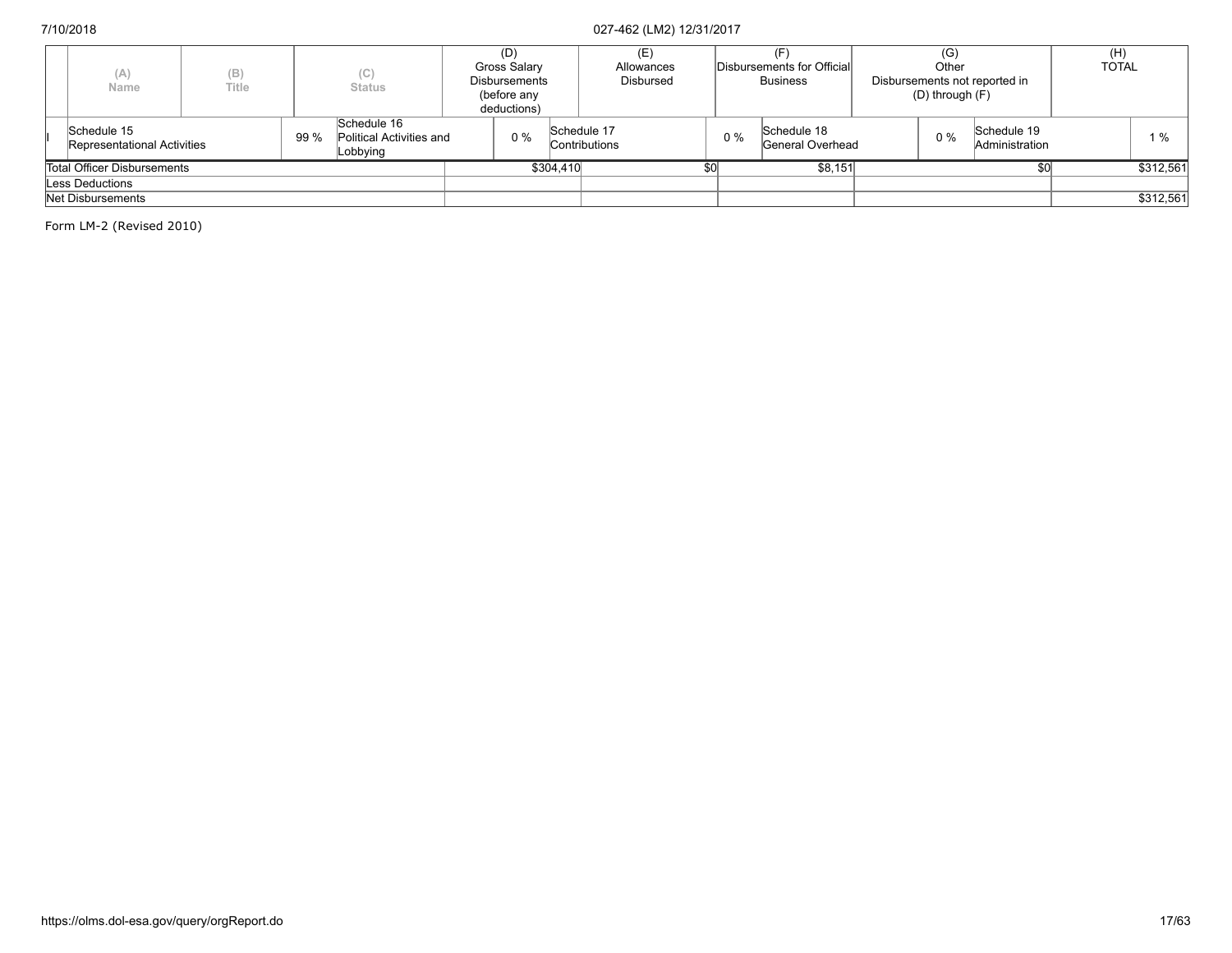## **SCHEDULE 12 - DISBURSEMENTS TO EMPLOYEES FILE NUMBER: 027-462**

|                 | (A)<br>Name                                          | (B)<br>(C)<br>Title<br><b>Other Payer</b> |       | (D)<br><b>Gross Salary</b><br><b>Disbursements</b><br>(before any<br>deductions) |       | (E)<br>Allowances Disbursed |               |     | (F)<br>Disbursements for Official<br><b>Business</b> | $\overline{(G)}$<br>Other Disbursements not<br>reported in<br>(D) through (F) |    | (H)<br><b>TOTAL</b>           |          |
|-----------------|------------------------------------------------------|-------------------------------------------|-------|----------------------------------------------------------------------------------|-------|-----------------------------|---------------|-----|------------------------------------------------------|-------------------------------------------------------------------------------|----|-------------------------------|----------|
| lA<br>B<br>Iс   | Abreu, Eulalio<br>Organizer-Internal<br>N/A          |                                           |       |                                                                                  |       | \$33,580                    |               | \$0 |                                                      | \$237                                                                         |    | SO <sub>o</sub>               | \$33,817 |
|                 | Schedule 15<br>Representational Activities           |                                           | 100 % | Schedule 16<br>Political Activities and<br>Lobbying                              | $0\%$ | Schedule 17                 | Contributions |     | 0%                                                   | Schedule 18<br>General Overhead                                               | 0% | Schedule 19<br>Administration | $0\%$    |
| lA<br>ΙB<br>lc. | Acevedo, Rosa L<br>Organizer-External<br>N/A         |                                           |       |                                                                                  |       | \$62,389                    |               | \$0 |                                                      | \$390                                                                         |    | \$0                           | \$62,779 |
|                 | Schedule 15<br>Representational Activities           |                                           | 100 % | Schedule 16<br>Political Activities and<br>Lobbying                              | 0%    | Schedule 17                 | Contributions |     | 0%                                                   | Schedule 18<br>General Overhead                                               | 0% | Schedule 19<br>Administration | 0 %      |
| B<br>lc.        | Adamson, Kenneth<br>Organizer-Internal<br>N/A        |                                           |       |                                                                                  |       | \$60,798                    |               | \$0 |                                                      | \$390                                                                         |    | SO <sub>o</sub>               | \$61,188 |
|                 | Schedule 15<br>Representational Activities           |                                           | 100 % | Schedule 16<br>Political Activities and<br>Lobbying                              | 0%    | Schedule 17                 | Contributions |     | 0%                                                   | Schedule 18<br>General Overhead                                               | 0% | Schedule 19<br>Administration | $0\%$    |
| B<br>C          | Albaali, Safwat A<br>Organizing-External-LOA<br>N/A  |                                           |       |                                                                                  |       | \$11,314                    |               | \$0 |                                                      | \$1,292                                                                       |    | \$0                           | \$12,606 |
|                 | Schedule 15<br>Representational Activities           |                                           | 100 % | Schedule 16<br>Political Activities and<br>Lobbying                              | $0\%$ | Schedule 17                 | Contributions |     | $0\%$                                                | Schedule 18<br>General Overhead                                               | 0% | Schedule 19<br>Administration | $0\%$    |
| B<br>C          | Almada, Wendy<br>Organizing-Internal-LOA<br>N/A      |                                           |       |                                                                                  |       | \$38,003                    |               | \$0 |                                                      | \$3,051                                                                       |    | \$0                           | \$41,054 |
|                 | Schedule 15<br>Representational Activities           |                                           | 100 % | Schedule 16<br>Political Activities and<br>Lobbying                              | $0\%$ | Schedule 17                 | Contributions |     | $0\%$                                                | Schedule 18<br>General Overhead                                               | 0% | Schedule 19<br>Administration | $0\%$    |
| B<br>lс         | Aguino-Barillas, Ovidio<br>Organizer-External<br>N/A |                                           |       |                                                                                  |       | \$61,696                    |               | \$0 |                                                      | \$299                                                                         |    | \$0                           | \$61,995 |
|                 | Schedule 15<br>Representational Activities           |                                           | 100 % | Schedule 16<br>Political Activities and<br>Lobbying                              | $0\%$ | Schedule 17                 | Contributions |     | 0%                                                   | Schedule 18<br>General Overhead                                               | 0% | Schedule 19<br>Administration | $0\%$    |
| B<br>lс         | Arberry, Chenay C<br>Research Intern<br>N/A          |                                           |       |                                                                                  |       | \$17,488                    |               | \$0 |                                                      | \$13                                                                          |    | \$0                           | \$17,501 |
|                 | Schedule 15<br>Representational Activities           |                                           | 95%   | Schedule 16<br>Political Activities and<br>Lobbying                              | 5%    | Schedule 17                 | Contributions |     | $0\%$                                                | Schedule 18<br>General Overhead                                               | 0% | Schedule 19<br>Administration | $0\%$    |
| B<br>lc.        | Arce, Liliana<br>Organizing-Internal-LOA<br>N/A      |                                           |       |                                                                                  |       | \$15,101                    |               | \$0 |                                                      | \$1,132                                                                       |    | \$0                           | \$16,233 |
|                 | Schedule 15<br>Representational Activities           |                                           | 100 % | Schedule 16<br>Political Activities and<br>Lobbying                              | $0\%$ | Schedule 17                 | Contributions |     | $0\%$                                                | Schedule 18<br>General Overhead                                               | 0% | Schedule 19<br>Administration | $0\%$    |
| B<br>lc         | Arias, Cecilia A<br>Organizing-External-LOA<br>N/A   |                                           |       |                                                                                  |       | \$24,305                    |               | \$0 |                                                      | \$5,096                                                                       |    | \$0                           | \$29,401 |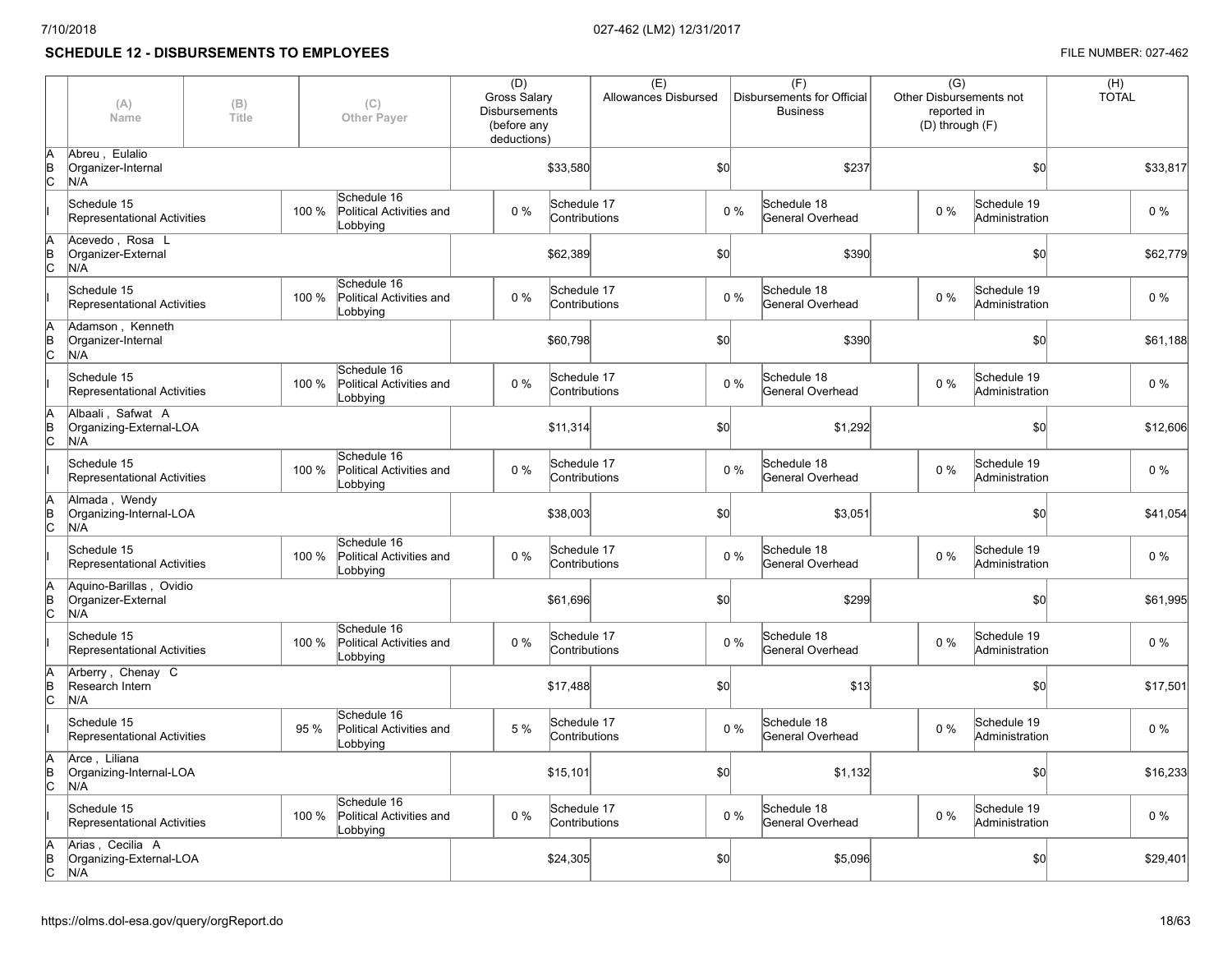|                      | (A)<br>Name                                            | (B)<br>(C)<br>Title<br><b>Other Payer</b> |       | (D)<br><b>Gross Salary</b><br><b>Disbursements</b><br>(before any<br>deductions) |       | (E)<br>Allowances Disbursed  |  |     | (F)<br>Disbursements for Official<br><b>Business</b> |                                        | $\overline{(G)}$<br>Other Disbursements not<br>reported in<br>(D) through (F) | $(H)$<br>TOTAL                |  |          |
|----------------------|--------------------------------------------------------|-------------------------------------------|-------|----------------------------------------------------------------------------------|-------|------------------------------|--|-----|------------------------------------------------------|----------------------------------------|-------------------------------------------------------------------------------|-------------------------------|--|----------|
|                      | Schedule 15<br>Representational Activities             |                                           | 100 % | Schedule 16<br>Political Activities and<br>Lobbying                              | $0\%$ | Schedule 17<br>Contributions |  |     | $0\%$                                                | Schedule 18<br><b>General Overhead</b> | $0\%$                                                                         | Schedule 19<br>Administration |  | $0\%$    |
| A<br>B<br>C          | Armenta, Cesar D<br>Organizer-Dept Head<br>N/A         |                                           |       |                                                                                  |       | \$72,259                     |  | \$0 |                                                      | \$1,032                                |                                                                               | \$0                           |  | \$73,291 |
|                      | Schedule 15<br>Representational Activities             |                                           | 100 % | Schedule 16<br>Political Activities and<br>Lobbying                              | $0\%$ | Schedule 17<br>Contributions |  |     | $0\%$                                                | Schedule 18<br><b>General Overhead</b> | $0\%$                                                                         | Schedule 19<br>Administration |  | $0\%$    |
| ΙA<br>$\overline{C}$ | Armenta, Georgina I<br>Organizer-Internal<br>N/A       |                                           |       |                                                                                  |       | \$60,679                     |  | \$0 |                                                      | \$283                                  |                                                                               | \$0                           |  | \$60,962 |
|                      | Schedule 15<br>Representational Activities             |                                           | 100 % | Schedule 16<br>Political Activities and<br>Lobbying                              | 0%    | Schedule 17<br>Contributions |  |     | $0\%$                                                | Schedule 18<br>General Overhead        | $0\%$                                                                         | Schedule 19<br>Administration |  | $0\%$    |
| ΙA<br>$\overline{C}$ | Bagen, Noemi R<br>Organizer-External<br>N/A            |                                           |       |                                                                                  |       | \$61,118                     |  | \$0 |                                                      | \$390                                  |                                                                               | \$0                           |  | \$61,508 |
|                      | Schedule 15<br>Representational Activities             |                                           | 100 % | Schedule 16<br>Political Activities and<br>Lobbying                              | $0\%$ | Schedule 17<br>Contributions |  |     | 0%                                                   | Schedule 18<br>General Overhead        | $0\%$                                                                         | Schedule 19<br>Administration |  | $0\%$    |
| ΙA<br>ΙB<br>lс       | Batres, Leonel E<br>Grievance Specialist<br>N/A        |                                           |       |                                                                                  |       | \$60,798                     |  | \$0 |                                                      | \$390                                  |                                                                               | \$0                           |  | \$61,188 |
|                      | Schedule 15<br>Representational Activities             |                                           | 100 % | Schedule 16<br>Political Activities and<br>Lobbying                              | $0\%$ | Schedule 17<br>Contributions |  |     | $0\%$                                                | Schedule 18<br>General Overhead        | $0\%$                                                                         | Schedule 19<br>Administration |  | 0%       |
| A<br>B<br>C          | Best, Shawntee L<br>Security<br>N/A                    |                                           |       |                                                                                  |       | \$38,844                     |  | \$0 |                                                      | \$34                                   |                                                                               | \$0                           |  | \$38,878 |
|                      | Schedule 15<br>Representational Activities             |                                           | 0%    | Schedule 16<br>Political Activities and<br>Lobbying                              | $0\%$ | Schedule 17<br>Contributions |  |     | $0\%$                                                | Schedule 18<br>General Overhead        | 100 %                                                                         | Schedule 19<br>Administration |  | $0\%$    |
| ΙA<br>$\overline{C}$ | Bolster, Glenna A<br>Organizer-Internal<br>N/A         |                                           |       |                                                                                  |       | \$61,374                     |  | \$0 |                                                      | \$2,766                                |                                                                               | \$0                           |  | \$64,140 |
|                      | Schedule 15<br>Representational Activities             |                                           | 100 % | Schedule 16<br>Political Activities and<br>Lobbying                              | $0\%$ | Schedule 17<br>Contributions |  |     | $0\%$                                                | Schedule 18<br><b>General Overhead</b> | $0\%$                                                                         | Schedule 19<br>Administration |  | $0\%$    |
| ΙA<br>$\overline{C}$ | Bonaventure, James<br>Director of Legal Affairs<br>N/A |                                           |       |                                                                                  |       | \$49,920                     |  | \$0 |                                                      | \$293                                  |                                                                               | \$0                           |  | \$50,213 |
|                      | Schedule 15<br>Representational Activities             |                                           | 99 %  | Schedule 16<br>Political Activities and<br>Lobbying                              | $0\%$ | Schedule 17<br>Contributions |  |     | $0\%$                                                | Schedule 18<br>General Overhead        | $0\%$                                                                         | Schedule 19<br>Administration |  | $1%$     |
| A<br>$\overline{C}$  | Bowen, David M<br>Security<br>N/A                      |                                           |       |                                                                                  |       | \$41,080                     |  | \$0 |                                                      |                                        |                                                                               | \$0                           |  | \$41,080 |
|                      | Schedule 15<br>Representational Activities             |                                           | 2%    | Schedule 16<br>Political Activities and<br>Lobbying                              | 1%    | Schedule 17<br>Contributions |  |     | $0\%$                                                | Schedule 18<br>General Overhead        | 97 %                                                                          | Schedule 19<br>Administration |  | $0\%$    |
| A<br>B<br>C          | Boyd, Patrick P<br>Organizer-External<br>N/A           |                                           |       |                                                                                  |       | \$56,222                     |  | \$0 |                                                      | \$195                                  |                                                                               | \$0                           |  | \$56,417 |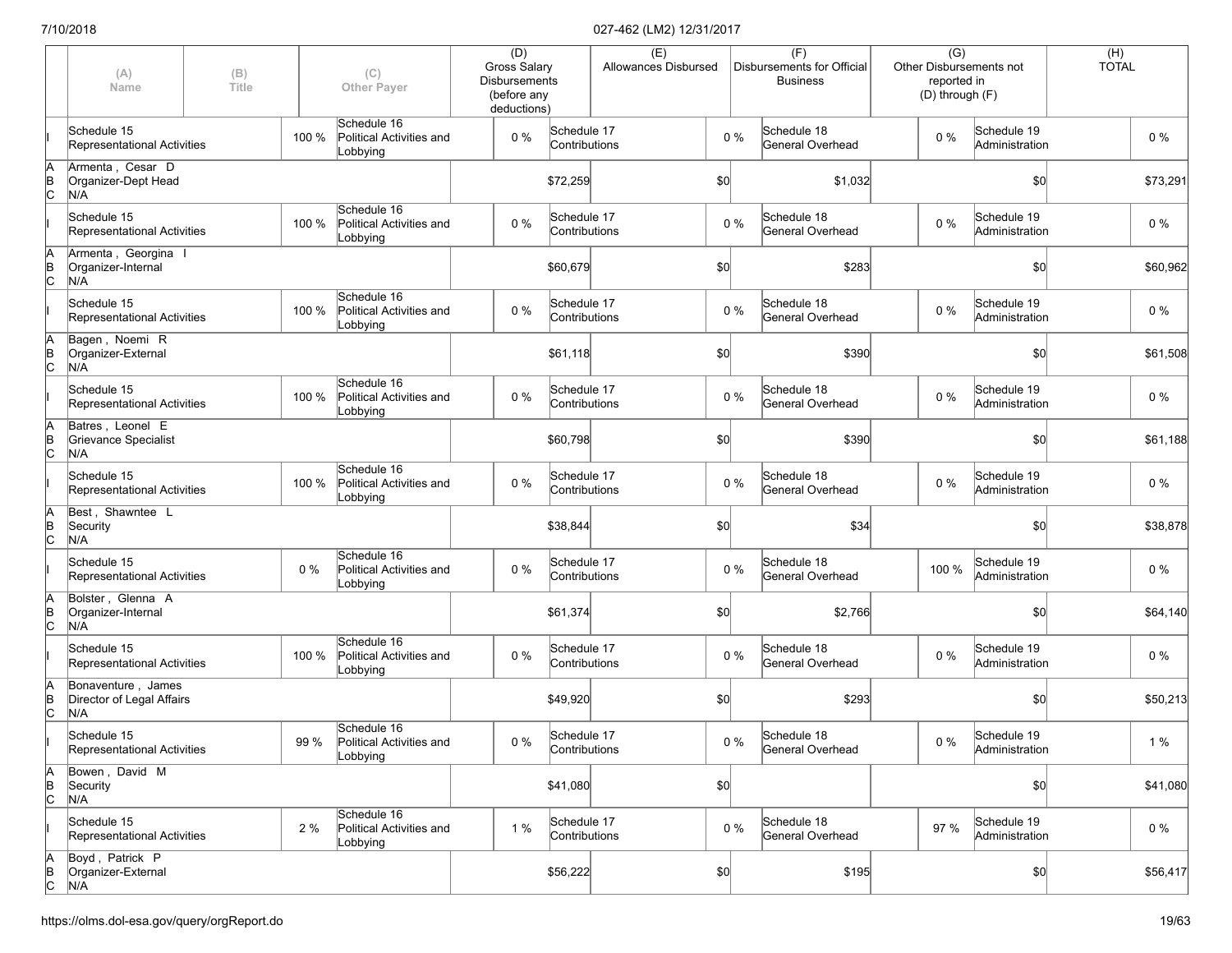|               | (A)<br>Name                                          | (B)<br>Title |       | (C)<br><b>Other Payer</b>                           | (D)<br><b>Gross Salary</b><br>Disbursements<br>(before any<br>deductions) |                              | (E)<br>Allowances Disbursed |       |       | (F)<br>Disbursements for Official<br><b>Business</b> |  | $\overline{(G)}$<br>reported in<br>(D) through (F) | Other Disbursements not       | $(H)$<br>TOTAL |          |
|---------------|------------------------------------------------------|--------------|-------|-----------------------------------------------------|---------------------------------------------------------------------------|------------------------------|-----------------------------|-------|-------|------------------------------------------------------|--|----------------------------------------------------|-------------------------------|----------------|----------|
|               | Schedule 15<br>Representational Activities           |              | 100 % | Schedule 16<br>Political Activities and<br>Lobbying | 0%                                                                        | Schedule 17<br>Contributions |                             |       | $0\%$ | Schedule 18<br>General Overhead                      |  | $0\%$                                              | Schedule 19<br>Administration |                | $0\%$    |
| A<br>B<br>C   | Brown, Delores A<br>Organizer-External<br>N/A        |              |       |                                                     |                                                                           | \$68,070                     |                             | \$0   |       | \$11,018                                             |  |                                                    | \$0                           |                | \$79,088 |
|               | Schedule 15<br>Representational Activities           |              | 100 % | Schedule 16<br>Political Activities and<br>Lobbying | 0%                                                                        | Schedule 17<br>Contributions |                             |       | $0\%$ | Schedule 18<br>General Overhead                      |  | $0\%$                                              | Schedule 19<br>Administration |                | 0%       |
| A<br>B<br>C   | Brust, Lori R<br>Organizer-Internal<br>N/A           |              |       |                                                     |                                                                           | \$53,573                     |                             | \$0   |       | \$1,125                                              |  |                                                    | \$0                           |                | \$54,698 |
|               | Schedule 15<br>Representational Activities           |              | 100 % | Schedule 16<br>Political Activities and<br>Lobbying | 0%                                                                        | Schedule 17<br>Contributions |                             | $0\%$ |       | Schedule 18<br>General Overhead                      |  | 0%                                                 | Schedule 19<br>Administration |                | $0\%$    |
| A<br>B<br>C   | Buenrostro, Silvia<br>Organizing-External<br>N/A     |              |       |                                                     |                                                                           | \$62,874                     |                             | \$0   |       | \$8,914                                              |  |                                                    | \$0                           |                | \$71,788 |
|               | Schedule 15<br>Representational Activities           |              | 100 % | Schedule 16<br>Political Activities and<br>Lobbying | 0%                                                                        | Schedule 17<br>Contributions |                             |       | $0\%$ | Schedule 18<br>General Overhead                      |  | $0\%$                                              | Schedule 19<br>Administration |                | $0\%$    |
| A<br>B<br>C   | Cabrera, Juan A<br>Organizer-Internal<br>N/A         |              |       |                                                     |                                                                           | \$56,050                     |                             | \$0   |       | \$636                                                |  |                                                    | \$0                           |                | \$56,686 |
|               | Schedule 15<br>Representational Activities           |              | 100 % | Schedule 16<br>Political Activities and<br>Lobbying | 0%                                                                        | Schedule 17<br>Contributions |                             |       | $0\%$ | Schedule 18<br>General Overhead                      |  | $0\%$                                              | Schedule 19<br>Administration |                | $0\%$    |
| A<br>B<br>C   | Canales Lopez, Miguel A<br>Organizer-External<br>N/A |              |       |                                                     |                                                                           | \$63,105                     |                             | \$0   |       | \$3,482                                              |  |                                                    | \$0                           |                | \$66,587 |
|               | Schedule 15<br>Representational Activities           |              | 100 % | Schedule 16<br>Political Activities and<br>Lobbying | 0%                                                                        | Schedule 17<br>Contributions |                             | $0\%$ |       | Schedule 18<br>General Overhead                      |  | $0\%$                                              | Schedule 19<br>Administration |                | $0\%$    |
| $\frac{A}{B}$ | Carrillo, Aurelio M<br>Member Svc Spc/IWCP<br>N/A    |              |       |                                                     |                                                                           | \$69,004                     |                             | \$0   |       | \$390                                                |  |                                                    | \$0                           |                | \$69,394 |
|               | Schedule 15<br>Representational Activities           |              | 0%    | Schedule 16<br>Political Activities and<br>Lobbying | 0%                                                                        | Schedule 17<br>Contributions |                             | 100 % |       | Schedule 18<br>General Overhead                      |  | $0\%$                                              | Schedule 19<br>Administration |                | $0\%$    |
| A<br>B<br>C   | Case, Deborah S<br>Assistant Controller<br>N/A       |              |       |                                                     |                                                                           | \$57,510                     |                             | \$0   |       | \$347                                                |  |                                                    | \$0                           |                | \$57,857 |
|               | Schedule 15<br>Representational Activities           |              | 0 %   | Schedule 16<br>Political Activities and<br>Lobbying | $0\%$                                                                     | Schedule 17<br>Contributions |                             |       | $0\%$ | Schedule 18<br>General Overhead                      |  | 98 %                                               | Schedule 19<br>Administration |                | 2%       |
| A<br>B<br>C   | Castillo, Alejandro E<br>Grivance LOA<br>N/A         |              |       |                                                     |                                                                           | \$11,101                     |                             | \$0   |       |                                                      |  |                                                    | \$0                           |                | \$11,101 |
|               | Schedule 15<br>Representational Activities           |              | 100 % | Schedule 16<br>Political Activities and<br>Lobbying | 0%                                                                        | Schedule 17<br>Contributions |                             | $0\%$ |       | Schedule 18<br>General Overhead                      |  | 0%                                                 | Schedule 19<br>Administration |                | $0\%$    |
| A<br>B<br>C   | Castillo, G M<br>Organizer-External Lead<br>N/A      |              |       |                                                     |                                                                           | \$39,690                     |                             | \$0   |       | \$131                                                |  |                                                    | \$0                           |                | \$39,821 |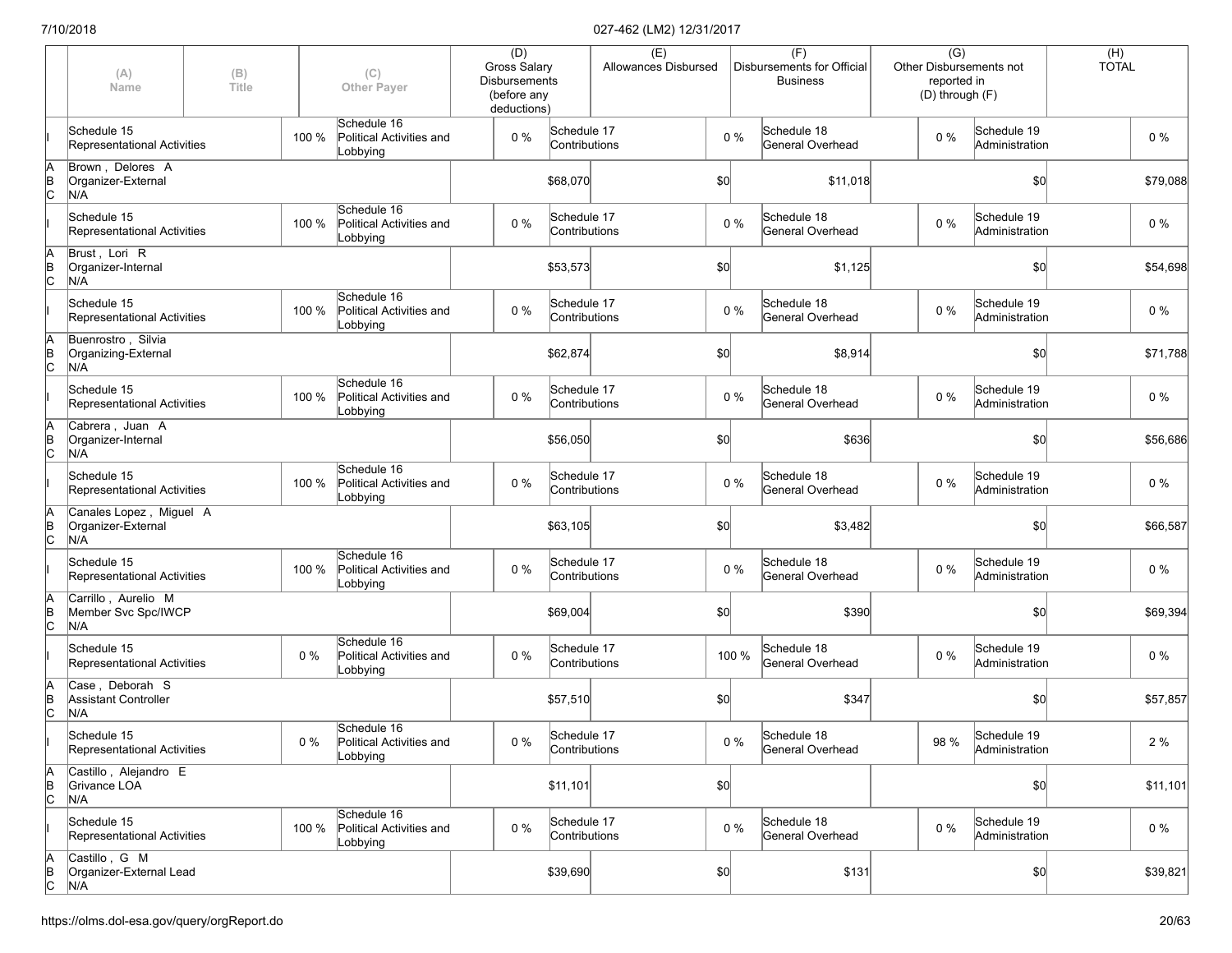|                      | (A)<br>Name                                               | (B)<br>Title |       | (C)<br><b>Other Payer</b>                                 | (D)<br>Gross Salary<br><b>Disbursements</b><br>(before any<br>deductions) |                              | (E)<br>Allowances Disbursed |     |       | (F)<br>Disbursements for Official<br><b>Business</b> | $\overline{(G)}$<br>reported in<br>(D) through (F) | Other Disbursements not       | $(H)$<br>TOTAL |          |
|----------------------|-----------------------------------------------------------|--------------|-------|-----------------------------------------------------------|---------------------------------------------------------------------------|------------------------------|-----------------------------|-----|-------|------------------------------------------------------|----------------------------------------------------|-------------------------------|----------------|----------|
|                      | Schedule 15<br>Representational Activities                |              | 100 % | Schedule 16<br>Political Activities and<br>Lobbying       | $0\%$                                                                     | Schedule 17<br>Contributions |                             |     | $0\%$ | Schedule 18<br>General Overhead                      | $0\%$                                              | Schedule 19<br>Administration |                | $0\%$    |
| A<br>B<br>C          | Castro Martinez, Karina<br>Organizing-Internal-LOA<br>N/A |              |       |                                                           |                                                                           | \$10,060                     |                             | \$0 |       | \$501                                                |                                                    | \$0                           |                | \$10,561 |
|                      | Schedule 15<br>Representational Activities                |              | 100 % | Schedule 16<br>Political Activities and<br>Lobbying       | $0\%$                                                                     | Schedule 17<br>Contributions |                             |     | $0\%$ | Schedule 18<br>General Overhead                      | $0\%$                                              | Schedule 19<br>Administration |                | 0%       |
| ΙA<br>$\overline{C}$ | Catha, Paul J<br>Boycott Intern<br>N/A                    |              |       |                                                           |                                                                           | \$10,299                     |                             | \$0 |       |                                                      |                                                    | \$0                           |                | \$10,299 |
|                      | Schedule 15<br>Representational Activities                |              | 99 %  | Schedule 16<br>Political Activities and<br>Lobbying       | 0%                                                                        | Schedule 17<br>Contributions |                             |     | $0\%$ | Schedule 18<br>General Overhead                      | 0%                                                 | Schedule 19<br>Administration |                | 1%       |
| Ā<br>$\overline{C}$  | Chavez, Anita<br>Secretary<br>N/A                         |              |       |                                                           |                                                                           | \$41,446                     |                             | \$0 |       |                                                      |                                                    | \$0                           |                | \$41,446 |
|                      | Schedule 15<br>Representational Activities                |              | $0\%$ | Schedule 16<br>Political Activities and<br>Lobbying       | $0\%$                                                                     | Schedule 17<br>Contributions |                             |     | $0\%$ | Schedule 18<br>General Overhead                      | 100 %                                              | Schedule 19<br>Administration |                | $0\%$    |
| ΙA<br>$\overline{C}$ | Chuc-Bac, Hugo Estuard<br>Organizing-Internal-LOA<br>N/A  |              |       |                                                           |                                                                           | \$38,367                     |                             | \$0 |       | \$4,672                                              |                                                    | \$0                           |                | \$43,039 |
|                      | Schedule 15<br>Representational Activities                |              | 100 % | Schedule 16<br>Political Activities and<br>Lobbying       | 0%                                                                        | Schedule 17<br>Contributions |                             |     | $0\%$ | Schedule 18<br>General Overhead                      | $0\%$                                              | Schedule 19<br>Administration |                | $0\%$    |
| ΙA<br>$\overline{B}$ | Collins, Ian M<br>Organizer-Internal<br>N/A               |              |       |                                                           |                                                                           | \$42,236                     |                             | \$0 |       |                                                      |                                                    | \$0                           |                | \$42,236 |
|                      | Schedule 15<br>Representational Activities                |              | 100 % | Schedule 16<br>Political Activities and<br>Lobbying       | 0%                                                                        | Schedule 17<br>Contributions |                             |     | $0\%$ | Schedule 18<br>General Overhead                      | $0\%$                                              | Schedule 19<br>Administration |                | $0\%$    |
| ΙA<br>$\overline{C}$ | Comacchio, Nympha B<br>Organizer-Internal<br>N/A          |              |       |                                                           |                                                                           | \$60,755                     |                             | \$0 |       | \$375                                                |                                                    | \$0                           |                | \$61,130 |
|                      | Schedule 15<br>Representational Activities                |              | 100 % | Schedule 16<br>Political Activities and<br>Lobbying       | $0\%$                                                                     | Schedule 17<br>Contributions |                             |     | $0\%$ | Schedule 18<br>General Overhead                      | $0\%$                                              | Schedule 19<br>Administration |                | $0\%$    |
| ΙA<br>$\overline{C}$ | Dalton, Johanna<br>Organizer-Dept Head<br>N/A             |              |       |                                                           |                                                                           | \$59,134                     |                             | \$0 |       | \$390                                                |                                                    | \$0                           |                | \$59,524 |
|                      | Schedule 15<br>Representational Activities                |              |       | Schedule 16<br>100 % Political Activities and<br>Lobbying | $0\%$                                                                     | Schedule 17<br>Contributions |                             |     | $0\%$ | Schedule 18<br>General Overhead                      | $0\%$                                              | Schedule 19<br>Administration |                | $0\%$    |
| A<br>$\overline{C}$  | Davies Michaela B<br>Data Entry Specialist<br>N/A         |              |       |                                                           |                                                                           | \$43,290                     |                             | \$0 |       |                                                      |                                                    | \$0                           |                | \$43,290 |
|                      | Schedule 15<br>Representational Activities                |              | $0\%$ | Schedule 16<br>Political Activities and<br>Lobbying       | $0\%$                                                                     | Schedule 17<br>Contributions |                             |     | $0\%$ | Schedule 18<br>General Overhead                      | 100 %                                              | Schedule 19<br>Administration |                | $0\%$    |
| A<br>B<br>C          | De Martinez, Asela D<br>Organizer-External Lead<br>N/A    |              |       |                                                           |                                                                           | \$65,768                     |                             | 50  |       | \$1,286                                              |                                                    | \$0                           |                | \$67,054 |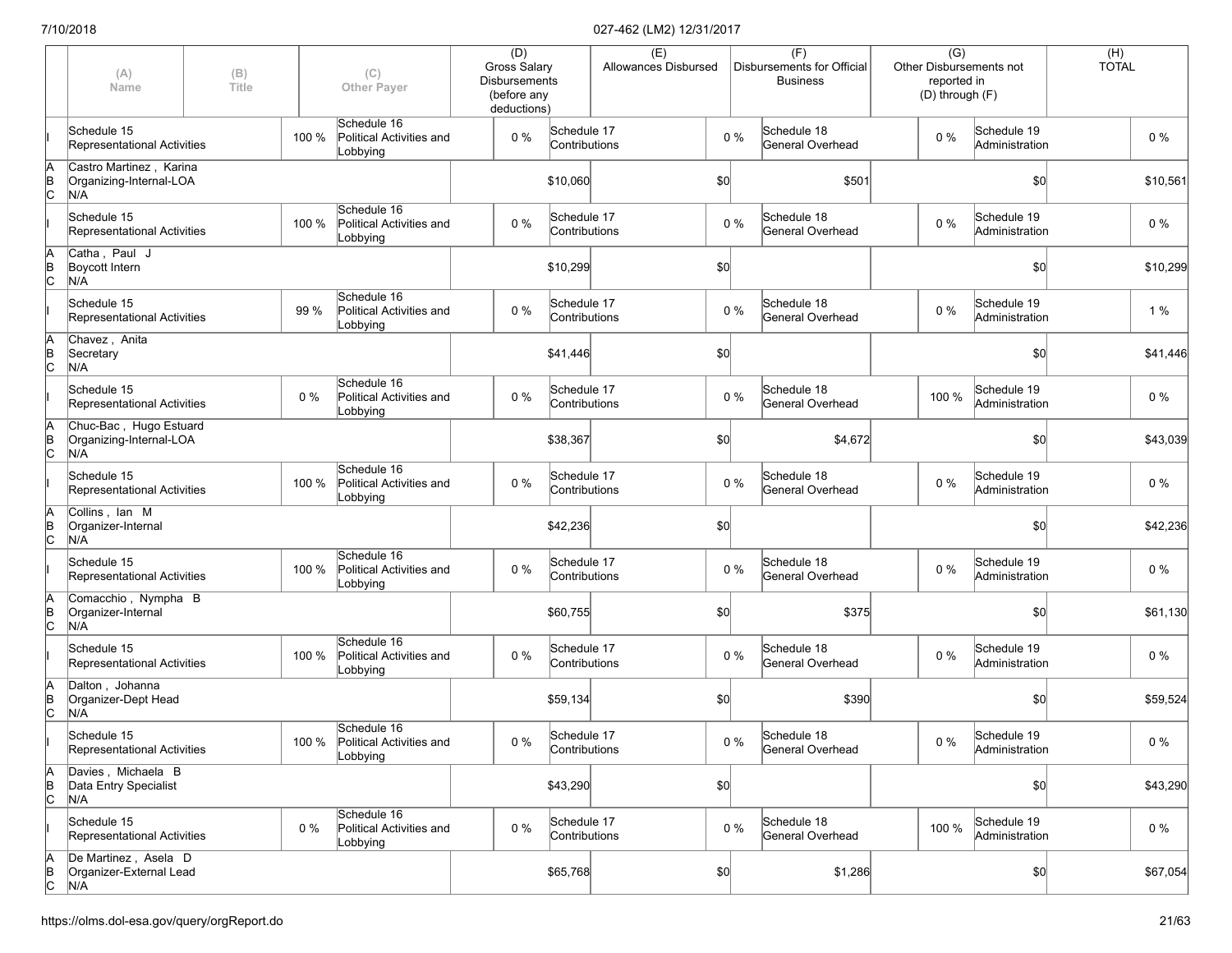|                      | (A)<br>Name                                          | (B)<br>Title |       | (C)<br><b>Other Payer</b>                                 | (D)<br>Gross Salary<br><b>Disbursements</b><br>(before any<br>deductions) |                              | (E)<br>Allowances Disbursed |     |       | (F)<br>Disbursements for Official<br><b>Business</b> | $\overline{(G)}$<br>reported in<br>(D) through (F) | Other Disbursements not       | $(H)$<br>TOTAL |          |
|----------------------|------------------------------------------------------|--------------|-------|-----------------------------------------------------------|---------------------------------------------------------------------------|------------------------------|-----------------------------|-----|-------|------------------------------------------------------|----------------------------------------------------|-------------------------------|----------------|----------|
|                      | Schedule 15<br>Representational Activities           |              | 100 % | Schedule 16<br>Political Activities and<br>Lobbying       | $0\%$                                                                     | Schedule 17<br>Contributions |                             |     | $0\%$ | Schedule 18<br>General Overhead                      | $0\%$                                              | Schedule 19<br>Administration |                | $0\%$    |
| A<br>B<br>C          | Dela-Puente, Nicolaza C<br>Organizer-Internal<br>N/A |              |       |                                                           |                                                                           | \$60,624                     |                             | \$0 |       | \$2,928                                              |                                                    | \$0                           |                | \$63,552 |
|                      | Schedule 15<br>Representational Activities           |              | 100 % | Schedule 16<br>Political Activities and<br>Lobbying       | $0\%$                                                                     | Schedule 17<br>Contributions |                             |     | $0\%$ | Schedule 18<br>General Overhead                      | $0\%$                                              | Schedule 19<br>Administration |                | 0 %      |
| ΙA<br>$\overline{C}$ | Diaz, Guadalupe L<br>Secretary<br>N/A                |              |       |                                                           |                                                                           | \$14,519                     |                             | \$0 |       |                                                      |                                                    | \$0                           |                | \$14,519 |
|                      | Schedule 15<br>Representational Activities           |              | 0%    | Schedule 16<br>Political Activities and<br>Lobbying       | $0\%$                                                                     | Schedule 17<br>Contributions |                             |     | $0\%$ | Schedule 18<br>General Overhead                      | 100 %                                              | Schedule 19<br>Administration |                | $0\%$    |
| İΑ<br>$\overline{C}$ | Diaz, Oscar<br>Organizer-External Lead<br>N/A        |              |       |                                                           |                                                                           | \$67,526                     |                             | \$0 |       | \$70                                                 |                                                    | \$0                           |                | \$67,596 |
|                      | Schedule 15<br>Representational Activities           |              | 100 % | Schedule 16<br>Political Activities and<br>Lobbying       | $0\%$                                                                     | Schedule 17<br>Contributions |                             |     | $0\%$ | Schedule 18<br>General Overhead                      | $0\%$                                              | Schedule 19<br>Administration |                | $0\%$    |
| ΙA<br>ΙB<br>Iс       | Dicillo, John P<br>Grievance Specialist<br>N/A       |              |       |                                                           |                                                                           | \$62,393                     |                             | \$0 |       | \$327                                                |                                                    | \$0                           |                | \$62,720 |
|                      | Schedule 15<br>Representational Activities           |              | 100 % | Schedule 16<br>Political Activities and<br>Lobbying       | 0%                                                                        | Schedule 17<br>Contributions |                             |     | $0\%$ | Schedule 18<br>General Overhead                      | $0\%$                                              | Schedule 19<br>Administration |                | $0\%$    |
| A<br>B<br>C          | Donas-Garcia, Nadya<br>Secretary<br>N/A              |              |       |                                                           |                                                                           | \$41,760                     |                             | \$0 |       |                                                      |                                                    | \$0                           |                | \$41,760 |
|                      | Schedule 15<br>Representational Activities           |              | 100 % | Schedule 16<br>Political Activities and<br>Lobbying       | $0\%$                                                                     | Schedule 17<br>Contributions |                             |     | $0\%$ | Schedule 18<br>General Overhead                      | $0\%$                                              | Schedule 19<br>Administration |                | $0\%$    |
| ΙA<br>$\overline{C}$ | Dorsey, Candace<br>IT-Computer Tech<br>N/A           |              |       |                                                           |                                                                           | \$38,983                     |                             | \$0 |       |                                                      |                                                    | \$0                           |                | \$38,983 |
|                      | Schedule 15<br>Representational Activities           |              | 0%    | Schedule 16<br>Political Activities and<br>Lobbying       | $0\%$                                                                     | Schedule 17<br>Contributions |                             |     | $0\%$ | Schedule 18<br>General Overhead                      | 99 %                                               | Schedule 19<br>Administration |                | 1%       |
| ΙA<br>$\overline{C}$ | Duran, Beatrice A<br>Grievance Specialist<br>N/A     |              |       |                                                           |                                                                           | \$65,341                     |                             | \$0 |       | \$390                                                |                                                    | \$0                           |                | \$65,731 |
|                      | Schedule 15<br>Representational Activities           |              |       | Schedule 16<br>100 % Political Activities and<br>Lobbying | $0\%$                                                                     | Schedule 17<br>Contributions |                             |     | $0\%$ | Schedule 18<br>General Overhead                      | $0\%$                                              | Schedule 19<br>Administration |                | $0\%$    |
| A<br>$\overline{C}$  | Dyer, Esther D<br>Grievance Specialist<br>N/A        |              |       |                                                           |                                                                           | \$63,408                     |                             | \$0 |       | \$500                                                |                                                    | \$0                           |                | \$63,908 |
|                      | Schedule 15<br>Representational Activities           |              | 100 % | Schedule 16<br>Political Activities and<br>Lobbying       | $0\%$                                                                     | Schedule 17<br>Contributions |                             |     | $0\%$ | Schedule 18<br>General Overhead                      | 0%                                                 | Schedule 19<br>Administration |                | $0\%$    |
| $\overline{C}$       | Echols, Jamie D<br>Organizing-External-LOA<br>N/A    |              |       |                                                           |                                                                           | \$14,807                     |                             | 50  |       | \$3,262                                              |                                                    | \$0                           |                | \$18,069 |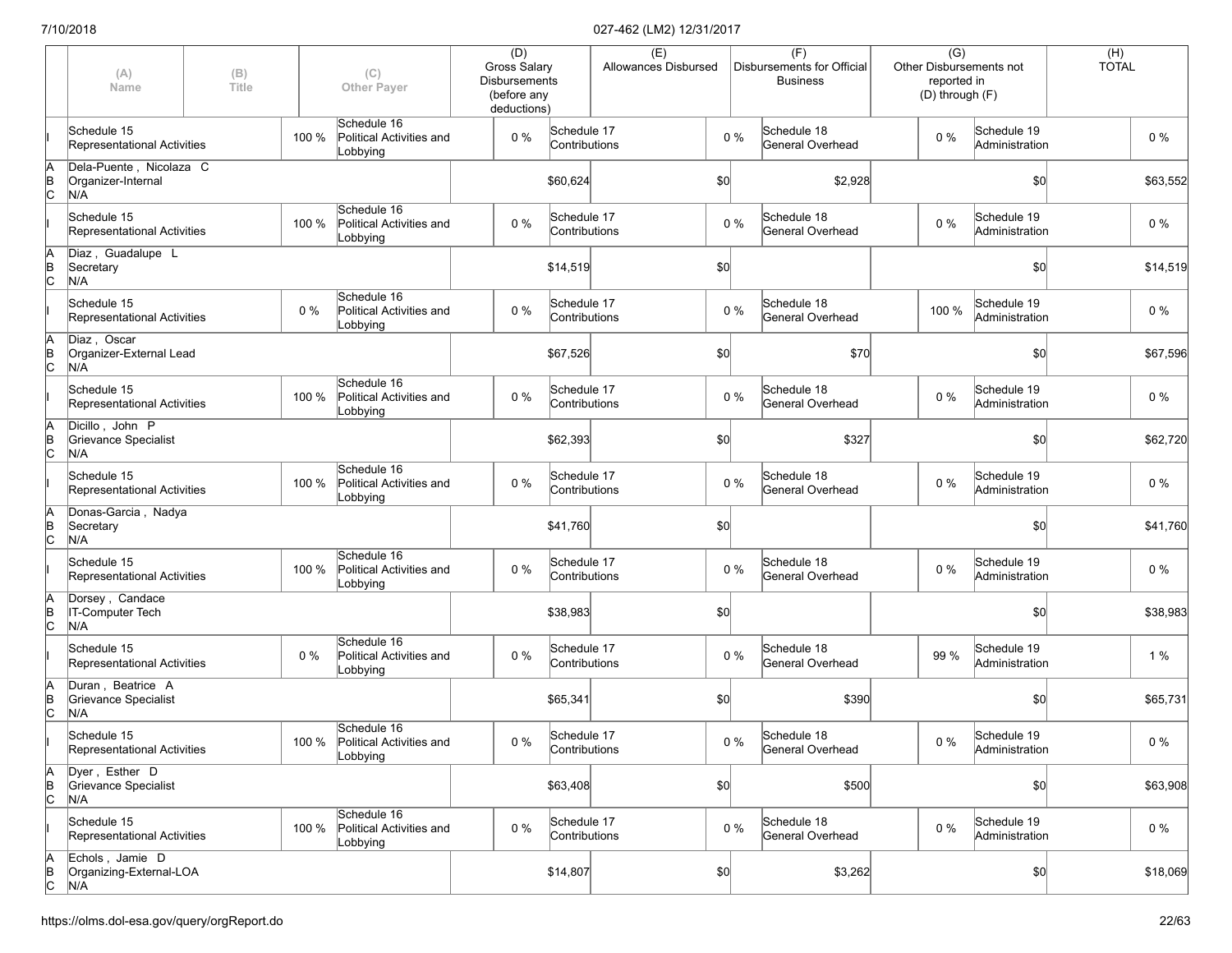|                      | (A)<br>Name                                          | (B)<br>Title |       | (C)<br><b>Other Payer</b>                           | (D)<br>Gross Salary<br><b>Disbursements</b><br>(before any<br>deductions) |                              | (E)<br>Allowances Disbursed |     |       | (F)<br>Disbursements for Official<br><b>Business</b> | $\overline{(G)}$<br>reported in<br>(D) through (F) | Other Disbursements not       | $(H)$<br>TOTAL |          |
|----------------------|------------------------------------------------------|--------------|-------|-----------------------------------------------------|---------------------------------------------------------------------------|------------------------------|-----------------------------|-----|-------|------------------------------------------------------|----------------------------------------------------|-------------------------------|----------------|----------|
|                      | Schedule 15<br>Representational Activities           |              | 100 % | Schedule 16<br>Political Activities and<br>Lobbying | $0\%$                                                                     | Schedule 17<br>Contributions |                             |     | $0\%$ | Schedule 18<br>General Overhead                      | $0\%$                                              | Schedule 19<br>Administration |                | $0\%$    |
| ΙA<br>$\overline{C}$ | Erck, Lenore<br><b>Office Clerk-Part Time</b><br>N/A |              |       |                                                     |                                                                           | \$29,785                     |                             | \$0 |       |                                                      |                                                    | \$0                           |                | \$29,785 |
|                      | Schedule 15<br>Representational Activities           |              | $0\%$ | Schedule 16<br>Political Activities and<br>Lobbying | $0\%$                                                                     | Schedule 17<br>Contributions |                             |     | $0\%$ | Schedule 18<br>General Overhead                      | 100 %                                              | Schedule 19<br>Administration |                | 0 %      |
| ΙA<br>$\overline{C}$ | Estrada, Veronica<br>Organizing-Internal-LOA<br>N/A  |              |       |                                                     |                                                                           | \$24,413                     |                             | \$0 |       | \$1,901                                              |                                                    | \$0                           |                | \$26,314 |
|                      | Schedule 15<br>Representational Activities           |              | 100 % | Schedule 16<br>Political Activities and<br>Lobbying | $0\%$                                                                     | Schedule 17<br>Contributions |                             |     | $0\%$ | Schedule 18<br>General Overhead                      | 0%                                                 | Schedule 19<br>Administration |                | $0\%$    |
| ΙA<br>$\overline{C}$ | Farias, Marisa<br>Organizer-External<br>N/A          |              |       |                                                     |                                                                           | \$60,884                     |                             | \$0 |       | \$2,562                                              |                                                    | \$0                           |                | \$63,446 |
|                      | Schedule 15<br>Representational Activities           |              | 100 % | Schedule 16<br>Political Activities and<br>Lobbying | $0\%$                                                                     | Schedule 17<br>Contributions |                             |     | $0\%$ | Schedule 18<br>General Overhead                      | $0\%$                                              | Schedule 19<br>Administration |                | $0\%$    |
| ΙA<br>ΙB<br>lс       | Farias, Santos A<br>Organizer-Internal<br>N/A        |              |       |                                                     |                                                                           | \$60,583                     |                             | \$0 |       | \$1,004                                              |                                                    | \$0                           |                | \$61,587 |
|                      | Schedule 15<br>Representational Activities           |              | 98 %  | Schedule 16<br>Political Activities and<br>Lobbying | 2 %                                                                       | Schedule 17<br>Contributions |                             |     | $0\%$ | Schedule 18<br>General Overhead                      | $0\%$                                              | Schedule 19<br>Administration |                | $0\%$    |
| A<br>B<br>C          | Flores, Gisela C<br>Organizing-External-LOA<br>N/A   |              |       |                                                     |                                                                           | \$38,677                     |                             | \$0 |       | \$4,981                                              |                                                    | \$0                           |                | \$43,658 |
|                      | Schedule 15<br>Representational Activities           |              | 100 % | Schedule 16<br>Political Activities and<br>Lobbying | $0\%$                                                                     | Schedule 17<br>Contributions |                             |     | $0\%$ | Schedule 18<br>General Overhead                      | $0\%$                                              | Schedule 19<br>Administration |                | $0\%$    |
| ΙA<br>$\overline{C}$ | Flores, Sandra<br>Organizing-External-LOA<br>N/A     |              |       |                                                     |                                                                           | \$36,094                     |                             | \$0 |       | \$10,627                                             |                                                    | \$0                           |                | \$46,721 |
|                      | Schedule 15<br>Representational Activities           |              | 100 % | Schedule 16<br>Political Activities and<br>Lobbying | $0\%$                                                                     | Schedule 17<br>Contributions |                             |     | $0\%$ | Schedule 18<br>General Overhead                      | $0\%$                                              | Schedule 19<br>Administration |                | $0\%$    |
| ΙA<br>$\overline{C}$ | Fonseca, Mauricio<br>Organizer-External<br>N/A       |              |       |                                                     |                                                                           | \$61,537                     |                             | \$0 |       | \$1,010                                              |                                                    | \$0                           |                | \$62,547 |
|                      | Schedule 15<br>Representational Activities           |              | 99 %  | Schedule 16<br>Political Activities and<br>Lobbying | $1%$                                                                      | Schedule 17<br>Contributions |                             |     | $0\%$ | Schedule 18<br>General Overhead                      | $0\%$                                              | Schedule 19<br>Administration |                | $0\%$    |
| A<br>$\overline{C}$  | Gandulla, Corine<br>Data Entry Specialist<br>N/A     |              |       |                                                     |                                                                           | \$22,191                     |                             | \$0 |       |                                                      |                                                    | \$0                           |                | \$22,191 |
|                      | Schedule 15<br>Representational Activities           |              | 1%    | Schedule 16<br>Political Activities and<br>Lobbying | 0%                                                                        | Schedule 17<br>Contributions |                             |     | $0\%$ | Schedule 18<br>General Overhead                      | 99 %                                               | Schedule 19<br>Administration |                | $0\%$    |
| A<br>B<br>C          | Garcia, Irene<br>Payroll Specialist<br>N/A           |              |       |                                                     |                                                                           | \$42,657                     |                             | 50  |       |                                                      |                                                    | \$0                           |                | \$42,657 |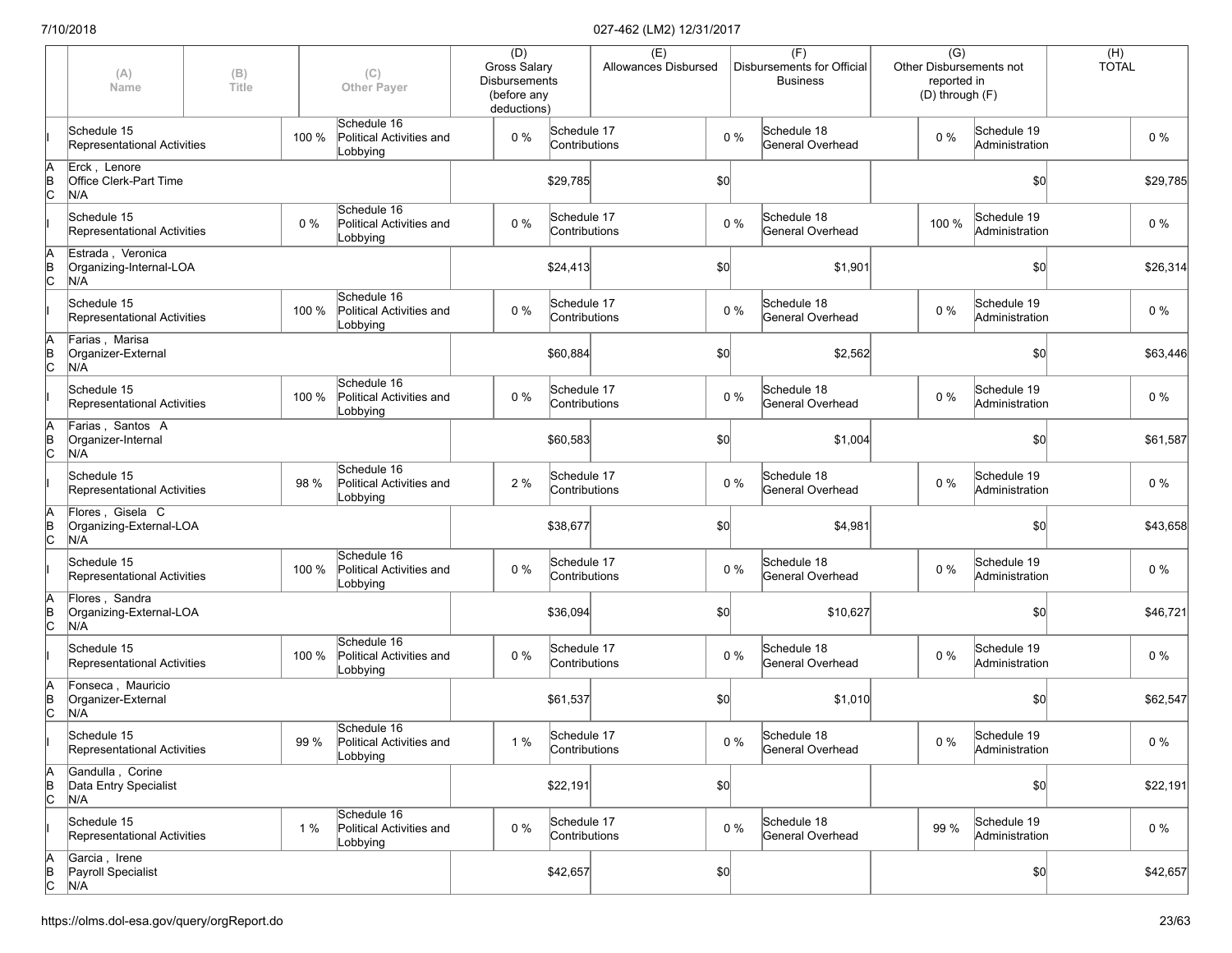|                      | (A)<br>Name                                                  | (B)<br>Title |       | (C)<br><b>Other Payer</b>                                 | (D)<br>Gross Salary<br><b>Disbursements</b><br>(before any<br>deductions) |                              | (E)<br>Allowances Disbursed |     |       | (F)<br>Disbursements for Official<br><b>Business</b> | $\overline{(G)}$<br>Other Disbursements not<br>reported in<br>(D) through (F) |                               | $(H)$<br>TOTAL |          |
|----------------------|--------------------------------------------------------------|--------------|-------|-----------------------------------------------------------|---------------------------------------------------------------------------|------------------------------|-----------------------------|-----|-------|------------------------------------------------------|-------------------------------------------------------------------------------|-------------------------------|----------------|----------|
|                      | Schedule 15<br>Representational Activities                   |              | $0\%$ | Schedule 16<br>Political Activities and<br>Lobbying       | $0\%$                                                                     | Schedule 17<br>Contributions |                             |     | 0%    | Schedule 18<br>General Overhead                      | 100 %                                                                         | Schedule 19<br>Administration |                | $0\%$    |
| A<br>B<br>C          | Garcia, Lorraine P<br>Staff Accountant/Manager<br>N/A        |              |       |                                                           |                                                                           | \$12,512                     |                             | \$0 |       | \$328                                                |                                                                               | \$0                           |                | \$12,840 |
|                      | Schedule 15<br>Representational Activities                   |              | 0 %   | Schedule 16<br>Political Activities and<br>Lobbying       | $0\%$                                                                     | Schedule 17<br>Contributions |                             |     | $0\%$ | Schedule 18<br>General Overhead                      | 100 %                                                                         | Schedule 19<br>Administration |                | 0 %      |
| ΙA<br>$\overline{C}$ | Garcia Dean, Luz Elba<br><b>Accounting Specialist</b><br>N/A |              |       |                                                           |                                                                           | \$39,570                     |                             | \$0 |       |                                                      |                                                                               | \$0                           |                | \$39,570 |
|                      | Schedule 15<br>Representational Activities                   |              | 1%    | Schedule 16<br>Political Activities and<br>Lobbying       | $0\%$                                                                     | Schedule 17<br>Contributions |                             |     | $0\%$ | Schedule 18<br>General Overhead                      | 99 %                                                                          | Schedule 19<br>Administration |                | $0\%$    |
| ΙA<br>$\overline{C}$ | Gatti, Grace<br><b>Executive Secretary</b><br>N/A            |              |       |                                                           |                                                                           | \$53,244                     |                             | \$0 |       |                                                      |                                                                               | \$0                           |                | \$53,244 |
|                      | Schedule 15<br>Representational Activities                   |              | $0\%$ | Schedule 16<br>Political Activities and<br>Lobbying       | $0\%$                                                                     | Schedule 17<br>Contributions |                             |     | $0\%$ | Schedule 18<br>General Overhead                      | 100 %                                                                         | Schedule 19<br>Administration |                | $0\%$    |
| ΙA<br>$\overline{C}$ | Giannone, Felicia<br>Grievance Lead<br>N/A                   |              |       |                                                           |                                                                           | \$65,485                     |                             | \$0 |       | \$856                                                |                                                                               | \$0                           |                | \$66,341 |
|                      | Schedule 15<br>Representational Activities                   |              | 99 %  | Schedule 16<br>Political Activities and<br>Lobbying       | 1%                                                                        | Schedule 17<br>Contributions |                             |     | $0\%$ | Schedule 18<br>General Overhead                      | $0\%$                                                                         | Schedule 19<br>Administration |                | $0\%$    |
| A<br>B<br>C          | Godinez, Guillermina<br>Secretary<br>N/A                     |              |       |                                                           |                                                                           | \$42,401                     |                             | \$0 |       |                                                      |                                                                               | \$0                           |                | \$42,401 |
|                      | Schedule 15<br>Representational Activities                   |              | $0\%$ | Schedule 16<br>Political Activities and<br>Lobbying       | $0\%$                                                                     | Schedule 17<br>Contributions |                             |     | $0\%$ | Schedule 18<br>General Overhead                      | 100 %                                                                         | Schedule 19<br>Administration |                | $0\%$    |
| ΙA<br>$\overline{C}$ | Gomez, Ana B<br>Organizer-Internal<br>N/A                    |              |       |                                                           |                                                                           | \$61,173                     |                             | \$0 |       | \$390                                                |                                                                               | \$0                           |                | \$61,563 |
|                      | Schedule 15<br>Representational Activities                   |              | 100 % | Schedule 16<br>Political Activities and<br>Lobbying       | $0\%$                                                                     | Schedule 17<br>Contributions |                             |     | $0\%$ | Schedule 18<br>General Overhead                      | $0\%$                                                                         | Schedule 19<br>Administration |                | $0\%$    |
| ļΑ<br>$\overline{C}$ | Guadarrama, Antonia<br>Organizing-Internal-LOA<br>N/A        |              |       |                                                           |                                                                           | \$12,880                     |                             | \$0 |       |                                                      |                                                                               | \$0                           |                | \$12,880 |
|                      | Schedule 15<br>Representational Activities                   |              |       | Schedule 16<br>100 % Political Activities and<br>Lobbying | $0\%$                                                                     | Schedule 17<br>Contributions |                             |     | $0\%$ | Schedule 18<br>General Overhead                      | $0\%$                                                                         | Schedule 19<br>Administration |                | $0\%$    |
| A<br>$\overline{C}$  | Guereque, Gilberto<br>Organizer-Internal<br>N/A              |              |       |                                                           |                                                                           | \$60,572                     |                             | \$0 |       | \$390                                                |                                                                               | \$0                           |                | \$60,962 |
|                      | Schedule 15<br>Representational Activities                   |              | 100 % | Schedule 16<br>Political Activities and<br>Lobbying       | 0%                                                                        | Schedule 17<br>Contributions |                             |     | $0\%$ | Schedule 18<br>General Overhead                      | 0%                                                                            | Schedule 19<br>Administration |                | $0\%$    |
| A<br>B<br>C          | Gutierrez, Elizabeth<br>Translator<br>N/A                    |              |       |                                                           |                                                                           | \$35,548                     |                             | 50  |       |                                                      |                                                                               | \$0                           |                | \$35,548 |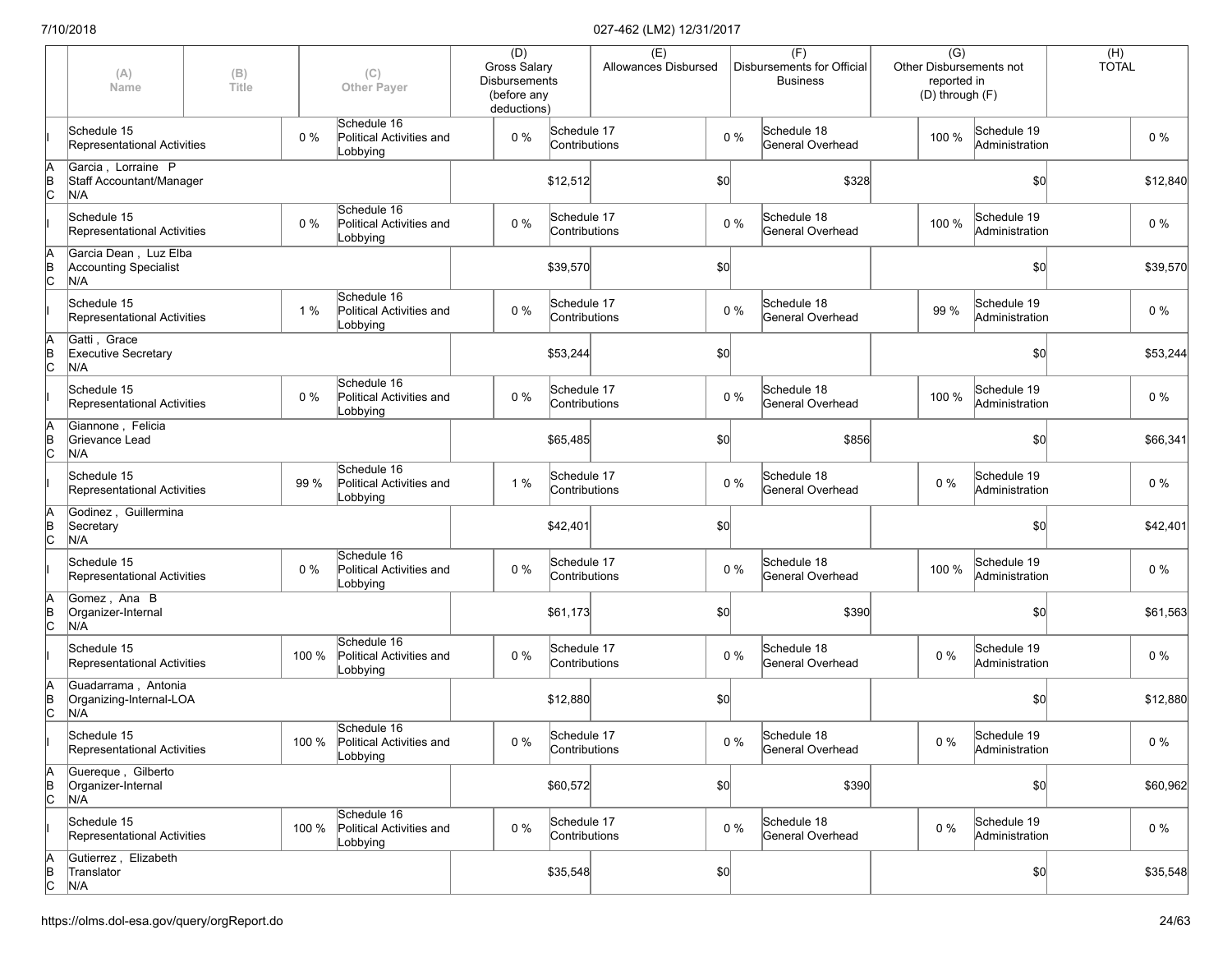|                      | (A)<br>Name                                             | (B)<br>Title |       | (C)<br><b>Other Payer</b>                           | (D)<br>Gross Salary<br><b>Disbursements</b><br>(before any<br>deductions) |                              | (E)<br>Allowances Disbursed |     |       | (F)<br>Disbursements for Official<br><b>Business</b> | $\overline{(G)}$<br>reported in<br>(D) through (F) | Other Disbursements not       | $(H)$<br>TOTAL |          |
|----------------------|---------------------------------------------------------|--------------|-------|-----------------------------------------------------|---------------------------------------------------------------------------|------------------------------|-----------------------------|-----|-------|------------------------------------------------------|----------------------------------------------------|-------------------------------|----------------|----------|
|                      | Schedule 15<br>Representational Activities              |              | $0\%$ | Schedule 16<br>Political Activities and<br>Lobbying | $0\%$                                                                     | Schedule 17<br>Contributions |                             |     | 0%    | Schedule 18<br>General Overhead                      | $0\%$                                              | Schedule 19<br>Administration |                | 100 %    |
| A<br>B<br>C          | Gutierrez, Elsa C<br>Organizing-Internal-LOA<br>N/A     |              |       |                                                     |                                                                           | \$10,483                     |                             | \$0 |       | \$353                                                |                                                    | \$0                           |                | \$10,836 |
|                      | Schedule 15<br>Representational Activities              |              | 100 % | Schedule 16<br>Political Activities and<br>Lobbying | $0\%$                                                                     | Schedule 17<br>Contributions |                             |     | $0\%$ | Schedule 18<br>General Overhead                      | $0\%$                                              | Schedule 19<br>Administration |                | 0 %      |
| ΙA<br>$\overline{C}$ | Hammett, Rowena<br><b>Accounts Receivable</b><br>N/A    |              |       |                                                     |                                                                           | \$44,149                     |                             | \$0 |       |                                                      |                                                    | \$0                           |                | \$44,149 |
|                      | Schedule 15<br>Representational Activities              |              | 0%    | Schedule 16<br>Political Activities and<br>Lobbying | $0\%$                                                                     | Schedule 17<br>Contributions |                             |     | $0\%$ | Schedule 18<br>General Overhead                      | 100 %                                              | Schedule 19<br>Administration |                | $0\%$    |
| ΙA<br>$\overline{C}$ | Henderson, Donell<br>Grievance Specialist<br>N/A        |              |       |                                                     |                                                                           | \$63,506                     |                             | \$0 |       | \$471                                                |                                                    | \$0                           |                | \$63,977 |
|                      | Schedule 15<br>Representational Activities              |              | 100 % | Schedule 16<br>Political Activities and<br>Lobbying | $0\%$                                                                     | Schedule 17<br>Contributions |                             |     | $0\%$ | Schedule 18<br>General Overhead                      | $0\%$                                              | Schedule 19<br>Administration |                | $0\%$    |
| ΙA<br>ΙB<br>lc.      | Henry, Wanda L<br>Director of Operations<br>N/A         |              |       |                                                     |                                                                           | \$68,699                     |                             | \$0 |       | \$283                                                |                                                    | \$0                           |                | \$68,982 |
|                      | Schedule 15<br>Representational Activities              |              | $0\%$ | Schedule 16<br>Political Activities and<br>Lobbying | 0%                                                                        | Schedule 17<br>Contributions |                             |     | $0\%$ | Schedule 18<br>General Overhead                      | 100 %                                              | Schedule 19<br>Administration |                | $0\%$    |
| ΙA<br>$\overline{B}$ | Hernandez, Lenis J<br><b>Executive Secretary</b><br>N/A |              |       |                                                     |                                                                           | \$72,615                     |                             | \$0 |       |                                                      |                                                    | \$0                           |                | \$72,615 |
|                      | Schedule 15<br>Representational Activities              |              | 0 %   | Schedule 16<br>Political Activities and<br>Lobbying | $0\%$                                                                     | Schedule 17<br>Contributions |                             |     | $0\%$ | Schedule 18<br>General Overhead                      | 100 %                                              | Schedule 19<br>Administration |                | $0\%$    |
| ΙA<br>$\overline{C}$ | Holmes, Maya S<br>Research Director<br>N/A              |              |       |                                                     |                                                                           | \$76,423                     |                             | \$0 |       | \$1,419                                              |                                                    | \$0                           |                | \$77,842 |
|                      | Schedule 15<br>Representational Activities              |              | 67 %  | Schedule 16<br>Political Activities and<br>Lobbying | 33 %                                                                      | Schedule 17<br>Contributions |                             |     | $0\%$ | Schedule 18<br>General Overhead                      | $0\%$                                              | Schedule 19<br>Administration |                | $0\%$    |
| ΙA<br>$\overline{C}$ | Hughes, Robyn D<br>Finance Director<br>N/A              |              |       |                                                     |                                                                           | \$79,057                     |                             | \$0 |       | \$359                                                |                                                    | \$0                           |                | \$79,416 |
|                      | Schedule 15<br>Representational Activities              |              | 3%    | Schedule 16<br>Political Activities and<br>Lobbying | $0\%$                                                                     | Schedule 17<br>Contributions |                             |     | $0\%$ | Schedule 18<br>General Overhead                      | 96 %                                               | Schedule 19<br>Administration |                | 1%       |
| A<br>$\overline{C}$  | Ituarte, Michaelina M<br>Dispatcher-Banquets<br>N/A     |              |       |                                                     |                                                                           | \$62,379                     |                             | \$0 |       |                                                      |                                                    | \$0                           |                | \$62,379 |
|                      | Schedule 15<br>Representational Activities              |              | 100 % | Schedule 16<br>Political Activities and<br>Lobbying | $0\%$                                                                     | Schedule 17<br>Contributions |                             |     | $0\%$ | Schedule 18<br>General Overhead                      | 0%                                                 | Schedule 19<br>Administration |                | $0\%$    |
| $\overline{C}$       | Janz, Linda M<br>Grievance Intake<br>N/A                |              |       |                                                     |                                                                           | \$43,351                     |                             | 50  |       |                                                      |                                                    | \$0                           |                | \$43,351 |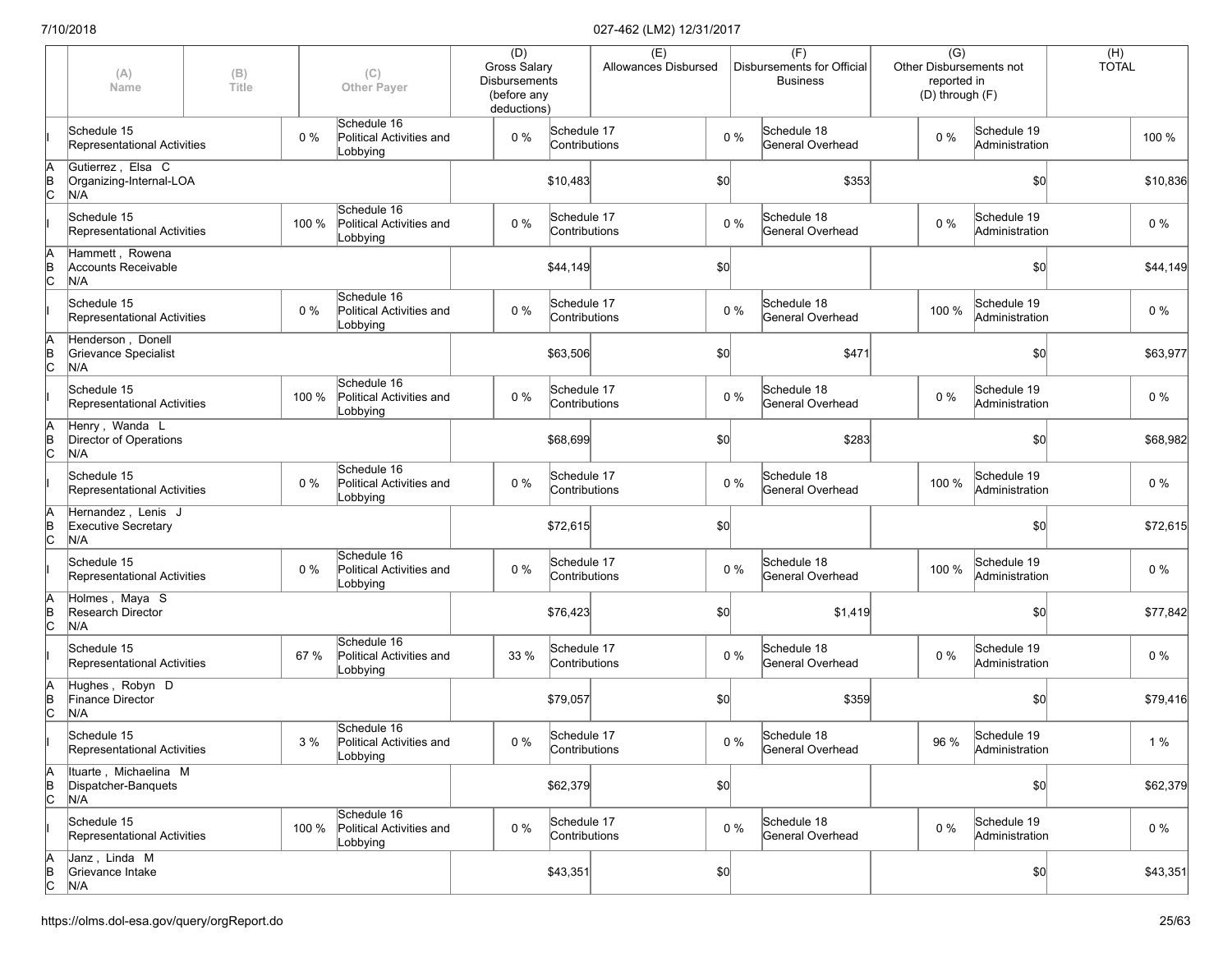|                      | (A)<br>Name                                               | (B)<br>Title |       | (C)<br><b>Other Payer</b>                                 | (D)<br>Gross Salary<br><b>Disbursements</b><br>(before any<br>deductions) |                              | (E)<br>Allowances Disbursed |     |       | (F)<br>Disbursements for Official<br><b>Business</b> | $\overline{(G)}$<br>Other Disbursements not<br>reported in<br>(D) through (F) |                               | $(H)$<br>TOTAL |          |
|----------------------|-----------------------------------------------------------|--------------|-------|-----------------------------------------------------------|---------------------------------------------------------------------------|------------------------------|-----------------------------|-----|-------|------------------------------------------------------|-------------------------------------------------------------------------------|-------------------------------|----------------|----------|
|                      | Schedule 15<br>Representational Activities                |              | 100 % | Schedule 16<br>Political Activities and<br>Lobbying       | $0\%$                                                                     | Schedule 17<br>Contributions |                             |     | $0\%$ | Schedule 18<br>General Overhead                      | $0\%$                                                                         | Schedule 19<br>Administration |                | $0\%$    |
| A<br>B<br>C          | Kalaoram, Stella<br>Organizing-Internal-LOA<br>N/A        |              |       |                                                           |                                                                           | \$10,762                     |                             | \$0 |       | \$583                                                |                                                                               | \$0                           |                | \$11,345 |
|                      | Schedule 15<br>Representational Activities                |              | 100 % | Schedule 16<br>Political Activities and<br>Lobbying       | $0\%$                                                                     | Schedule 17<br>Contributions |                             |     | $0\%$ | Schedule 18<br>General Overhead                      | $0\%$                                                                         | Schedule 19<br>Administration |                | 0 %      |
| ΙA<br>$\overline{C}$ | Khan, Bethany A<br>Communications<br>N/A                  |              |       |                                                           |                                                                           | \$71,799                     |                             | \$0 |       | \$2,218                                              |                                                                               | \$0                           |                | \$74,017 |
|                      | Schedule 15<br>Representational Activities                |              | 88 %  | Schedule 16<br>Political Activities and<br>Lobbying       | 12 %                                                                      | Schedule 17<br>Contributions |                             |     | $0\%$ | Schedule 18<br>General Overhead                      | 0%                                                                            | Schedule 19<br>Administration |                | $0\%$    |
| ΙA<br>$\overline{C}$ | Kingland, Lourdes<br>Organizing-External-LOA<br>N/A       |              |       |                                                           |                                                                           | \$30,987                     |                             | \$0 |       | \$3,235                                              |                                                                               | \$0                           |                | \$34,222 |
|                      | Schedule 15<br>Representational Activities                |              | 100 % | Schedule 16<br>Political Activities and<br>Lobbying       | $0\%$                                                                     | Schedule 17<br>Contributions |                             |     | $0\%$ | Schedule 18<br>General Overhead                      | $0\%$                                                                         | Schedule 19<br>Administration |                | $0\%$    |
| ΙA<br>B<br>Iс        | Kline, Cristina<br>Organizer-External<br>N/A              |              |       |                                                           |                                                                           | \$61,951                     |                             | \$0 |       | \$390                                                |                                                                               | \$0                           |                | \$62,341 |
|                      | Schedule 15<br>Representational Activities                |              | 100 % | Schedule 16<br>Political Activities and<br>Lobbying       | 0%                                                                        | Schedule 17<br>Contributions |                             |     | $0\%$ | Schedule 18<br>General Overhead                      | $0\%$                                                                         | Schedule 19<br>Administration |                | $0\%$    |
| ΙA<br>$\overline{C}$ | Kline, Kevin<br>Organizer-Ext Dept Head<br>N/A            |              |       |                                                           |                                                                           | \$28,245                     |                             | \$0 |       | \$1,670                                              |                                                                               | \$0                           |                | \$29,915 |
|                      | Schedule 15<br>Representational Activities                |              | 100 % | Schedule 16<br>Political Activities and<br>Lobbying       | $0\%$                                                                     | Schedule 17<br>Contributions |                             |     | $0\%$ | Schedule 18<br>General Overhead                      | $0\%$                                                                         | Schedule 19<br>Administration |                | $0\%$    |
| ΙA<br>$\overline{C}$ | Kordosky, Jason E<br>Researcher III<br>N/A                |              |       |                                                           |                                                                           | \$59,404                     |                             | \$0 |       | \$379                                                |                                                                               | \$0                           |                | \$59,783 |
|                      | Schedule 15<br>Representational Activities                |              | 94 %  | Schedule 16<br>Political Activities and<br>Lobbying       | 6 %                                                                       | Schedule 17<br>Contributions |                             |     | $0\%$ | Schedule 18<br>General Overhead                      | $0\%$                                                                         | Schedule 19<br>Administration |                | $0\%$    |
| ΙA<br>$\overline{C}$ | Kubiak, Norbert<br>Director of Legal Affairs<br>N/A       |              |       |                                                           |                                                                           | \$79,095                     |                             | \$0 |       | \$390                                                |                                                                               | \$0                           |                | \$79,485 |
|                      | Schedule 15<br>Representational Activities                |              |       | Schedule 16<br>100 % Political Activities and<br>Lobbying | $0\%$                                                                     | Schedule 17<br>Contributions |                             |     | $0\%$ | Schedule 18<br>General Overhead                      | $0\%$                                                                         | Schedule 19<br>Administration |                | $0\%$    |
| A<br>$\overline{C}$  | Lara DeCastaneda, Maria<br>Organizing-Internal-LOA<br>N/A |              |       |                                                           |                                                                           | \$12,199                     |                             | \$0 |       |                                                      |                                                                               | \$0                           |                | \$12,199 |
|                      | Schedule 15<br>Representational Activities                |              | 100 % | Schedule 16<br>Political Activities and<br>Lobbying       | $0\%$                                                                     | Schedule 17<br>Contributions |                             |     | $0\%$ | Schedule 18<br>General Overhead                      | 0%                                                                            | Schedule 19<br>Administration |                | $0\%$    |
| A<br>B<br>C          | Lindsey, Patricia R<br>Organizer-Internal<br>N/A          |              |       |                                                           |                                                                           | \$39,378                     |                             | 50  |       | \$475                                                |                                                                               | \$0                           |                | \$39,853 |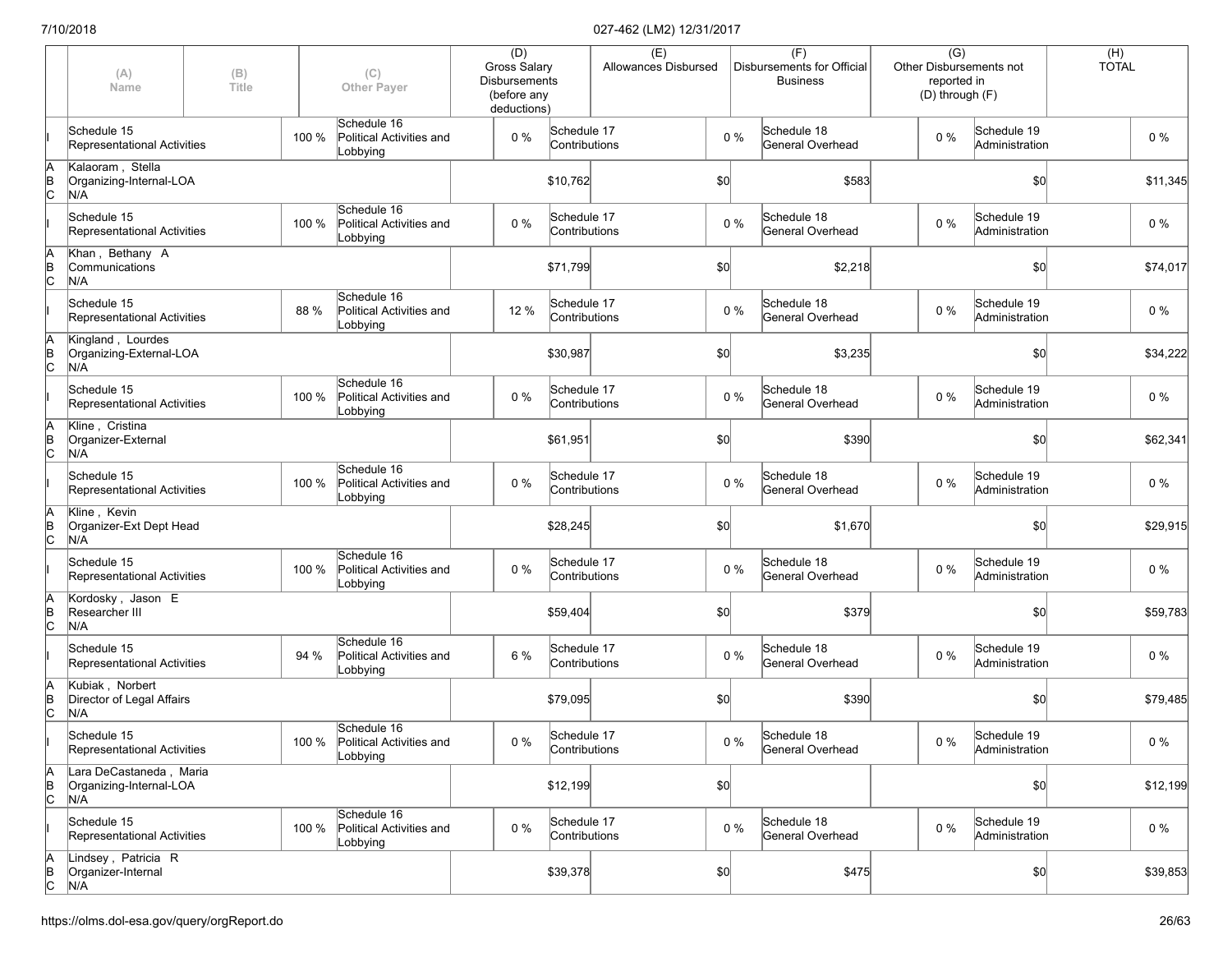|                         | (A)<br>Name                                                | (B)<br>Title |       | (C)<br><b>Other Payer</b>                                 | (D)<br>Gross Salary<br><b>Disbursements</b><br>(before any<br>deductions) |                              | (E)<br>Allowances Disbursed |      |       | (F)<br>Disbursements for Official<br><b>Business</b> | $\overline{(G)}$<br>Other Disbursements not<br>reported in<br>(D) through (F) |                               | (H)<br><b>TOTAL</b> |          |
|-------------------------|------------------------------------------------------------|--------------|-------|-----------------------------------------------------------|---------------------------------------------------------------------------|------------------------------|-----------------------------|------|-------|------------------------------------------------------|-------------------------------------------------------------------------------|-------------------------------|---------------------|----------|
|                         | Schedule 15<br>Representational Activities                 |              | 100 % | Schedule 16<br>Political Activities and<br>Lobbying       | $0\%$                                                                     | Schedule 17<br>Contributions |                             |      | $0\%$ | Schedule 18<br>General Overhead                      | $0\%$                                                                         | Schedule 19<br>Administration |                     | $0\%$    |
| ΙA<br>Þ<br>c            | Liu, Ken K<br>Research Director<br>N/A                     |              |       |                                                           |                                                                           | \$76,262                     |                             | \$0  |       | \$3,560                                              |                                                                               | \$0                           |                     | \$79,822 |
|                         | Schedule 15<br>Representational Activities                 |              | 98 %  | Schedule 16<br>Political Activities and<br>Lobbying       | 1 %                                                                       | Schedule 17<br>Contributions |                             |      | $0\%$ | Schedule 18<br>General Overhead                      | $0\%$                                                                         | Schedule 19<br>Administration |                     | 1 %      |
| ΙA<br> B<br>lc          | Locatelli, Guy A<br>Organizer-Internal<br>N/A              |              |       |                                                           |                                                                           | \$58,011                     |                             | \$0  |       | \$390                                                |                                                                               | \$0                           |                     | \$58,401 |
|                         | Schedule 15<br>Representational Activities                 |              | 100 % | Schedule 16<br>Political Activities and<br>Lobbying       | 0%                                                                        | Schedule 17<br>Contributions |                             |      | $0\%$ | Schedule 18<br>General Overhead                      | $0\%$                                                                         | Schedule 19<br>Administration |                     | $0\%$    |
| ΙA<br>$\overline{C}$    | Lopez De Ramos, Ericka P<br>Organizing-Internal-LOA<br>N/A |              |       |                                                           |                                                                           | \$50,650                     |                             | \$0] |       | \$2,814                                              |                                                                               | \$0                           |                     | \$53,464 |
|                         | Schedule 15<br>Representational Activities                 |              | 100 % | Schedule 16<br>Political Activities and<br>Lobbying       | 0%                                                                        | Schedule 17<br>Contributions |                             |      | $0\%$ | Schedule 18<br>General Overhead                      | $0\%$                                                                         | Schedule 19<br>Administration |                     | $0\%$    |
| ΙA<br>Þ<br>lc           | Love, Jimmy D<br>Organizer-Internal<br>N/A                 |              |       |                                                           |                                                                           | \$61,810                     |                             | \$0  |       | \$1,273                                              |                                                                               | \$0                           |                     | \$63,083 |
|                         | Schedule 15<br>Representational Activities                 |              | 100 % | Schedule 16<br>Political Activities and<br>Lobbying       | $0\%$                                                                     | Schedule 17<br>Contributions |                             |      | $0\%$ | Schedule 18<br>General Overhead                      | $0\%$                                                                         | Schedule 19<br>Administration |                     | $0\%$    |
| A<br>$\overline{C}$     | Lozano, Edna<br><b>Orientation Specialist</b><br>N/A       |              |       |                                                           |                                                                           | \$39,003                     |                             | \$0  |       |                                                      |                                                                               | \$0                           |                     | \$39,003 |
|                         | Schedule 15<br>Representational Activities                 |              | 100 % | Schedule 16<br>Political Activities and<br>Lobbying       | 0%                                                                        | Schedule 17<br>Contributions |                             |      | $0\%$ | Schedule 18<br>General Overhead                      | $0\%$                                                                         | Schedule 19<br>Administration |                     | 0 %      |
| ΙA<br>Þ<br>$\mathsf{c}$ | Lucero, Nelson<br>Communications<br>N/A                    |              |       |                                                           |                                                                           | \$37,468                     |                             | \$0  |       | \$352                                                |                                                                               | \$0                           |                     | \$37,820 |
|                         | Schedule 15<br>Representational Activities                 |              | 94 %  | Schedule 16<br>Political Activities and<br>Lobbying       | 6 %                                                                       | Schedule 17<br>Contributions |                             |      | $0\%$ | Schedule 18<br>General Overhead                      | 0%                                                                            | Schedule 19<br>Administration |                     | $0\%$    |
| ΙA<br>$\overline{C}$    | Luna, Maria D<br>Orientation Specialist<br>N/A             |              |       |                                                           |                                                                           | \$42,526                     |                             | \$0  |       |                                                      |                                                                               | \$0                           |                     | \$42,526 |
|                         | Schedule 15<br>Representational Activities                 |              |       | Schedule 16<br>100 % Political Activities and<br>Lobbying | $0\%$                                                                     | Schedule 17<br>Contributions |                             |      | $0\%$ | Schedule 18<br>General Overhead                      | $0\%$                                                                         | Schedule 19<br>Administration |                     | $0\%$    |
| ΙA<br>$\overline{C}$    | Maciel, Guadalupe<br>Organizer-Internal<br>N/A             |              |       |                                                           |                                                                           | \$60,568                     |                             | \$0  |       | \$620                                                |                                                                               | \$0                           |                     | \$61,188 |
|                         | Schedule 15<br>Representational Activities                 |              | 100 % | Schedule 16<br>Political Activities and<br>Lobbying       | 0%                                                                        | Schedule 17<br>Contributions |                             |      | $0\%$ | Schedule 18<br>General Overhead                      | 0%                                                                            | Schedule 19<br>Administration |                     | $0\%$    |
| ΙA<br>$\overline{C}$    | Mares, Maria P<br>Organizer-Internal<br>N/A                |              |       |                                                           |                                                                           | \$61,118                     |                             | 50   |       | \$1,084                                              |                                                                               | \$0                           |                     | \$62,202 |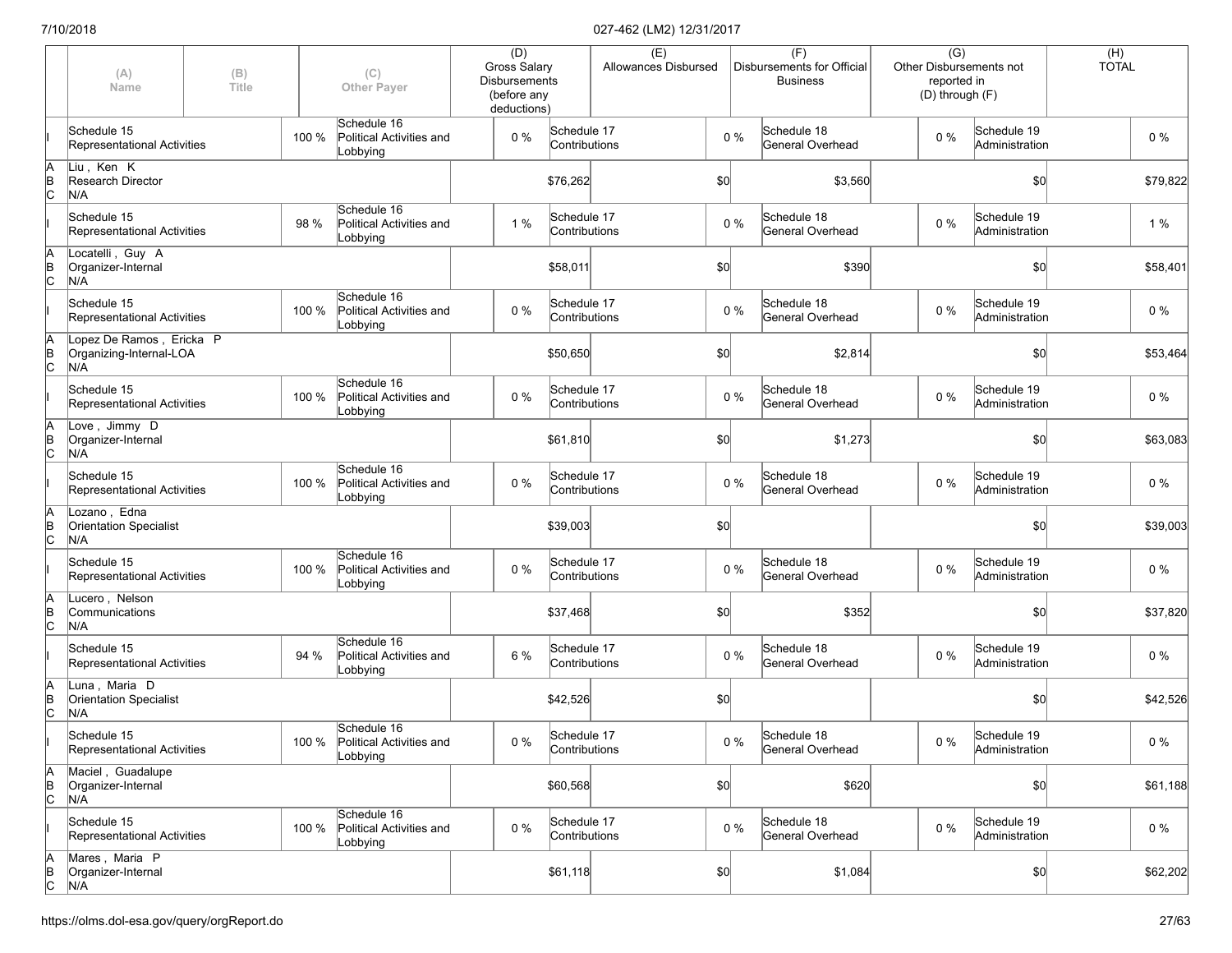|                      | (A)<br>Name                                            | (B)<br>Title |       | (C)<br><b>Other Payer</b>                                 | (D)<br>Gross Salary<br><b>Disbursements</b><br>(before any<br>deductions) |                              | (E)<br>Allowances Disbursed |     |       | (F)<br>Disbursements for Official<br><b>Business</b> |       | $\overline{(G)}$<br>Other Disbursements not<br>reported in<br>(D) through (F) |                | (H)<br><b>TOTAL</b> |          |
|----------------------|--------------------------------------------------------|--------------|-------|-----------------------------------------------------------|---------------------------------------------------------------------------|------------------------------|-----------------------------|-----|-------|------------------------------------------------------|-------|-------------------------------------------------------------------------------|----------------|---------------------|----------|
|                      | Schedule 15<br>Representational Activities             |              | 100 % | Schedule 16<br>Political Activities and<br>Lobbying       | $0\%$                                                                     | Schedule 17<br>Contributions |                             |     | $0\%$ | Schedule 18<br>General Overhead                      | $0\%$ | Schedule 19                                                                   | Administration |                     | $0\%$    |
| A<br>B<br>C          | Marin, Claudia<br>Secretary<br>N/A                     |              |       |                                                           |                                                                           | \$17,409                     |                             | \$0 |       |                                                      |       |                                                                               | \$0            |                     | \$17,409 |
|                      | Schedule 15<br>Representational Activities             |              | $0\%$ | Schedule 16<br>Political Activities and<br>Lobbying       | $0\%$                                                                     | Schedule 17<br>Contributions |                             |     | $0\%$ | Schedule 18<br>General Overhead                      | 100 % | Schedule 19<br>Administration                                                 |                |                     | 0 %      |
| ΙA<br>$\overline{C}$ | Martin, Anthony J<br>Grievance Specialist<br>N/A       |              |       |                                                           |                                                                           | \$48,417                     |                             | \$0 |       | \$357                                                |       |                                                                               | \$0            |                     | \$48,774 |
|                      | Schedule 15<br>Representational Activities             |              | 100 % | Schedule 16<br>Political Activities and<br>Lobbying       | $0\%$                                                                     | Schedule 17<br>Contributions |                             |     | $0\%$ | Schedule 18<br>General Overhead                      | 0%    | Schedule 19                                                                   | Administration |                     | $0\%$    |
| ΙA<br>$\overline{C}$ | Marzola, Eleni H<br><b>Executive Secretary</b><br>N/A  |              |       |                                                           |                                                                           | \$45,639                     |                             | \$0 |       |                                                      |       |                                                                               | \$0            |                     | \$45,639 |
|                      | Schedule 15<br>Representational Activities             |              | $0\%$ | Schedule 16<br>Political Activities and<br>Lobbying       | $0\%$                                                                     | Schedule 17<br>Contributions |                             |     | $0\%$ | Schedule 18<br>General Overhead                      | 99 %  | Schedule 19<br>Administration                                                 |                |                     | 1%       |
| ΙA<br>ΙB<br>lc.      | Medina, Mario A<br>Organizer-External<br>N/A           |              |       |                                                           |                                                                           | \$62,780                     |                             | \$0 |       | \$390                                                |       |                                                                               | \$0            |                     | \$63,170 |
|                      | Schedule 15<br>Representational Activities             |              | 100 % | Schedule 16<br>Political Activities and<br>Lobbying       | 0%                                                                        | Schedule 17<br>Contributions |                             |     | $0\%$ | Schedule 18<br>General Overhead                      | $0\%$ | Schedule 19<br>Administration                                                 |                |                     | $0\%$    |
| A<br>B<br>C          | Menjivar, Carlos E<br>Security<br>N/A                  |              |       |                                                           |                                                                           | \$44,330                     |                             | \$0 |       |                                                      |       |                                                                               | \$0            |                     | \$44,330 |
|                      | Schedule 15<br>Representational Activities             |              | 0 %   | Schedule 16<br>Political Activities and<br>Lobbying       | $0\%$                                                                     | Schedule 17<br>Contributions |                             |     | $0\%$ | Schedule 18<br>General Overhead                      | 100 % | Schedule 19<br>Administration                                                 |                |                     | $0\%$    |
| ΙA<br>$\overline{C}$ | Meza-Redmond, Guadalupe<br>Organizer-External<br>N/A   |              |       |                                                           |                                                                           | \$60,219                     |                             | \$0 |       | \$300                                                |       |                                                                               | \$0            |                     | \$60,519 |
|                      | Schedule 15<br>Representational Activities             |              | 100 % | Schedule 16<br>Political Activities and<br>Lobbying       | $0\%$                                                                     | Schedule 17<br>Contributions |                             |     | $0\%$ | Schedule 18<br>General Overhead                      | 0%    | Schedule 19                                                                   | Administration |                     | $0\%$    |
| ΙA<br>$\overline{C}$ | Mitchell, Maria E<br>Organizer-External<br>N/A         |              |       |                                                           |                                                                           | \$60,965                     |                             | \$0 |       | \$390                                                |       |                                                                               | \$0            |                     | \$61,355 |
|                      | Schedule 15<br>Representational Activities             |              |       | Schedule 16<br>100 % Political Activities and<br>Lobbying | $0\%$                                                                     | Schedule 17<br>Contributions |                             |     | $0\%$ | Schedule 18<br>General Overhead                      | $0\%$ | Schedule 19<br>Administration                                                 |                |                     | $0\%$    |
| A<br>$\overline{C}$  | Moayedi, Tina Marie<br>Organizing-External Lead<br>N/A |              |       |                                                           |                                                                           | \$65,006                     |                             | \$0 |       | \$645                                                |       |                                                                               | \$0            |                     | \$65,651 |
|                      | Schedule 15<br>Representational Activities             |              | 100 % | Schedule 16<br>Political Activities and<br>Lobbying       | $0\%$                                                                     | Schedule 17<br>Contributions |                             |     | $0\%$ | Schedule 18<br>General Overhead                      | 0%    | Schedule 19<br>Administration                                                 |                |                     | $0\%$    |
| A<br>B<br>C          | Montenegro, Ingrid C<br>Grievance Specialist<br>N/A    |              |       |                                                           |                                                                           | \$26,162                     |                             | 50  |       |                                                      |       |                                                                               | \$0            |                     | \$26,162 |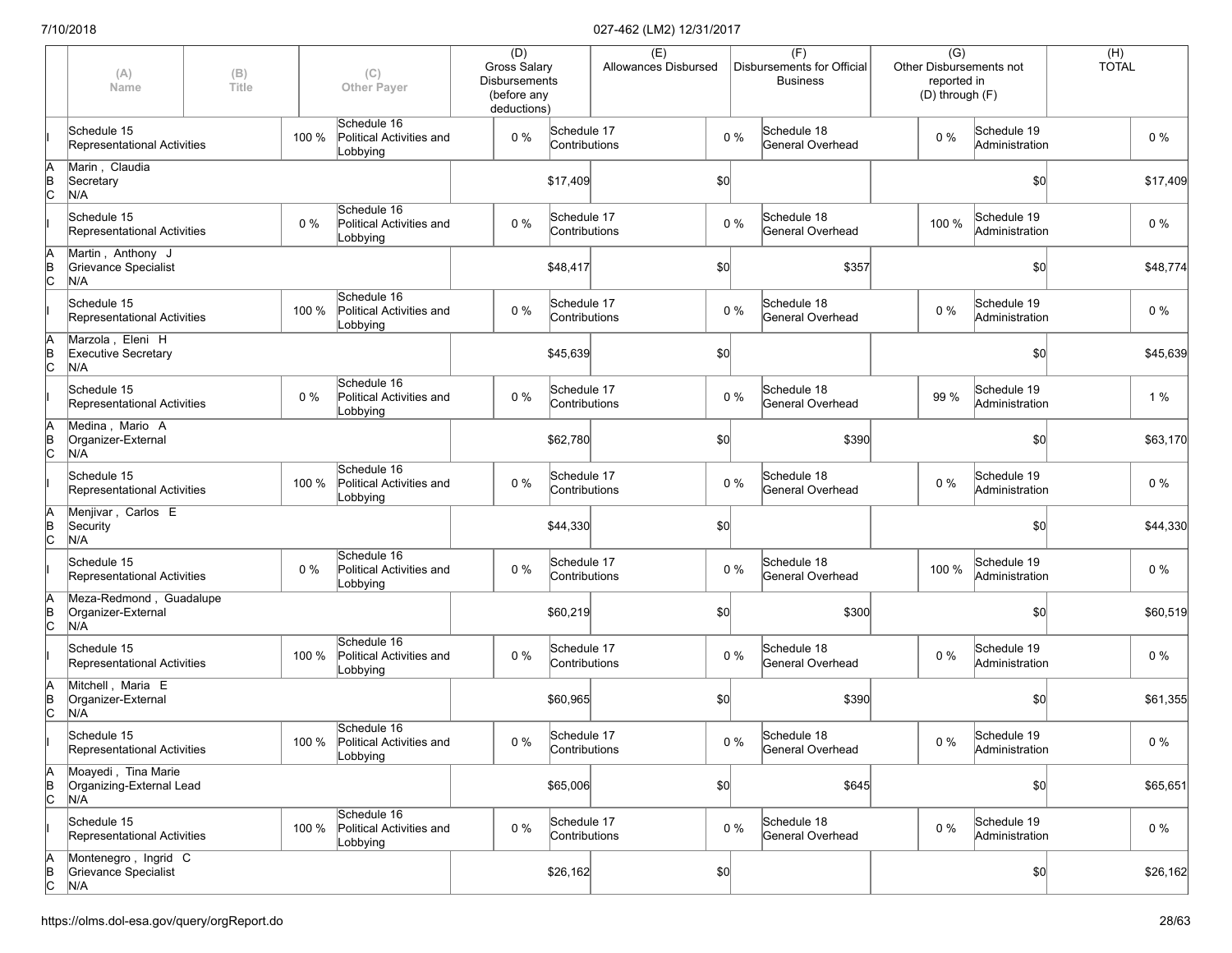|                      | (A)<br>Name                                                      | (B)<br>Title |       | (C)<br><b>Other Payer</b>                                 | (D)<br>Gross Salary<br><b>Disbursements</b><br>(before any<br>deductions) |                              | (E)<br>Allowances Disbursed |     |       | (F)<br>Disbursements for Official<br><b>Business</b> | $\overline{(G)}$<br>Other Disbursements not<br>reported in<br>(D) through (F) |                               | (H)<br><b>TOTAL</b> |          |
|----------------------|------------------------------------------------------------------|--------------|-------|-----------------------------------------------------------|---------------------------------------------------------------------------|------------------------------|-----------------------------|-----|-------|------------------------------------------------------|-------------------------------------------------------------------------------|-------------------------------|---------------------|----------|
|                      | Schedule 15<br>Representational Activities                       |              | 100 % | Schedule 16<br>Political Activities and<br>Lobbying       | $0\%$                                                                     | Schedule 17<br>Contributions |                             |     | $0\%$ | Schedule 18<br>General Overhead                      | $0\%$                                                                         | Schedule 19<br>Administration | $0\%$               |          |
| ΙA<br>$\overline{B}$ | Montes De Oca, Adela<br>Organizing-Internal-LOA<br>N/A           |              |       |                                                           |                                                                           | \$21,633                     |                             | \$0 |       | \$3,090                                              |                                                                               | \$0                           |                     | \$24,723 |
|                      | Schedule 15<br>Representational Activities                       |              | 100 % | Schedule 16<br>Political Activities and<br>Lobbying       | $0\%$                                                                     | Schedule 17<br>Contributions |                             |     | $0\%$ | Schedule 18<br>General Overhead                      | $0\%$                                                                         | Schedule 19<br>Administration | 0 %                 |          |
| ΙA<br>$\overline{C}$ | Morales Sanchez, Francisco J<br><b>Political Director</b><br>N/A |              |       |                                                           |                                                                           | \$49,633                     |                             | \$0 |       |                                                      |                                                                               | \$0                           |                     | \$49,633 |
|                      | Schedule 15<br>Representational Activities                       |              | 100 % | Schedule 16<br>Political Activities and<br>Lobbying       | 0%                                                                        | Schedule 17<br>Contributions |                             |     | $0\%$ | Schedule 18<br>General Overhead                      | 0%                                                                            | Schedule 19<br>Administration | $0\%$               |          |
| ΙA<br>$\overline{C}$ | Moseley, Patti A<br>Member Svc Sp/WC & Unemp<br>N/A              |              |       |                                                           |                                                                           | \$28,447                     |                             | \$0 |       | \$365                                                |                                                                               | \$0                           |                     | \$28,812 |
|                      | Schedule 15<br>Representational Activities                       |              | 100 % | Schedule 16<br>Political Activities and<br>Lobbying       | $0\%$                                                                     | Schedule 17<br>Contributions |                             |     | $0\%$ | Schedule 18<br>General Overhead                      | $0\%$                                                                         | Schedule 19<br>Administration | $0\%$               |          |
| ΙA<br>B<br>lc.       | Munguia, Monica<br>Organizing-Internal-LOA<br>N/A                |              |       |                                                           |                                                                           | \$22,917                     |                             | \$0 |       | \$2,436                                              |                                                                               | \$0                           |                     | \$25,353 |
|                      | Schedule 15<br>Representational Activities                       |              | 100 % | Schedule 16<br>Political Activities and<br>Lobbying       | 0%                                                                        | Schedule 17<br>Contributions |                             |     | $0\%$ | Schedule 18<br>General Overhead                      | $0\%$                                                                         | Schedule 19<br>Administration | $0\%$               |          |
| ΙA<br>$\overline{B}$ | Muniz, Elodia<br>Organizer-Internal<br>N/A                       |              |       |                                                           |                                                                           | \$60,772                     |                             | \$0 |       | \$381                                                |                                                                               | \$0                           |                     | \$61,153 |
|                      | Schedule 15<br>Representational Activities                       |              | 100 % | Schedule 16<br>Political Activities and<br>Lobbying       | 0%                                                                        | Schedule 17<br>Contributions |                             |     | $0\%$ | Schedule 18<br>General Overhead                      | $0\%$                                                                         | Schedule 19<br>Administration | $0\%$               |          |
| ΙA<br>$\overline{C}$ | Munoz, Cassandra<br>Boycott Intern<br>N/A                        |              |       |                                                           |                                                                           | \$36,355                     |                             | \$0 |       | \$27                                                 |                                                                               | \$0                           |                     | \$36,382 |
|                      | Schedule 15<br>Representational Activities                       |              | 94 %  | Schedule 16<br>Political Activities and<br>Lobbying       | 6 %                                                                       | Schedule 17<br>Contributions |                             |     | $0\%$ | Schedule 18<br>General Overhead                      | 0%                                                                            | Schedule 19<br>Administration | $0\%$               |          |
| ΙA<br>$\overline{C}$ | Navas, Ramiro J<br>Organizer- Ext Dept Head<br>N/A               |              |       |                                                           |                                                                           | \$71,363                     |                             | \$0 |       | \$536                                                |                                                                               | \$0                           |                     | \$71,899 |
|                      | Schedule 15<br>Representational Activities                       |              |       | Schedule 16<br>100 % Political Activities and<br>Lobbying | $0\%$                                                                     | Schedule 17<br>Contributions |                             |     | $0\%$ | Schedule 18<br>General Overhead                      | $0\%$                                                                         | Schedule 19<br>Administration |                     | $0\%$    |
| ΙA<br>$\overline{C}$ | Noonkester, Mark J<br>Accounts Payable<br>N/A                    |              |       |                                                           |                                                                           | \$43,142                     |                             | \$0 |       |                                                      |                                                                               | \$0                           |                     | \$43,142 |
|                      | Schedule 15<br>Representational Activities                       |              | $0\%$ | Schedule 16<br>Political Activities and<br>Lobbying       | $0\%$                                                                     | Schedule 17<br>Contributions |                             |     | $0\%$ | Schedule 18<br>General Overhead                      | 100 %                                                                         | Schedule 19<br>Administration | $0\%$               |          |
| $\overline{C}$       | Norman, James L<br>IT-Network Administrator<br>N/A               |              |       |                                                           |                                                                           | \$56,915                     |                             | 50  |       | \$390                                                |                                                                               | \$0                           |                     | \$57,305 |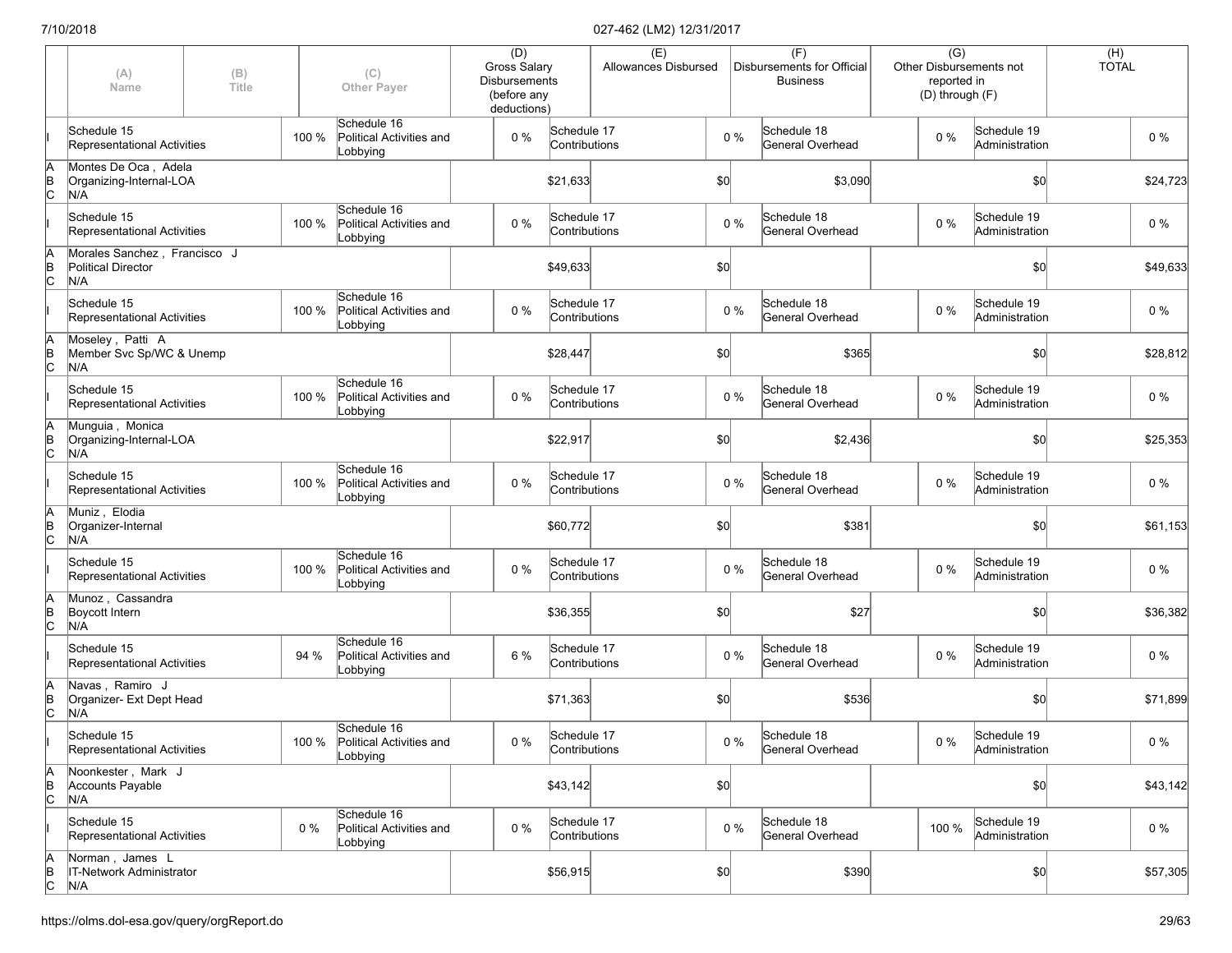|                      | (A)<br>Name                                            | (B)<br>Title |       | (C)<br><b>Other Payer</b>                                 | (D)<br>Gross Salary<br><b>Disbursements</b><br>(before any<br>deductions) |                              | (E)<br>Allowances Disbursed |     |       | (F)<br>Disbursements for Official<br><b>Business</b> | $\overline{(G)}$<br>Other Disbursements not<br>reported in<br>(D) through (F) |                               | $(H)$<br>TOTAL |          |
|----------------------|--------------------------------------------------------|--------------|-------|-----------------------------------------------------------|---------------------------------------------------------------------------|------------------------------|-----------------------------|-----|-------|------------------------------------------------------|-------------------------------------------------------------------------------|-------------------------------|----------------|----------|
|                      | Schedule 15<br>Representational Activities             |              | 1%    | Schedule 16<br>Political Activities and<br>Lobbying       | $0\%$                                                                     | Schedule 17<br>Contributions |                             |     | $0\%$ | Schedule 18<br>General Overhead                      | 98 %                                                                          | Schedule 19<br>Administration |                | 1%       |
| ΙA<br>$\overline{C}$ | O'Brien, Jacqueline<br>Organizer-Dept Head<br>N/A      |              |       |                                                           |                                                                           | \$67,917                     |                             | \$0 |       | \$697                                                |                                                                               | \$0                           |                | \$68,614 |
|                      | Schedule 15<br>Representational Activities             |              | 100 % | Schedule 16<br>Political Activities and<br>Lobbying       | $0\%$                                                                     | Schedule 17<br>Contributions |                             |     | $0\%$ | Schedule 18<br>General Overhead                      | $0\%$                                                                         | Schedule 19<br>Administration |                | 0 %      |
| ΙA<br>$\overline{C}$ | Ocampo, Maria G<br>Organizer-Internal<br>N/A           |              |       |                                                           |                                                                           | \$62,331                     |                             | \$0 |       | \$390                                                |                                                                               | \$0                           |                | \$62,721 |
|                      | Schedule 15<br>Representational Activities             |              | 100 % | Schedule 16<br>Political Activities and<br>Lobbying       | $0\%$                                                                     | Schedule 17<br>Contributions |                             |     | $0\%$ | Schedule 18<br>General Overhead                      | 0%                                                                            | Schedule 19<br>Administration |                | $0\%$    |
| ΙA<br>$\overline{C}$ | Ochoa, Erick D<br>Boycott Intern<br>N/A                |              |       |                                                           |                                                                           | \$17,222                     |                             | \$0 |       | \$82                                                 |                                                                               | \$0                           |                | \$17,304 |
|                      | Schedule 15<br>Representational Activities             |              | 99 %  | Schedule 16<br>Political Activities and<br>Lobbying       | 1 %                                                                       | Schedule 17<br>Contributions |                             |     | $0\%$ | Schedule 18<br>General Overhead                      | $0\%$                                                                         | Schedule 19<br>Administration |                | $0\%$    |
| ΙA<br>ΙB<br>lc.      | Ordinario, Maria C<br>Member Services Spec/Comm<br>N/A |              |       |                                                           |                                                                           | \$70,676                     |                             | \$0 |       | \$307                                                |                                                                               | \$0                           |                | \$70,983 |
|                      | Schedule 15<br>Representational Activities             |              | 100 % | Schedule 16<br>Political Activities and<br>Lobbying       | 0%                                                                        | Schedule 17<br>Contributions |                             |     | $0\%$ | Schedule 18<br>General Overhead                      | $0\%$                                                                         | Schedule 19<br>Administration |                | $0\%$    |
| A<br>B<br>C          | Orozco, Lorena<br>Translator<br>N/A                    |              |       |                                                           |                                                                           | \$45,799                     |                             | \$0 |       | \$12                                                 |                                                                               | \$0                           |                | \$45,811 |
|                      | Schedule 15<br>Representational Activities             |              | 0%    | Schedule 16<br>Political Activities and<br>Lobbying       | $0\%$                                                                     | Schedule 17<br>Contributions |                             |     | $0\%$ | Schedule 18<br>General Overhead                      | 100 %                                                                         | Schedule 19<br>Administration |                | $0\%$    |
| ΙA<br>$\overline{C}$ | Ortiz, Araceli<br>Organizing-Internal-LOA<br>N/A       |              |       |                                                           |                                                                           | \$10,574                     |                             | \$0 |       | \$498                                                |                                                                               | \$0                           |                | \$11,072 |
|                      | Schedule 15<br>Representational Activities             |              | 100 % | Schedule 16<br>Political Activities and<br>Lobbying       | $0\%$                                                                     | Schedule 17<br>Contributions |                             |     | $0\%$ | Schedule 18<br>General Overhead                      | $0\%$                                                                         | Schedule 19<br>Administration |                | $0\%$    |
| ΙA<br>$\overline{C}$ | Osorio Garcia, Josefa A<br>Organizer-Internal<br>N/A   |              |       |                                                           |                                                                           | \$60,529                     |                             | \$0 |       | \$376                                                |                                                                               | \$0                           |                | \$60,905 |
|                      | Schedule 15<br>Representational Activities             |              |       | Schedule 16<br>100 % Political Activities and<br>Lobbying | $0\%$                                                                     | Schedule 17<br>Contributions |                             |     | $0\%$ | Schedule 18<br>General Overhead                      | $0\%$                                                                         | Schedule 19<br>Administration |                | $0\%$    |
| A<br>$\overline{C}$  | Owens, Mark J<br>Data Entry Specialist<br>N/A          |              |       |                                                           |                                                                           | \$46,434                     |                             | \$0 |       |                                                      |                                                                               | \$0                           |                | \$46,434 |
|                      | Schedule 15<br>Representational Activities             |              | $0\%$ | Schedule 16<br>Political Activities and<br>Lobbying       | $0\%$                                                                     | Schedule 17<br>Contributions |                             |     | $0\%$ | Schedule 18<br>General Overhead                      | 100 %                                                                         | Schedule 19<br>Administration |                | $0\%$    |
| A<br>B<br>C          | Padilla, Roy G<br>Organizing-Internal-LOA<br>N/A       |              |       |                                                           |                                                                           | \$33,733                     |                             | 50  |       | \$808                                                |                                                                               | \$0                           |                | \$34,541 |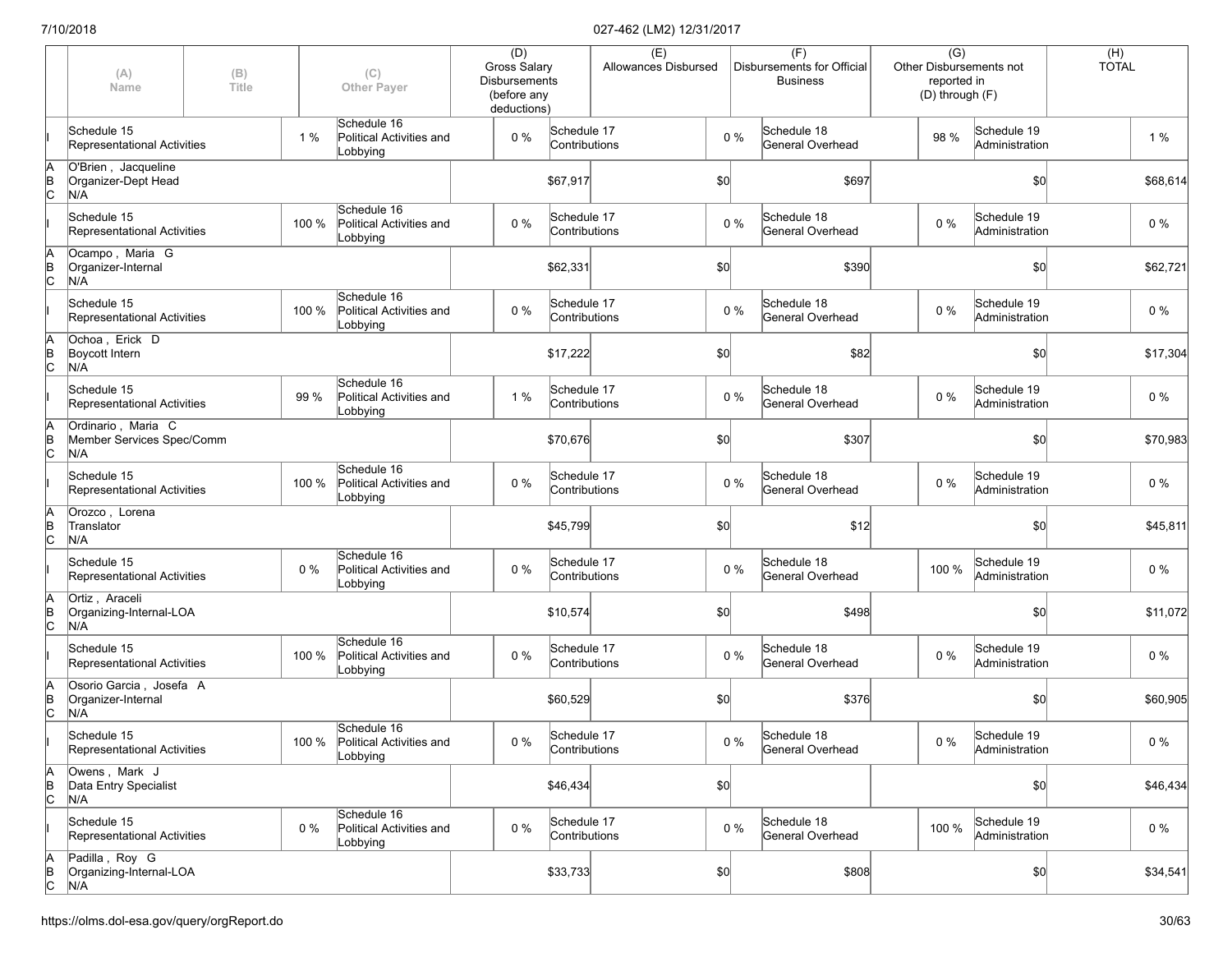|                      | (A)<br>Name                                      | (B)<br>Title |       | (C)<br><b>Other Payer</b>                                 | (D)<br>Gross Salary<br><b>Disbursements</b><br>(before any<br>deductions) |                              | (E)<br>Allowances Disbursed |     |       | (F)<br>Disbursements for Official<br><b>Business</b> |       | $\overline{(G)}$<br>Other Disbursements not<br>reported in<br>(D) through (F) | $(H)$<br>TOTAL |          |
|----------------------|--------------------------------------------------|--------------|-------|-----------------------------------------------------------|---------------------------------------------------------------------------|------------------------------|-----------------------------|-----|-------|------------------------------------------------------|-------|-------------------------------------------------------------------------------|----------------|----------|
|                      | Schedule 15<br>Representational Activities       |              | 100 % | Schedule 16<br>Political Activities and<br>Lobbying       | $0\%$                                                                     | Schedule 17<br>Contributions |                             |     | $0\%$ | Schedule 18<br>General Overhead                      | $0\%$ | Schedule 19<br>Administration                                                 |                | $0\%$    |
| A<br>B<br>C          | Pappageorge, Monique<br>Grievance Intake<br>N/A  |              |       |                                                           |                                                                           | \$40,712                     |                             | \$0 |       |                                                      |       | \$0                                                                           |                | \$40,712 |
|                      | Schedule 15<br>Representational Activities       |              | 1%    | Schedule 16<br>Political Activities and<br>Lobbying       | $0\%$                                                                     | Schedule 17<br>Contributions |                             |     | $0\%$ | Schedule 18<br>General Overhead                      | 99 %  | Schedule 19<br>Administration                                                 |                | 0 %      |
| ΙA<br>$\overline{C}$ | Patino, Jennifer I<br>Secretary<br>N/A           |              |       |                                                           |                                                                           | \$56,653                     |                             | \$0 |       | \$891                                                |       | \$0                                                                           |                | \$57,544 |
|                      | Schedule 15<br>Representational Activities       |              | 80 %  | Schedule 16<br>Political Activities and<br>Lobbying       | 0%                                                                        | Schedule 17<br>Contributions |                             |     | $0\%$ | Schedule 18<br>General Overhead                      | 20 %  | Schedule 19<br>Administration                                                 |                | $0\%$    |
| ΙA<br>$\overline{C}$ | Pena, Evangelina<br>Data Entry Specialist<br>N/A |              |       |                                                           |                                                                           | \$43,078                     |                             | \$0 |       |                                                      |       | \$0                                                                           |                | \$43,078 |
|                      | Schedule 15<br>Representational Activities       |              | 100 % | Schedule 16<br>Political Activities and<br>Lobbying       | $0\%$                                                                     | Schedule 17<br>Contributions |                             |     | $0\%$ | Schedule 18<br>General Overhead                      | $0\%$ | Schedule 19<br>Administration                                                 |                | $0\%$    |
| ΙA<br>B<br>lc.       | Pike, Martha<br>Grievance Intake<br>N/A          |              |       |                                                           |                                                                           | \$48,572                     |                             | \$0 |       | \$28                                                 |       | \$0                                                                           |                | \$48,600 |
|                      | Schedule 15<br>Representational Activities       |              | 100 % | Schedule 16<br>Political Activities and<br>Lobbying       | 0%                                                                        | Schedule 17<br>Contributions |                             |     | $0\%$ | Schedule 18<br>General Overhead                      | $0\%$ | Schedule 19<br>Administration                                                 |                | $0\%$    |
| ΙA<br>$\overline{B}$ | Pineda, Jose L<br>Organizer-Ext Dept Head<br>N/A |              |       |                                                           |                                                                           | \$82,008                     |                             | \$0 |       | \$390                                                |       | \$0                                                                           |                | \$82,398 |
|                      | Schedule 15<br>Representational Activities       |              | 100 % | Schedule 16<br>Political Activities and<br>Lobbying       | 0%                                                                        | Schedule 17<br>Contributions |                             |     | $0\%$ | Schedule 18<br>General Overhead                      | $0\%$ | Schedule 19<br>Administration                                                 |                | $0\%$    |
| ΙA<br>$\overline{C}$ | Pisanello, Judith A<br>Cashier<br>N/A            |              |       |                                                           |                                                                           | \$40,962                     |                             | \$0 |       |                                                      |       | \$0                                                                           |                | \$40,962 |
|                      | Schedule 15<br>Representational Activities       |              | 0%    | Schedule 16<br>Political Activities and<br>Lobbying       | $0\%$                                                                     | Schedule 17<br>Contributions |                             |     | $0\%$ | Schedule 18<br>General Overhead                      | 100 % | Schedule 19<br>Administration                                                 |                | $0\%$    |
| A<br>B<br>C          | Poppel, Zachary D<br>Researcher III<br>N/A       |              |       |                                                           |                                                                           | \$55,292                     |                             | \$0 |       | \$521                                                |       | \$0                                                                           |                | \$55,813 |
|                      | Schedule 15<br>Representational Activities       |              |       | Schedule 16<br>100 % Political Activities and<br>Lobbying | $0\%$                                                                     | Schedule 17<br>Contributions |                             |     | $0\%$ | Schedule 18<br>General Overhead                      | $0\%$ | Schedule 19<br>Administration                                                 |                | $0\%$    |
| A<br>$\overline{C}$  | Preciado, Mirna<br>Staff Director<br>N/A         |              |       |                                                           |                                                                           | \$78,971                     |                             | \$0 |       | \$1,616                                              |       | \$0                                                                           |                | \$80,587 |
|                      | Schedule 15<br>Representational Activities       |              | 100 % | Schedule 16<br>Political Activities and<br>Lobbying       | 0%                                                                        | Schedule 17<br>Contributions |                             |     | $0\%$ | Schedule 18<br>General Overhead                      | $0\%$ | Schedule 19<br>Administration                                                 |                | $0\%$    |
| $\overline{C}$       | Pringle, Teri Lynn<br>Grievance Intake<br>N/A    |              |       |                                                           |                                                                           | \$24,101                     |                             | 50  |       | \$286                                                |       | \$0                                                                           |                | \$24,387 |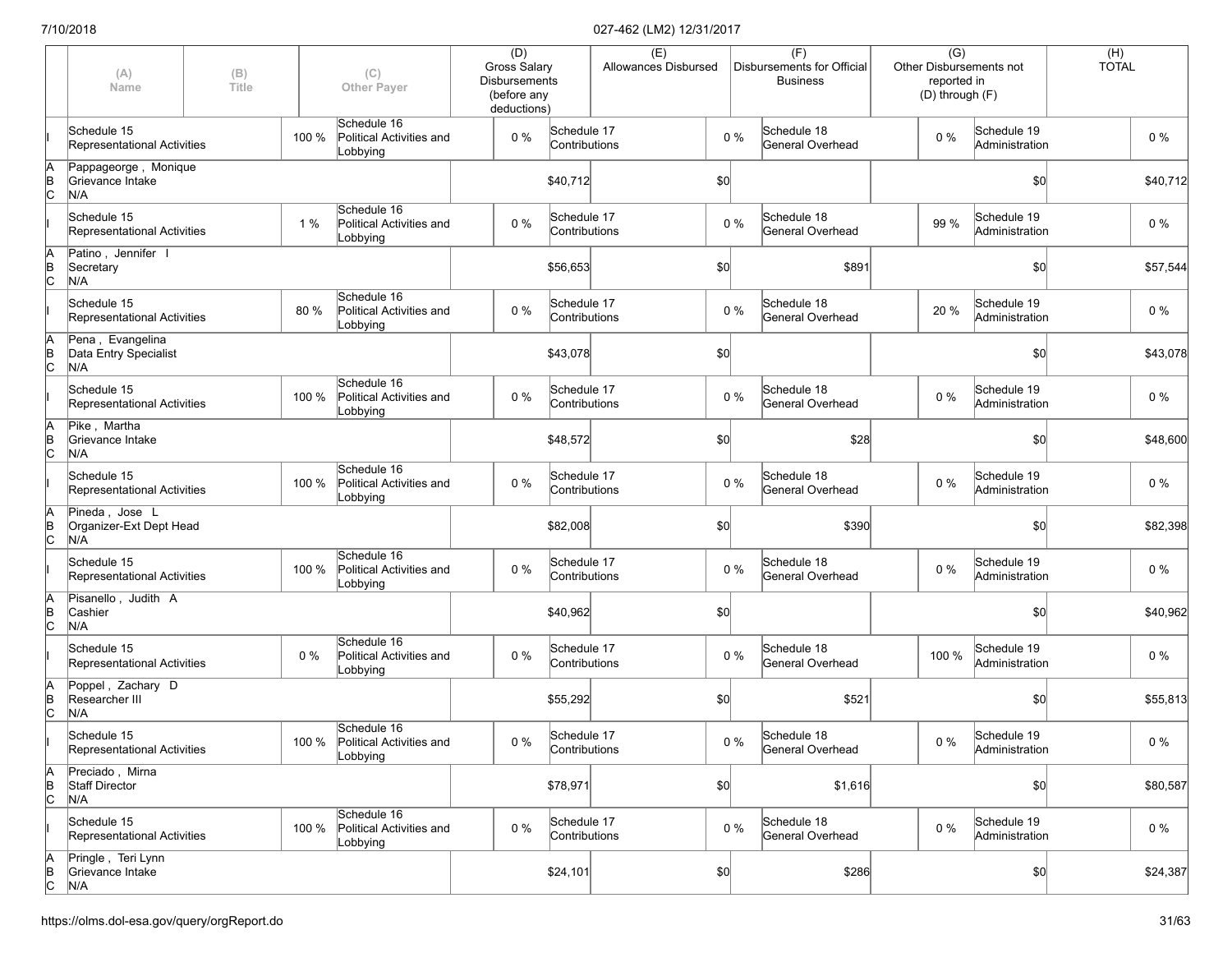|                      | (A)<br>Name                                                 | (B)<br>Title |       | (C)<br><b>Other Payer</b>                                 | (D)<br>Gross Salary<br><b>Disbursements</b><br>(before any<br>deductions) |                              | (E)<br>Allowances Disbursed |     |       | (F)<br>Disbursements for Official<br><b>Business</b> |       | $\overline{(G)}$<br>Other Disbursements not<br>reported in<br>(D) through (F) | $(H)$<br>TOTAL |          |
|----------------------|-------------------------------------------------------------|--------------|-------|-----------------------------------------------------------|---------------------------------------------------------------------------|------------------------------|-----------------------------|-----|-------|------------------------------------------------------|-------|-------------------------------------------------------------------------------|----------------|----------|
|                      | Schedule 15<br>Representational Activities                  |              | 100 % | Schedule 16<br>Political Activities and<br>Lobbying       | $0\%$                                                                     | Schedule 17<br>Contributions |                             |     | 0%    | Schedule 18<br>General Overhead                      | $0\%$ | Schedule 19<br>Administration                                                 |                | $0\%$    |
| A<br>B<br>C          | Ramirez, Marta A<br>Organizer-External<br>N/A               |              |       |                                                           |                                                                           | \$32,387                     |                             | \$0 |       | \$195                                                |       | \$0                                                                           |                | \$32,582 |
|                      | Schedule 15<br>Representational Activities                  |              | 100 % | Schedule 16<br>Political Activities and<br>Lobbying       | $0\%$                                                                     | Schedule 17<br>Contributions |                             |     | $0\%$ | Schedule 18<br>General Overhead                      | $0\%$ | Schedule 19<br>Administration                                                 |                | 0 %      |
| ΙA<br>$\overline{C}$ | Ramos, Claudia<br>Political Loa's<br>N/A                    |              |       |                                                           |                                                                           | \$20,679                     |                             | \$0 |       | \$518                                                |       | \$0                                                                           |                | \$21,197 |
|                      | Schedule 15<br>Representational Activities                  |              | 100 % | Schedule 16<br>Political Activities and<br>Lobbying       | $0\%$                                                                     | Schedule 17<br>Contributions |                             |     | $0\%$ | Schedule 18<br>General Overhead                      | 0%    | Schedule 19<br>Administration                                                 |                | $0\%$    |
| ΙA<br>$\overline{C}$ | Ramos-Cabrales, Daniel<br>Organizing-Internal-LOA<br>N/A    |              |       |                                                           |                                                                           | \$52,794                     |                             | \$0 |       | \$2,478                                              |       | \$0                                                                           |                | \$55,272 |
|                      | Schedule 15<br>Representational Activities                  |              | 100 % | Schedule 16<br>Political Activities and<br>Lobbying       | $0\%$                                                                     | Schedule 17<br>Contributions |                             |     | $0\%$ | Schedule 18<br>General Overhead                      | $0\%$ | Schedule 19<br>Administration                                                 |                | $0\%$    |
| ΙA<br>ΙB<br>lc       | Rasberry, Charese A<br>Organizer-External Lead<br>N/A       |              |       |                                                           |                                                                           | \$58,771                     |                             | \$0 |       | \$480                                                |       | \$0                                                                           |                | \$59,251 |
|                      | Schedule 15<br>Representational Activities                  |              | 100 % | Schedule 16<br>Political Activities and<br>Lobbying       | 0%                                                                        | Schedule 17<br>Contributions |                             |     | $0\%$ | Schedule 18<br>General Overhead                      | $0\%$ | Schedule 19<br>Administration                                                 |                | $0\%$    |
| A<br>B<br>C          | Recinos, Melly<br>Organizing-Internal<br>N/A                |              |       |                                                           |                                                                           | \$49,308                     |                             | \$0 |       | \$3,005                                              |       | \$0                                                                           |                | \$52,313 |
|                      | Schedule 15<br>Representational Activities                  |              | 100 % | Schedule 16<br>Political Activities and<br>Lobbying       | 0%                                                                        | Schedule 17<br>Contributions |                             |     | $0\%$ | Schedule 18<br>General Overhead                      | $0\%$ | Schedule 19<br>Administration                                                 |                | $0\%$    |
| ΙA<br>$\overline{C}$ | Recinos-Barahona, America<br>Organizer-External<br>N/A      |              |       |                                                           |                                                                           | \$62,643                     |                             | \$0 |       | \$390                                                |       | \$0                                                                           |                | \$63,033 |
|                      | Schedule 15<br>Representational Activities                  |              | 100 % | Schedule 16<br>Political Activities and<br>Lobbying       | $0\%$                                                                     | Schedule 17<br>Contributions |                             |     | $0\%$ | Schedule 18<br>General Overhead                      | 0%    | Schedule 19<br>Administration                                                 |                | $0\%$    |
| ļΑ<br>$\overline{C}$ | Reed, James<br>Organizing-Internal-LOA<br>N/A               |              |       |                                                           |                                                                           | \$51,086                     |                             | \$0 |       | \$1,343                                              |       | \$0                                                                           |                | \$52,429 |
|                      | Schedule 15<br>Representational Activities                  |              |       | Schedule 16<br>100 % Political Activities and<br>Lobbying | $0\%$                                                                     | Schedule 17<br>Contributions |                             |     | $0\%$ | Schedule 18<br>General Overhead                      | $0\%$ | Schedule 19<br>Administration                                                 |                | $0\%$    |
| A<br>$\overline{C}$  | Regalado-Luquin, Miguel A<br>Organizing-Internal-LOA<br>N/A |              |       |                                                           |                                                                           | \$16,213                     |                             | \$0 |       | \$511                                                |       | \$0                                                                           |                | \$16,724 |
|                      | Schedule 15<br>Representational Activities                  |              | 100 % | Schedule 16<br>Political Activities and<br>Lobbying       | $0\%$                                                                     | Schedule 17<br>Contributions |                             |     | $0\%$ | Schedule 18<br>General Overhead                      | 0%    | Schedule 19<br>Administration                                                 |                | $0\%$    |
| $\overline{C}$       | Rivera, Jose J<br>Organizer-Internal<br>N/A                 |              |       |                                                           |                                                                           | \$62,422                     |                             | 50  |       |                                                      |       | \$0                                                                           |                | \$62,422 |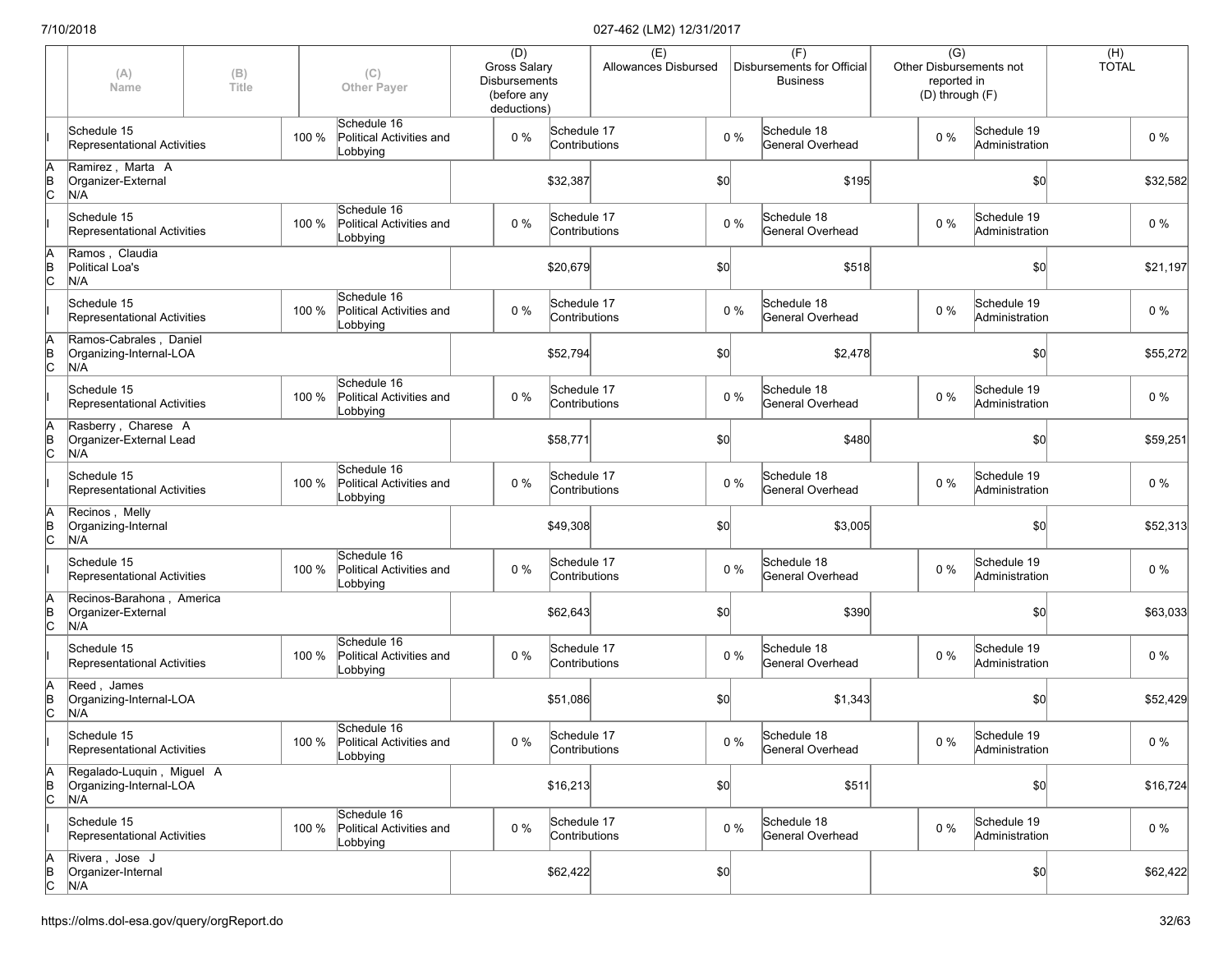|                      | (A)<br>Name                                            | (B)<br>Title |       | (C)<br><b>Other Payer</b>                                 | (D)<br>Gross Salary<br><b>Disbursements</b><br>(before any<br>deductions) |                              | (E)<br>Allowances Disbursed |     |       | (F)<br>Disbursements for Official<br><b>Business</b> |       | $\overline{(G)}$<br>Other Disbursements not<br>reported in<br>(D) through (F) | $(H)$<br>TOTAL |          |
|----------------------|--------------------------------------------------------|--------------|-------|-----------------------------------------------------------|---------------------------------------------------------------------------|------------------------------|-----------------------------|-----|-------|------------------------------------------------------|-------|-------------------------------------------------------------------------------|----------------|----------|
|                      | Schedule 15<br>Representational Activities             |              | 100 % | Schedule 16<br>Political Activities and<br>Lobbying       | $0\%$                                                                     | Schedule 17<br>Contributions |                             |     | 0%    | Schedule 18<br>General Overhead                      | $0\%$ | Schedule 19<br>Administration                                                 |                | $0\%$    |
| A<br>B<br>C          | Roby, Freda G<br><b>Orientation Specialist</b><br>N/A  |              |       |                                                           |                                                                           | \$42,210                     |                             | \$0 |       |                                                      |       | \$0                                                                           |                | \$42,210 |
|                      | Schedule 15<br>Representational Activities             |              | 100 % | Schedule 16<br>Political Activities and<br>Lobbying       | $0\%$                                                                     | Schedule 17<br>Contributions |                             |     | $0\%$ | Schedule 18<br>General Overhead                      | $0\%$ | Schedule 19<br>Administration                                                 |                | 0 %      |
| A<br>$\overline{C}$  | Rodriquez, Jaime<br>Building maintenance<br>N/A        |              |       |                                                           |                                                                           | \$42,278                     |                             | \$0 |       |                                                      |       | \$0                                                                           |                | \$42,278 |
|                      | Schedule 15<br>Representational Activities             |              | 0%    | Schedule 16<br>Political Activities and<br>Lobbying       | 0%                                                                        | Schedule 17<br>Contributions |                             |     | $0\%$ | Schedule 18<br>General Overhead                      | 100 % | Schedule 19<br>Administration                                                 |                | $0\%$    |
| ļΑ<br>$\overline{C}$ | Rodriguez, Teresa M<br>Organizing-Internal-LOA<br>N/A  |              |       |                                                           |                                                                           | \$11,847                     |                             | \$0 |       | \$1,081                                              |       | \$0                                                                           |                | \$12,928 |
|                      | Schedule 15<br>Representational Activities             |              | 100 % | Schedule 16<br>Political Activities and<br>Lobbying       | $0\%$                                                                     | Schedule 17<br>Contributions |                             |     | $0\%$ | Schedule 18<br>General Overhead                      | $0\%$ | Schedule 19<br>Administration                                                 |                | $0\%$    |
| ΙA<br>ΙB<br>Iс       | Rojas, Mirtha<br>Organizing-Internal-LOA<br>N/A        |              |       |                                                           |                                                                           | \$37,940                     |                             | \$0 |       | \$5,291                                              |       | \$0                                                                           |                | \$43,231 |
|                      | Schedule 15<br>Representational Activities             |              | 100 % | Schedule 16<br>Political Activities and<br>Lobbying       | 0%                                                                        | Schedule 17<br>Contributions |                             |     | $0\%$ | Schedule 18<br>General Overhead                      | $0\%$ | Schedule 19<br>Administration                                                 |                | $0\%$    |
| A<br>B<br>C          | Rojas-Cantres, Gerry<br>Organizing-Internal-LOA<br>N/A |              |       |                                                           |                                                                           | \$28,051                     |                             | \$0 |       | \$697                                                |       | \$0                                                                           |                | \$28,748 |
|                      | Schedule 15<br>Representational Activities             |              | 100 % | Schedule 16<br>Political Activities and<br>Lobbying       | 0%                                                                        | Schedule 17<br>Contributions |                             |     | $0\%$ | Schedule 18<br>General Overhead                      | $0\%$ | Schedule 19<br>Administration                                                 |                | $0\%$    |
| ΙA<br>$\overline{C}$ | Romero-Hernandez, Maria D<br>Organizer-External<br>N/A |              |       |                                                           |                                                                           | \$61,951                     |                             | \$0 |       | \$390                                                |       | \$0                                                                           |                | \$62,341 |
|                      | Schedule 15<br>Representational Activities             |              | 100 % | Schedule 16<br>Political Activities and<br>Lobbying       | $0\%$                                                                     | Schedule 17<br>Contributions |                             |     | $0\%$ | Schedule 18<br>General Overhead                      | $0\%$ | Schedule 19<br>Administration                                                 |                | $0\%$    |
| JΑ<br>$\overline{C}$ | Saba, David S<br>Organizing-Internal-LOA<br>N/A        |              |       |                                                           |                                                                           | \$37,699                     |                             | \$0 |       | \$4,246                                              |       | \$0                                                                           |                | \$41,945 |
|                      | Schedule 15<br>Representational Activities             |              |       | Schedule 16<br>100 % Political Activities and<br>Lobbying | $0\%$                                                                     | Schedule 17<br>Contributions |                             |     | $0\%$ | Schedule 18<br>General Overhead                      | $0\%$ | Schedule 19<br>Administration                                                 |                | $0\%$    |
| A<br>$\overline{C}$  | Salazar, Ana V<br>Organizer-Internal<br>N/A            |              |       |                                                           |                                                                           | \$61,490                     |                             | \$0 |       | \$1,140                                              |       | \$0                                                                           |                | \$62,630 |
|                      | Schedule 15<br>Representational Activities             |              | 100 % | Schedule 16<br>Political Activities and<br>Lobbying       | 0%                                                                        | Schedule 17<br>Contributions |                             |     | $0\%$ | Schedule 18<br>General Overhead                      | $0\%$ | Schedule 19<br>Administration                                                 |                | $0\%$    |
| A<br>B<br>C          | Saldana, Raymond J<br>Intern<br>N/A                    |              |       |                                                           |                                                                           | \$49,636                     |                             | 50  |       | \$450                                                |       | \$0                                                                           |                | \$50,086 |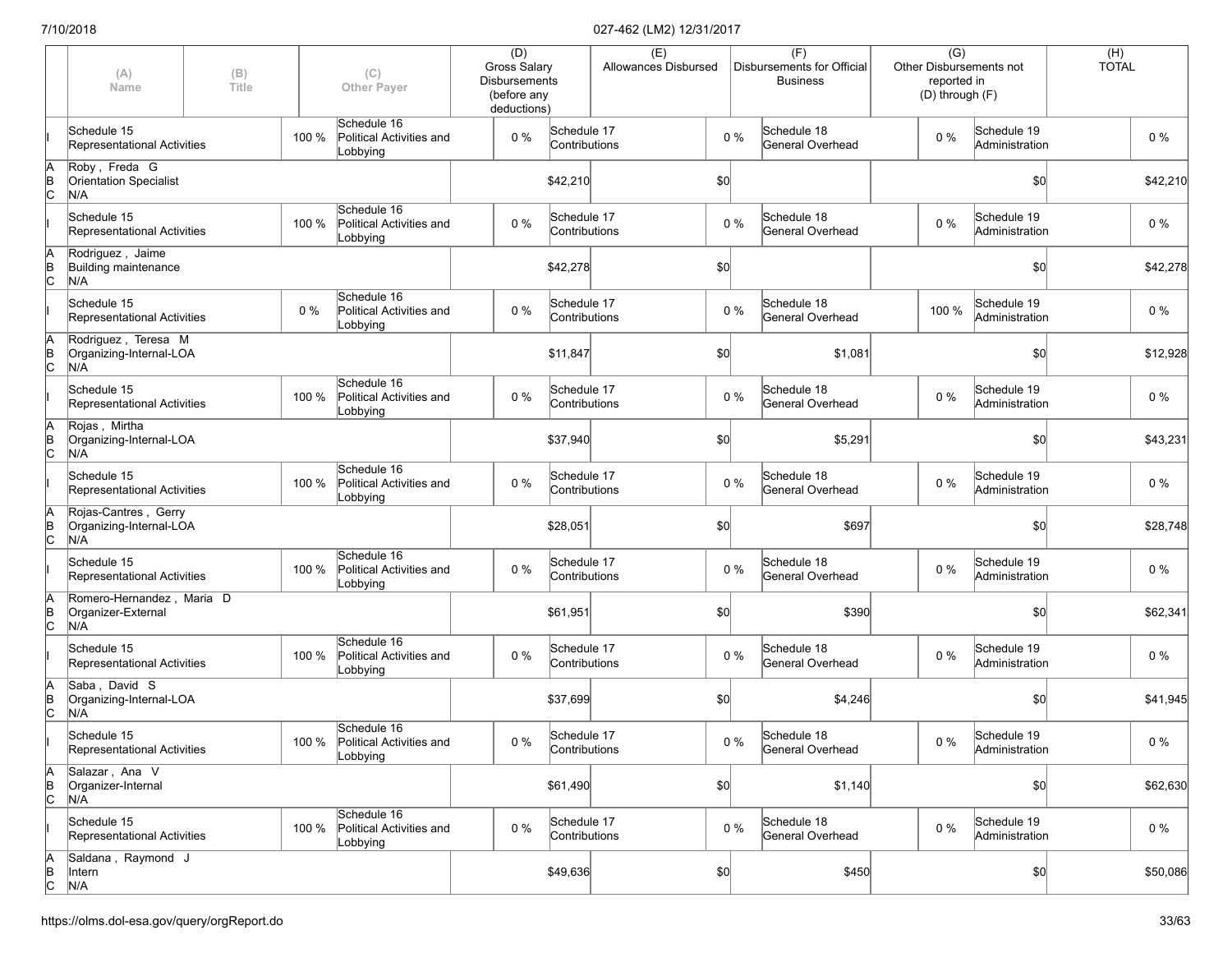|                      | (A)<br>Name                                            | (B)<br>Title |       | (C)<br><b>Other Payer</b>                           | (D)<br>Gross Salary<br><b>Disbursements</b><br>(before any<br>deductions) |                              | (E)<br>Allowances Disbursed |     |       | (F)<br>Disbursements for Official<br><b>Business</b> | $\overline{(G)}$<br>Other Disbursements not<br>reported in<br>(D) through (F) |                               | $(H)$<br>TOTAL |          |
|----------------------|--------------------------------------------------------|--------------|-------|-----------------------------------------------------|---------------------------------------------------------------------------|------------------------------|-----------------------------|-----|-------|------------------------------------------------------|-------------------------------------------------------------------------------|-------------------------------|----------------|----------|
|                      | Schedule 15<br>Representational Activities             |              | 100 % | Schedule 16<br>Political Activities and<br>Lobbying | $0\%$                                                                     | Schedule 17<br>Contributions |                             |     | $0\%$ | Schedule 18<br>General Overhead                      | $0\%$                                                                         | Schedule 19<br>Administration |                | $0\%$    |
| A<br>B<br>C          | Salinas-Preciado, Iris<br>Receptionist<br>N/A          |              |       |                                                     |                                                                           | \$41,477                     |                             | \$0 |       |                                                      |                                                                               | \$0                           |                | \$41,477 |
|                      | Schedule 15<br>Representational Activities             |              | 1%    | Schedule 16<br>Political Activities and<br>Lobbying | $0\%$                                                                     | Schedule 17<br>Contributions |                             |     | $0\%$ | Schedule 18<br>General Overhead                      | 99 %                                                                          | Schedule 19<br>Administration |                | 0 %      |
| ΙA<br>$\overline{C}$ | Smith, Brandon L<br>Grievance Specialist<br>N/A        |              |       |                                                     |                                                                           | \$60,704                     |                             | \$0 |       | \$877                                                |                                                                               | \$0                           |                | \$61,581 |
|                      | Schedule 15<br>Representational Activities             |              | 100 % | Schedule 16<br>Political Activities and<br>Lobbying | $0\%$                                                                     | Schedule 17<br>Contributions |                             |     | $0\%$ | Schedule 18<br>General Overhead                      | 0%                                                                            | Schedule 19<br>Administration |                | $0\%$    |
| ΙA<br>$\overline{C}$ | Smith, Linda M<br>Dispatcher-Lead<br>N/A               |              |       |                                                     |                                                                           | \$42,881                     |                             | \$0 |       |                                                      |                                                                               | \$0                           |                | \$42,881 |
|                      | Schedule 15<br>Representational Activities             |              | 87 %  | Schedule 16<br>Political Activities and<br>Lobbying | $0\%$                                                                     | Schedule 17<br>Contributions |                             |     | $0\%$ | Schedule 18<br>General Overhead                      | 13 %                                                                          | Schedule 19<br>Administration |                | $0\%$    |
| A<br>B<br>C          | Stover, Tegan E<br>Secretary<br>N/A                    |              |       |                                                     |                                                                           | \$42,166                     |                             | \$0 |       |                                                      |                                                                               | \$0                           |                | \$42,166 |
|                      | Schedule 15<br>Representational Activities             |              | 100 % | Schedule 16<br>Political Activities and<br>Lobbying | 0%                                                                        | Schedule 17<br>Contributions |                             |     | $0\%$ | Schedule 18<br>General Overhead                      | $0\%$                                                                         | Schedule 19<br>Administration |                | $0\%$    |
| A<br>B<br>C          | Streeter, Mitchell D<br>Organizer-External Lead<br>N/A |              |       |                                                     |                                                                           | \$67,113                     |                             | \$0 |       | \$1,290                                              |                                                                               | \$0                           |                | \$68,403 |
|                      | Schedule 15<br>Representational Activities             |              | 100 % | Schedule 16<br>Political Activities and<br>Lobbying | $0\%$                                                                     | Schedule 17<br>Contributions |                             |     | $0\%$ | Schedule 18<br>General Overhead                      | $0\%$                                                                         | Schedule 19<br>Administration |                | $0\%$    |
| ΙA<br>$\overline{C}$ | Sullivan, James<br>Political Organizer<br>N/A          |              |       |                                                     |                                                                           | \$60,521                     |                             | \$0 |       | \$411                                                |                                                                               | \$0                           |                | \$60,932 |
|                      | Schedule 15<br>Representational Activities             |              | 99 %  | Schedule 16<br>Political Activities and<br>Lobbying | 1%                                                                        | Schedule 17<br>Contributions |                             |     | $0\%$ | Schedule 18<br>General Overhead                      | $0\%$                                                                         | Schedule 19<br>Administration |                | $0\%$    |
| JΑ<br>$\overline{C}$ | Tedemet, Tibein K<br>Communications<br>N/A             |              |       |                                                     |                                                                           | \$56,170                     |                             | \$0 |       | \$980                                                |                                                                               | \$0                           |                | \$57,150 |
|                      | Schedule 15<br>Representational Activities             |              | 93 %  | Schedule 16<br>Political Activities and<br>Lobbying | 7 %                                                                       | Schedule 17<br>Contributions |                             |     | $0\%$ | Schedule 18<br>General Overhead                      | $0\%$                                                                         | Schedule 19<br>Administration |                | $0\%$    |
| A<br>$\overline{C}$  | Terzian, Deven N<br>Bldg maintenance/runner<br>N/A     |              |       |                                                     |                                                                           | \$43,094                     |                             | \$0 |       |                                                      |                                                                               | \$0                           |                | \$43,094 |
|                      | Schedule 15<br>Representational Activities             |              | $0\%$ | Schedule 16<br>Political Activities and<br>Lobbying | $0\%$                                                                     | Schedule 17<br>Contributions |                             |     | $0\%$ | Schedule 18<br>General Overhead                      | 100 %                                                                         | Schedule 19<br>Administration |                | $0\%$    |
| A<br>B<br>C          | Thomas, John T<br>Director of Legal Affairs<br>N/A     |              |       |                                                     |                                                                           | \$80,481                     |                             | 50  |       | \$2,067                                              |                                                                               | \$0                           |                | \$82,548 |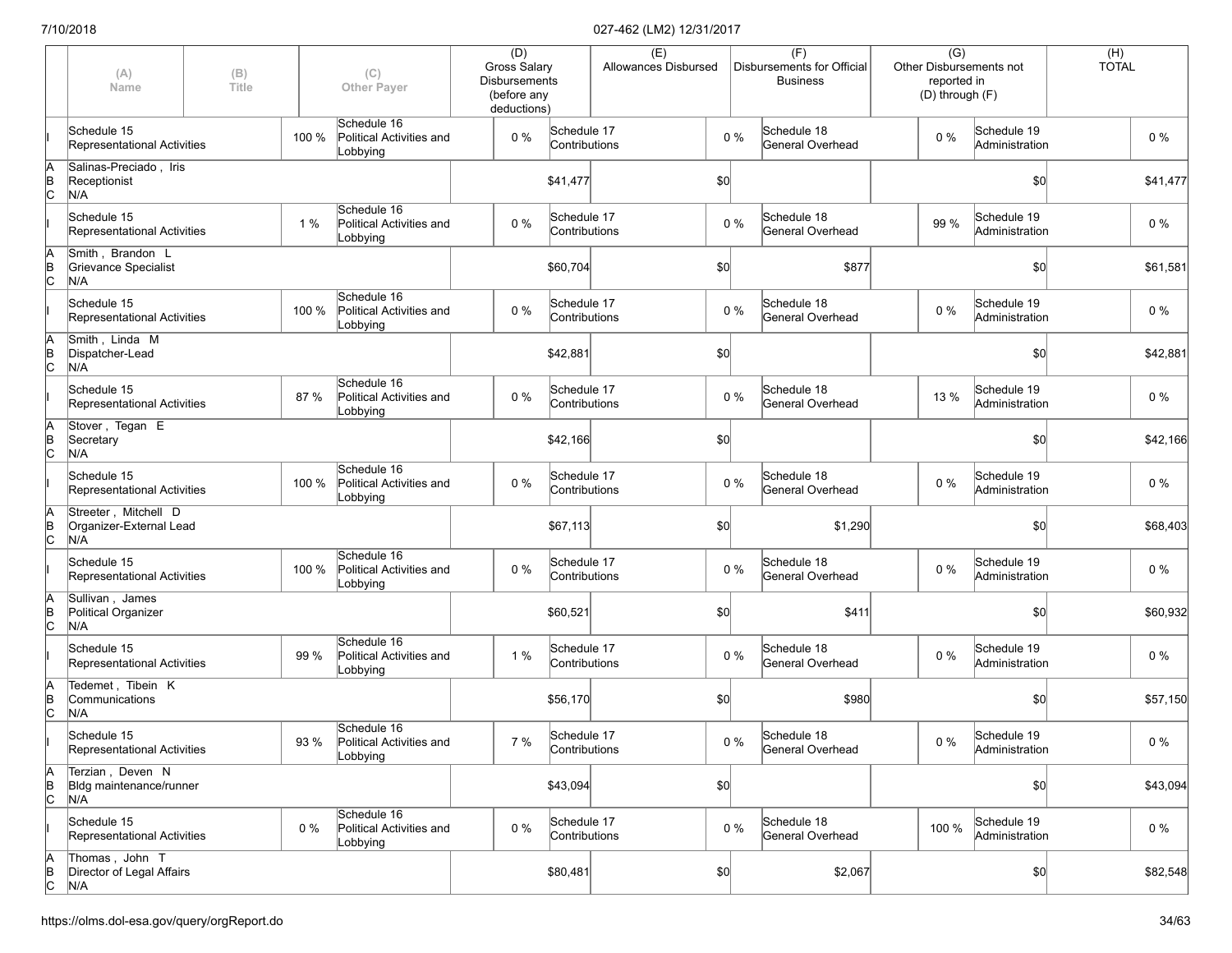|                      | (A)<br>Name                                         | (B)<br>Title |       | (C)<br><b>Other Payer</b>                                 | (D)<br><b>Gross Salary</b><br><b>Disbursements</b><br>(before any<br>deductions) |                              | (E)<br>Allowances Disbursed |     |       | (F)<br>Disbursements for Official<br><b>Business</b> | Other Disbursements not<br>(D) through (F) | $\overline{(G)}$<br>reported in |                               | $(H)$<br>TOTAL |          |
|----------------------|-----------------------------------------------------|--------------|-------|-----------------------------------------------------------|----------------------------------------------------------------------------------|------------------------------|-----------------------------|-----|-------|------------------------------------------------------|--------------------------------------------|---------------------------------|-------------------------------|----------------|----------|
|                      | Schedule 15<br>Representational Activities          |              | 100 % | Schedule 16<br>Political Activities and<br>Lobbying       | 0%                                                                               | Schedule 17<br>Contributions |                             |     | $0\%$ | Schedule 18<br>General Overhead                      | $0\%$                                      |                                 | Schedule 19<br>Administration |                | $0\%$    |
| ΙA<br>$\overline{B}$ | Torres, Nohemi S<br>Organizer-Internal Lead<br>N/A  |              |       |                                                           |                                                                                  | \$68,200                     |                             | \$0 |       | \$390                                                |                                            |                                 | \$0                           |                | \$68,590 |
|                      | Schedule 15<br>Representational Activities          |              | 100 % | Schedule 16<br>Political Activities and<br>Lobbying       | $0\%$                                                                            | Schedule 17<br>Contributions |                             |     | $0\%$ | Schedule 18<br>General Overhead                      | $0\%$                                      |                                 | Schedule 19<br>Administration |                | $0\%$    |
| ΙA<br>$\overline{C}$ | Torres, Paola<br>Organizing-External-LOA<br>N/A     |              |       |                                                           |                                                                                  | \$15,172                     |                             | \$0 |       | \$1,337                                              |                                            |                                 | \$0                           |                | \$16,509 |
|                      | Schedule 15<br>Representational Activities          |              | 100 % | Schedule 16<br>Political Activities and<br>Lobbying       | 0%                                                                               | Schedule 17<br>Contributions |                             |     | $0\%$ | Schedule 18<br>General Overhead                      | $0\%$                                      |                                 | Schedule 19<br>Administration |                | $0\%$    |
| ΙA<br>$\overline{C}$ | Torres Chavez, Jesus<br>Building maintenance<br>N/A |              |       |                                                           |                                                                                  | \$42,795                     |                             | \$0 |       |                                                      |                                            |                                 | \$0                           |                | \$42,795 |
|                      | Schedule 15<br>Representational Activities          |              | $0\%$ | Schedule 16<br>Political Activities and<br>Lobbying       | 0%                                                                               | Schedule 17<br>Contributions |                             |     | $0\%$ | Schedule 18<br>General Overhead                      | 100 %                                      |                                 | Schedule 19<br>Administration |                | $0\%$    |
| A<br>$\overline{C}$  | Trujillo, Deborah<br>Secretary<br>N/A               |              |       |                                                           |                                                                                  | \$45,096                     |                             | \$0 |       | \$280                                                |                                            |                                 | \$0                           |                | \$45,376 |
|                      | Schedule 15<br>Representational Activities          |              | $0\%$ | Schedule 16<br>Political Activities and<br>Lobbying       | $0\%$                                                                            | Schedule 17<br>Contributions |                             |     | $0\%$ | Schedule 18<br>General Overhead                      | 100 %                                      |                                 | Schedule 19<br>Administration |                | $0\%$    |
| ΙA<br>$\overline{C}$ | Valles, Diana R<br>Organizer-Ext Dept Head<br>N/A   |              |       |                                                           |                                                                                  | \$71,761                     |                             | \$0 |       | \$369                                                |                                            |                                 | \$0                           |                | \$72,130 |
|                      | Schedule 15<br>Representational Activities          |              | 100 % | Schedule 16<br>Political Activities and<br>Lobbying       | $0\%$                                                                            | Schedule 17<br>Contributions |                             |     | $0\%$ | Schedule 18<br>General Overhead                      | $0\%$                                      |                                 | Schedule 19<br>Administration |                | $0\%$    |
| ΙA<br>$\overline{C}$ | Vega, Norma A<br>Organizer-External<br>N/A          |              |       |                                                           |                                                                                  | \$60,282                     |                             | \$0 |       | \$369                                                |                                            |                                 | \$0                           |                | \$60,651 |
|                      | Schedule 15<br>Representational Activities          |              | 100 % | Schedule 16<br>Political Activities and<br>Lobbying       | $0\%$                                                                            | Schedule 17<br>Contributions |                             |     | $0\%$ | Schedule 18<br>General Overhead                      | $0\%$                                      |                                 | Schedule 19<br>Administration |                | $0\%$    |
| ΙA<br>$\overline{C}$ | Velasco, Irene G<br>Political Loa's<br>N/A          |              |       |                                                           |                                                                                  | \$9,900                      |                             | \$0 |       | \$1,397                                              |                                            |                                 | \$0                           |                | \$11,297 |
|                      | Schedule 15<br>Representational Activities          |              |       | Schedule 16<br>100 % Political Activities and<br>Lobbying | 0 %                                                                              | Schedule 17<br>Contributions |                             |     | $0\%$ | Schedule 18<br>General Overhead                      | $0\%$                                      |                                 | Schedule 19<br>Administration |                | $0\%$    |
| ΙA<br>$\overline{C}$ | Velazquez, Carmen<br>Cashier Lead<br>N/A            |              |       |                                                           |                                                                                  | \$49,141                     |                             | 50  |       |                                                      |                                            |                                 | \$0                           |                | \$49,141 |
|                      | Schedule 15<br>Representational Activities          |              | 0%    | Schedule 16<br>Political Activities and<br>Lobbying       | 0%                                                                               | Schedule 17<br>Contributions |                             |     | $0\%$ | Schedule 18<br>General Overhead                      | 100 %                                      |                                 | Schedule 19<br>Administration |                | $0\%$    |
| A<br>B<br>C          | Venturi, Jose E<br>Organizing-Internal-LOA<br>N/A   |              |       |                                                           |                                                                                  | \$15,368                     |                             | 50  |       |                                                      |                                            |                                 | \$0                           |                | \$15,368 |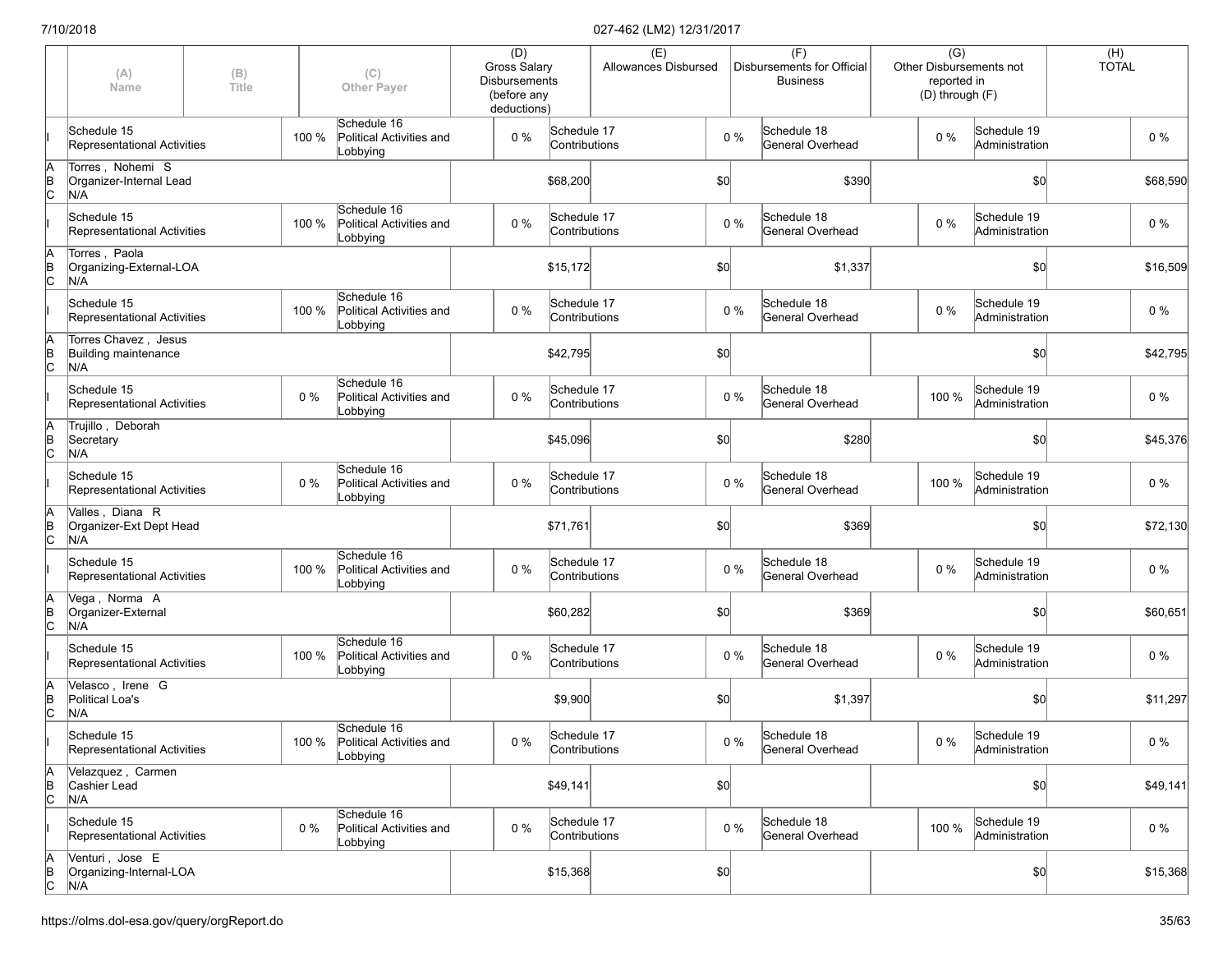|                                                    | (A)<br>Name                                          | (B)<br>Title |       | (C)<br><b>Other Payer</b>                           | (D)<br><b>Gross Salary</b><br><b>Disbursements</b><br>(before any<br>deductions) |             | (E)<br>Allowances Disbursed           |     |             | (F)<br>Disbursements for Official<br><b>Business</b> | $\overline{(G)}$<br>reported in | Other Disbursements not<br>(D) through (F) | (H)<br><b>TOTAL</b>           |             |
|----------------------------------------------------|------------------------------------------------------|--------------|-------|-----------------------------------------------------|----------------------------------------------------------------------------------|-------------|---------------------------------------|-----|-------------|------------------------------------------------------|---------------------------------|--------------------------------------------|-------------------------------|-------------|
|                                                    | Schedule 15<br>Representational Activities           |              | 100 % | Schedule 16<br>Political Activities and<br>Lobbying | $0\%$                                                                            | Schedule 17 | Contributions                         |     | $0\%$       | Schedule 18<br>General Overhead                      | $0\%$                           | Schedule 19<br>Administration              |                               | $0\%$       |
| A<br>B<br>C                                        | Vicke, Enrique<br>Grievance Specialist<br>N/A        |              |       |                                                     |                                                                                  | \$27,416    |                                       | \$0 |             | \$195                                                |                                 | \$0                                        |                               | \$27,611    |
|                                                    | Schedule 15<br><b>Representational Activities</b>    |              | 100 % | Schedule 16<br>Political Activities and<br>Lobbying | $0\%$                                                                            | Schedule 17 | Contributions                         |     | $0\%$       | Schedule 18<br>General Overhead                      | $0\%$                           | Schedule 19<br>Administration              |                               | 0%          |
| $A$ <sub>B</sub> $C$                               | Ward, Vernisha L<br>Organizer-Internal<br>N/A        |              |       |                                                     |                                                                                  | \$59,910    |                                       | \$0 |             | \$61                                                 |                                 | \$0                                        |                               | \$59,971    |
|                                                    | Schedule 15<br>Representational Activities           |              | 100 % | Schedule 16<br>Political Activities and<br>Lobbying | $0\%$                                                                            | Schedule 17 | Contributions                         |     | $0\%$       | Schedule 18<br>General Overhead                      | $0\%$                           | Schedule 19<br>Administration              |                               | $0\%$       |
| $A$ <sub>B</sub> $C$                               | White, Lynn M<br>Organizer-Dept Head<br>N/A          |              |       |                                                     |                                                                                  | \$71,602    |                                       | \$0 |             | \$1,755                                              |                                 | \$0                                        |                               | \$73,357    |
|                                                    | Schedule 15<br>Representational Activities           |              | 100 % | Schedule 16<br>Political Activities and<br>Lobbying | $0\%$                                                                            | Schedule 17 | Contributions                         |     | $0\%$       | Schedule 18<br>General Overhead                      | $0\%$                           | Schedule 19<br>Administration              |                               | $0\%$       |
| $A$ <sub>B</sub> $C$                               | Whiteside, Charles L<br>Security<br>N/A              |              |       |                                                     |                                                                                  | \$45,569    |                                       | \$0 |             |                                                      |                                 | \$0                                        |                               | \$45,569    |
|                                                    | Schedule 15<br>Representational Activities           |              | 100 % | Schedule 16<br>Political Activities and<br>Lobbying | $0\%$                                                                            | Schedule 17 | Contributions                         |     | $0\%$       | Schedule 18<br>General Overhead                      | $0\%$                           | Schedule 19<br>Administration              |                               | $0\%$       |
| $A$ <sub>B</sub> $C$                               | Woolman, Diane E<br>Grievance Specialist<br>N/A      |              |       |                                                     |                                                                                  | \$60,789    |                                       | \$0 |             | \$387                                                |                                 | \$0                                        |                               | \$61,176    |
|                                                    | Schedule 15<br>Representational Activities           |              | 100 % | Schedule 16<br>Political Activities and<br>Lobbying | $0\%$                                                                            | Schedule 17 | Contributions                         |     | $0\%$       | Schedule 18<br>General Overhead                      | $0\%$                           | Schedule 19<br>Administration              |                               | $0\%$       |
| $A$ <sub>B</sub> $C$                               | Zarate, Claudia V<br>Organizing-External-LOA<br>N/A  |              |       |                                                     |                                                                                  | \$20,201    |                                       | \$0 |             | \$2,437                                              |                                 | \$0                                        |                               | \$22,638    |
|                                                    | Schedule 15<br><b>Representational Activities</b>    |              | 100 % | Schedule 16<br>Political Activities and<br>Lobbying | $0\%$                                                                            | Schedule 17 | Contributions                         |     | $0\%$       | Schedule 18<br>General Overhead                      | $0\%$                           | Schedule 19<br>Administration              |                               | $0\%$       |
|                                                    | TOTALS RECEIVED BY EMPLOYEES MAKING \$10,000 OR LESS |              |       |                                                     |                                                                                  | \$125,953   |                                       |     | $\sqrt{50}$ | \$7,689                                              |                                 | \$0                                        |                               | \$133,642   |
|                                                    | Schedule 15<br>Representational Activities           |              | 100 % | Schedule 16<br>Political Activities and Lobbying    |                                                                                  |             | Schedule 17<br>$0\%$<br>Contributions |     |             | Schedule 18<br>0 %<br>General Overhead               |                                 | $0\%$                                      | Schedule 19<br>Administration | $0\%$       |
| <b>Total Employee Disbursements</b><br>\$8,041,600 |                                                      |              |       |                                                     |                                                                                  |             | \$0                                   |     | \$165,109   |                                                      | \$0                             |                                            | \$8,206,709                   |             |
|                                                    | <b>Less Deductions</b>                               |              |       |                                                     |                                                                                  |             |                                       |     |             |                                                      |                                 |                                            |                               |             |
|                                                    | <b>Net Disbursements</b>                             |              |       |                                                     |                                                                                  |             |                                       |     |             |                                                      |                                 |                                            |                               | \$8,206,709 |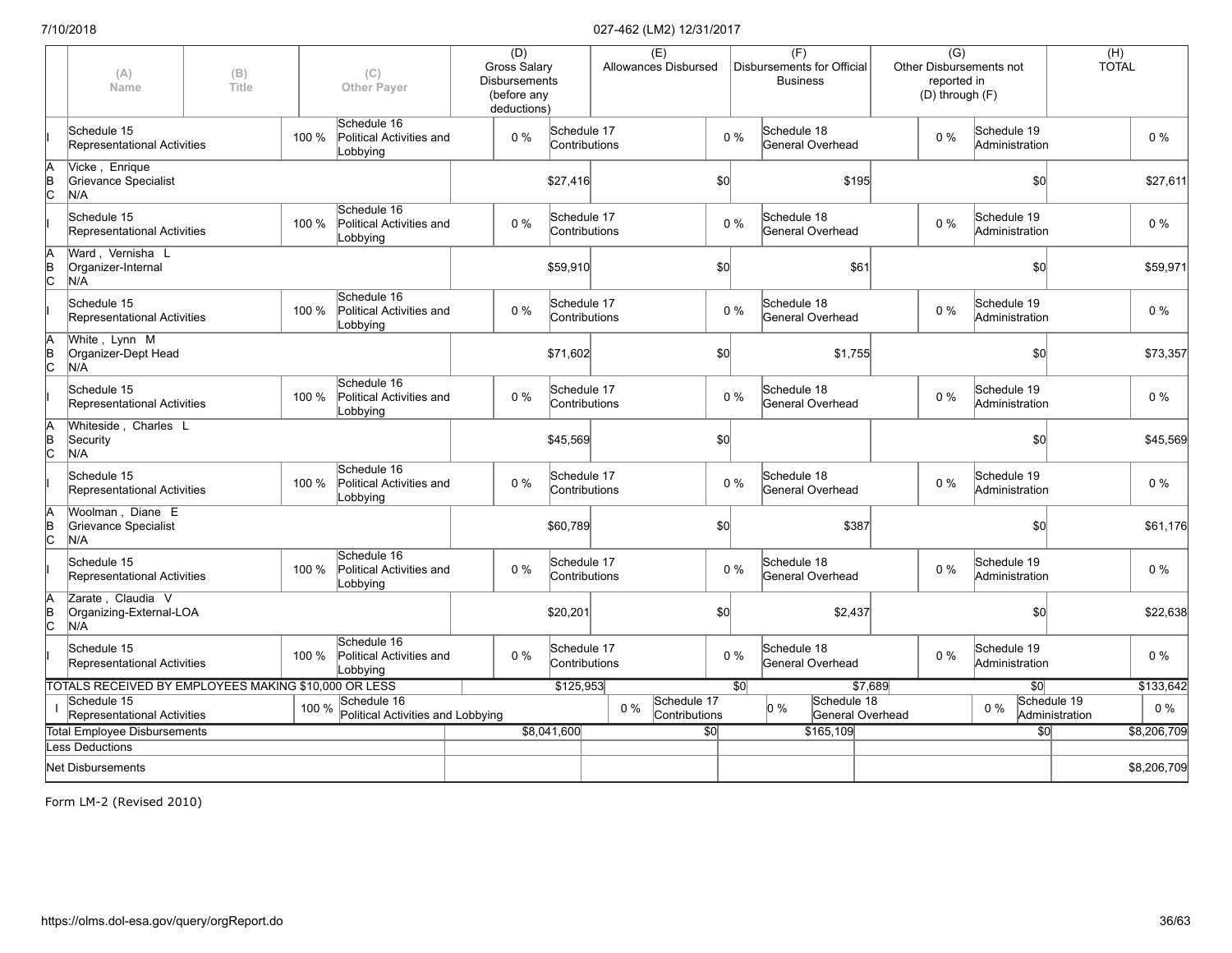#### **SCHEDULE 13 - MEMBERSHIP STATUS** FILE NUMBER: 027-462

| Category of Membership                                                   | Number | <b>Voting Eligibility</b> |  |  |  |  |
|--------------------------------------------------------------------------|--------|---------------------------|--|--|--|--|
| (A)                                                                      | (B)    | ا با                      |  |  |  |  |
| Active members                                                           | 49.457 | Yes                       |  |  |  |  |
| <b>Members</b> (Total of all lines above)                                | 49.457 |                           |  |  |  |  |
| Agency Fee Payers*                                                       |        |                           |  |  |  |  |
| Total Members/Fee Payers                                                 | 49.457 |                           |  |  |  |  |
| *Agency Fee Payers are not considered members of the labor organization. |        |                           |  |  |  |  |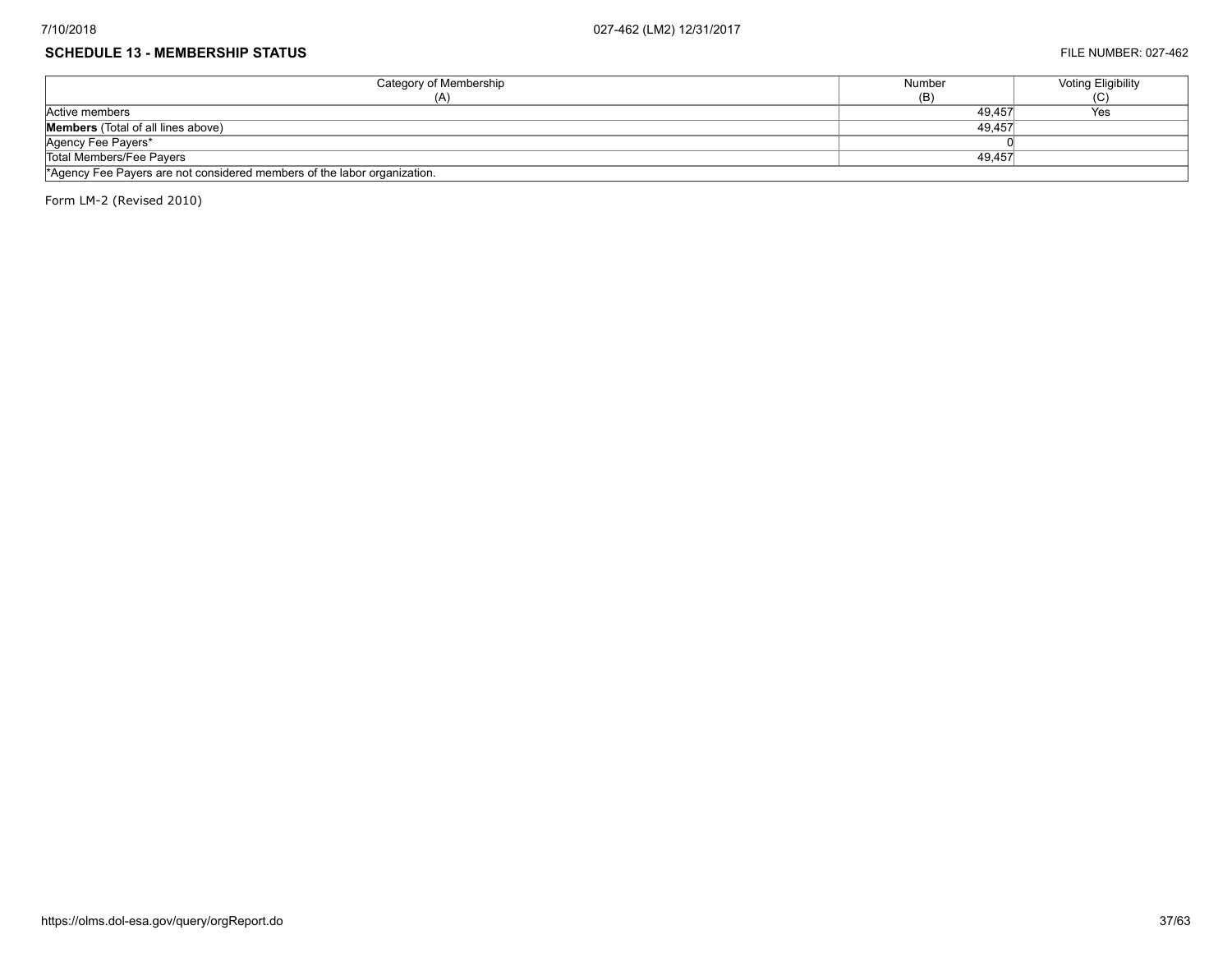# **DETAILED SUMMARY PAGE - SCHEDULES 14 THROUGH 19** FILE NUMBER: 027-462

| SCHEDULE 14 OTHER RECEIPTS           |             |
|--------------------------------------|-------------|
| 1. Named Payer Itemized Receipts     | \$1,122,645 |
| 2. Named Payer Non-itemized Receipts | \$30,853    |
| 3. All Other Receipts                | \$35,894    |
| 4. Total Receipts                    | \$1,189,392 |
|                                      |             |
|                                      |             |

| SCHEDULE 15 REPRESENTATIONAL ACTIVITIES       |             |  |  |  |  |  |  |
|-----------------------------------------------|-------------|--|--|--|--|--|--|
| 1. Named Payee Itemized Disbursements         | \$1,689,706 |  |  |  |  |  |  |
| 2. Named Payee Non-itemized Disbursements     | \$372,289   |  |  |  |  |  |  |
| 3. To Officers                                | \$247,113   |  |  |  |  |  |  |
| 4. To Employees                               | \$6,607,105 |  |  |  |  |  |  |
| 5. All Other Disbursements                    | \$163,692   |  |  |  |  |  |  |
| 6. Total Disbursements                        | \$9,079,905 |  |  |  |  |  |  |
| SCHEDULE 16 POLITICAL ACTIVITIES AND LOBBYING |             |  |  |  |  |  |  |
| 1. Named Payee Itemized Disbursements         | \$69,631    |  |  |  |  |  |  |
| 2. Named Payee Non-itemized Disbursements     | \$54,463    |  |  |  |  |  |  |
| 3. To Officers                                | \$4,323     |  |  |  |  |  |  |
| 4. To Employees                               | \$51,996    |  |  |  |  |  |  |
| 5. All Other Disbursements                    | \$16,543    |  |  |  |  |  |  |
| 6. Total Disbursement                         | \$196,956   |  |  |  |  |  |  |

| SCHEDULE 17 CONTRIBUTIONS, GIFTS & GRANTS |           |
|-------------------------------------------|-----------|
| 1. Named Payee Itemized Disbursements     | \$119,500 |
| 2. Named Payee Non-itemized Disbursements | \$28,410  |
| 3. To Officers                            | \$0       |
| 4. To Employees                           | \$69,394  |
| 5. All Other Disbursements                | \$25,663  |
| 6. Total Disbursements                    | \$242,967 |
|                                           |           |

| SCHEDULE 18 GENERAL OVERHEAD              |             |
|-------------------------------------------|-------------|
| 1. Named Payee Itemized Disbursements     | \$635,462   |
| 2. Named Payee Non-itemized Disbursements | \$466,907   |
| 3. To Officers                            | \$0         |
| 4. To Employees                           | \$1,437,894 |
| 5. All Other Disbursements                | \$199,833   |
| 6. Total Disbursements                    | \$2,740,096 |
| SCHEDULE 19 UNION ADMINISTRATION          |             |
| 1. Named Payee Itemized Disbursements     | \$14,762    |
| 2. Named Payee Non-itemized Disbursements | \$10,056    |
| 3. To Officers                            | \$61,125    |
| 4. To Employees                           | \$40,321    |
| 5. All Other Disbursements                | \$30,532    |
| 6. Total Disbursements                    | \$156,796   |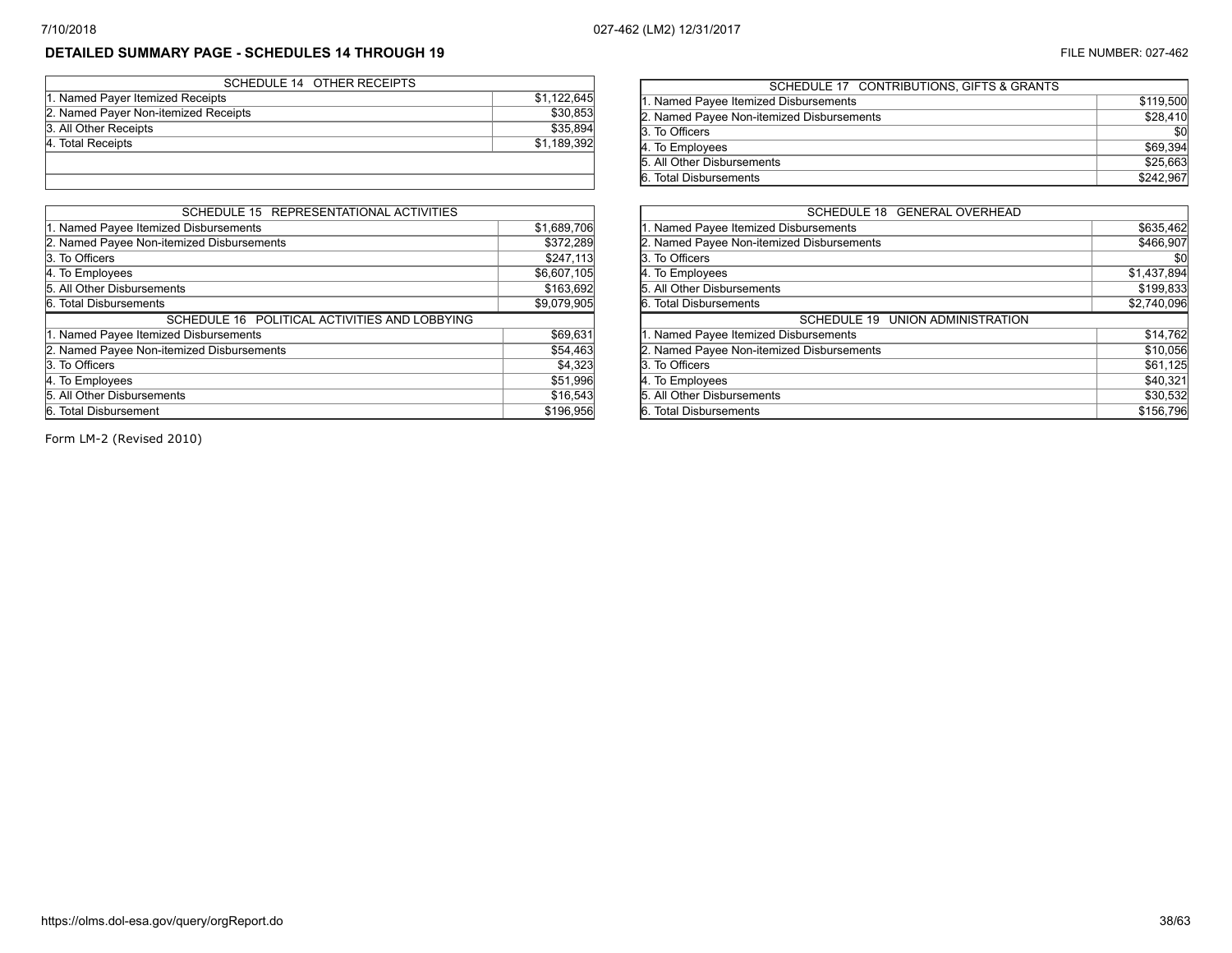### **SCHEDULE 14 - OTHER RECEIPTS** FILE NUMBER: 027-462

| Name and Address              |                                                                   |                                                   |             |  |  |  |  |  |
|-------------------------------|-------------------------------------------------------------------|---------------------------------------------------|-------------|--|--|--|--|--|
| (A)                           |                                                                   |                                                   |             |  |  |  |  |  |
| <b>AMTRUST NORTH AMERICA</b>  | Purpose                                                           | Date                                              | Amount      |  |  |  |  |  |
| 18973                         | (C)                                                               | (D)                                               | (E)         |  |  |  |  |  |
|                               | <b>WORKERS COMPENSATION AUDIT REFUND</b>                          | 10/20/2017                                        | \$8,137     |  |  |  |  |  |
| <b>IRVINE</b>                 |                                                                   |                                                   | \$8,137     |  |  |  |  |  |
| CA                            |                                                                   | Total Itemized Transactions with this Payee/Payer |             |  |  |  |  |  |
| 92623                         | Total Non-Itemized Transactions with this Payee/Payer             |                                                   |             |  |  |  |  |  |
| Type or Classification        | Total of All Transactions with this Payee/Payer for This Schedule |                                                   | \$8,137     |  |  |  |  |  |
| (B)                           |                                                                   |                                                   |             |  |  |  |  |  |
| <b>IINSURANCE PROVIDER</b>    |                                                                   |                                                   |             |  |  |  |  |  |
| Name and Address              |                                                                   |                                                   |             |  |  |  |  |  |
| (A)                           |                                                                   |                                                   |             |  |  |  |  |  |
| <b>MILLIMAN</b>               | Purpose                                                           | Date                                              | Amount      |  |  |  |  |  |
|                               | (C)                                                               | (D)                                               | (E)         |  |  |  |  |  |
| 9400 N CENTRAL EXPRESS        | REIMBURSEMENT OF EXPENSES                                         | 01/04/2017                                        | \$34,755    |  |  |  |  |  |
| DALLAS                        | REIMBURSEMENT OF EXPENSES                                         | 06/30/2017                                        | \$9,084     |  |  |  |  |  |
| <b>TX</b>                     | Total Itemized Transactions with this Payee/Payer                 |                                                   | \$43,839    |  |  |  |  |  |
| 75231-5030                    | Total Non-Itemized Transactions with this Payee/Payer             |                                                   | \$6,247     |  |  |  |  |  |
| Type or Classification        | Total of All Transactions with this Payee/Payer for This Schedule | \$50,086                                          |             |  |  |  |  |  |
| (B)                           |                                                                   |                                                   |             |  |  |  |  |  |
| <b>BENEFIT PROVIDER</b>       |                                                                   |                                                   |             |  |  |  |  |  |
| Name and Address              |                                                                   |                                                   |             |  |  |  |  |  |
| (A)                           |                                                                   |                                                   |             |  |  |  |  |  |
| <b>TEAMSTERS LOCAL 986</b>    |                                                                   |                                                   |             |  |  |  |  |  |
|                               | Purpose                                                           | Date                                              | Amount      |  |  |  |  |  |
| 300 SHADOW LANE               | (C)                                                               | (D)                                               | (E)         |  |  |  |  |  |
| LAS VEGAS                     | <b>IMMIGRATION MARCH</b>                                          | 06/08/2017                                        | \$5,000     |  |  |  |  |  |
| <b>NV</b>                     | Total Itemized Transactions with this Payee/Payer                 |                                                   | \$5,000     |  |  |  |  |  |
| 89106                         | Total Non-Itemized Transactions with this Payee/Payer             |                                                   |             |  |  |  |  |  |
| Type or Classification        | Total of All Transactions with this Payee/Payer for This Schedule |                                                   | \$5,000     |  |  |  |  |  |
| (B)                           |                                                                   |                                                   |             |  |  |  |  |  |
| <b>LABOR UNION</b>            |                                                                   |                                                   |             |  |  |  |  |  |
| Name and Address              | Purpose                                                           | <b>Date</b>                                       | Amount      |  |  |  |  |  |
| (A)                           | (C)                                                               | (D)                                               | (E)         |  |  |  |  |  |
| <b>UNITE HERE</b>             | <b>EXPENSE REIMBURSEMENT</b>                                      | 01/04/2017                                        | \$7,174     |  |  |  |  |  |
|                               | <b>EXPENSE REIMBURSEMENT</b>                                      | 01/26/2017                                        | \$602,762   |  |  |  |  |  |
| 275 7TH AVE, 16TH FLOOR       |                                                                   |                                                   |             |  |  |  |  |  |
| <b>NEW YORK</b>               | <b>EXPENSE REIMBURSEMENT</b>                                      | 03/21/2017                                        | \$17,609    |  |  |  |  |  |
| NY <sub></sub>                | <b>EXPENSE REIMBURSEMENT</b>                                      | 04/12/2017                                        | \$68,033    |  |  |  |  |  |
| 10001                         | <b>EXPENSE REIMBURSEMENT</b>                                      | 08/14/2017                                        | \$52,003    |  |  |  |  |  |
| Type or Classification        | <b>EXPENSE REIMBURSEMENT</b>                                      | 09/12/2017                                        | \$5,959     |  |  |  |  |  |
| (B)                           | <b>EXPENSE REIMBURSEMENT</b>                                      | 11/06/2017                                        | \$120,000   |  |  |  |  |  |
| <b>LABOR UNION AFFILIATES</b> | <b>EXPENSE REIMBURSEMENT</b>                                      | 12/06/2017                                        | \$192, 129  |  |  |  |  |  |
|                               | Total Itemized Transactions with this Payee/Payer                 |                                                   | \$1,065,669 |  |  |  |  |  |
|                               | Total Non-Itemized Transactions with this Payee/Payer             |                                                   | \$24,606    |  |  |  |  |  |
|                               | Total of All Transactions with this Payee/Payer for This Schedule |                                                   | \$1,090,275 |  |  |  |  |  |
|                               |                                                                   |                                                   |             |  |  |  |  |  |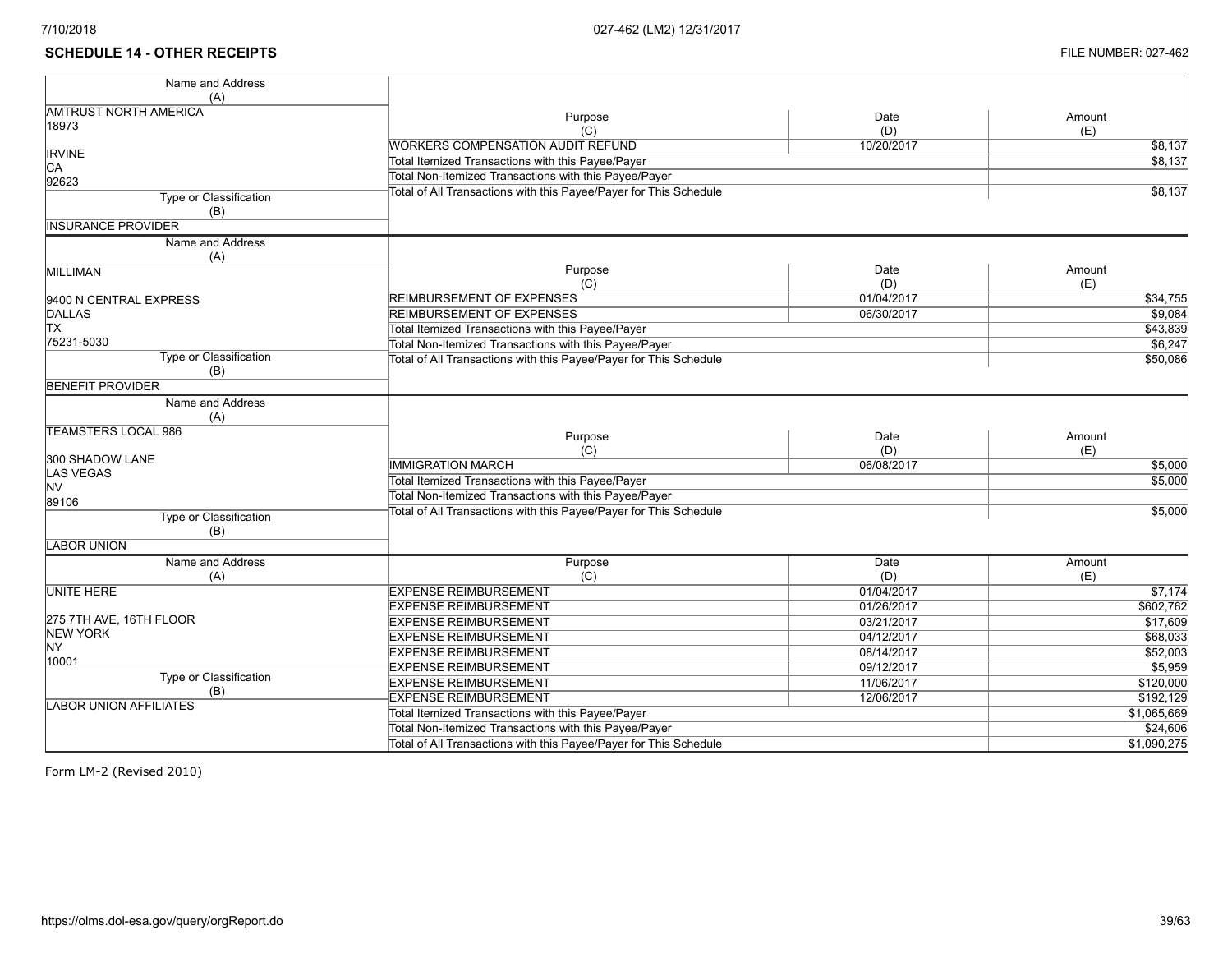# **SCHEDULE 15 - REPRESENTATIONAL ACTIVITIES FILE NUMBER: 027-462**

| Name and Address               | Purpose                                                           | Date                                              | Amount        |  |  |  |
|--------------------------------|-------------------------------------------------------------------|---------------------------------------------------|---------------|--|--|--|
| (A)                            | (C)                                                               | (D)                                               | (E)           |  |  |  |
| A & B PRINTING                 | ADMIN & CONTRACT ENFORCEMENT                                      | 02/21/2017                                        | \$15,230      |  |  |  |
|                                | ADMIN & CONTRACT ENFORCEMENT/ORGANIZING                           | 04/10/2017                                        | \$11,598      |  |  |  |
| 2908 S HIGHLAND BLDG 18, B     | ADMIN & CONTRACT ENFORCEMENT/ORGANIZING                           | 05/03/2017                                        | \$18,303      |  |  |  |
| LAS VEGAS<br>NV                | ADMIN & CONTRACT ENFORCEMENT/ORGANIZING                           | 10/20/2017                                        | \$12,480      |  |  |  |
| 89109                          | ADMIN & CONTRACT ENFORCEMENT/ORGANIZING                           | 11/06/2017                                        | \$14,967      |  |  |  |
| Type or Classification         | <b>ADMIN &amp; CONTRACT ENFORCEMENT</b>                           | 12/07/2017                                        | \$33,072      |  |  |  |
| (B)                            | Total Itemized Transactions with this Payee/Payer                 |                                                   | \$105,650     |  |  |  |
| PRINTING/MAILING COMPANY       | Total Non-Itemized Transactions with this Payee/Payer             |                                                   | \$16,894      |  |  |  |
|                                | Total of All Transactions with this Payee/Payer for This Schedule |                                                   | \$122,544     |  |  |  |
| Name and Address               |                                                                   |                                                   |               |  |  |  |
| (A)                            | Purpose<br>(C)                                                    | Date<br>(D)                                       | Amount<br>(E) |  |  |  |
| AJILON FINANCE                 | ADMIN & CONTRACT ENFORCEMENT                                      | 02/14/2017                                        | \$8,380       |  |  |  |
| <b>DEPT CH 14031</b>           | ADMIN & CONTRACT ENFORCEMENT                                      | 02/21/2017                                        | \$5,145       |  |  |  |
| PALATINE                       | ADMIN & CONTRACT ENFORCEMENT                                      | 03/13/2017                                        | \$5,048       |  |  |  |
|                                | ADMIN & CONTRACT ENFORCEMENT                                      | 04/06/2017                                        | \$6,123       |  |  |  |
| 60055-4031                     | Total Itemized Transactions with this Payee/Payer                 |                                                   | \$24,696      |  |  |  |
| Type or Classification         | Total Non-Itemized Transactions with this Payee/Payer             |                                                   | \$15,820      |  |  |  |
| (B)                            | Total of All Transactions with this Payee/Payer for This Schedule |                                                   | \$40,516      |  |  |  |
| <b>EMPLOYMENT AGENCY</b>       |                                                                   |                                                   |               |  |  |  |
| Name and Address               |                                                                   |                                                   |               |  |  |  |
| (A)                            |                                                                   |                                                   |               |  |  |  |
| ALBERT D SEENO CONSTRUCTION CO |                                                                   |                                                   |               |  |  |  |
|                                | Purpose                                                           | Date                                              | Amount        |  |  |  |
| 1800 WILLOW PASS COURT         | (C)                                                               | (D)                                               | (E)           |  |  |  |
| <b>CONCORD</b>                 | Total Itemized Transactions with this Payee/Payer                 |                                                   |               |  |  |  |
| CA                             | Total Non-Itemized Transactions with this Payee/Payer             |                                                   | \$18,511      |  |  |  |
| 94520                          | Total of All Transactions with this Payee/Payer for This Schedule |                                                   | \$18,511      |  |  |  |
| Type or Classification         |                                                                   |                                                   |               |  |  |  |
| (B)                            |                                                                   |                                                   |               |  |  |  |
| <b>OFFICE SPACE</b>            |                                                                   |                                                   |               |  |  |  |
| Name and Address               |                                                                   |                                                   |               |  |  |  |
| (A)                            |                                                                   |                                                   |               |  |  |  |
| ALEXANDER COHN, ESQ            |                                                                   |                                                   |               |  |  |  |
| 4006                           | Purpose<br>$(^\circ$                                              | Date<br>(D)                                       | Amount<br>(E) |  |  |  |
| <b>NAPA</b>                    | Total Itemized Transactions with this Payee/Payer                 |                                                   |               |  |  |  |
| CA                             | Total Non-Itemized Transactions with this Payee/Payer             |                                                   | \$5,469       |  |  |  |
| 94558                          | Total of All Transactions with this Payee/Payer for This Schedule |                                                   | \$5,469       |  |  |  |
| Type or Classification         |                                                                   |                                                   |               |  |  |  |
| (B)                            |                                                                   |                                                   |               |  |  |  |
| <b>ARBITRATOR</b>              |                                                                   |                                                   |               |  |  |  |
| Name and Address               | Purpose                                                           | Date                                              | Amount        |  |  |  |
| (A)                            | (C)                                                               | (D)                                               | (E)           |  |  |  |
| AMTRUST NORTH AMERICA          | INSURANCE                                                         | 02/01/2017                                        | \$10,066      |  |  |  |
| 18973                          | INSURANCE                                                         | 03/01/2017                                        | \$10,102      |  |  |  |
|                                | INSURANCE                                                         | 05/01/2017                                        | \$10,670      |  |  |  |
| <b>IRVINE</b>                  | INSURANCE                                                         | 06/01/2017                                        | \$10,625      |  |  |  |
| CA                             | <b>INSURANCE</b>                                                  | 08/01/2017                                        | \$10,728      |  |  |  |
| 92623                          | INSURANCE                                                         | 09/01/2017                                        | \$10,674      |  |  |  |
| Type or Classification         | INSURANCE                                                         | 10/01/2017                                        | \$10,719      |  |  |  |
| (B)                            |                                                                   |                                                   | \$107,433     |  |  |  |
| <b>INSURANCE PROVIDER</b>      |                                                                   | Total Itemized Transactions with this Payee/Payer |               |  |  |  |
|                                | Total Non-Itemized Transactions with this Payee/Payer             |                                                   |               |  |  |  |
|                                | Total of All Transactions with this Payee/Payer for This Schedule |                                                   | \$107,433     |  |  |  |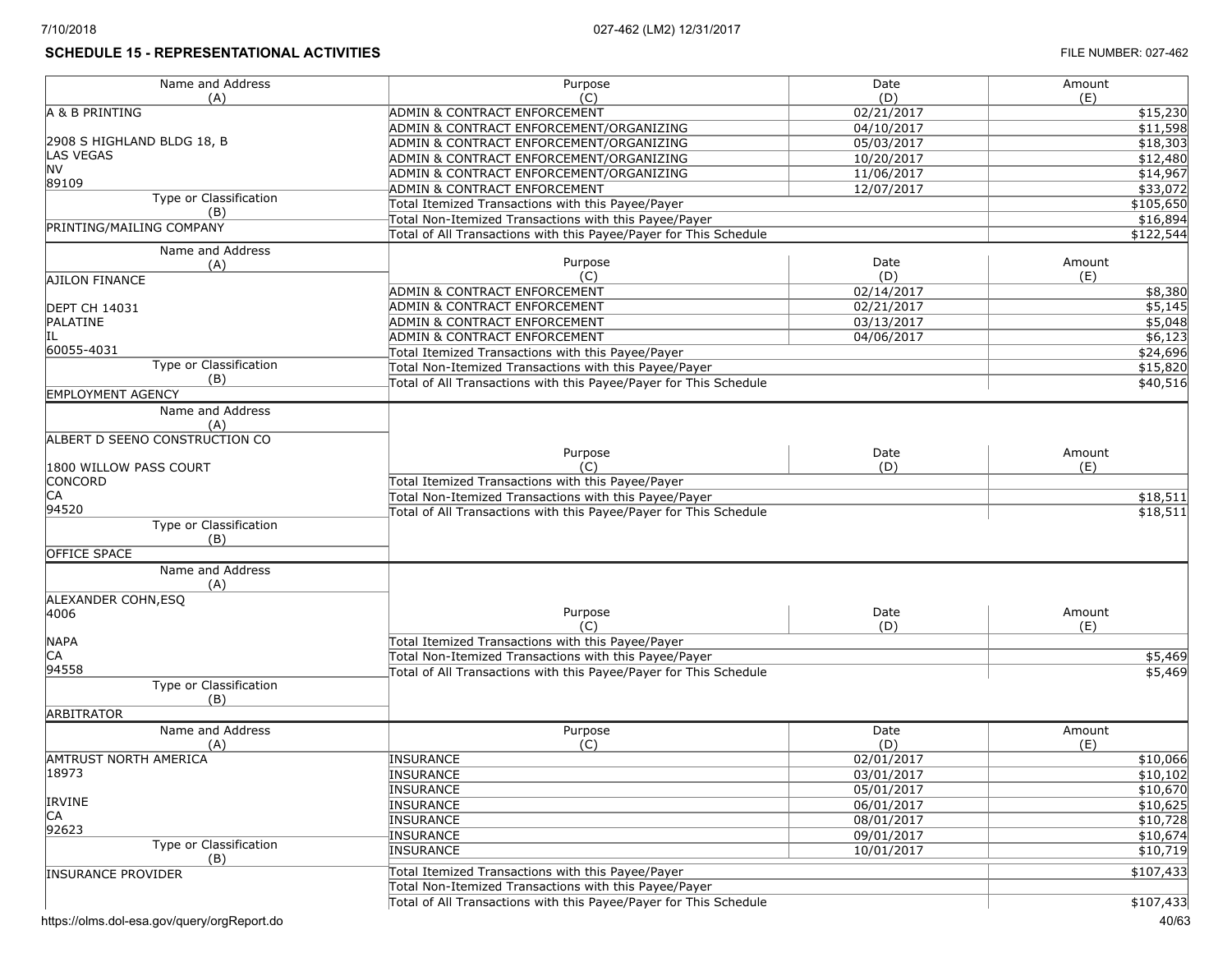|                                | Purpose                                                           | Date              | Amount    |  |  |
|--------------------------------|-------------------------------------------------------------------|-------------------|-----------|--|--|
|                                | (C)                                                               | (D)<br>12/01/2017 | (E)       |  |  |
|                                | <b>INSURANCE</b><br><b>INSURANCE</b>                              |                   | \$10,690  |  |  |
|                                |                                                                   | 01/01/2017        | \$11,191  |  |  |
|                                | <b>INSURANCE</b>                                                  | 11/01/2017        | \$11,968  |  |  |
|                                | Total Itemized Transactions with this Payee/Payer                 |                   | \$107,433 |  |  |
|                                | Total Non-Itemized Transactions with this Payee/Payer             |                   |           |  |  |
|                                | Total of All Transactions with this Payee/Payer for This Schedule |                   | \$107,433 |  |  |
| Name and Address               | Purpose                                                           | Date              | Amount    |  |  |
| (A)                            | (C)                                                               | (D)               | (E)       |  |  |
| <b>AT&amp;T MOBILITY</b>       | ADMIN & CONTRACT ENFORCEMENT/ORG                                  | 02/05/2017        | \$5,847   |  |  |
| 9004                           | ADMIN & CONTRACT ENFORCEMENT/ORG                                  | 05/05/2017        | \$6,793   |  |  |
|                                | ADMIN & CONTRACT ENFORCEMENT/ORG                                  | 07/05/2017        | \$5,143   |  |  |
| <b>CAROL STREAM</b>            | ADMIN & CONTRACT ENFORCEMENT/ORG                                  | 10/05/2017        | \$5,626   |  |  |
| IIL                            | ADMIN & CONTRACT ENFORCEMENT/ORG                                  | 12/05/2017        | \$6,207   |  |  |
| 60197-9004                     | Total Itemized Transactions with this Payee/Payer                 |                   | \$29,616  |  |  |
| Type or Classification         | Total Non-Itemized Transactions with this Payee/Payer             | \$29,958          |           |  |  |
| (B)                            | Total of All Transactions with this Payee/Payer for This Schedule |                   | \$59,574  |  |  |
| UTILITY PROVIDER               |                                                                   |                   |           |  |  |
| Name and Address               |                                                                   |                   |           |  |  |
| (A)                            |                                                                   |                   |           |  |  |
| <b>BARRY WINOGRAD</b>          | Purpose                                                           | Date              | Amount    |  |  |
|                                | (C)                                                               | (D)               | (E)       |  |  |
| 1999 HARRISON ST STE 1400      | ADMIN & CONTRACT ENFORCEMENT                                      | 03/31/2017        | \$7,000   |  |  |
| WILMINGTON                     | Total Itemized Transactions with this Payee/Payer                 |                   | \$7,000   |  |  |
| DE                             | Total Non-Itemized Transactions with this Payee/Payer             |                   | \$1,400   |  |  |
| 19886-5710                     | Total of All Transactions with this Payee/Payer for This Schedule |                   | \$8,400   |  |  |
| Type or Classification         |                                                                   |                   |           |  |  |
| (B)                            |                                                                   |                   |           |  |  |
| <b>ARBITRATOR</b>              |                                                                   |                   |           |  |  |
| Name and Address<br>(A)        |                                                                   |                   |           |  |  |
| CALIFORNIA OFFSET PRINTERS INC |                                                                   |                   |           |  |  |
|                                | Purpose                                                           | Date              | Amount    |  |  |
| 620 WEST ELK AVENUE            | (C)                                                               | (D)               | (E)       |  |  |
| <b>GLENDALE</b>                | <b>ADMIN &amp; CONTRACT ENFORCEMENT</b>                           | 06/26/2017        | \$24,042  |  |  |
| IСA                            | Total Itemized Transactions with this Payee/Payer                 |                   | \$24,042  |  |  |
| 91204-1404                     | Total Non-Itemized Transactions with this Payee/Payer             |                   |           |  |  |
| Type or Classification         | Total of All Transactions with this Payee/Payer for This Schedule |                   | \$24,042  |  |  |
| (B)                            |                                                                   |                   |           |  |  |
| <b>PRINTER</b>                 |                                                                   |                   |           |  |  |
| Name and Address               |                                                                   |                   |           |  |  |
| (A)                            |                                                                   |                   |           |  |  |
| CATHERINE C HARRIS ESQ         |                                                                   |                   |           |  |  |
| 221427                         | Purpose                                                           | Date              | Amount    |  |  |
|                                | (C)                                                               | (D)               | (E)       |  |  |
| <b>SACREMENTO</b>              | ADMIN & CONTRACT ENFORCEMENT                                      | 12/07/2017        | \$8,393   |  |  |
|                                | Total Itemized Transactions with this Payee/Payer                 |                   | \$8,393   |  |  |
| 95822                          | Total Non-Itemized Transactions with this Payee/Payer             |                   |           |  |  |
| Type or Classification         | Total of All Transactions with this Payee/Payer for This Schedule |                   | \$8,393   |  |  |
| (B)                            |                                                                   |                   |           |  |  |
| ARBITRATOR                     |                                                                   |                   |           |  |  |
| Name and Address               | Purpose                                                           | Date              | Amount    |  |  |
| (A)                            | (C)                                                               | (D)               | (E)       |  |  |
| CIRCUS CIRCUS HOTEL AND CASINO | ADMIN & CONTRACT ENFORCEMENT/NEGOTIATIONS                         | 09/22/2017        |           |  |  |
|                                | Total Itemized Transactions with this Payee/Payer                 |                   | \$5,413   |  |  |
| 2880 S LAS VEGAS BLVD          | Total Non-Itemized Transactions with this Payee/Payer             |                   | \$5,413   |  |  |
| <b>LAS VEGAS</b>               |                                                                   |                   | \$15,719  |  |  |
|                                | Total of All Transactions with this Payee/Payer for This Schedule |                   | \$21,132  |  |  |
|                                |                                                                   |                   |           |  |  |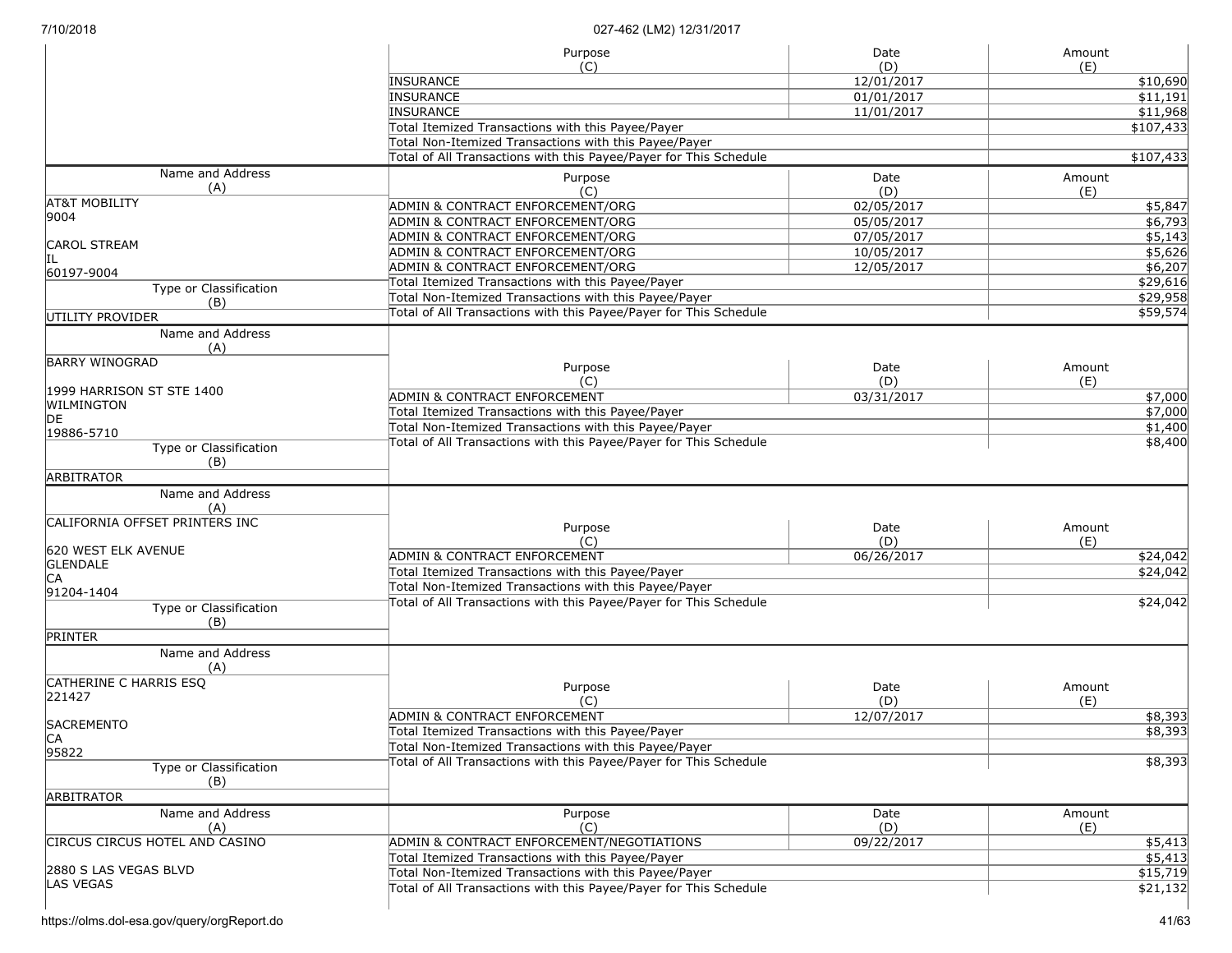| <b>NV</b>                              |                                                                   |             |               |
|----------------------------------------|-------------------------------------------------------------------|-------------|---------------|
| 89109                                  |                                                                   |             |               |
| Type or Classification                 |                                                                   |             |               |
| (B)                                    |                                                                   |             |               |
| MEETING ROOMS                          |                                                                   |             |               |
| Name and Address<br>(A)                |                                                                   |             |               |
| <b>CULINARY TRAINING ACADEMY</b>       | Purpose<br>(C)                                                    | Date<br>(D) | Amount<br>(E) |
| 710 W LAKE MEAD BLVD                   | <b>ADMIN &amp; CONTRACT ENFORCEMENT</b>                           | 03/13/2017  | \$7,443       |
| NORTH LAS VEGAS                        | <b>ADMIN &amp; CONTRACT ENFORCEMENT</b>                           | 10/24/2017  | \$22,948      |
| <b>NV</b>                              | Total Itemized Transactions with this Payee/Payer                 |             | \$30,391      |
| 89030-4067                             | Total Non-Itemized Transactions with this Payee/Payer             |             |               |
| Type or Classification<br>(B)          | Total of All Transactions with this Payee/Payer for This Schedule |             | \$30,391      |
| FOOD SUPPLIER                          |                                                                   |             |               |
| Name and Address                       |                                                                   |             |               |
| (A)                                    |                                                                   |             |               |
| EL MUNDO NEWSPAPER, INC                |                                                                   |             |               |
|                                        | Purpose                                                           | Date        | Amount        |
| 760 N EASTERN AVE STE 110              | (C)                                                               | (D)         | (E)           |
| LAS VEGAS<br><b>NV</b>                 | Total Itemized Transactions with this Payee/Payer                 |             |               |
| 89101-2888                             | Total Non-Itemized Transactions with this Payee/Payer             |             | \$5,980       |
| <b>Type or Classification</b>          | Total of All Transactions with this Payee/Payer for This Schedule |             | \$5,980       |
| (B)                                    |                                                                   |             |               |
| <b>NEWSPAPER</b>                       |                                                                   |             |               |
| Name and Address                       |                                                                   |             |               |
| (A)<br><b>ENTERPRISE REN-A-CAR</b>     |                                                                   |             |               |
| 846451                                 | Purpose                                                           | Date        | Amount        |
|                                        | (C)                                                               | (D)         | (E)           |
| <b>KANSAS CITY</b>                     | Total Itemized Transactions with this Payee/Payer                 |             |               |
| МO                                     | Total Non-Itemized Transactions with this Payee/Payer             |             | \$5,780       |
| 64184-6451                             | Total of All Transactions with this Payee/Payer for This Schedule |             | \$5,780       |
| Type or Classification<br>(B)          |                                                                   |             |               |
| RENTAL CAR AGENCY                      |                                                                   |             |               |
| Name and Address                       |                                                                   |             |               |
| (A)                                    |                                                                   |             |               |
| <b>ERIC LINDAUER</b>                   |                                                                   |             |               |
|                                        | Purpose                                                           | Date        | Amount        |
| 1000 SW BROADWAY, STE 2400<br>PORTLAND | (C)<br>Total Itemized Transactions with this Payee/Payer          | (D)         | (E)           |
| OR                                     | Total Non-Itemized Transactions with this Payee/Payer             |             | \$12,455      |
| 97205                                  | Total of All Transactions with this Payee/Payer for This Schedule |             | \$12,455      |
| Type or Classification                 |                                                                   |             |               |
| (B)<br><b>ARBITRATOR</b>               |                                                                   |             |               |
| Name and Address                       | Purpose                                                           | Date        | Amount        |
| (A)                                    | (C)                                                               | (D)         | (E)           |
| <b>FACEBOOK</b>                        | Total Itemized Transactions with this Payee/Payer                 |             |               |
|                                        | Total Non-Itemized Transactions with this Payee/Payer             |             | \$9,237       |
| 1 HACKER WAY                           | Total of All Transactions with this Payee/Payer for This Schedule |             | \$9,237       |
| <b>MENLO PARK</b>                      |                                                                   |             |               |
| CA                                     |                                                                   |             |               |
| 94025                                  |                                                                   |             |               |
| Type or Classification<br>(B)          |                                                                   |             |               |
|                                        |                                                                   |             |               |

https://olms.dol-esa.gov/query/orgReport.do 42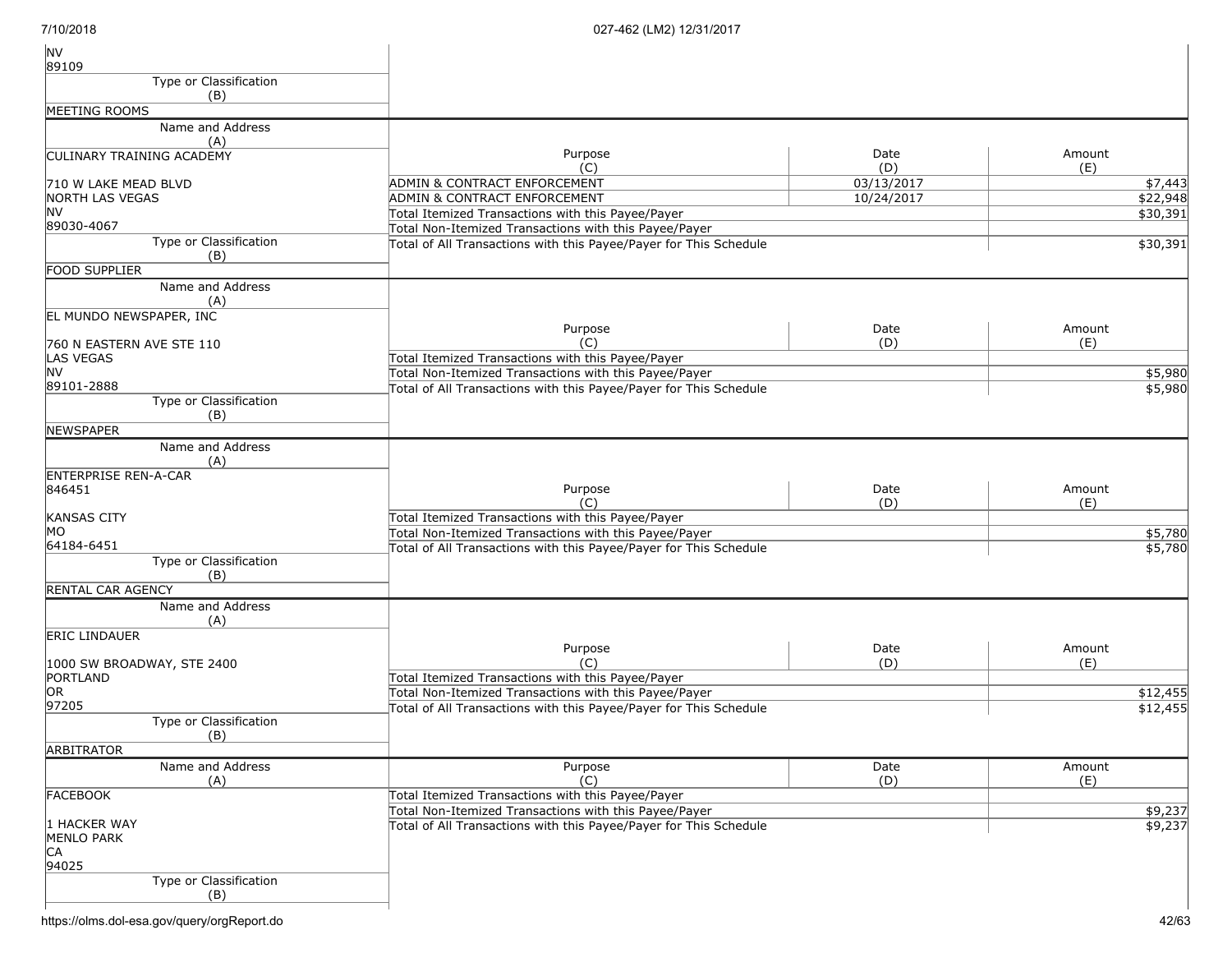| ADVERTISING/PROMOTION                  |                                                                   |                   |                      |
|----------------------------------------|-------------------------------------------------------------------|-------------------|----------------------|
| Name and Address                       |                                                                   |                   |                      |
| (A)                                    |                                                                   |                   |                      |
| FINANCIAL INNOVATIONS, INC             | Purpose                                                           | Date              | Amount               |
|                                        | (C)<br><b>ADMIN &amp; CONTRACT ENFORCEMENT</b>                    | (D)<br>11/03/2017 | (E)<br>\$11,265      |
| ONE WEINGEROFF BLVD<br><b>CRANSTON</b> | ADMIN & CONTRACT ENFORCEMENT                                      | 11/14/2017        | \$120,639            |
| RI                                     | Total Itemized Transactions with this Payee/Payer                 |                   | \$131,904            |
| 02910                                  | Total Non-Itemized Transactions with this Payee/Payer             |                   | \$4,835              |
| Type or Classification                 | Total of All Transactions with this Payee/Payer for This Schedule |                   | \$136,739            |
| (B)                                    |                                                                   |                   |                      |
| ADVERTISING/PROMOTION                  |                                                                   |                   |                      |
| Name and Address                       |                                                                   |                   |                      |
| (A)                                    |                                                                   |                   |                      |
| <b>FMCS</b>                            |                                                                   |                   |                      |
|                                        | Purpose                                                           | Date              | Amount               |
| 2100 K STREET NW                       | (C)                                                               | (D)               | (E)                  |
| WASHINGTON                             | Total Itemized Transactions with this Payee/Payer                 |                   |                      |
| DC                                     | Total Non-Itemized Transactions with this Payee/Payer             |                   | \$11,000             |
| 20427-0000                             | Total of All Transactions with this Payee/Payer for This Schedule |                   | \$11,000             |
| Type or Classification                 |                                                                   |                   |                      |
| (B)                                    |                                                                   |                   |                      |
| <b>SERVICE PROVIDER</b>                |                                                                   |                   |                      |
| Name and Address                       |                                                                   |                   |                      |
| (A)                                    |                                                                   |                   |                      |
| FORD CREDIT                            | Purpose                                                           | Date              | Amount               |
| 790093                                 | (C)                                                               | (D)               | (E)                  |
| <b>ST LOUIS</b>                        | Total Itemized Transactions with this Payee/Payer                 |                   |                      |
| МO                                     | Total Non-Itemized Transactions with this Payee/Payer             |                   | \$12,851             |
| 63179-0093                             | Total of All Transactions with this Payee/Payer for This Schedule |                   |                      |
| Type or Classification                 |                                                                   |                   | \$12,851             |
| (B)                                    |                                                                   |                   |                      |
| <b>AUTOMOBILE SUPPLIER</b>             |                                                                   |                   |                      |
| Name and Address                       |                                                                   |                   |                      |
| (A)                                    |                                                                   |                   |                      |
| <b>FREDRIC HOROWITZ</b>                |                                                                   | Date              | Amount               |
| 3613                                   | Purpose<br>(C)                                                    | (D)               | (E)                  |
|                                        | ADMIN & CONTRACT ENFORCEMENT                                      | 05/23/2017        | \$5,038              |
| <b>SANTA MONICA</b>                    | Total Itemized Transactions with this Payee/Payer                 |                   | \$5,038              |
| CA                                     | Total Non-Itemized Transactions with this Payee/Payer             |                   | $\overline{$21,537}$ |
| 90408-3613                             | Total of All Transactions with this Payee/Payer for This Schedule |                   | \$26,575             |
| <b>Type or Classification</b>          |                                                                   |                   |                      |
| (B)                                    |                                                                   |                   |                      |
| <b>ARBITRATOR</b>                      |                                                                   |                   |                      |
| Name and Address                       |                                                                   |                   |                      |
| (A)                                    |                                                                   |                   |                      |
| <b>GARY L AXON</b>                     | Purpose                                                           | Date              | Amount               |
| 190                                    | (C)                                                               | (D)               | (E)                  |
|                                        | ADMIN & CONTRACT ENFORCEMENT                                      | 06/08/2017        | \$7,028              |
| <b>ASHLAND</b>                         | ADMIN & CONTRACT ENFORCEMENT                                      | 08/17/2017        | \$8,836              |
| IOR.<br>97520-0007                     | Total Itemized Transactions with this Payee/Payer                 |                   | \$15,864             |
| Type or Classification                 | Total Non-Itemized Transactions with this Payee/Payer             |                   | \$2,168              |
| (B)                                    | Total of All Transactions with this Payee/Payer for This Schedule |                   | \$18,032             |
| <b>ARBITRATOR</b>                      |                                                                   |                   |                      |
|                                        |                                                                   |                   |                      |
| Name and Address                       | Purpose<br>(C)                                                    | Date<br>(D)       | Amount<br>(E)        |
| (A)                                    |                                                                   |                   |                      |
| <b>GOOGLE</b>                          | Total Itemized Transactions with this Payee/Payer                 |                   |                      |

https://olms.dol-esa.gov/query/orgReport.do 43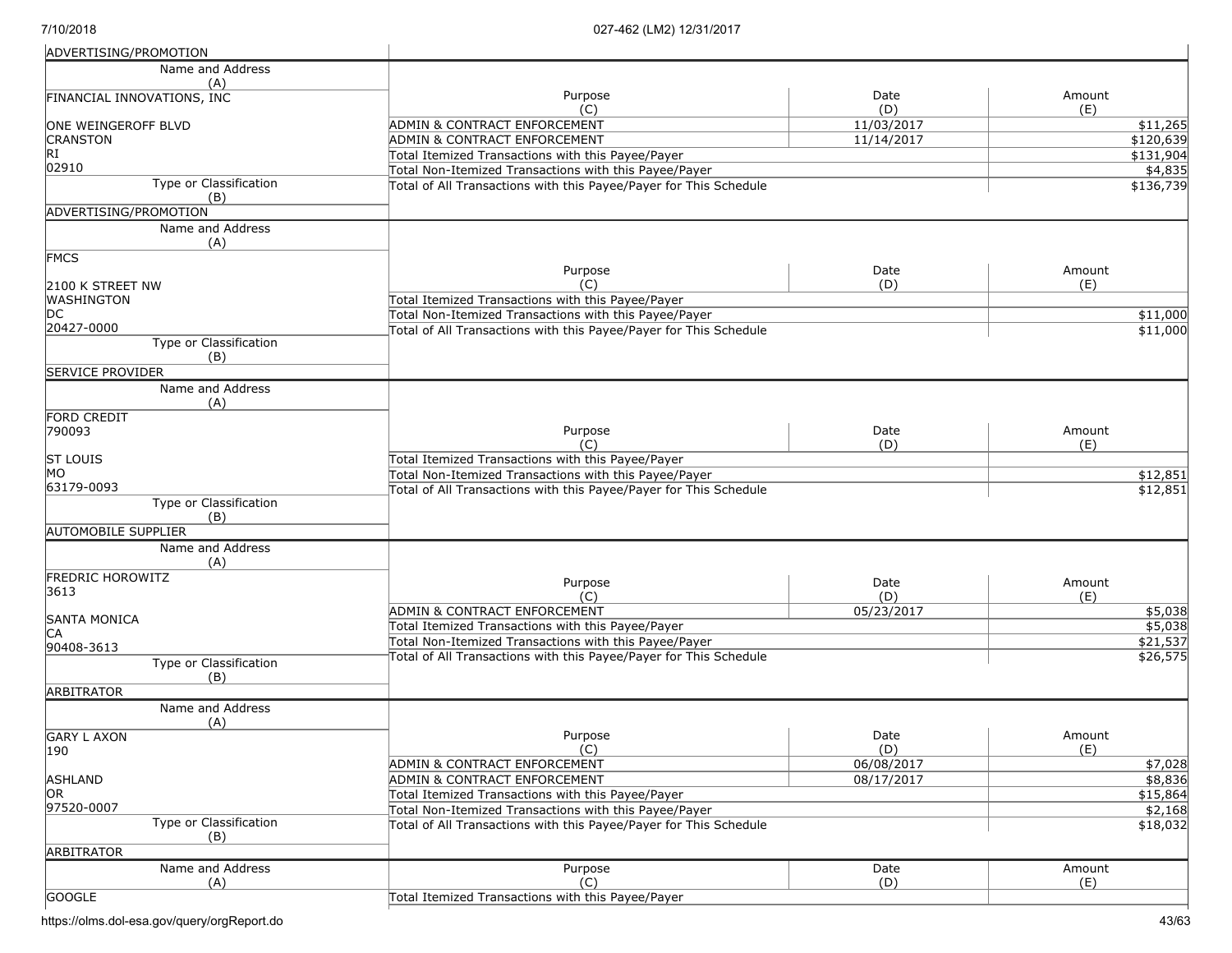|                                          | Purpose                                                                                                                    | Date        | Amount               |
|------------------------------------------|----------------------------------------------------------------------------------------------------------------------------|-------------|----------------------|
| 19510 JAMBOREE RD<br><b>IRVINE</b>       | (C)                                                                                                                        | (D)         | (E)                  |
| СA                                       | Total Non-Itemized Transactions with this Payee/Payer<br>Total of All Transactions with this Payee/Payer for This Schedule |             | \$10,735<br>\$10,735 |
| 92612-0000                               |                                                                                                                            |             |                      |
| Type or Classification                   |                                                                                                                            |             |                      |
| (B)                                      |                                                                                                                            |             |                      |
| ADVERTISING/PROMOTION                    |                                                                                                                            |             |                      |
| Name and Address<br>(A)                  |                                                                                                                            |             |                      |
| JEFFREY A BELKIN, ESQ                    | Purpose                                                                                                                    | Date        |                      |
|                                          | (C)                                                                                                                        | (D)         | Amount<br>(E)        |
| 2519 LAFAYETTE DRIVE                     | <b>ADMIN &amp; CONTRACT ENFORCEMENT</b>                                                                                    | 11/06/2017  | \$8,463              |
| UNIVERSITY HEIGHTS                       | Total Itemized Transactions with this Payee/Payer                                                                          |             | \$8,463              |
| OН                                       | Total Non-Itemized Transactions with this Payee/Payer                                                                      |             | \$1,885              |
| 44118                                    | Total of All Transactions with this Payee/Payer for This Schedule                                                          |             | \$10,348             |
| Type or Classification                   |                                                                                                                            |             |                      |
| (B)<br><b>ARBITRATOR</b>                 |                                                                                                                            |             |                      |
|                                          |                                                                                                                            |             |                      |
| Name and Address<br>(A)                  |                                                                                                                            |             |                      |
| JOHN KAGEL                               | Purpose                                                                                                                    | Date        | Amount               |
| 15710                                    | (C)                                                                                                                        | (D)         | (E)                  |
|                                          | ADMIN & CONTRACT ENFORCEMENT                                                                                               | 06/16/2017  | \$5,840              |
| PALO ALTO                                | Total Itemized Transactions with this Payee/Payer                                                                          |             | \$5,840              |
| СA                                       | Total Non-Itemized Transactions with this Payee/Payer                                                                      |             | \$5,635              |
| 94303-0067<br>Type or Classification     | Total of All Transactions with this Payee/Payer for This Schedule                                                          |             | \$11,475             |
| (B)                                      |                                                                                                                            |             |                      |
| ARBITRATOR                               |                                                                                                                            |             |                      |
| Name and Address                         |                                                                                                                            |             |                      |
| (A)                                      |                                                                                                                            |             |                      |
| <b>KATHERINE THOMSON</b>                 |                                                                                                                            |             |                      |
|                                          | Purpose<br>(C)                                                                                                             | Date<br>(D) | Amount<br>(E)        |
| 3060 EL CERRITO PLAZA #333               | <b>ADMIN &amp; CONTRACT ENFORCEMENT</b>                                                                                    | 04/16/2017  | \$5,672              |
| <b>EL CERRITO</b>                        | Total Itemized Transactions with this Payee/Payer                                                                          |             | \$5,672              |
| СA                                       | Total Non-Itemized Transactions with this Payee/Payer                                                                      |             |                      |
| 94530                                    | Total of All Transactions with this Payee/Payer for This Schedule                                                          |             | \$5,672              |
| <b>Type or Classification</b>            |                                                                                                                            |             |                      |
| (B)                                      |                                                                                                                            |             |                      |
| <b>ARBITRATOR</b>                        |                                                                                                                            |             |                      |
| Name and Address<br>(A)                  |                                                                                                                            |             |                      |
| <b>KENNETH A PEREA</b>                   |                                                                                                                            |             |                      |
| 2788                                     | Purpose                                                                                                                    | Date        | Amount               |
|                                          | (C)                                                                                                                        | (D)         | (E)                  |
| <b>DEL MAR</b>                           | <b>ADMIN &amp; CONTRACT ENFORCEMENT</b>                                                                                    | 11/06/2017  | \$9,681              |
| IСA                                      | Total Itemized Transactions with this Payee/Payer                                                                          |             | \$9,681              |
| 92014-5788                               | Total Non-Itemized Transactions with this Payee/Payer                                                                      |             |                      |
| Type or Classification                   | Total of All Transactions with this Payee/Payer for This Schedule                                                          |             | \$9,681              |
| (B)                                      |                                                                                                                            |             |                      |
| ARBITRATOR                               |                                                                                                                            |             |                      |
| Name and Address                         | Purpose                                                                                                                    | Date        | Amount               |
| (A)                                      | (C)                                                                                                                        | (D)         | (E)                  |
| LAS VEGAS METROPOLITAN POLICE DEPARTMENT | Total Itemized Transactions with this Payee/Payer                                                                          |             | \$17,880             |
|                                          | Total Non-Itemized Transactions with this Payee/Payer                                                                      |             | \$436                |
| 400 B SOUTH MARTIN L KING B              | Total of All Transactions with this Payee/Payer for This Schedule                                                          |             | \$18,316             |
| LAS VEGAS                                |                                                                                                                            |             |                      |
|                                          |                                                                                                                            |             |                      |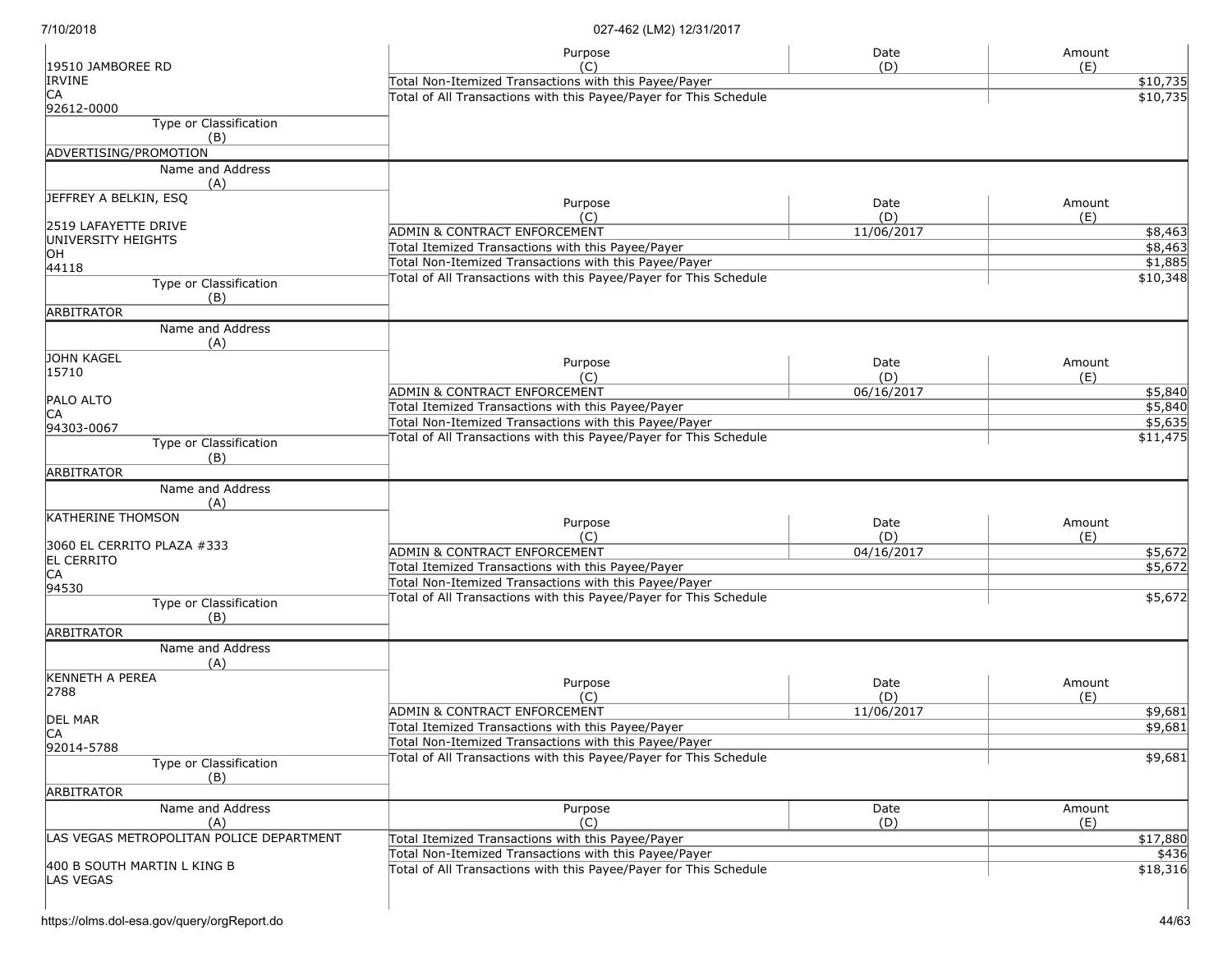| <b>NV</b><br>89106                   | Purpose<br>(C)                                                    | Date<br>(D) | Amount<br>(E) |
|--------------------------------------|-------------------------------------------------------------------|-------------|---------------|
| Type or Classification               | ADMIN & CONTRACT ENFORCEMENT                                      | 04/26/2017  | \$8,740       |
| (B)                                  | <b>ADMIN &amp; CONTRACT ENFORCEMENT</b>                           | 11/07/2017  | \$9,140       |
| <b>GOVERNMENTAL AGENCY</b>           | Total Itemized Transactions with this Payee/Payer                 |             | \$17,880      |
|                                      | Total Non-Itemized Transactions with this Payee/Payer             |             | \$436         |
|                                      | Total of All Transactions with this Payee/Payer for This Schedule |             | \$18,316      |
| Name and Address                     |                                                                   |             |               |
| (A)                                  |                                                                   |             |               |
| MANNING, HALL & SALISBURY, LLC       | Purpose                                                           | Date        | Amount        |
| 617 S 8TH ST STE A                   | (C)                                                               | (D)         | (E)           |
| LAS VEGAS                            | <b>ADMIN &amp; CONTRACT ENFORCEMENT</b>                           | 02/07/2017  | \$5,069       |
| INV.                                 | Total Itemized Transactions with this Payee/Payer                 |             | \$5,069       |
| 89101-7004                           | Total Non-Itemized Transactions with this Payee/Payer             |             | \$33,203      |
| <b>Type or Classification</b><br>(B) | Total of All Transactions with this Payee/Payer for This Schedule |             | \$38,272      |
| PROFESSIONAL SERVICES                |                                                                   |             |               |
| Name and Address                     | Purpose                                                           | Date        | Amount        |
| (A)                                  | (C)                                                               | (D)         | (E)           |
| MCCRACKEN STEMERMAN & HOLSBERRY      | ADMIN & CONTRACT ENFORCEMENT/ORG/NEGOTIATIONS                     | 01/11/2017  | \$67,884      |
|                                      | ADMIN & CONTRACT ENFORCEMENT/ORG/NEGOTIATIONS                     | 01/13/2017  | \$43,906      |
| 595 MARKET ST STE 800                | ADMIN & CONTRACT ENFORCEMENT/ORG/NEGOTIATIONS                     | 02/13/2017  | \$63,092      |
| <b>SAN FRANCISCO</b>                 | ADMIN & CONTRACT ENFORCEMENT/ORG/NEGOTIATIONS                     | 03/13/2017  | \$57,672      |
| IСA                                  | ADMIN & CONTRACT ENFORCEMENT/ORG/NEGOTIATIONS                     | 04/14/2017  | \$61,592      |
| 94105-2821                           | ADMIN & CONTRACT ENFORCEMENT/ORG/NEGOTIATIONS                     | 05/15/2017  | \$55,266      |
| Type or Classification               | ADMIN & CONTRACT ENFORCEMENT/ORG/NEGOTIATIONS                     | 06/15/2017  | \$71,370      |
| (B)                                  | ADMIN & CONTRACT ENFORCEMENT/ORG/NEGOTIATIONS                     | 07/17/2017  | \$63,486      |
| <b>PROFESSIONAL SERVICES</b>         | ADMIN & CONTRACT ENFORCEMENT/ORG/NEGOTIATIONS                     | 08/14/2017  | \$55,172      |
|                                      | ADMIN & CONTRACT ENFORCEMENT/ORG/NEGOTIATIONS                     | 09/15/2017  | \$83,808      |
|                                      | ADMIN & CONTRACT ENFORCEMENT/ORG/NEGOTIATIONS                     | 10/15/2017  | \$91,431      |
|                                      | ADMIN & CONTRACT ENFORCEMENT/ORG/NEGOTIATIONS                     | 11/13/2017  | \$62,565      |
|                                      | ADMIN & CONTRACT ENFORCEMENT/ORG/NEGOTIATIONS                     | 12/15/2017  | \$83,266      |
|                                      | Total Itemized Transactions with this Payee/Payer                 |             | \$860,510     |
|                                      | Total Non-Itemized Transactions with this Payee/Payer             |             |               |
|                                      | Total of All Transactions with this Payee/Payer for This Schedule |             | \$860,510     |
| Name and Address                     |                                                                   |             |               |
| (A)<br>MICHAEL D RAPPAPORT           |                                                                   |             |               |
|                                      | Purpose                                                           | Date        | Amount        |
| 15445 VENTURA BLVD STE 84            | (C)                                                               | (D)         | (E)           |
| <b>SHERMAN OAKS</b>                  | Total Itemized Transactions with this Payee/Payer                 |             |               |
| ICA                                  | Total Non-Itemized Transactions with this Payee/Payer             |             | \$5,808       |
| 91403-3005                           | Total of All Transactions with this Payee/Payer for This Schedule |             | \$5,808       |
| Type or Classification<br>(B)        |                                                                   |             |               |
| <b>ARBITRATOR</b>                    |                                                                   |             |               |
| Name and Address                     |                                                                   |             |               |
| (A)                                  |                                                                   |             |               |
| NORMAN BRAND, ESQ                    | Purpose                                                           | Date        | Amount        |
|                                      | (C)                                                               | (D)         | (E)           |
| 150 LOMBARD ST STE 3                 | <b>ADMIN &amp; CONTRACT ENFORCEMENT</b>                           | 02/24/2017  | \$5,000       |
| <b>SAN FRANCISCO</b>                 | <b>ADMIN &amp; CONTRACT ENFORCEMENT</b>                           | 10/24/2017  | \$6,094       |
| ICA                                  | <b>ADMIN &amp; CONTRACT ENFORCEMENT</b>                           | 12/18/2017  | \$10,000      |
| 94111-1133                           | Total Itemized Transactions with this Payee/Payer                 |             | \$21,094      |
| Type or Classification               | Total Non-Itemized Transactions with this Payee/Payer             |             | \$1,250       |
| (B)                                  | Total of All Transactions with this Payee/Payer for This Schedule |             | \$22,344      |
| <b>ARBITRATOR</b>                    |                                                                   |             |               |

https://olms.dol-esa.gov/query/orgReport.do 45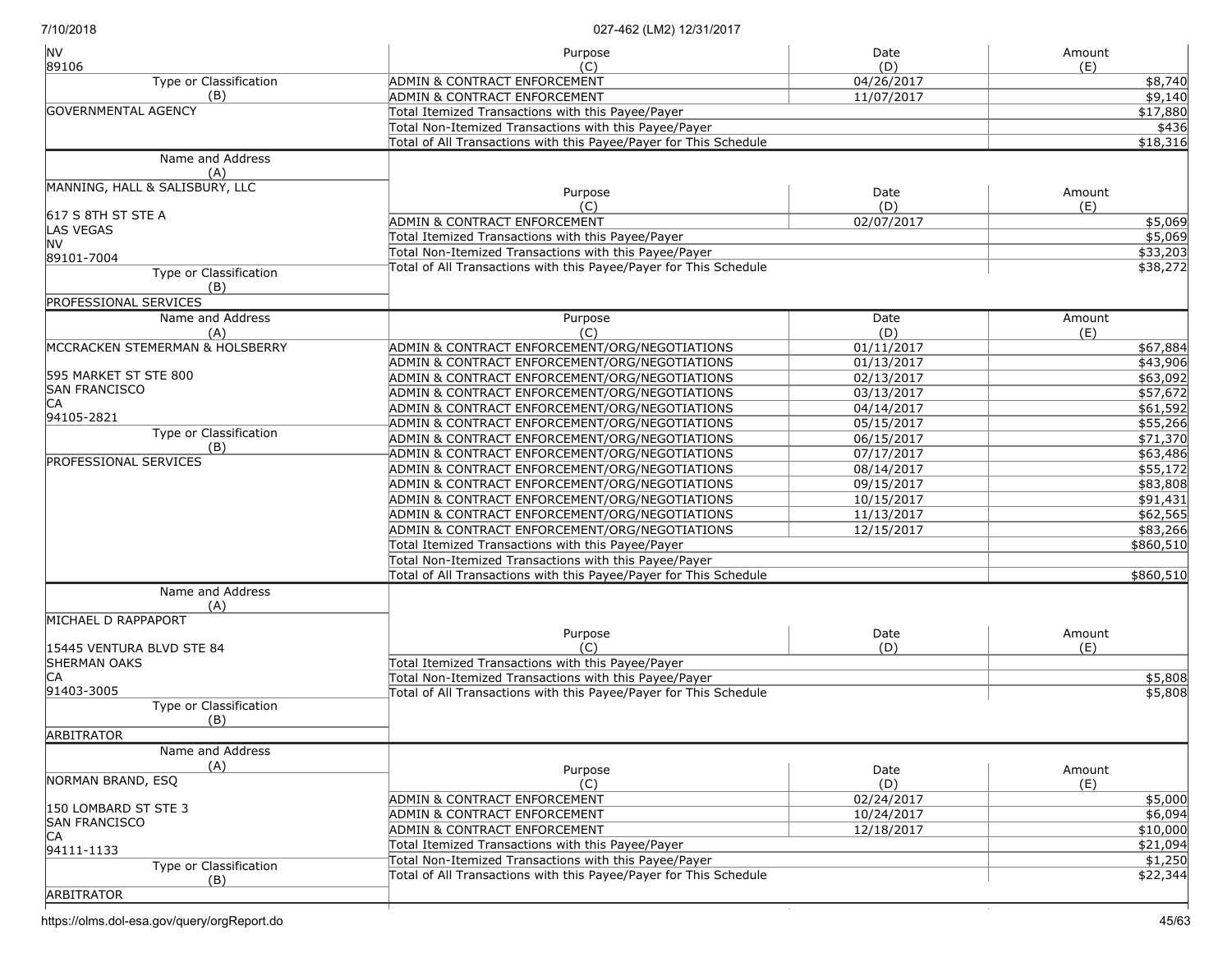| Name and Address                                              | Purpose                                                                                                                    | Date        | Amount             |
|---------------------------------------------------------------|----------------------------------------------------------------------------------------------------------------------------|-------------|--------------------|
| (A)<br><b>PATRICK HALTER</b>                                  | (C)                                                                                                                        | (D)         | (E)                |
|                                                               | Total Itemized Transactions with this Payee/Payer                                                                          |             |                    |
| 315 MEADOW LAKE DRIVE<br><b>COLUMBIA FALLS</b><br>MT<br>59912 | Total Non-Itemized Transactions with this Payee/Payer<br>Total of All Transactions with this Payee/Payer for This Schedule |             | \$5,008<br>\$5,008 |
| Type or Classification<br>(B)                                 |                                                                                                                            |             |                    |
| <b>ARBITRATOR</b>                                             |                                                                                                                            |             |                    |
| Name and Address<br>(A)                                       |                                                                                                                            |             |                    |
| <b>PAUL D STAUDOHAR</b>                                       | Purpose<br>(C)                                                                                                             | Date<br>(D) | Amount<br>(E)      |
| 1140 BROWN AVE                                                | ADMIN & CONTRACT ENFORCEMENT                                                                                               | 02/15/2017  | \$6,311            |
| LAFAYETTE                                                     | ADMIN & CONTRACT ENFORCEMENT                                                                                               | 12/07/2017  | \$5,443            |
| IСA                                                           | Total Itemized Transactions with this Payee/Payer                                                                          |             | \$11,754           |
| 94549-3102                                                    | Total Non-Itemized Transactions with this Payee/Payer                                                                      |             |                    |
| Type or Classification<br>(B)                                 | Total of All Transactions with this Payee/Payer for This Schedule                                                          |             | \$11,754           |
| <b>ARBITRATOR</b>                                             |                                                                                                                            |             |                    |
| Name and Address<br>(A)                                       |                                                                                                                            |             |                    |
| PITTA                                                         | Purpose<br>(C)                                                                                                             | Date<br>(D) | Amount<br>(E)      |
| 120 BROADWAY                                                  | CONTRACT NEGOTIATIONS                                                                                                      | 04/07/2017  | \$5,700            |
| <b>NEW YORK</b>                                               | CONTRACT NEGOTIATIONS                                                                                                      | 07/10/2017  | \$6,935            |
| <b>NY</b>                                                     | Total Itemized Transactions with this Payee/Payer                                                                          |             | \$12,635           |
| 10271                                                         | Total Non-Itemized Transactions with this Payee/Payer                                                                      |             | \$3,450            |
| <b>Type or Classification</b><br>(B)                          | Total of All Transactions with this Payee/Payer for This Schedule                                                          |             | \$16,085           |
| <b>SERVICE PROVIDER</b>                                       |                                                                                                                            |             |                    |
| Name and Address<br>(A)                                       |                                                                                                                            |             |                    |
| POSTMASTER                                                    | Purpose<br>(C)                                                                                                             | Date<br>(D) | Amount<br>(E)      |
| 1001 E SUNSET BLVD                                            | ADMIN & CONTRACT ENFORCEMENT                                                                                               | 06/05/2017  | \$8,032            |
| LAS VEGAS                                                     | Total Itemized Transactions with this Payee/Payer                                                                          |             | \$8,032            |
| <b>NV</b>                                                     | Total Non-Itemized Transactions with this Payee/Payer                                                                      |             | \$798              |
| 89199-9651<br>Type or Classification<br>(B)                   | Total of All Transactions with this Payee/Payer for This Schedule                                                          |             | \$8,830            |
| PRINTING/MAILING COMPANY                                      |                                                                                                                            |             |                    |
| Name and Address<br>(A)                                       |                                                                                                                            |             |                    |
| PRESTON BASS INTERPRETING, LLC<br>370162                      | Purpose<br>(C)                                                                                                             | Date<br>(D) | Amount<br>(E)      |
|                                                               | ADMIN & CONTRACT ENFORCEMENT                                                                                               | 01/27/2017  | \$8,539            |
| <b>LAS VEGAS</b>                                              | Total Itemized Transactions with this Payee/Payer                                                                          |             | \$8,539            |
| <b>NV</b>                                                     | Total Non-Itemized Transactions with this Payee/Payer                                                                      |             |                    |
| 89137<br><b>Type or Classification</b>                        | Total of All Transactions with this Payee/Payer for This Schedule                                                          |             | \$8,539            |
| (B)<br><b>PROFESSIONAL SERVICES</b>                           |                                                                                                                            |             |                    |
| Name and Address                                              | Purpose                                                                                                                    | Date        | Amount             |
| (A)                                                           | (C)                                                                                                                        | (D)         | (E)                |
| <b>ROBERT BERGESON</b>                                        |                                                                                                                            |             |                    |

 $\overline{\phantom{a}}$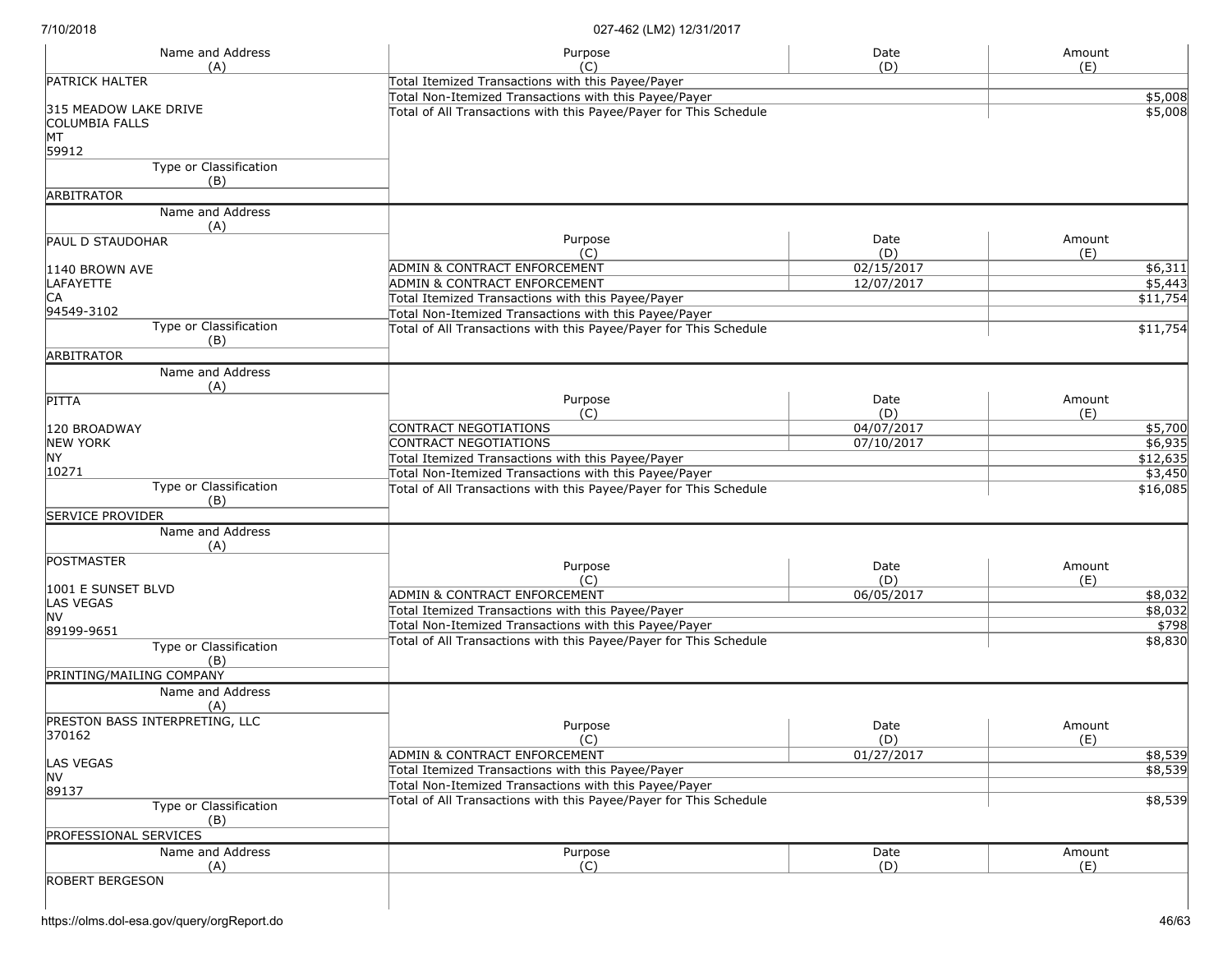| 13351 D RIVERSIDE DRIVE #14<br><b>SHERMAN OAKS</b> | Purpose                                                           | Date       | Amount               |
|----------------------------------------------------|-------------------------------------------------------------------|------------|----------------------|
| <b>NV</b>                                          | (C)<br>ADMIN & CONTRACT ENFORCEMENT                               | (D)        | (E)                  |
| 91423                                              | Total Itemized Transactions with this Payee/Payer                 | 02/21/2017 | \$14,192<br>\$14,192 |
| Type or Classification                             | Total Non-Itemized Transactions with this Payee/Payer             |            |                      |
| (B)                                                | Total of All Transactions with this Payee/Payer for This Schedule |            | \$14,192             |
| <b>ARBITRATOR</b>                                  |                                                                   |            |                      |
| Name and Address                                   | Purpose                                                           | Date       | Amount               |
| (A)                                                | (C)                                                               | (D)        | (E)                  |
| <b>ROSS COMMUNICATIONS &amp; MANAGEMENT</b>        | ORGANIZING CAMPAIGN                                               | 01/17/2017 | \$5,648              |
|                                                    | ORGANIZING CAMPAIGN                                               | 02/15/2017 | \$7,096              |
| 1700 L ST                                          | ORGANIZING CAMPAIGN                                               | 03/13/2017 | \$5,648              |
| <b>SACRAMENTO</b>                                  | ORGANIZING CAMPAIGN                                               | 04/07/2017 | \$6,011              |
| CA                                                 | ORGANIZING CAMPAIGN                                               | 05/09/2017 | \$5,648              |
| 95811                                              | ORGANIZING CAMPAIGN                                               | 06/06/2017 | \$5,648              |
| Type or Classification                             | ORGANIZING CAMPAIGN                                               | 07/10/2017 | \$5,648              |
| (B)<br>ADVERTISING/PROMOTION                       | ORGANIZING CAMPAIGN                                               | 08/07/2017 | \$7,548              |
|                                                    | ORGANIZING CAMPAIGN                                               | 09/12/2017 | \$5,648              |
|                                                    | ORGANIZING CAMPAIGN                                               | 10/18/2017 | \$5,648              |
|                                                    | ORGANIZING CAMPAIGN                                               | 11/01/2017 | \$5,648              |
|                                                    | ORGANIZING CAMPAIGN                                               | 12/07/2017 | \$5,648              |
|                                                    | Total Itemized Transactions with this Payee/Payer                 |            | \$71,487             |
|                                                    | Total Non-Itemized Transactions with this Payee/Payer             |            | \$7,905              |
|                                                    | Total of All Transactions with this Payee/Payer for This Schedule |            | \$79,392             |
| Name and Address<br>(A)                            |                                                                   |            |                      |
| <b>SAM NELSON</b>                                  | Purpose                                                           | Date       | Amount               |
|                                                    | (C)                                                               | (D)        | (E)                  |
| 24 CLIFF ST                                        | ADMIN & CONTRACT ENFORCEMENT                                      | 04/12/2017 | \$26,503             |
| <b>BEACON</b><br><b>NY</b>                         | Total Itemized Transactions with this Payee/Payer                 |            | \$26,503             |
| 12508                                              | Total Non-Itemized Transactions with this Payee/Payer             |            |                      |
| Type or Classification                             | Total of All Transactions with this Payee/Payer for This Schedule |            | \$26,503             |
| (B)                                                |                                                                   |            |                      |
| PROFESSIONAL SERVICES                              |                                                                   |            |                      |
| Name and Address                                   |                                                                   |            |                      |
| (A)                                                |                                                                   |            |                      |
| <b>SIGNA REALTY GROUP</b>                          |                                                                   |            |                      |
|                                                    | Purpose                                                           | Date       | Amount               |
| 601 S RANCHO DRIVE SUITE A-                        | (C)                                                               | (D)        | (E)                  |
| <b>LAS VEGAS</b>                                   | Total Itemized Transactions with this Payee/Payer                 |            |                      |
| <b>NV</b>                                          | Total Non-Itemized Transactions with this Payee/Payer             |            | \$6,825              |
| 89106                                              | Total of All Transactions with this Payee/Payer for This Schedule |            | \$6,825              |
| Type or Classification<br>(B)                      |                                                                   |            |                      |
| <b>RENTALS</b>                                     |                                                                   |            |                      |
| Name and Address<br>(A)                            |                                                                   |            |                      |
| <b>SOUTHWEST AIRLINES</b>                          |                                                                   |            |                      |
| 97390                                              | Purpose                                                           | Date       | Amount               |
|                                                    | (C)                                                               | (D)        | (E)                  |
| <b>DALLAS</b>                                      | Total Itemized Transactions with this Payee/Payer                 |            |                      |
| TХ                                                 | Total Non-Itemized Transactions with this Payee/Payer             |            | \$36,065             |
| 75397-0000                                         | Total of All Transactions with this Payee/Payer for This Schedule |            | \$36,065             |
| Type or Classification<br>(B)                      |                                                                   |            |                      |
| AIRLINE                                            |                                                                   |            |                      |
| Name and Address                                   |                                                                   |            |                      |
|                                                    |                                                                   |            |                      |
|                                                    |                                                                   |            |                      |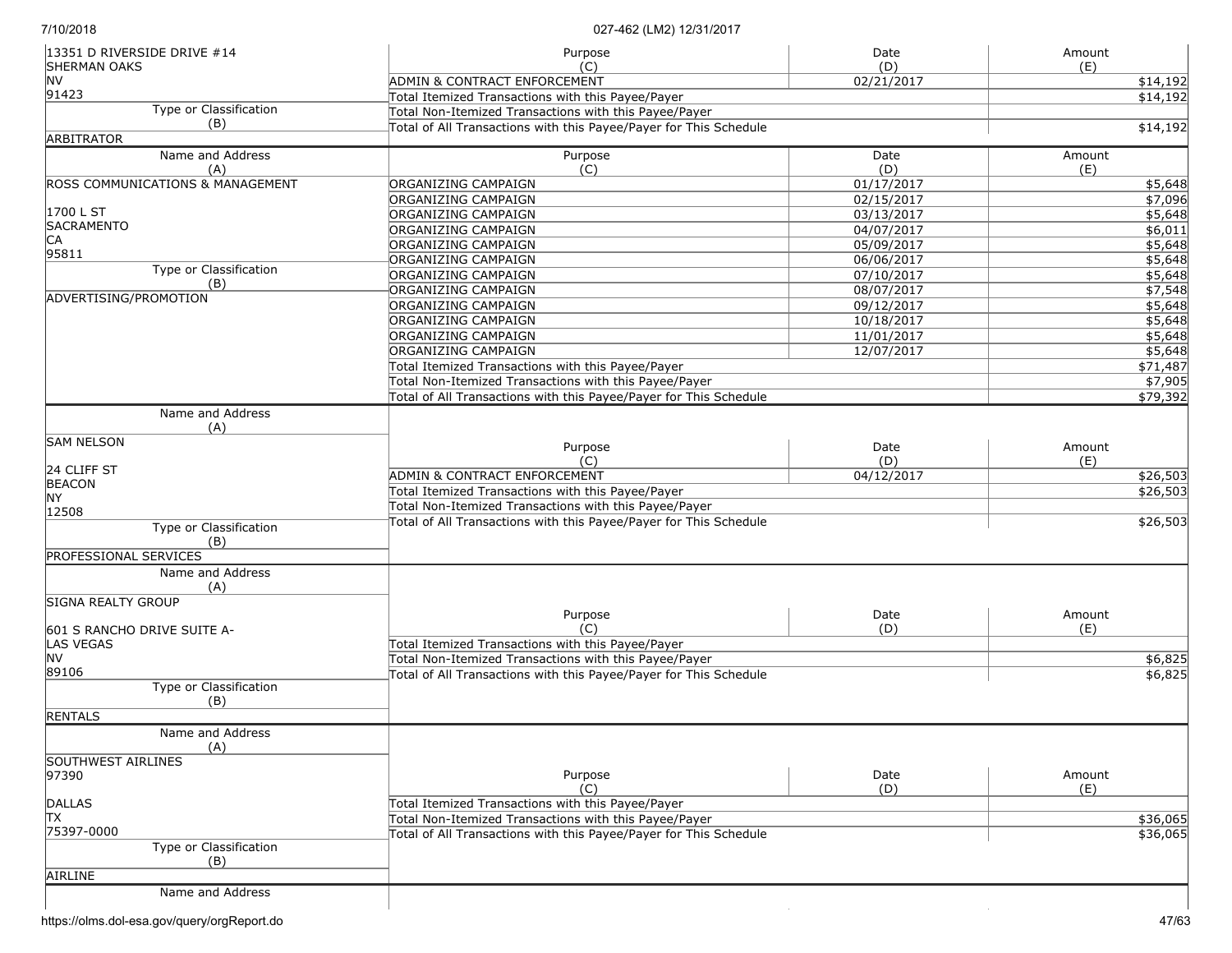| (A)                               | Purpose                                                           | Date       | Amount   |
|-----------------------------------|-------------------------------------------------------------------|------------|----------|
| <b>TC VIDEO &amp; PHOTOGRAPHY</b> | (C)                                                               | (D)        | (E)      |
| 80191                             | Total Itemized Transactions with this Payee/Payer                 |            |          |
|                                   | Total Non-Itemized Transactions with this Payee/Payer             | \$5,400    |          |
| <b>LAS VEGAS</b>                  | Total of All Transactions with this Payee/Payer for This Schedule |            | \$5,400  |
| <b>NV</b><br>89180                |                                                                   |            |          |
| Type or Classification            |                                                                   |            |          |
| (B)                               |                                                                   |            |          |
| <b>PROFESSIONAL SERVICES</b>      |                                                                   |            |          |
| Name and Address                  |                                                                   |            |          |
| (A)                               |                                                                   |            |          |
| TERRACES @ HIGHLAND RESERVE       |                                                                   |            |          |
|                                   | Purpose                                                           | Date       | Amount   |
| 700 GIBSON DR                     | (C)                                                               | (D)        | (E)      |
| ROSEVILLE                         | Total Itemized Transactions with this Payee/Payer                 |            |          |
| CA                                | Total Non-Itemized Transactions with this Payee/Payer             |            | \$12,264 |
| 95678                             | Total of All Transactions with this Payee/Payer for This Schedule |            | \$12,264 |
| Type or Classification            |                                                                   |            |          |
| (B)                               |                                                                   |            |          |
| <b>RENTALS</b>                    |                                                                   |            |          |
| Name and Address                  |                                                                   |            |          |
| (A)                               |                                                                   |            |          |
| <b>TWITTER</b>                    |                                                                   |            |          |
|                                   | Purpose                                                           | Date       | Amount   |
| 1355 MARKET ST                    | (C)                                                               | (D)        | (E)      |
| <b>SAN FRANCISCO</b>              | Total Itemized Transactions with this Payee/Payer                 |            |          |
| IСA                               | Total Non-Itemized Transactions with this Payee/Payer             |            | \$8,940  |
| 94103-0000                        | Total of All Transactions with this Payee/Payer for This Schedule |            | \$8,940  |
| Type or Classification            |                                                                   |            |          |
| (B)                               |                                                                   |            |          |
| ADVERTISING/PROMOTION             |                                                                   |            |          |
| Name and Address                  |                                                                   |            |          |
| (A)<br>UNITE HERE                 |                                                                   |            |          |
|                                   | Purpose                                                           | Date       | Amount   |
| 275 SEVENTH AVE 16TH FLOOR        | (C)                                                               | (D)        | (E)      |
| <b>NEW YORK</b>                   | ORGANIZING CAMPAIGN                                               | 12/22/2017 | \$7,052  |
| <b>NY</b>                         | Total Itemized Transactions with this Payee/Payer                 |            | \$7,052  |
| 10001-6708                        | Total Non-Itemized Transactions with this Payee/Payer             |            | \$1,828  |
| Type or Classification            | Total of All Transactions with this Payee/Payer for This Schedule |            | \$8,880  |
| (B)                               |                                                                   |            |          |
| <b>LABOR UNION AFFILIATE</b>      |                                                                   |            |          |
| Name and Address                  |                                                                   |            |          |
| (A)                               | Purpose                                                           | Date       | Amount   |
| <b>UPLAND IX, LLC</b>             | (C)                                                               | (D)        | (E)      |
| 205921                            | ADMIN & CONTRACT ENFORCEMENT                                      | 02/14/2017 | \$10,500 |
|                                   | ADMIN & CONTRACT ENFORCEMENT                                      | 05/09/2017 | \$10,500 |
| DALLAS                            | <b>ADMIN &amp; CONTRACT ENFORCEMENT</b>                           | 08/07/2017 | \$10,500 |
| ΙTΧ                               | ADMIN & CONTRACT ENFORCEMENT                                      | 11/22/2017 | \$10,500 |
| 75320-5921                        | Total Itemized Transactions with this Payee/Payer                 |            | \$42,000 |
| Type or Classification            | Total Non-Itemized Transactions with this Payee/Payer             |            | \$6,099  |
| (B)                               | Total of All Transactions with this Payee/Payer for This Schedule |            | \$48,099 |
| ADVERTISING                       |                                                                   |            |          |
| Name and Address                  | Purpose                                                           | Date       | Amount   |
| (A)                               | (C)                                                               | (D)        | (E)      |
| WARMSPRINGS CENTER, LTD           |                                                                   |            |          |
| 30240 RANCHO VIEJO ROAD, SU       |                                                                   |            |          |
|                                   |                                                                   |            |          |

https://olms.dol-esa.gov/query/orgReport.do 48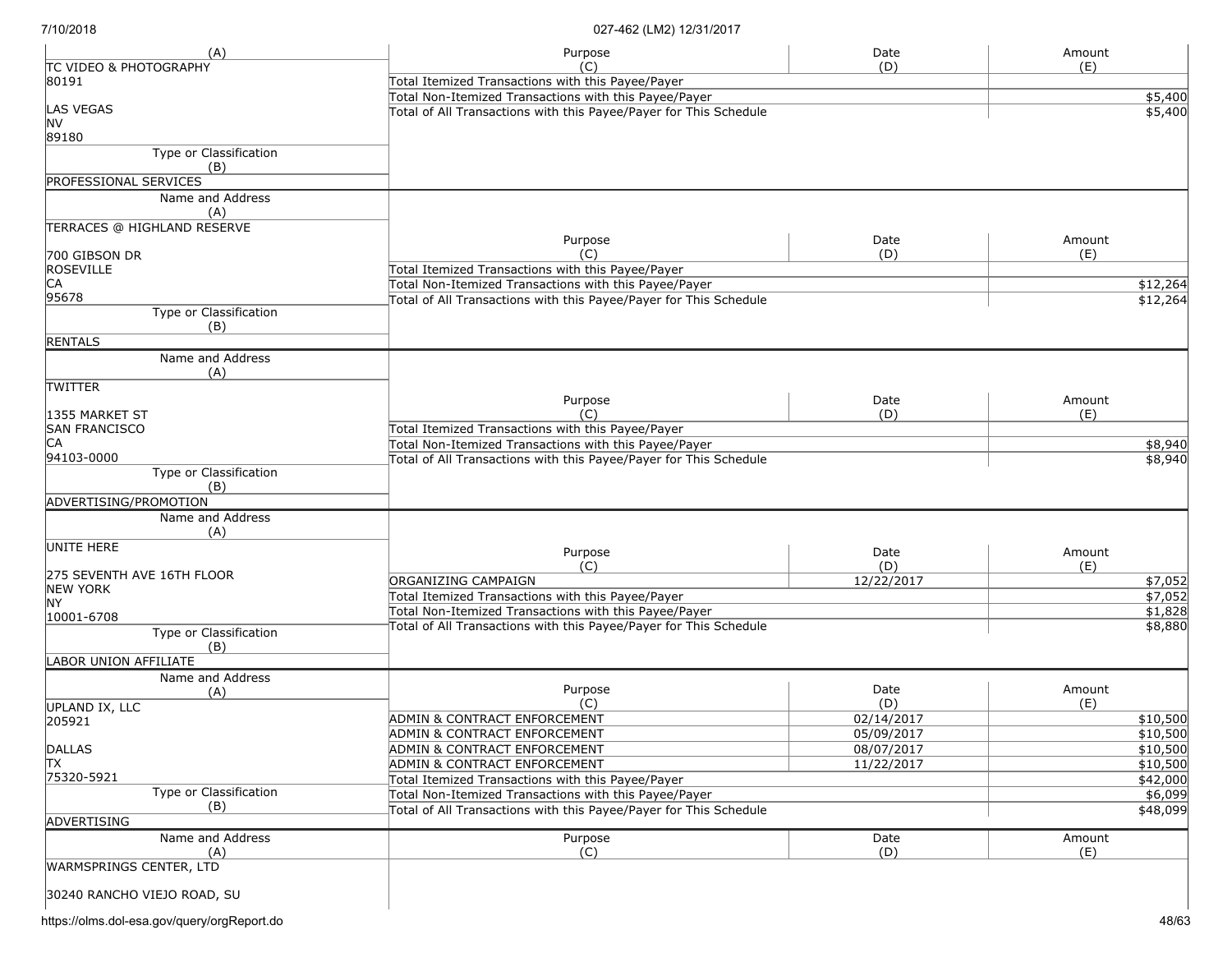| <b>SAN JUAN CAPISTRANO</b>   | Purpose                                                           | Date       | Amount   |
|------------------------------|-------------------------------------------------------------------|------------|----------|
| IСA                          | (C)                                                               | (D)        | (E)      |
| 92675                        | ORGANIZING CAMPAIGN                                               | 05/31/2017 | \$5,600  |
| Type or Classification       | Total Itemized Transactions with this Payee/Payer                 |            | \$5,600  |
| (B)                          | Total Non-Itemized Transactions with this Payee/Payer             |            | \$25,088 |
| <b>RENTAL</b>                | Total of All Transactions with this Payee/Payer for This Schedule |            | \$30,688 |
| Name and Address             |                                                                   |            |          |
| (A)                          |                                                                   |            |          |
| <b>WESTERN PACIFIC UNION</b> | Purpose                                                           | Date       | Amount   |
| 711                          | (C)                                                               | (D)        | (E)      |
|                              | ADMIN & CONTRACT ENFORCEMENT                                      | 10/24/2017 | \$10,865 |
| <b>MYRTLE CREEK</b>          | Total Itemized Transactions with this Payee/Payer                 |            | \$10,865 |
| lor                          | Total Non-Itemized Transactions with this Payee/Payer             |            |          |
| 97457                        | Total of All Transactions with this Payee/Payer for This Schedule |            | \$10,865 |
| Type or Classification       |                                                                   |            |          |
| (B)<br>ADVERTISING           |                                                                   |            |          |
|                              |                                                                   |            |          |
| Name and Address             |                                                                   |            |          |
| (A)                          | Purpose                                                           | Date       | Amount   |
| XEROX FINANCIAL SERVICES     | (C)                                                               | (D)        | (E)      |
| 202882                       | ADMIN & CONTRACT ENFORCEMENT/ORGANIZING                           | 02/10/2017 | \$21,664 |
| <b>DALLAS</b>                | ADMIN & CONTRACT ENFORCEMENT/ORGANIZING                           | 05/22/2017 | \$12,113 |
| lTX.                         | ADMIN & CONTRACT ENFORCEMENT/ORGANIZING                           | 08/28/2017 | \$7,621  |
| 75320-2882                   | Total Itemized Transactions with this Payee/Payer                 |            | \$41,398 |
| Type or Classification       | Total Non-Itemized Transactions with this Payee/Payer             |            | \$4,053  |
| (B)                          | Total of All Transactions with this Payee/Payer for This Schedule |            | \$45,451 |
| <b>OFFICE SUPPLIER</b>       |                                                                   |            |          |
|                              |                                                                   |            |          |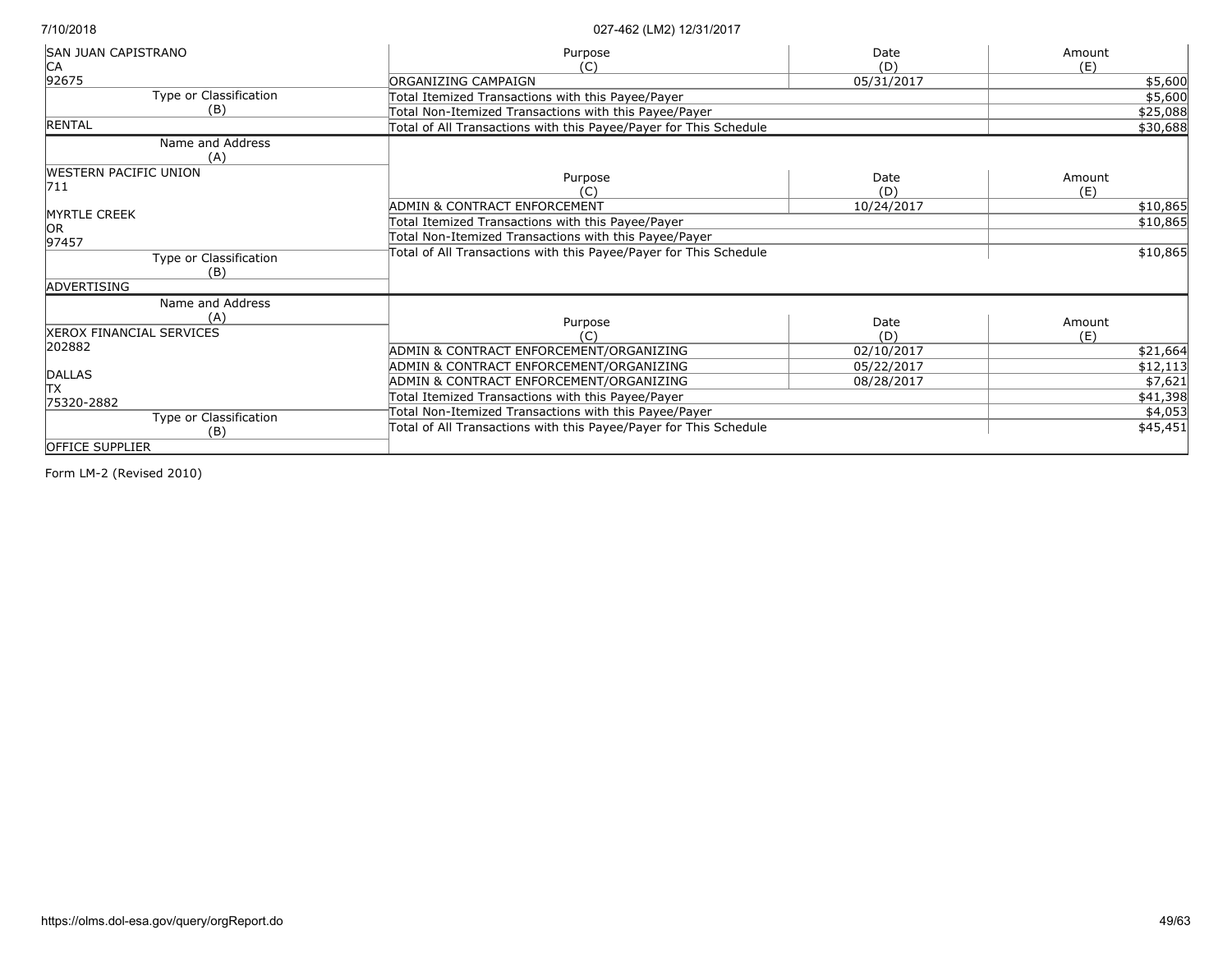# **SCHEDULE 16 - POLITICAL ACTIVITIES AND LOBBYING FILE NUMBER 027-462**

| Name and Address                           |                                                                   |            |          |
|--------------------------------------------|-------------------------------------------------------------------|------------|----------|
| (A)                                        | Purpose                                                           | Date       | Amount   |
| A & B PRINTING                             | (C)                                                               | (D)        | (E)      |
|                                            | ADVOCATING/OPPOSING LEGISLATION                                   | 05/19/2017 | \$10,872 |
| 2908 S HIGHLAND BLDG 18, ST                | ADVOCATING/OPPOSING LEGISLATION/VOTER EDUCATION                   | 05/22/2017 | \$6,428  |
| <b>LAS VEGAS</b><br><b>NV</b>              | ADVOCATING/OPPOSING LEGISLATION/VOTER EDUCATION                   | 06/06/2017 | \$6,913  |
| 89109                                      | Total Itemized Transactions with this Payee/Payer                 |            | \$24,213 |
|                                            | Total Non-Itemized Transactions with this Payee/Payer             |            | \$17,072 |
| Type or Classification                     | Total of All Transactions with this Payee/Payer for This Schedule |            | \$41,285 |
| (B)<br>PRINTING/MAILING COMPANY            |                                                                   |            |          |
|                                            |                                                                   |            |          |
| Name and Address                           |                                                                   |            |          |
| (A)                                        |                                                                   |            |          |
| <b>APPLIED PARADIGMS</b>                   | Purpose                                                           | Date       | Amount   |
|                                            | (C)                                                               | (D)        | (E)      |
| 1700 L STREET                              | VOTER EDUCATION                                                   | 04/06/2017 | \$8,375  |
| SACREMENTO                                 | Total Itemized Transactions with this Payee/Payer                 |            | \$8,375  |
| CA                                         | Total Non-Itemized Transactions with this Payee/Payer             |            |          |
| 95814                                      | Total of All Transactions with this Payee/Payer for This Schedule |            | \$8,375  |
| Type or Classification                     |                                                                   |            |          |
| (B)                                        |                                                                   |            |          |
| <b>PROFESSIONAL SERVICES</b>               |                                                                   |            |          |
| Name and Address                           |                                                                   |            |          |
| (A)                                        |                                                                   |            |          |
| <b>AVD TRANSPORT</b>                       | Purpose                                                           | Date       | Amount   |
|                                            | (C)                                                               | (D)        | (E)      |
| 10360 W AGATE                              | <b>VOTER EDUCATION</b>                                            | 09/27/2017 | \$6,000  |
| LAS VEGAS                                  | Total Itemized Transactions with this Payee/Payer                 |            | \$6,000  |
| <b>NV</b>                                  | Total Non-Itemized Transactions with this Payee/Payer             |            | \$4,800  |
| 89161-9265                                 |                                                                   |            |          |
| Type or Classification                     | Total of All Transactions with this Payee/Payer for This Schedule |            | \$10,800 |
| (B)                                        |                                                                   |            |          |
| ADVERTISING/PROMOTIONS                     |                                                                   |            |          |
| Name and Address                           |                                                                   |            |          |
| (A)                                        |                                                                   |            |          |
| <b>ENTERPRISE RENT-A-CAR</b>               |                                                                   |            |          |
| 846451                                     | Purpose                                                           | Date       | Amount   |
|                                            | (C)                                                               | (D)        | (E)      |
| KANSAS CITY                                | Total Itemized Transactions with this Payee/Payer                 |            |          |
| MO                                         | Total Non-Itemized Transactions with this Payee/Payer             |            | \$6,796  |
| 64184-6451                                 | Total of All Transactions with this Payee/Payer for This Schedule |            | \$6,796  |
| Type or Classification                     |                                                                   |            |          |
| (B)                                        |                                                                   |            |          |
| <b>RENTAL CAR AGENCY</b>                   |                                                                   |            |          |
| Name and Address                           |                                                                   |            |          |
| (A)                                        |                                                                   |            |          |
| <b>IGVP DURAZO'S CAMPAIGN</b>              |                                                                   |            |          |
|                                            | Purpose                                                           | Date       | Amount   |
|                                            | (C)                                                               | (D)        | (E)      |
| 777 S FIGUEROA STREET, SUIT<br>LOS ANGELES | <b>CONTRIBUTION</b>                                               | 06/19/2017 | \$8,800  |
| CA                                         | Total Itemized Transactions with this Payee/Payer                 |            | \$8,800  |
| 90017                                      | Total Non-Itemized Transactions with this Payee/Payer             |            |          |
| Type or Classification                     | Total of All Transactions with this Payee/Payer for This Schedule |            | \$8,800  |
|                                            |                                                                   |            |          |
| (B)                                        |                                                                   |            |          |
| POLITICAL CANDIDATE                        |                                                                   |            |          |
| Name and Address                           | Purpose                                                           | Date       | Amount   |
| (A)                                        | (C)                                                               | (D)        | (E)      |

https://olms.dol-esa.gov/query/orgReport.do 50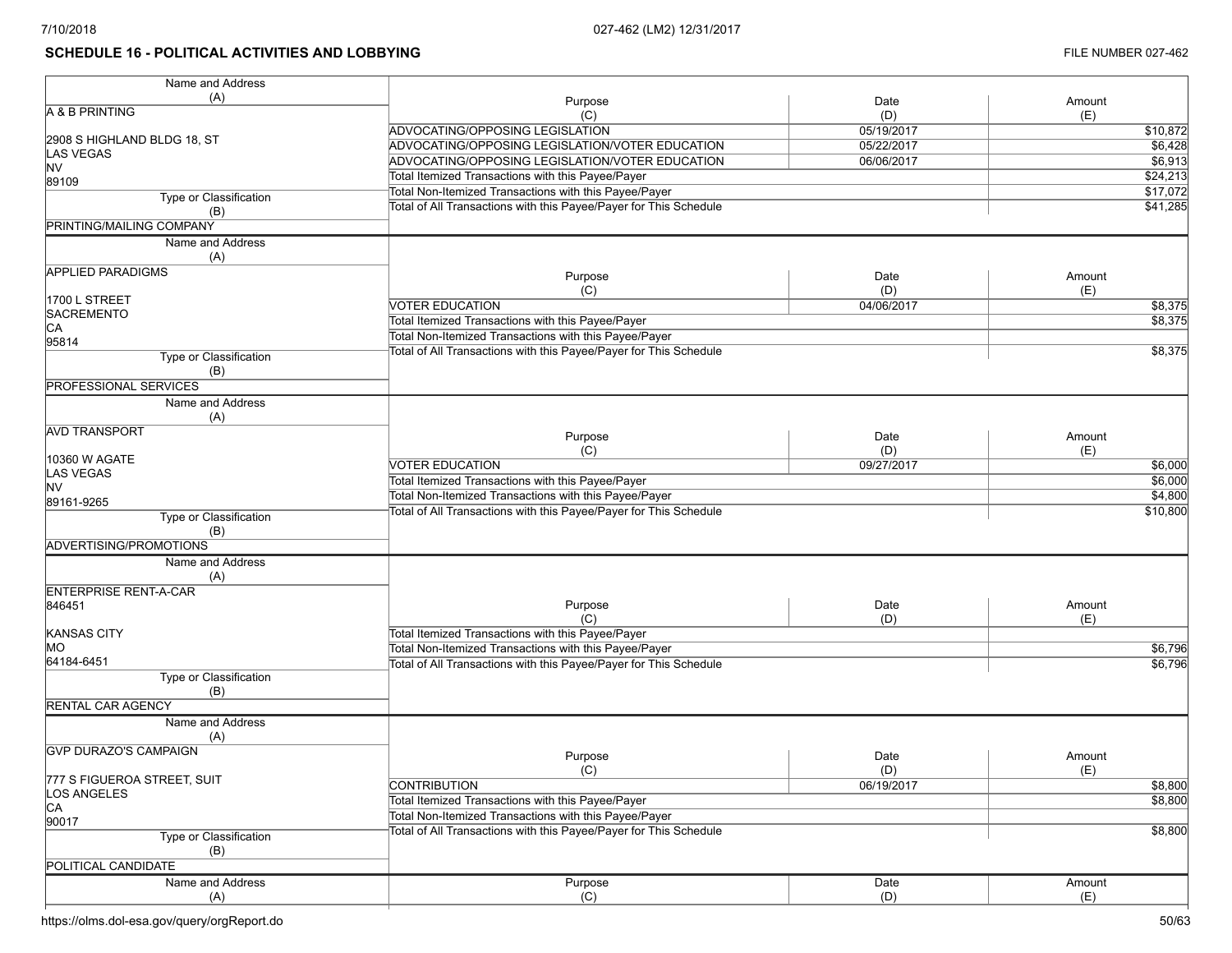| <b>MCCRACKEN STEMERMAN &amp; HOLSBERRY</b>    | Purpose                                                           | Date       | Amount              |
|-----------------------------------------------|-------------------------------------------------------------------|------------|---------------------|
|                                               | (C)                                                               | (D)        | (E)                 |
| 595 MARKET ST STE 800<br><b>SAN FRANCISCO</b> | Total Itemized Transactions with this Payee/Payer                 |            |                     |
| CA                                            | Total Non-Itemized Transactions with this Payee/Payer             |            | \$10,843            |
| 94105-2821                                    | Total of All Transactions with this Payee/Payer for This Schedule |            | \$10,843            |
| Type or Classification<br>(B)                 |                                                                   |            |                     |
| <b>PROFESSIONAL SERVICES</b>                  |                                                                   |            |                     |
| Name and Address<br>(A)                       |                                                                   |            |                     |
| <b>PR NEWSWIRE</b>                            |                                                                   |            |                     |
| 5897                                          | Purpose                                                           | Date       | Amount              |
|                                               | (C)                                                               | (D)        | (E)                 |
| New York                                      | Total Itemized Transactions with this Payee/Payer                 |            |                     |
| NY.                                           | Total Non-Itemized Transactions with this Payee/Payer             |            | \$6,965             |
| 10087-5897                                    | Total of All Transactions with this Payee/Payer for This Schedule |            | \$6,965             |
| Type or Classification<br>(B)                 |                                                                   |            |                     |
| ADVERTISING/PROMOTION                         |                                                                   |            |                     |
| Name and Address                              |                                                                   |            |                     |
| (A)                                           |                                                                   |            |                     |
| <b>SOUTHWEST AIRLINES</b>                     | Purpose                                                           | Date       | Amount              |
| 97390                                         | (C)                                                               | (D)        | (E)                 |
|                                               | ADVOCATING/OPPOSING LEGISLATION                                   | 05/22/2017 | \$9,243             |
| <b>DALLAS</b>                                 | Total Itemized Transactions with this Payee/Payer                 |            | $\frac{1}{159,243}$ |
| <b>TX</b>                                     | Total Non-Itemized Transactions with this Payee/Payer             |            | \$2,737             |
| 75397-0000                                    | Total of All Transactions with this Payee/Payer for This Schedule |            | \$11,980            |
| Type or Classification<br>(B)                 |                                                                   |            |                     |
| <b>AIRLINE</b>                                |                                                                   |            |                     |
| Name and Address<br>(A)                       |                                                                   |            |                     |
| <b>TANDEM, INC</b>                            |                                                                   |            |                     |
| 308                                           | Purpose                                                           | Date       | Amount              |
|                                               | (C)                                                               | (D)        | (E)                 |
| CARSON CITY                                   | Total Itemized Transactions with this Payee/Payer                 |            |                     |
| lnv                                           | Total Non-Itemized Transactions with this Payee/Payer             |            | \$5,250             |
| 89702                                         | Total of All Transactions with this Payee/Payer for This Schedule |            | 55,250              |
| Type or Classification                        |                                                                   |            |                     |
| (B)                                           |                                                                   |            |                     |
| <b>RENTAL</b>                                 |                                                                   |            |                     |
| Name and Address<br>(A)                       |                                                                   |            |                     |
| THE LAMAR COMPANIES                           | Purpose                                                           | Date       | Amount              |
|                                               | (C)                                                               | (D)        | (E)                 |
| 1863 HELM DRIVE                               | <b>VOTER EDUCATION</b>                                            | 04/07/2017 | \$13,000            |
| LAS VEGAS                                     | Total Itemized Transactions with this Payee/Payer                 |            | \$13,000            |
| <b>NV</b>                                     | Total Non-Itemized Transactions with this Payee/Payer             |            |                     |
| 89119                                         | Total of All Transactions with this Payee/Payer for This Schedule |            | \$13,000            |
| Type or Classification<br>(B)                 |                                                                   |            |                     |
| ADVERTISING/PROMOTION                         |                                                                   |            |                     |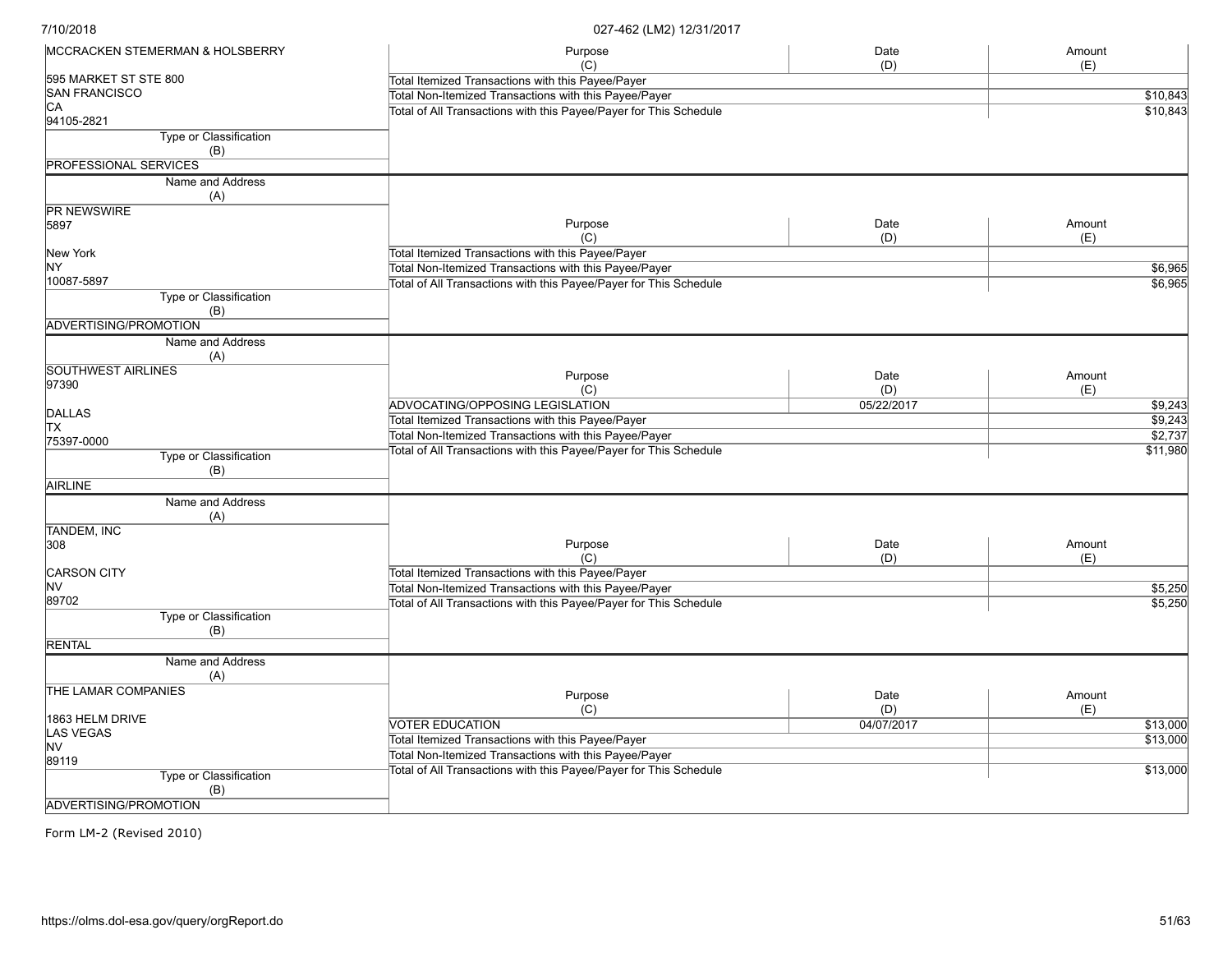## **SCHEDULE 17 - CONTRIBUTIONS, GIFTS & GRANTS FILE NUMBER: 027-462**

| Name and Address                   |                                                                   |            |          |
|------------------------------------|-------------------------------------------------------------------|------------|----------|
| (A)                                |                                                                   |            |          |
| A & B PRINTING                     |                                                                   |            |          |
|                                    | Purpose                                                           | Date       | Amount   |
| 2908 S HIGHLAND BLDG 18, ST        | (C)                                                               | (D)        | (E)      |
| LAS VEGAS                          | Total Itemized Transactions with this Payee/Payer                 |            |          |
| <b>NV</b><br>89109                 | Total Non-Itemized Transactions with this Payee/Payer             |            | \$9,560  |
| Type or Classification             | Total of All Transactions with this Payee/Payer for This Schedule |            | \$9,560  |
| (B)                                |                                                                   |            |          |
| ADVERTISING/PROMOTION              |                                                                   |            |          |
| Name and Address                   |                                                                   |            |          |
| (A)                                |                                                                   |            |          |
| <b>ANTI-DEFAMATION LEAGUE</b>      |                                                                   |            |          |
|                                    | Purpose                                                           | Date       | Amount   |
| 8965 S EASTERN AVE STE 375         | (C)                                                               | (D)        | (E)      |
| <b>LAS VEGAS</b>                   | <b>CONTRIBUTION</b>                                               | 10/20/2017 | \$5,000  |
| <b>NV</b>                          | Total Itemized Transactions with this Payee/Payer                 |            | \$5,000  |
| 89123                              | Total Non-Itemized Transactions with this Payee/Payer             |            | \$2,500  |
| Type or Classification             | Total of All Transactions with this Payee/Payer for This Schedule |            | \$7,500  |
| (B)                                |                                                                   |            |          |
| <b>CHARITY</b>                     |                                                                   |            |          |
| Name and Address                   |                                                                   |            |          |
| (A)                                |                                                                   |            |          |
| CLINIC, INC.                       | Purpose                                                           | Date       | Amount   |
|                                    | (C)                                                               | (D)        | (E)      |
| 8757 GEORGIA AVE, SUITE 850        | <b>CONTRIBUTION</b>                                               | 03/10/2017 | \$20,000 |
| <b>SILVER SPRING</b>               | <b>CONTRIBUTION</b>                                               | 09/15/2017 | \$20,000 |
| <b>MD</b>                          | Total Itemized Transactions with this Payee/Payer                 |            | \$40,000 |
| 20910                              | Total Non-Itemized Transactions with this Payee/Payer             |            |          |
| Type or Classification             | Total of All Transactions with this Payee/Payer for This Schedule |            | \$40,000 |
| (B)                                |                                                                   |            |          |
| <b>CHARITY</b>                     |                                                                   |            |          |
| Name and Address                   |                                                                   |            |          |
| (A)                                |                                                                   |            |          |
| <b>NV STATE AFL-CIO</b>            | Purpose                                                           | Date       | Amount   |
|                                    | (C)                                                               | (D)        | (E)      |
| 1891 WHITNEY MESA DRIVE            | <b>CONTRIBUTION</b>                                               | 08/18/2017 | \$6,000  |
| <b>HENDERSON</b>                   | Total Itemized Transactions with this Payee/Payer                 |            | \$6,000  |
| <b>NV</b><br>89014                 | Total Non-Itemized Transactions with this Payee/Payer             |            |          |
| Type or Classification             | Total of All Transactions with this Payee/Payer for This Schedule |            | \$6,000  |
| (B)                                |                                                                   |            |          |
| <b>LABOR UNION AFFILIATE</b>       |                                                                   |            |          |
|                                    |                                                                   |            |          |
| Name and Address                   |                                                                   |            |          |
| (A)<br>PUBLIC EDUCATION FOUNDATION |                                                                   |            |          |
|                                    | Purpose                                                           | Date       | Amount   |
| 4350 SOUTH MARYLAND PKWY           | (C)                                                               | (D)        | (E)      |
| <b>LAS VEGAS</b>                   | <b>CONTRIBUTION</b>                                               | 08/21/2017 | \$7,500  |
| <b>NV</b>                          | Total Itemized Transactions with this Payee/Payer                 |            | \$7,500  |
| 89119                              | Total Non-Itemized Transactions with this Payee/Payer             |            |          |
| Type or Classification             | Total of All Transactions with this Payee/Payer for This Schedule |            | \$7,500  |
| (B)                                |                                                                   |            |          |
| <b>CHARITY</b>                     |                                                                   |            |          |
| Name and Address                   | Purpose                                                           | Date       | Amount   |
| (A)                                | (C)                                                               | (D)        | (E)      |
|                                    |                                                                   |            |          |

https://olms.dol-esa.gov/query/orgReport.do 52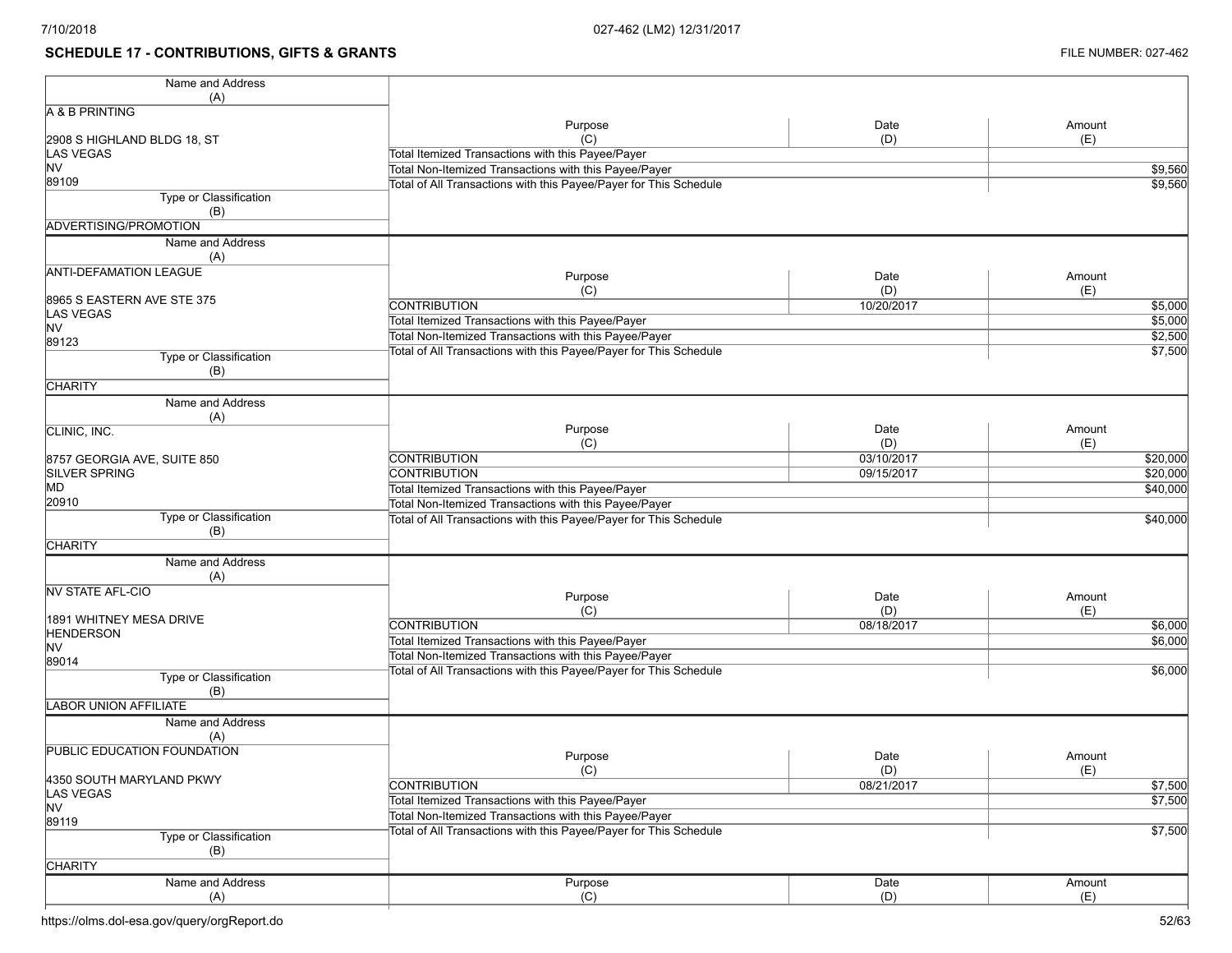| UNITE HERE RELIEF FUND              | Purpose                                                           | Date        | Amount        |
|-------------------------------------|-------------------------------------------------------------------|-------------|---------------|
|                                     | (C)                                                               | (D)         | (E)           |
| 275 7TH AVENUE 16TH FLOOR           | <b>CONTRIBUTION</b>                                               | 09/15/2017  | \$25,000      |
| <b>NEW YORK</b>                     | <b>CONTRIBUTION</b>                                               | 10/20/2017  | \$10,000      |
| NY.                                 | Total Itemized Transactions with this Payee/Payer                 |             | \$35,000      |
| 10001                               | Total Non-Itemized Transactions with this Payee/Payer             |             |               |
| Type or Classification<br>(B)       | Total of All Transactions with this Payee/Payer for This Schedule |             | \$35,000      |
| <b>CHARITY</b>                      |                                                                   |             |               |
| Name and Address                    |                                                                   |             |               |
| (A)                                 |                                                                   |             |               |
| UNITED FARM WORKERS                 | Purpose                                                           | Date        | Amount        |
| 62                                  | (C)                                                               | (D)         | (E)           |
|                                     | <b>CONTRIBUTION</b>                                               | 07/25/2017  | \$5,000       |
| KEENE                               | Total Itemized Transactions with this Payee/Payer                 |             | \$5,000       |
| CA<br>93531                         | Total Non-Itemized Transactions with this Payee/Payer             |             | \$500         |
|                                     | Total of All Transactions with this Payee/Payer for This Schedule |             | 55,500        |
| Type or Classification              |                                                                   |             |               |
| (B)                                 |                                                                   |             |               |
| <b>LABOR UNION AFFILIATE</b>        |                                                                   |             |               |
| Name and Address                    |                                                                   |             |               |
| (A)                                 |                                                                   |             |               |
| UNITED LABOR AGENCY OF NEVADA       | Purpose                                                           | Date        |               |
|                                     | (C)                                                               |             | Amount        |
| 1201 N DECATUR STE 106              |                                                                   | (D)         | (E)           |
| LAS VEGAS<br>lnv                    | Total Itemized Transactions with this Payee/Payer                 |             |               |
|                                     | Total Non-Itemized Transactions with this Payee/Payer             |             | \$15,850      |
| 89108-1213                          | Total of All Transactions with this Payee/Payer for This Schedule |             | \$15,850      |
| Type or Classification              |                                                                   |             |               |
| (B)                                 |                                                                   |             |               |
| LABOR UNION AFFILIATES              |                                                                   |             |               |
| Name and Address<br>(A)             |                                                                   |             |               |
| UNLV FOUNDATION                     | Purpose                                                           | Date        | Amount        |
|                                     | (C)                                                               | (D)         | (E)           |
| 4505 MARYLAND PKWY BOX 4500         | CONTRIBUTION                                                      | 07/21/2017  | \$10,000      |
| LAS VEGAS                           | <b>CONTRIBUTION</b>                                               | 07/22/2017  | \$5,000       |
| lnv                                 | Total Itemized Transactions with this Payee/Payer                 |             | \$15,000      |
| 89154-1006                          | Total Non-Itemized Transactions with this Payee/Payer             |             |               |
| Type or Classification<br>(B)       | Total of All Transactions with this Payee/Payer for This Schedule |             | \$15,000      |
| <b>CHARITY</b>                      |                                                                   |             |               |
| Name and Address<br>(A)             |                                                                   |             |               |
| WESTERN STATES ISSUE EDUCATION FUND |                                                                   |             |               |
|                                     | Purpose<br>(C)                                                    | Date<br>(D) | Amount<br>(E) |
| 8251 LA PALMA AVENUE #392           | <b>CONTRIBUTION</b>                                               | 08/21/2017  | \$6,000       |
| <b>BUENA PARK</b>                   |                                                                   |             |               |
| IСA                                 | Total Itemized Transactions with this Payee/Payer                 |             | \$6,000       |
| 90620-0000                          | Total Non-Itemized Transactions with this Payee/Payer             |             |               |
| Type or Classification<br>(B)       | Total of All Transactions with this Payee/Payer for This Schedule |             | \$6,000       |
| <b>CHARITY</b>                      |                                                                   |             |               |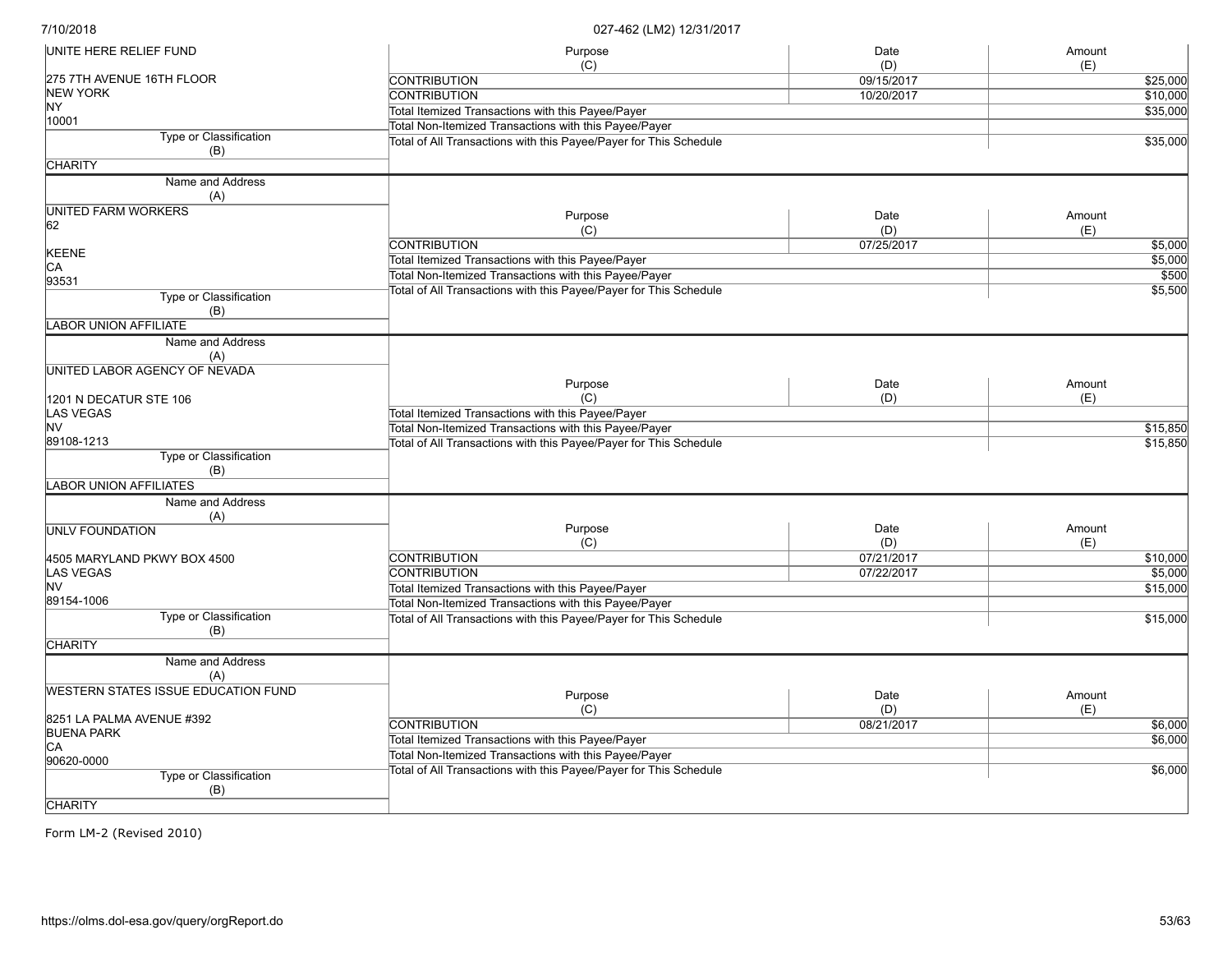## **SCHEDULE 18 - GENERAL OVERHEAD** FILE NUMBER: 027-462

| Name and Address                    |                                                                   |            |          |
|-------------------------------------|-------------------------------------------------------------------|------------|----------|
| (A)                                 |                                                                   |            |          |
| A & B PRINTING                      |                                                                   |            |          |
|                                     | Purpose<br>(C)                                                    | Date       | Amount   |
| 2908 S HIGHLAND BLDG 18, ST         |                                                                   | (D)        | (E)      |
| LAS VEGAS<br><b>NV</b>              | Total Itemized Transactions with this Payee/Payer                 |            |          |
| 89109                               | Total Non-Itemized Transactions with this Payee/Payer             |            | \$20,246 |
| Type or Classification              | Total of All Transactions with this Payee/Payer for This Schedule |            | \$20,246 |
| (B)                                 |                                                                   |            |          |
| <b>PRINTING &amp; MAILING</b>       |                                                                   |            |          |
| Name and Address                    |                                                                   |            |          |
|                                     |                                                                   |            |          |
| (A)                                 |                                                                   |            |          |
| <b>ABILA INC</b>                    | Purpose                                                           | Date       | Amount   |
| DEPT 3303 PO BOX 123303             | (C)                                                               | (D)        | (E)      |
| DALLAS                              | SOFTWARE MAINTENANCE/SUPPORT                                      | 08/21/2017 | \$6,413  |
| <b>TX</b>                           | Total Itemized Transactions with this Payee/Payer                 |            | \$6,413  |
| 75312-3303                          | Total Non-Itemized Transactions with this Payee/Payer             |            | \$1,485  |
| Type or Classification              | Total of All Transactions with this Payee/Payer for This Schedule |            | \$7,898  |
| (B)                                 |                                                                   |            |          |
| <b>INFORMATION TECHNOLOGIES</b>     |                                                                   |            |          |
| Name and Address                    |                                                                   |            |          |
|                                     |                                                                   |            |          |
| (A)<br><b>ACCOUNTING PRINCIPALS</b> |                                                                   |            |          |
|                                     | Purpose                                                           | Date       | Amount   |
| <b>DEPT CH 14031</b>                | (C)                                                               | (D)        | (E)      |
| <b>PALATINE</b>                     | Total Itemized Transactions with this Payee/Payer                 |            |          |
| IIL                                 | Total Non-Itemized Transactions with this Payee/Payer             |            |          |
| 60055-0682                          |                                                                   |            | \$23,461 |
| Type or Classification              | Total of All Transactions with this Payee/Payer for This Schedule |            | \$23,461 |
|                                     |                                                                   |            |          |
| (B)<br><b>PROFESSIONAL SERVICES</b> |                                                                   |            |          |
|                                     |                                                                   |            |          |
| Name and Address                    |                                                                   |            |          |
| (A)                                 |                                                                   |            |          |
| <b>ADP</b>                          | Purpose                                                           | Date       | Amount   |
| 12250 E LLIFF AVE                   | (C)                                                               | (D)        | (E)      |
| AURORA                              | Total Itemized Transactions with this Payee/Payer                 |            |          |
| <b>CO</b>                           | Total Non-Itemized Transactions with this Payee/Payer             |            | \$16,580 |
| 80014-0000                          | Total of All Transactions with this Payee/Payer for This Schedule |            | \$16,580 |
| Type or Classification              |                                                                   |            |          |
| (B)                                 |                                                                   |            |          |
| <b>PAYROLL SERVICE</b>              |                                                                   |            |          |
| Name and Address                    |                                                                   |            |          |
| (A)                                 |                                                                   |            |          |
| <b>AMTRUST NORTH AMERICA</b>        |                                                                   |            |          |
| 18973                               | Purpose                                                           | Date       | Amount   |
|                                     | (C)                                                               | (D)        | (E)      |
| <b>IRVINE</b>                       | Total Itemized Transactions with this Payee/Payer                 |            |          |
| CA                                  | Total Non-Itemized Transactions with this Payee/Payer             |            | \$8,540  |
| 92623-0000                          | Total of All Transactions with this Payee/Payer for This Schedule |            | \$8,540  |
| <b>Type or Classification</b>       |                                                                   |            |          |
| (B)                                 |                                                                   |            |          |
| <b>INSURANCE PROVIDER</b>           |                                                                   |            |          |
|                                     |                                                                   |            |          |
| Name and Address                    | Purpose                                                           | Date       | Amount   |
| (A)                                 | (C)                                                               | (D)        | (E)      |

https://olms.dol-esa.gov/query/orgReport.do 54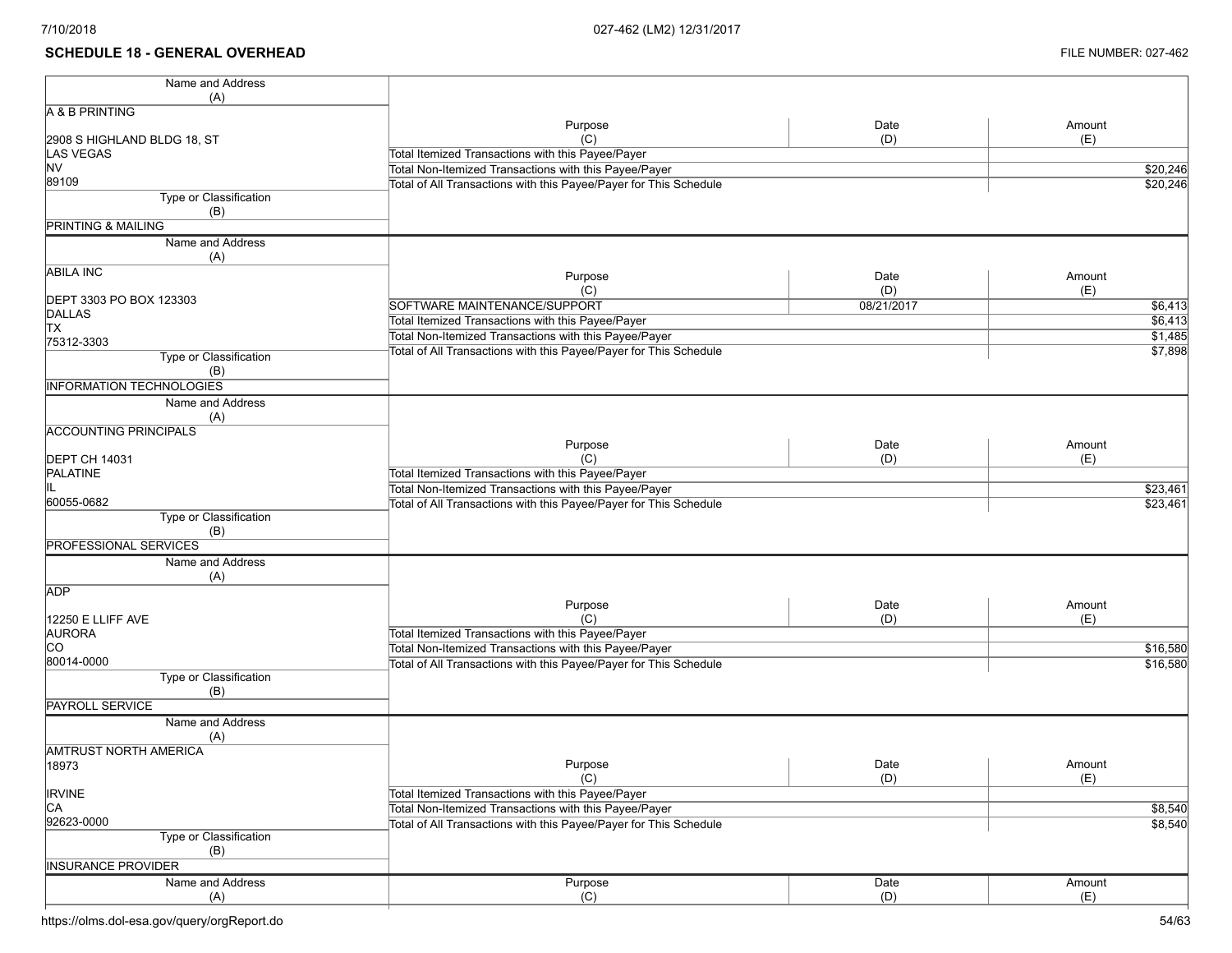| <b>AT&amp;T MOBILITY</b>                | Purpose                                                           | Date | Amount   |
|-----------------------------------------|-------------------------------------------------------------------|------|----------|
| 9004                                    | (C)                                                               | (D)  | (E)      |
|                                         | Total Itemized Transactions with this Payee/Payer                 |      |          |
| CAROL STREAM                            | Total Non-Itemized Transactions with this Payee/Payer             |      | \$28,866 |
| 60197-9004                              | Total of All Transactions with this Payee/Payer for This Schedule |      | \$28,866 |
| Type or Classification                  |                                                                   |      |          |
| (B)                                     |                                                                   |      |          |
| <b>UTILITY PROVIDER</b>                 |                                                                   |      |          |
|                                         |                                                                   |      |          |
| Name and Address<br>(A)                 |                                                                   |      |          |
| <b>BELL TRANS</b>                       |                                                                   |      |          |
|                                         | Purpose                                                           | Date | Amount   |
| 1900 S INDUSTRIAL RD                    | (C)                                                               | (D)  | (E)      |
| LAS VEGAS                               | Total Itemized Transactions with this Payee/Payer                 |      |          |
| <b>NV</b>                               | Total Non-Itemized Transactions with this Payee/Payer             |      | \$5,686  |
| 89102                                   | Total of All Transactions with this Payee/Payer for This Schedule |      | \$5,686  |
| Type or Classification<br>(B)           |                                                                   |      |          |
| <b>TRANSPORTATION</b>                   |                                                                   |      |          |
| Name and Address<br>(A)                 |                                                                   |      |          |
| <b>CENTURYLINK</b>                      |                                                                   |      |          |
| 29040                                   | Purpose                                                           | Date | Amount   |
|                                         | (C)                                                               | (D)  | (E)      |
| PHOENIX                                 | Total Itemized Transactions with this Payee/Payer                 |      |          |
| <b>AZ</b>                               | Total Non-Itemized Transactions with this Payee/Payer             |      | \$18,978 |
| 85038-9040                              |                                                                   |      |          |
| Type or Classification                  | Total of All Transactions with this Payee/Payer for This Schedule |      | \$18,978 |
| (B)                                     |                                                                   |      |          |
| <b>UTILITY PROVIDER</b>                 |                                                                   |      |          |
| Name and Address                        |                                                                   |      |          |
| (A)                                     |                                                                   |      |          |
| <b>CITY OF LAS VEGAS</b>                |                                                                   |      |          |
| 52794                                   | Purpose                                                           | Date | Amount   |
|                                         | (C)                                                               | (D)  | (E)      |
| PHOENIX                                 | Total Itemized Transactions with this Payee/Payer                 |      |          |
| ΙAΖ                                     | Total Non-Itemized Transactions with this Payee/Payer             |      | \$10,640 |
| 85072-2794                              | Total of All Transactions with this Payee/Payer for This Schedule |      | \$10,640 |
| Type or Classification<br>(B)           |                                                                   |      |          |
| <b>GOVERNMENT OFFICE</b>                |                                                                   |      |          |
| Name and Address                        |                                                                   |      |          |
| (A)                                     |                                                                   |      |          |
| <b>COX COMMUNICATIONS, INC</b><br>53262 | Purpose                                                           | Date | Amount   |
|                                         | (C)                                                               | (D)  |          |
| PHOENIX                                 | Total Itemized Transactions with this Payee/Payer                 |      | (E)      |
|                                         |                                                                   |      |          |
| <b>AZ</b><br>85072-3262                 | Total Non-Itemized Transactions with this Payee/Payer             |      | \$6,000  |
|                                         | Total of All Transactions with this Payee/Payer for This Schedule |      | \$6,000  |
| Type or Classification                  |                                                                   |      |          |
| (B)                                     |                                                                   |      |          |
| UTILITY PROVIDER                        |                                                                   |      |          |
| Name and Address                        | Purpose                                                           | Date | Amount   |
| (A)                                     | (C)                                                               | (D)  | (E)      |
| <b>CULINARY TRAINING ACADEMY</b>        |                                                                   |      |          |
|                                         |                                                                   |      |          |
| 710 W LAKE MEAD BLVD<br>LAS VEGAS       |                                                                   |      |          |
|                                         |                                                                   |      |          |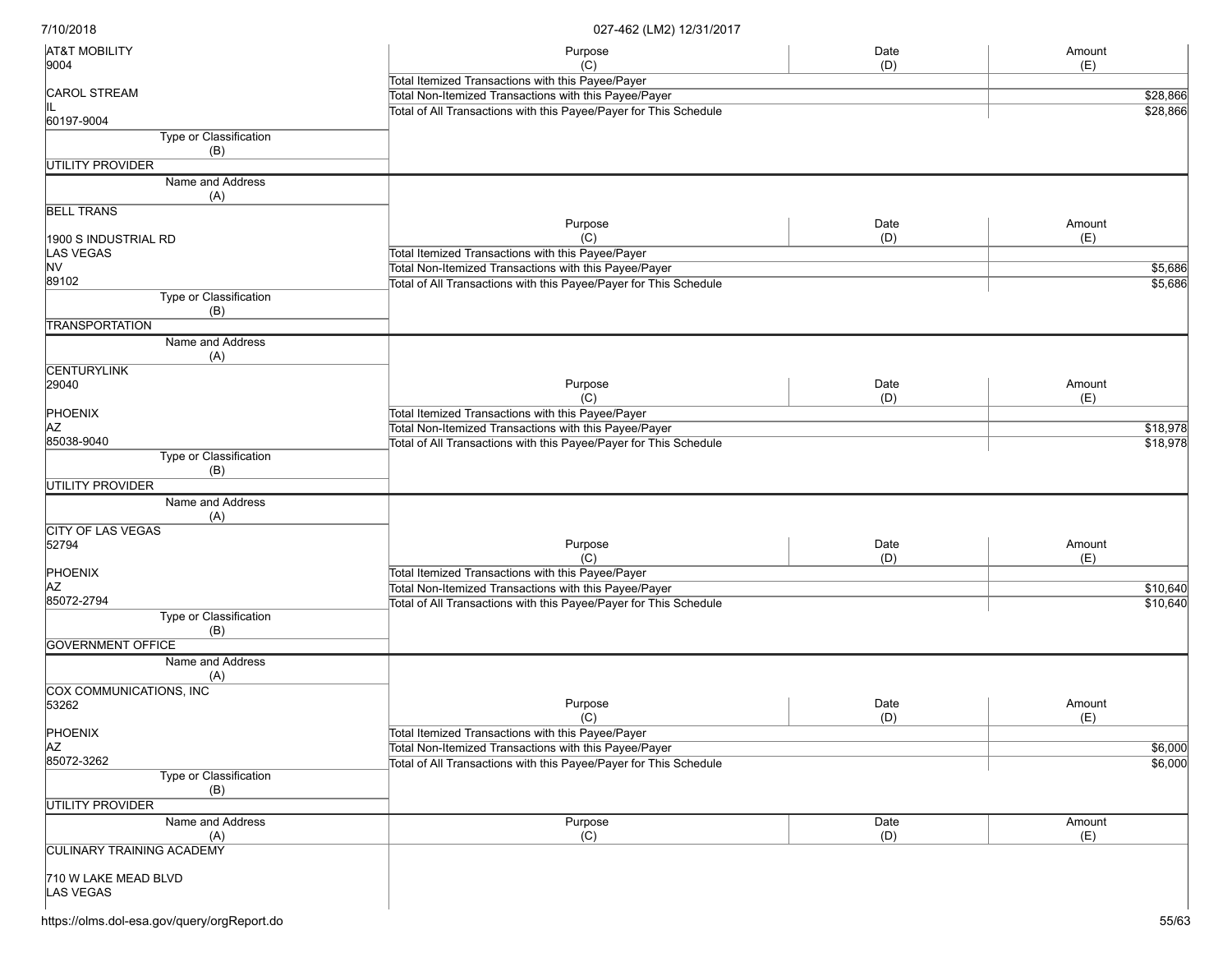| <b>NV</b>                                  | Purpose                                                           | Date       | Amount    |
|--------------------------------------------|-------------------------------------------------------------------|------------|-----------|
| 89030-4067                                 | (C)                                                               | (D)        | (E)       |
| Type or Classification                     | <b>FOOD &amp; BEVERAGE</b>                                        | 01/04/2017 | \$11,711  |
| (B)<br><b>FOOD SUPPLIER</b>                | <b>FOOD &amp; BEVERAGE</b>                                        | 07/18/2017 | \$6,068   |
|                                            | <b>FOOD &amp; BEVERAGE</b>                                        | 07/25/2017 | \$6,203   |
|                                            | Total Itemized Transactions with this Payee/Payer                 |            | \$23,982  |
|                                            | Total Non-Itemized Transactions with this Payee/Payer             |            |           |
|                                            | Total of All Transactions with this Payee/Payer for This Schedule |            | \$23,982  |
| Name and Address                           |                                                                   |            |           |
| (A)                                        |                                                                   |            |           |
| <b>EXTRA SPACE STORAGE</b>                 | Purpose                                                           | Date       | Amount    |
| 1120 S LAS VEGAS BLVD                      | (C)                                                               | (D)        | (E)       |
| LAS VEGAS                                  | Total Itemized Transactions with this Payee/Payer                 |            |           |
| NV                                         | Total Non-Itemized Transactions with this Payee/Payer             |            | \$10,668  |
| 89104                                      | Total of All Transactions with this Payee/Payer for This Schedule |            | \$10,668  |
| Type or Classification                     |                                                                   |            |           |
| (B)                                        |                                                                   |            |           |
| <b>RENTAL</b>                              |                                                                   |            |           |
| Name and Address                           |                                                                   |            |           |
| (A)                                        |                                                                   |            |           |
| <b>INDOFF INC</b>                          |                                                                   |            |           |
| 842808                                     | Purpose                                                           | Date       | Amount    |
|                                            | (C)                                                               | (D)        | (E)       |
| KANSAS CITY                                | Total Itemized Transactions with this Payee/Payer                 |            |           |
| MO                                         | Total Non-Itemized Transactions with this Payee/Payer             |            | \$38,569  |
| 64184-2808                                 | Total of All Transactions with this Payee/Payer for This Schedule |            | \$38,569  |
| <b>Type or Classification</b>              |                                                                   |            |           |
| (B)                                        |                                                                   |            |           |
| <b>OFFICE SUPPLIER</b>                     |                                                                   |            |           |
| Name and Address                           | Purpose                                                           | Date       | Amount    |
| (A)                                        | (C)                                                               | (D)        | (E)       |
| <b>LAYTON LAYTON &amp; TOBLER LLP</b>      | PROFESSIONAL FEES - AUDIT/TAX                                     | 02/04/2017 | \$16,775  |
|                                            | PROFESSIONAL FEES - AUDIT/TAX                                     | 05/23/2017 | \$36,970  |
| 606 S 9TH ST                               | PROFESSIONAL FEES - AUDIT/TAX                                     | 07/18/2017 | \$5,945   |
| LAS VEGAS                                  | PROFESSIONAL FEES - AUDIT/TAX                                     | 07/21/2017 | \$7,015   |
| NV                                         | PROFESSIONAL FEES - AUDIT/TAX                                     | 08/17/2017 | \$10,538  |
| 89101                                      | PROFESSIONAL FEES - AUDIT/TAX                                     | 09/27/2017 | \$11,790  |
| Type or Classification                     | PROFESSIONAL FEES - AUDIT/TAX                                     | 10/24/2017 | \$11,537  |
| (B)                                        | PROFESSIONAL FEES - AUDIT/TAX                                     | 11/14/2017 | \$8,412   |
| <b>PROFESSIONAL SERVICES</b>               | Total Itemized Transactions with this Payee/Payer                 |            | \$108,982 |
|                                            | Total Non-Itemized Transactions with this Payee/Payer             |            | \$18,736  |
|                                            | Total of All Transactions with this Payee/Payer for This Schedule |            | \$127,718 |
| Name and Address                           |                                                                   |            |           |
| (A)                                        |                                                                   |            |           |
| OWE'S                                      |                                                                   |            |           |
|                                            | Purpose                                                           | Date       | Amount    |
| 425 W CHARLESTON BLVD                      | (C)                                                               | (D)        | (E)       |
| LAS VEGAS                                  | Total Itemized Transactions with this Payee/Payer                 |            |           |
| NV                                         | Total Non-Itemized Transactions with this Payee/Payer             |            | \$10,554  |
| 89102-0000                                 | Total of All Transactions with this Payee/Payer for This Schedule |            | \$10,554  |
| Type or Classification                     |                                                                   |            |           |
| (B)                                        |                                                                   |            |           |
| <b>BUILDING MATERIALS</b>                  |                                                                   |            |           |
| Name and Address                           | Purpose                                                           | Date       | Amount    |
| (A)                                        | (C)                                                               | (D)        | (E)       |
| <b>MCCRACKEN STEMERMAN &amp; HOLSBERRY</b> |                                                                   |            |           |
|                                            |                                                                   |            |           |
|                                            |                                                                   |            |           |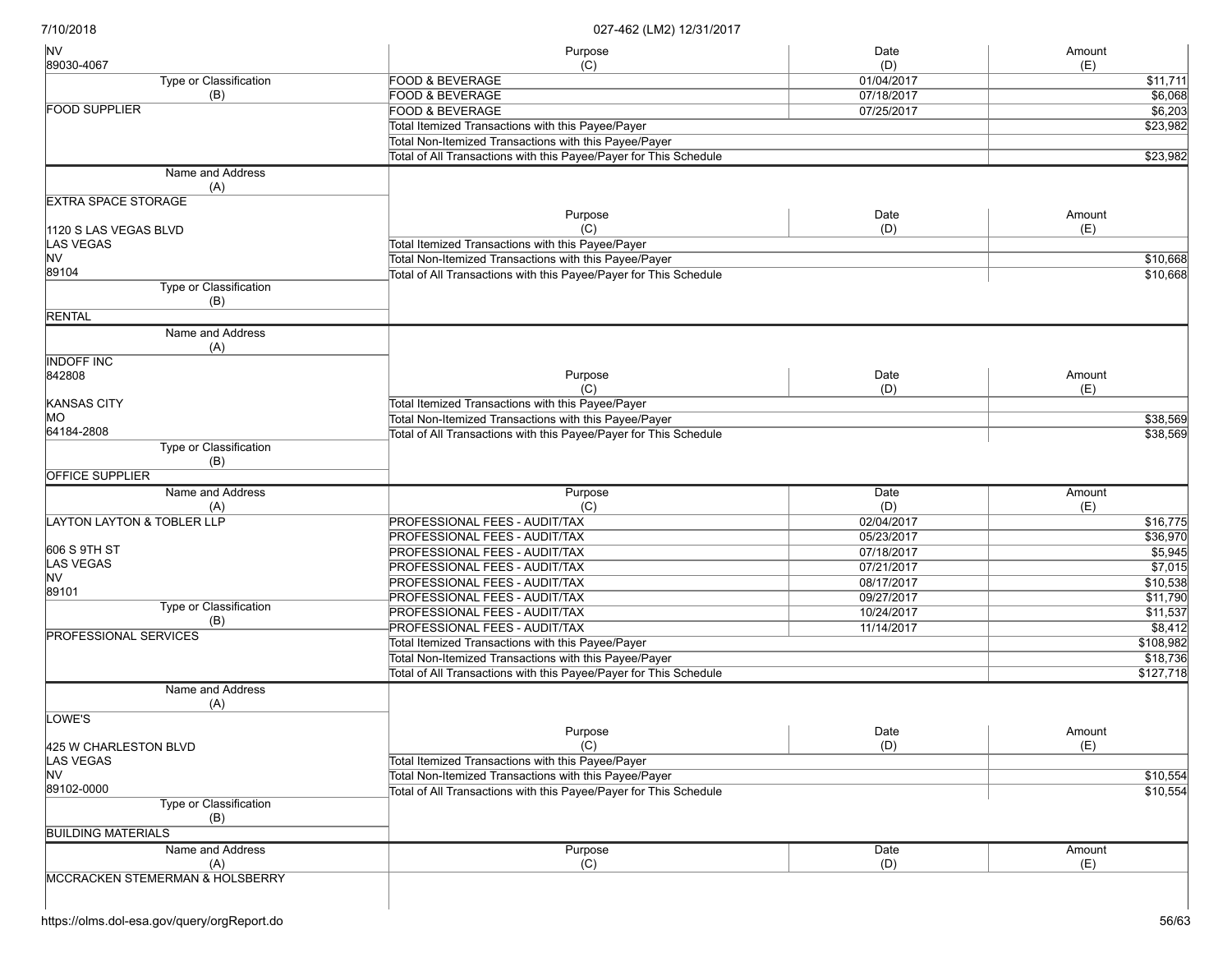| 595 MARKET ST STE 800           | Purpose                                                           | Date       | Amount              |
|---------------------------------|-------------------------------------------------------------------|------------|---------------------|
| <b>SAN FRANCISCO</b>            | (C)                                                               | (D)        | (E)                 |
| CА                              | <b>PROFESSIONAL FEES - LEGAL</b>                                  | 01/11/2017 | \$13,705            |
| 94105-2821                      | <b>PROFESSIONAL FEES - LEGAL</b>                                  | 02/13/2017 | \$13,933            |
| Type or Classification          | <b>PROFESSIONAL FEES - LEGAL</b>                                  | 03/13/2017 | \$14,353            |
| (B)                             | PROFESSIONAL FEES - LEGAL                                         | 04/14/2017 | \$15,840            |
| <b>PROFESSIONAL SERVICES</b>    | <b>PROFESSIONAL FEES - LEGAL</b>                                  | 05/15/2017 | \$7,974             |
|                                 | <b>PROFESSIONAL FEES - LEGAL</b>                                  | 06/15/2017 | \$17,372            |
|                                 | <b>PROFESSIONAL FEES - LEGAL</b>                                  | 07/17/2017 | \$16,250            |
|                                 | <b>PROFESSIONAL FEES - LEGAL</b>                                  | 08/14/2017 | \$14,212            |
|                                 | <b>PROFESSIONAL FEES - LEGAL</b>                                  | 09/15/2017 | \$11,316            |
|                                 | PROFESSIONAL FEES - LEGAL                                         | 10/15/2017 | \$9,662             |
|                                 | <b>PROFESSIONAL FEES - LEGAL</b>                                  | 11/13/2017 | \$9,611             |
|                                 | <b>PROFESSIONAL FEES - LEGAL</b>                                  |            | \$9,609             |
|                                 |                                                                   | 12/15/2017 |                     |
|                                 | <b>PROFESSIONAL FEES - LEGAL</b>                                  | 01/13/2017 | \$12,118            |
|                                 | Total Itemized Transactions with this Payee/Payer                 |            | \$165,955           |
|                                 | Total Non-Itemized Transactions with this Payee/Payer             |            |                     |
|                                 | Total of All Transactions with this Payee/Payer for This Schedule |            | \$165,955           |
| Name and Address                |                                                                   |            |                     |
| (A)                             |                                                                   |            |                     |
| <b>MERRILL LYNCH</b>            |                                                                   |            |                     |
|                                 | Purpose                                                           | Date       | Amount              |
| 400 S RAMPART BLVD STE 300      | (C)                                                               | (D)        | (E)                 |
| LAS VEGAS                       | Total Itemized Transactions with this Payee/Payer                 |            |                     |
| NV                              | Total Non-Itemized Transactions with this Payee/Payer             |            | \$52,326            |
| 89145                           | Total of All Transactions with this Payee/Payer for This Schedule |            | \$52,326            |
| Type or Classification          |                                                                   |            |                     |
| (B)                             |                                                                   |            |                     |
| <b>PROFESSIONAL SERVICES</b>    |                                                                   |            |                     |
|                                 |                                                                   |            |                     |
| Name and Address                | Purpose                                                           | Date       | Amount              |
| (A)                             | (C)                                                               | (D)        | (E)                 |
| MILAGROS CLEANING SVC, INC      | REPAIRS & MAINTENANCE - BUILDING                                  | 01/01/2017 | \$13,083            |
|                                 | <b>REPAIRS &amp; MAINTENANCE - BUILDING</b>                       | 02/01/2017 | \$13,069            |
| 2840 MONTESSOURI STREET         | REPAIRS & MAINTENANCE - BUILDING                                  | 03/01/2017 |                     |
| LAS VEGAS                       | <b>REPAIRS &amp; MAINTENANCE - BUILDING</b>                       | 04/01/2017 | \$13,055            |
| NV                              |                                                                   |            | \$13,084            |
| 89117-3023                      | REPAIRS & MAINTENANCE - BUILDING                                  | 05/01/2017 | \$13,062            |
| Type or Classification          | <b>REPAIRS &amp; MAINTENANCE - BUILDING</b>                       | 06/01/2017 | \$13,063            |
| (B)                             | REPAIRS & MAINTENANCE - BUILDING                                  | 07/01/2017 | \$13,114            |
| <b>JANITORIAL</b>               | <b>REPAIRS &amp; MAINTENANCE - BUILDING</b>                       | 08/01/2017 | \$13,073            |
|                                 | REPAIRS & MAINTENANCE - BUILDING                                  | 09/01/2017 | \$13,111            |
|                                 | <b>REPAIRS &amp; MAINTENANCE - BUILDING</b>                       | 10/01/2017 | \$13,038            |
|                                 | <b>REPAIRS &amp; MAINTENANCE - BUILDING</b>                       | 11/01/2017 | \$13,096            |
|                                 | <b>REPAIRS &amp; MAINTENANCE - BUILDING</b>                       | 12/01/2017 | \$13,056            |
|                                 | Total Itemized Transactions with this Payee/Payer                 |            | \$156,904           |
|                                 | Total Non-Itemized Transactions with this Payee/Payer             |            |                     |
|                                 | Total of All Transactions with this Payee/Payer for This Schedule |            | \$156,904           |
| Name and Address                |                                                                   |            |                     |
| (A)                             | Purpose                                                           | Date       | Amount              |
| MITEL CLOUD SERVICES, INC       | (C)                                                               | (D)        | (E)                 |
| 53230                           | <b>INFORMATION TECHNOLOGIES SERVICES</b>                          | 01/04/2017 |                     |
|                                 | <b>INFORMATION TECHNOLOGIES SERVICES</b>                          | 01/06/2017 | \$6,419             |
| PHOENIX                         | <b>INFORMATION TECHNOLOGIES SERVICES</b>                          | 02/14/2017 | \$6,900             |
| <b>AZ</b>                       | <b>INFORMATION TECHNOLOGIES SERVICES</b>                          | 06/06/2017 | \$5,003             |
| 85072-3230                      | Total Itemized Transactions with this Payee/Payer                 |            | \$25,128            |
| Type or Classification          | Total Non-Itemized Transactions with this Payee/Payer             |            | \$6,806<br>\$11,417 |
| (B)                             | Total of All Transactions with this Payee/Payer for This Schedule |            | \$36,545            |
| <b>INFORMATION TECHNOLOGIES</b> |                                                                   |            |                     |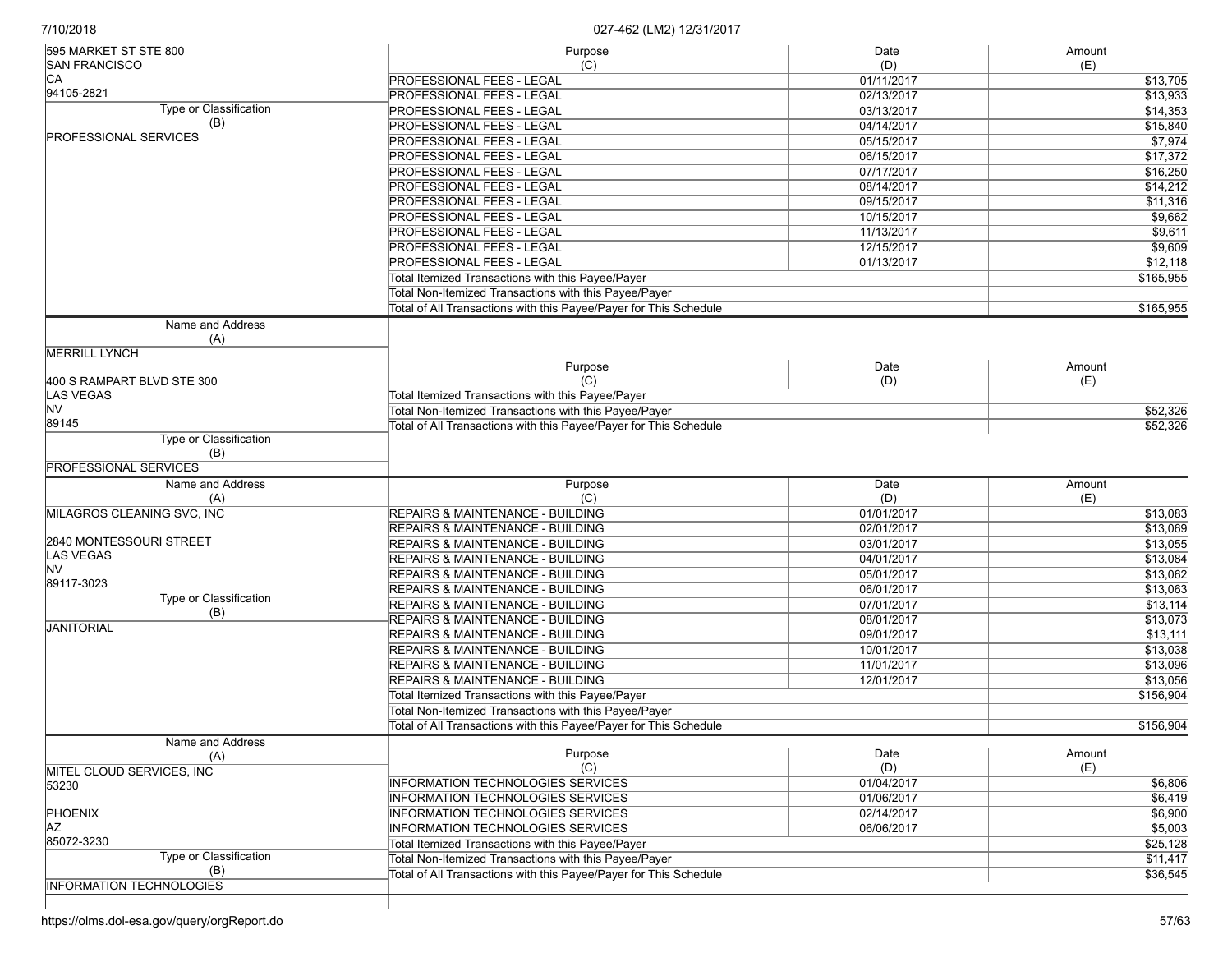| Name and Address                | Purpose                                                           | Date       | Amount   |
|---------------------------------|-------------------------------------------------------------------|------------|----------|
| (A)                             | (C)                                                               | (D)        | (E)      |
| <b>NV ENERGY</b>                | <b>UTILITY SERVICES</b>                                           | 04/18/2017 | \$5,046  |
| 30086                           | <b>UTILITY SERVICES</b>                                           | 06/17/2017 | \$6,178  |
|                                 | UTILITY SERVICES                                                  | 07/18/2017 | \$8,572  |
| RENO                            | <b>UTILITY SERVICES</b>                                           | 08/16/2017 | \$8,812  |
| <b>NV</b>                       | <b>UTILITY SERVICES</b>                                           | 09/15/2017 | \$8,615  |
| 89520-3086                      | UTILITY SERVICES                                                  | 10/17/2017 | \$7,844  |
| Type or Classification          | <b>UTILITY SERVICES</b>                                           | 11/15/2017 | 55,204   |
| (B)                             |                                                                   |            |          |
| UTILITY PROVIDER                | Total Itemized Transactions with this Payee/Payer                 |            | \$50,271 |
|                                 | Total Non-Itemized Transactions with this Payee/Payer             |            | \$24,208 |
|                                 | Total of All Transactions with this Payee/Payer for This Schedule |            | \$74,479 |
| Name and Address                | Purpose                                                           | Date       | Amount   |
| (A)                             | (C)                                                               | (D)        | (E)      |
| <b>POSTMASTER</b>               | <b>POSTAGE</b>                                                    | 02/07/2017 | \$20,000 |
|                                 | <b>POSTAGE</b>                                                    | 03/10/2017 | \$25,000 |
| 1001 E SUNSET BLVD              | <b>POSTAGE</b>                                                    | 05/01/2017 | \$15,000 |
| <b>LAS VEGAS</b>                | <b>POSTAGE</b>                                                    | 12/07/2017 | \$5,000  |
| <b>NV</b>                       |                                                                   |            |          |
| 89199-9651                      | <b>POSTAGE</b>                                                    | 12/18/2017 | \$5,000  |
| Type or Classification          | Total Itemized Transactions with this Payee/Payer                 |            | \$70,000 |
| (B)                             | Total Non-Itemized Transactions with this Payee/Payer             |            | \$11,808 |
| <b>PRINTING/MAILING COMPANY</b> | Total of All Transactions with this Payee/Payer for This Schedule |            | \$81,808 |
| Name and Address                |                                                                   |            |          |
| (A)                             |                                                                   |            |          |
| <b>REPUBLIC SERVICES, INC.</b>  |                                                                   |            |          |
| 78040                           | Purpose                                                           | Date       | Amount   |
|                                 | (C)                                                               | (D)        | (E)      |
|                                 | Total Itemized Transactions with this Payee/Payer                 |            |          |
| PHOENIX<br> AZ                  |                                                                   |            |          |
| 85062-8040                      | Total Non-Itemized Transactions with this Payee/Payer             |            | \$11,252 |
|                                 | Total of All Transactions with this Payee/Payer for This Schedule |            | \$11,252 |
| Type or Classification          |                                                                   |            |          |
| (B)                             |                                                                   |            |          |
| <b>UTILITY PROVIDER</b>         |                                                                   |            |          |
| Name and Address                |                                                                   |            |          |
| (A)                             |                                                                   |            |          |
| ROBERT HALF TECHNOLOGY          |                                                                   |            |          |
| 743295                          | Purpose                                                           | Date       | Amount   |
|                                 | (C)                                                               | (D)        | (E)      |
| LOS ANGELES                     | Total Itemized Transactions with this Payee/Payer                 |            |          |
| СA                              | Total Non-Itemized Transactions with this Payee/Payer             |            | \$6,608  |
| 90074-3295                      | Total of All Transactions with this Payee/Payer for This Schedule |            | \$6,608  |
| Type or Classification          |                                                                   |            |          |
| (B)                             |                                                                   |            |          |
| <b>PROFESSIONAL SERVICES</b>    |                                                                   |            |          |
| Name and Address                |                                                                   |            |          |
| (A)                             |                                                                   |            |          |
| SECRET GARDEN WEDDING & EVENTS  |                                                                   |            |          |
|                                 | Purpose                                                           | Date       | Amount   |
| 6767 ARVILLE STREET             | (C)                                                               | (D)        | (E)      |
| LAS VEGAS                       | <b>SPECIAL EVENT</b>                                              | 11/17/2017 | \$10,285 |
| NV.                             | Total Itemized Transactions with this Payee/Payer                 |            | \$10,285 |
| 89118                           | Total Non-Itemized Transactions with this Payee/Payer             |            | \$537    |
| Type or Classification          | Total of All Transactions with this Payee/Payer for This Schedule |            | \$10,822 |
| (B)                             |                                                                   |            |          |
|                                 |                                                                   |            |          |
| <b>PARTY VENUE</b>              |                                                                   |            |          |
| Name and Address                | Purpose                                                           | Date       | Amount   |
| (A)                             | (C)                                                               | (D)        | (E)      |
|                                 |                                                                   |            |          |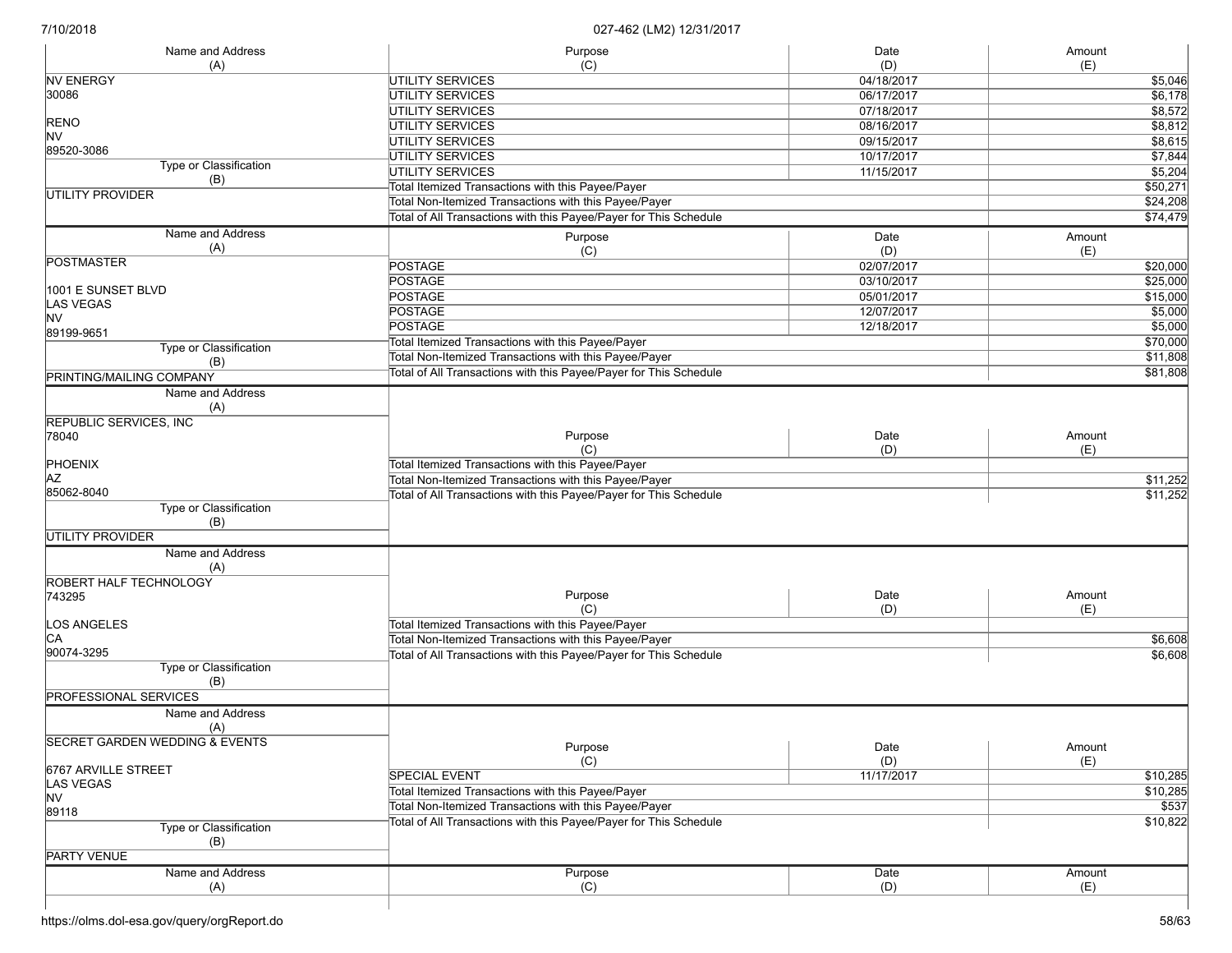| SENECA INSURANCE COMPANY INC                  | Purpose                                                           | Date       | Amount             |
|-----------------------------------------------|-------------------------------------------------------------------|------------|--------------------|
| 160 WATER STREET 16TH FLOOR                   | (C)<br><b>INSURANCE</b>                                           | (D)        | (E)                |
| <b>NEW YORK</b>                               | Total Itemized Transactions with this Payee/Payer                 | 04/30/2017 | \$9,259<br>\$9,259 |
| NY.                                           | Total Non-Itemized Transactions with this Payee/Payer             |            | \$39,287           |
| 10038                                         |                                                                   |            |                    |
| Type or Classification                        | Total of All Transactions with this Payee/Payer for This Schedule |            | \$48,546           |
| (B)                                           |                                                                   |            |                    |
| <b>INSURANCE PROVIDER</b>                     |                                                                   |            |                    |
| Name and Address                              |                                                                   |            |                    |
| (A)                                           |                                                                   |            |                    |
| SW AIR CONDITIONING SVC, INC                  |                                                                   |            |                    |
|                                               | Purpose                                                           | Date       | Amount             |
| 3020 S VALLEY VIEW BLVD                       | (C)                                                               | (D)        | (E)                |
| <b>LAS VEGAS</b>                              | Total Itemized Transactions with this Payee/Payer                 |            |                    |
| <b>NV</b>                                     | Total Non-Itemized Transactions with this Payee/Payer             |            | \$5,247            |
| 89102-7805                                    | Total of All Transactions with this Payee/Payer for This Schedule |            | \$5,247            |
| Type or Classification                        |                                                                   |            |                    |
| (B)                                           |                                                                   |            |                    |
| <b>BUILDING REPAIR</b>                        |                                                                   |            |                    |
| Name and Address                              |                                                                   |            |                    |
| (A)                                           |                                                                   |            |                    |
| <b>TAHOE SPRINGS</b>                          |                                                                   |            |                    |
|                                               | Purpose                                                           | Date       | Amount             |
| 3300 MEADE AVE STE B                          | (C)                                                               | (D)        | (E)                |
| LAS VEGAS                                     | Total Itemized Transactions with this Payee/Payer                 |            |                    |
| <b>NV</b>                                     | Total Non-Itemized Transactions with this Payee/Payer             |            | \$13,877           |
| 89102-0749                                    | Total of All Transactions with this Payee/Payer for This Schedule |            | \$13,877           |
| Type or Classification                        |                                                                   |            |                    |
| (B)                                           |                                                                   |            |                    |
| <b>FOOD SUPPLIER</b>                          |                                                                   |            |                    |
| Name and Address                              |                                                                   |            |                    |
| (A)                                           |                                                                   |            |                    |
| <b>TELEPACIFIC COMMUNICATIONS</b>             |                                                                   |            |                    |
| 93865                                         | Purpose                                                           | Date       | Amount             |
|                                               | (C)                                                               | (D)        | (E)                |
| LAS VEGAS                                     | Total Itemized Transactions with this Payee/Payer                 |            |                    |
| lnv                                           | Total Non-Itemized Transactions with this Payee/Payer             |            | \$9,374            |
| 89193-3865                                    | Total of All Transactions with this Payee/Payer for This Schedule |            | \$9,374            |
| Type or Classification                        |                                                                   |            |                    |
| (B)                                           |                                                                   |            |                    |
| <b>UTILITY PROVIDER</b>                       |                                                                   |            |                    |
| Name and Address                              |                                                                   |            |                    |
| (A)                                           |                                                                   |            |                    |
| THE PRINTER SUPPLY MAN                        |                                                                   |            |                    |
| 33005                                         | Purpose                                                           | Date       | Amount             |
|                                               | (C)                                                               | (D)        | (E)                |
| <b>LAS VEGAS</b>                              | Total Itemized Transactions with this Payee/Payer                 |            |                    |
| <b>NV</b>                                     | Total Non-Itemized Transactions with this Payee/Payer             |            | \$9,704            |
| 89133-3005                                    | Total of All Transactions with this Payee/Payer for This Schedule |            | \$9,704            |
| Type or Classification                        |                                                                   |            |                    |
| (B)                                           |                                                                   |            |                    |
| OFFICE SUPPLIER                               |                                                                   |            |                    |
| Name and Address                              | Purpose                                                           | Date       | Amount             |
| (A)                                           | (C)                                                               | (D)        | (E)                |
| <b>UNITE HERE</b>                             | Total Itemized Transactions with this Payee/Payer                 |            |                    |
|                                               | Total Non-Itemized Transactions with this Payee/Payer             |            | \$20,517           |
| 275 SEVENTH AVE 16TH FLOOR<br><b>NEW YORK</b> | Total of All Transactions with this Payee/Payer for This Schedule |            | \$20,517           |
|                                               |                                                                   |            |                    |
|                                               |                                                                   |            |                    |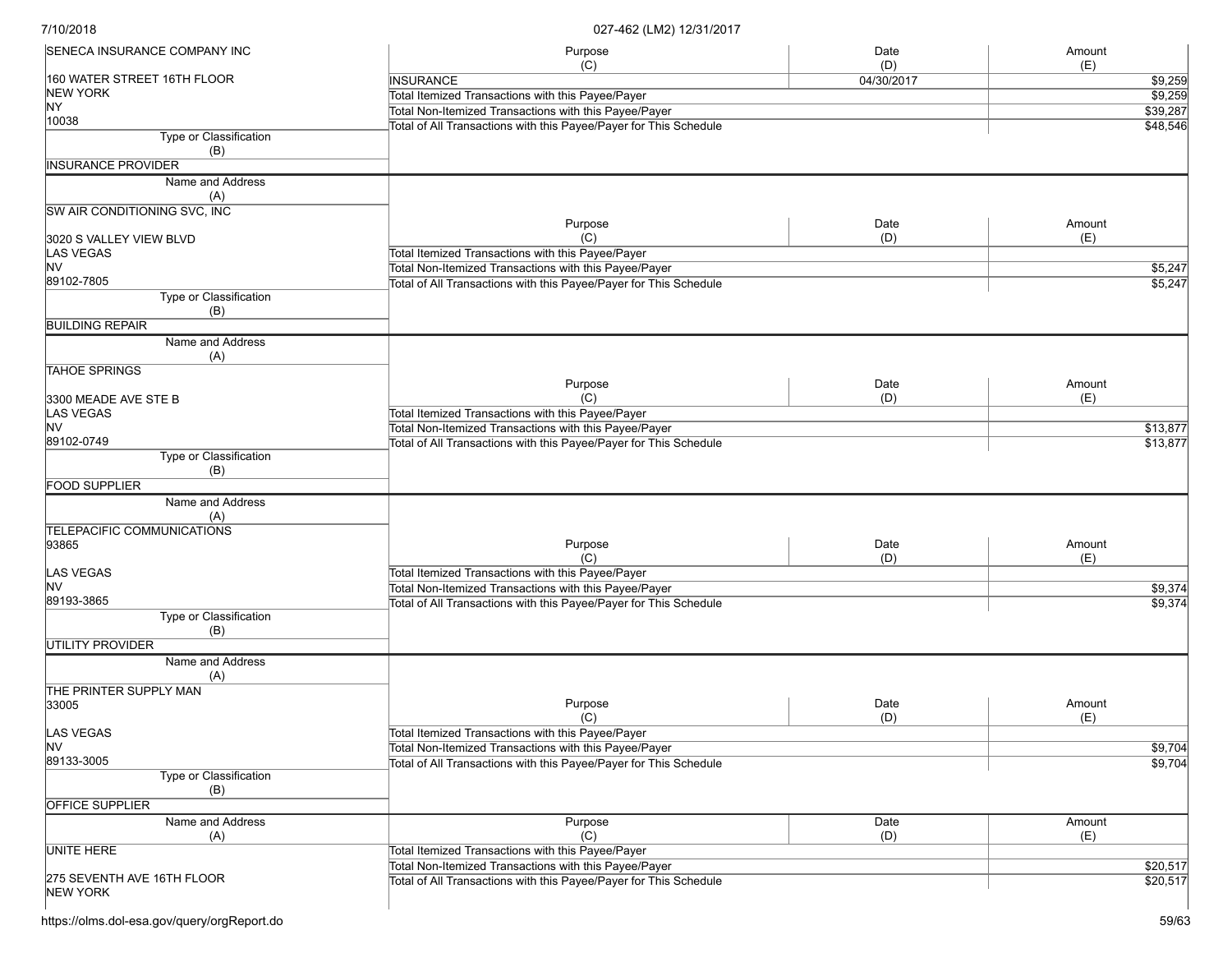| <b>NY</b>                         |                                                                   |            |          |
|-----------------------------------|-------------------------------------------------------------------|------------|----------|
| 10001-6708                        |                                                                   |            |          |
| <b>Type or Classification</b>     |                                                                   |            |          |
| (B)                               |                                                                   |            |          |
| <b>LABOR UNION AFFILIATE</b>      |                                                                   |            |          |
| Name and Address                  |                                                                   |            |          |
| (A)                               |                                                                   |            |          |
| <b>UNITE HERE LOCAL UNION 165</b> |                                                                   |            |          |
|                                   | Purpose                                                           | Date       | Amount   |
| 4825 W NEVSO DR                   | (C)                                                               | (D)        | (E)      |
| LAS VEGAS                         | Total Itemized Transactions with this Payee/Payer                 |            |          |
| <b>NV</b>                         | Total Non-Itemized Transactions with this Payee/Payer             |            | \$5,905  |
| 89103-3787                        | Total of All Transactions with this Payee/Payer for This Schedule |            | \$5,905  |
| Type or Classification            |                                                                   |            |          |
| (B)                               |                                                                   |            |          |
| <b>LABOR UNION AFFILIATE</b>      |                                                                   |            |          |
| Name and Address                  |                                                                   |            |          |
| (A)                               |                                                                   |            |          |
| <b>WATER DISTRICT</b>             |                                                                   |            |          |
|                                   | Purpose                                                           | Date       | Amount   |
| 1001 S VALLEY VIEW BLVD           | (C)                                                               | (D)        | (E)      |
| <b>LAS VEGAS</b>                  | Total Itemized Transactions with this Payee/Payer                 |            |          |
| <b>NV</b>                         | Total Non-Itemized Transactions with this Payee/Payer             |            | \$7,308  |
| 89153-0001                        | Total of All Transactions with this Payee/Payer for This Schedule |            | \$7,308  |
| Type or Classification            |                                                                   |            |          |
| (B)                               |                                                                   |            |          |
| <b>UTILITY PROVIDER</b>           |                                                                   |            |          |
| Name and Address                  |                                                                   |            |          |
| (A)                               |                                                                   |            |          |
| <b>WAXIE SANITARY SUPPLY</b>      |                                                                   |            |          |
| 60227                             | Purpose                                                           | Date       | Amount   |
|                                   | (C)                                                               | (D)        | (E)      |
| LOS ANGELES                       | Total Itemized Transactions with this Payee/Payer                 |            |          |
| IСA                               | Total Non-Itemized Transactions with this Payee/Payer             |            | \$9,428  |
| 90060-0227                        | Total of All Transactions with this Payee/Payer for This Schedule |            | \$9,428  |
| Type or Classification            |                                                                   |            |          |
| (B)                               |                                                                   |            |          |
| JANITORIAL SUPPLIER               |                                                                   |            |          |
| Name and Address                  |                                                                   |            |          |
| (A)                               |                                                                   |            |          |
| <b>XEROX FINANCIAL SERVICES</b>   | Purpose                                                           | Date       | Amount   |
| 202882                            | (C)                                                               | (D)        | (E)      |
|                                   | <b>COPIER RENTAL</b>                                              | 02/10/2017 | \$8,283  |
| <b>DALLAS</b>                     | Total Itemized Transactions with this Payee/Payer                 |            | 38,283   |
| <b>TX</b>                         | Total Non-Itemized Transactions with this Payee/Payer             |            | \$9,095  |
| 75320-2882                        | Total of All Transactions with this Payee/Payer for This Schedule |            | \$17,378 |
| Type or Classification            |                                                                   |            |          |
| (B)                               |                                                                   |            |          |
| <b>OFFICE SUPPLIER</b>            |                                                                   |            |          |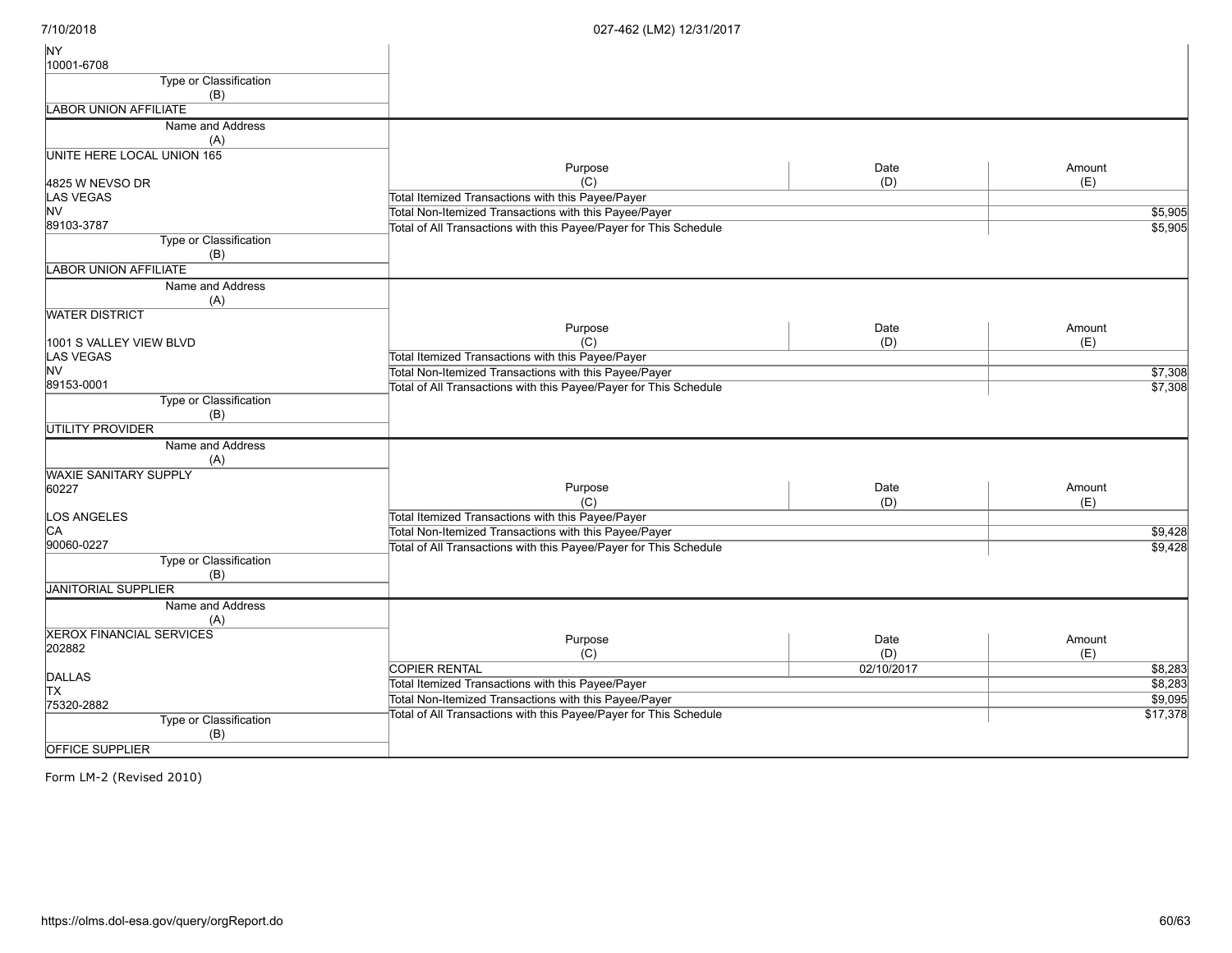#### **SCHEDULE 19 - UNION ADMINISTRATION** FILE NUMBER: 027-462

| Name and Address                           |                                                                   |            |          |
|--------------------------------------------|-------------------------------------------------------------------|------------|----------|
| (A)                                        |                                                                   |            |          |
| <b>A &amp; B PRINTING</b>                  | Purpose                                                           | Date       | Amount   |
|                                            | (C)                                                               | (D)        | (E)      |
| 2908 S HIGHLAND BLDG 18, ST                | NOMINATIONS & OFFICER ELECTIONS                                   | 04/06/2017 | \$9,357  |
| <b>LAS VEGAS</b><br><b>NV</b>              | Total Itemized Transactions with this Payee/Payer                 |            | \$9,357  |
| 89109                                      | Total Non-Itemized Transactions with this Payee/Payer             |            | \$8,213  |
| Type or Classification                     | Total of All Transactions with this Payee/Payer for This Schedule |            | \$17,570 |
| (B)                                        |                                                                   |            |          |
| <b>PRINTING/MAILING COMPANY</b>            |                                                                   |            |          |
| Name and Address                           |                                                                   |            |          |
| (A)                                        |                                                                   |            |          |
| <b>MCCRACKEN STEMERMAN &amp; HOLSBERRY</b> | Purpose                                                           | Date       | Amount   |
|                                            | (C)                                                               | (D)        | (E)      |
| 595 MARKET ST STE 800                      | NOMINATIONS & OFFICER ELECTION                                    | 06/15/2017 | \$5,405  |
| <b>SAN FRANCISCO</b><br>IСA                | Total Itemized Transactions with this Payee/Payer                 |            | \$5,405  |
| 94105-2821                                 | Total Non-Itemized Transactions with this Payee/Payer             |            | \$1,843  |
| Type or Classification                     | Total of All Transactions with this Payee/Payer for This Schedule |            | \$7,248  |
| (B)                                        |                                                                   |            |          |
| <b>PROFESSIONAL SERVICES</b>               |                                                                   |            |          |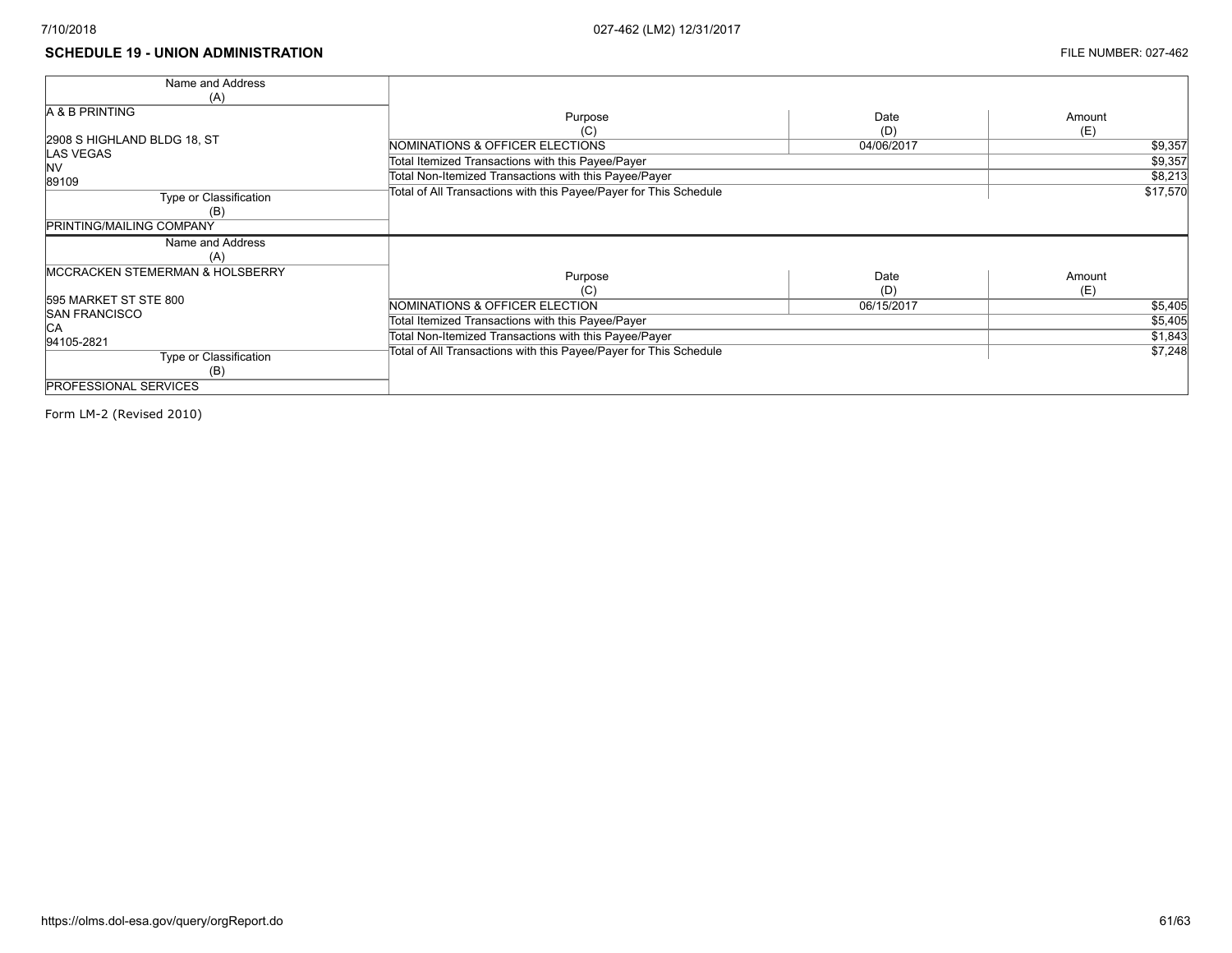## **SCHEDULE 20 - BENEFITS** FILE NUMBER: 027-462

| Description                                                                | To Whom Paid                          | Amount      |
|----------------------------------------------------------------------------|---------------------------------------|-------------|
| (A)                                                                        | (B)                                   | (ت)،        |
| <b>HOUSING BENEFIT</b>                                                     | <b>C&amp;B HOUSING PARTNERSHIP</b>    | \$6,604     |
| <b>HEALTH BENEFIT</b>                                                      | HEREIU WELFARE FUND 150               | \$1,456,666 |
| <b>HEALTH BENEFIT</b>                                                      | UNITE HERE HEALTH                     | \$12,370    |
| <b>PENSION-DEFINED BENEFIT</b>                                             | IS NV CULINARY AND BARTENDERS PENSION | \$389,533   |
| <b>PENSION-DEFINED CONTRIBUTION</b>                                        | MILLIMAN                              | \$232,886   |
| Total of all lines above (Total will be automatically entered in Item 55.) |                                       | \$2,098,059 |